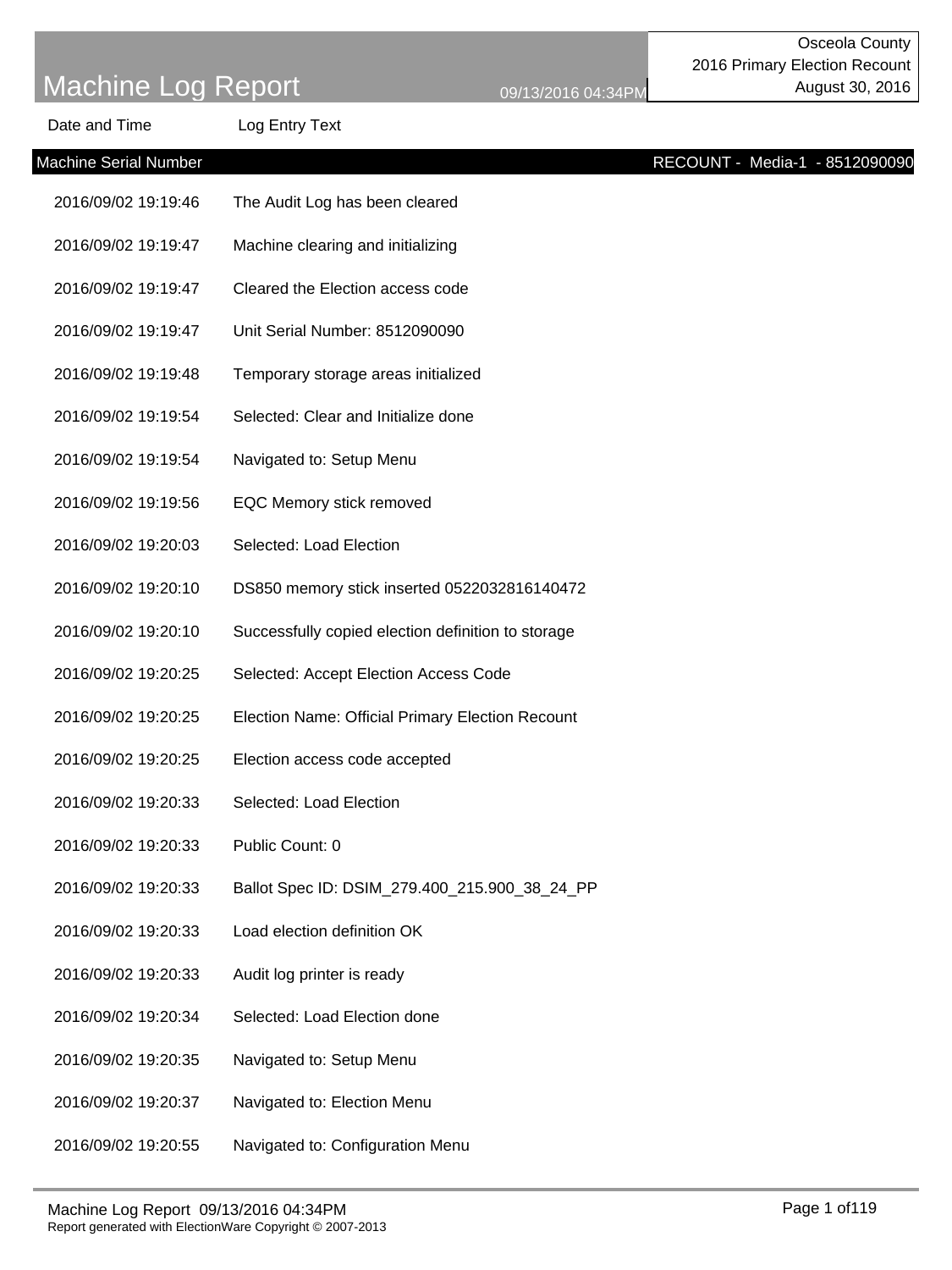| Date and Time       | Log Entry Text                             |
|---------------------|--------------------------------------------|
| 2016/09/02 19:20:57 | Navigated to: Batch/Bin Reporting Settings |

- 2016/09/02 19:20:58 Navigated to: Configuration Menu
- 2016/09/02 19:20:59 Navigated to: Bin Sorting Menu
- 2016/09/02 19:21:01 Navigated to: Sort Option
- 2016/09/02 19:21:03 Selected: Edit Sort Option
- 2016/09/02 19:21:11 Selected: Accept Admin Access Code
- 2016/09/02 19:21:11 Admin access code accepted
- 2016/09/02 19:21:14 Selected: Save Bin Sort Option
- 2016/09/02 19:21:14 Navigated to: Sort Option
- 2016/09/02 19:21:16 Navigated to: Bin Sorting Menu
- 2016/09/02 19:21:17 Navigated to: Configuration Menu
- 2016/09/02 19:21:19 Navigated to: Election Menu
- 2016/09/02 19:21:38 DS850 Memory stick removed
- 2016/09/02 19:21:44 Navigated to: Scanning Menu
- 2016/09/02 19:21:45 Selected: Scan Ballots
- 2016/09/02 19:21:47 Selected: Start Scanning
- 2016/09/02 19:21:47 Pick delay: 0 ms
- 2016/09/02 19:21:47 Initial ballot number: 000001
- 2016/09/02 19:22:13 Input Tray: Empty
- 2016/09/02 19:22:13 Successfully moved 95 ballots to temp storage
- 2016/09/02 19:22:13 Number of counted ballots (bottom + middle bins) moved: 15
- 2016/09/02 19:22:53 Selected: Clear Run Outstack
- 2016/09/02 19:22:53 Number of Outstack ballots cleared (top bin): 80
- 2016/09/02 19:23:08 Selected: Start Scanning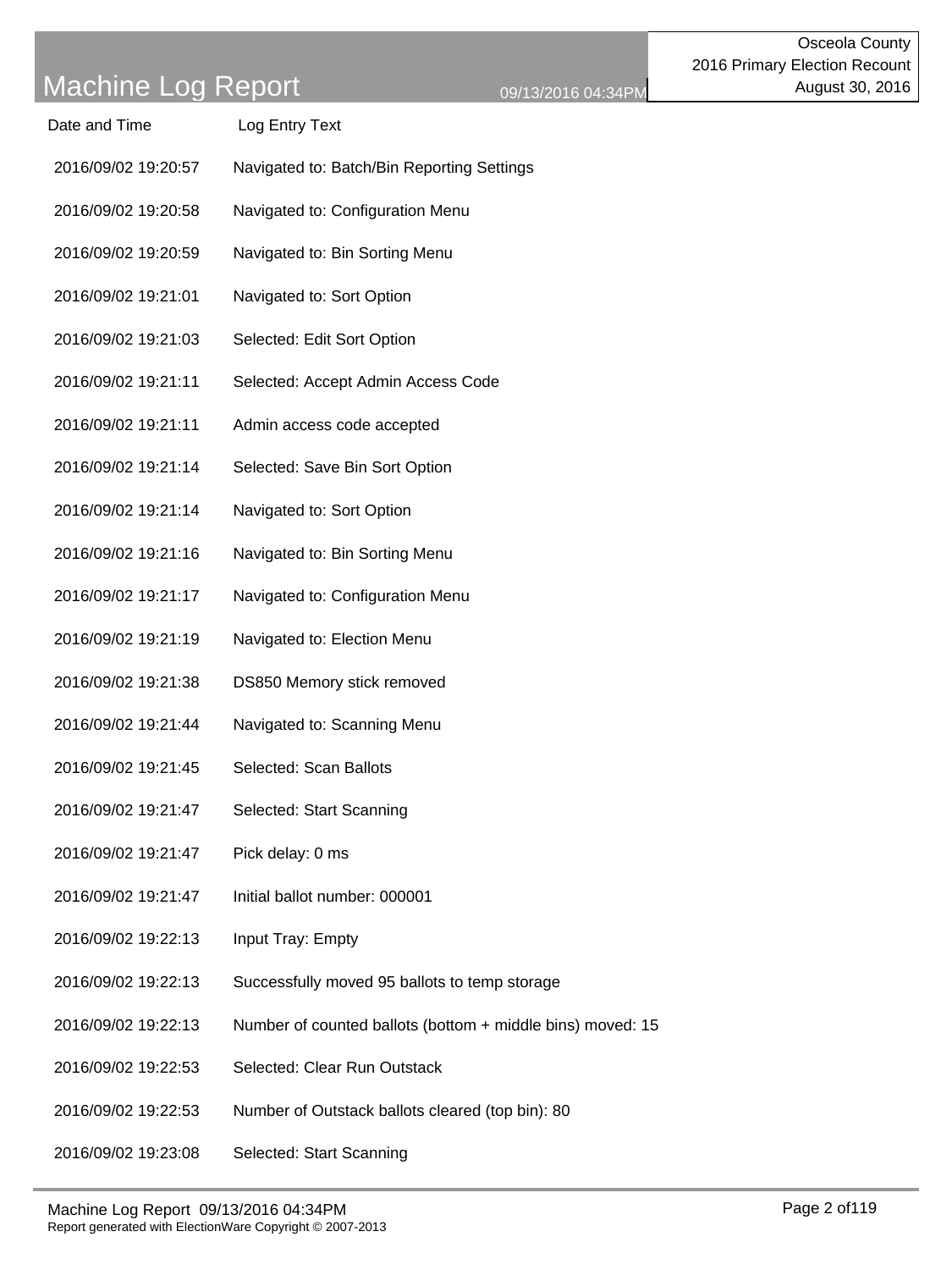| Date and Time | Log Entry Text |
|---------------|----------------|
|               |                |

- 2016/09/02 19:23:08 Pick delay: 0 ms
- 2016/09/02 19:23:08 Initial ballot number: 000096
- 2016/09/02 19:23:22 Selected: Stop Scanning
- 2016/09/02 19:23:26 Input Tray: Empty
- 2016/09/02 19:23:26 Successfully moved 46 ballots to temp storage
- 2016/09/02 19:23:26 Number of counted ballots (bottom + middle bins) moved: 46
- 2016/09/02 19:23:43 Selected: Accept Election Access Code
- 2016/09/02 19:23:43 Election access code accepted
- 2016/09/02 19:23:44 Selected: Delete Batch
- 2016/09/02 19:23:44 Temporary storage areas initialized
- 2016/09/02 19:23:50 Selected: Scan
- 2016/09/02 19:23:51 Selected: Start Scanning
- 2016/09/02 19:23:52 Pick delay: 0 ms
- 2016/09/02 19:23:52 Initial ballot number: 000142
- 2016/09/02 19:24:18 Input Tray: Empty
- 2016/09/02 19:24:18 Successfully moved 95 ballots to temp storage
- 2016/09/02 19:24:18 Number of counted ballots (bottom + middle bins) moved: 89
- 2016/09/02 19:24:53 Selected: Clear Run Outstack
- 2016/09/02 19:24:53 Number of Outstack ballots cleared (top bin): 6
- 2016/09/02 19:24:54 Selected: Start Scanning
- 2016/09/02 19:24:55 Pick delay: 0 ms
- 2016/09/02 19:24:55 Initial ballot number: 000237
- 2016/09/02 19:25:17 Successfully moved 72 ballots to temp storage
- 2016/09/02 19:25:17 Number of counted ballots (bottom + middle bins) moved: 72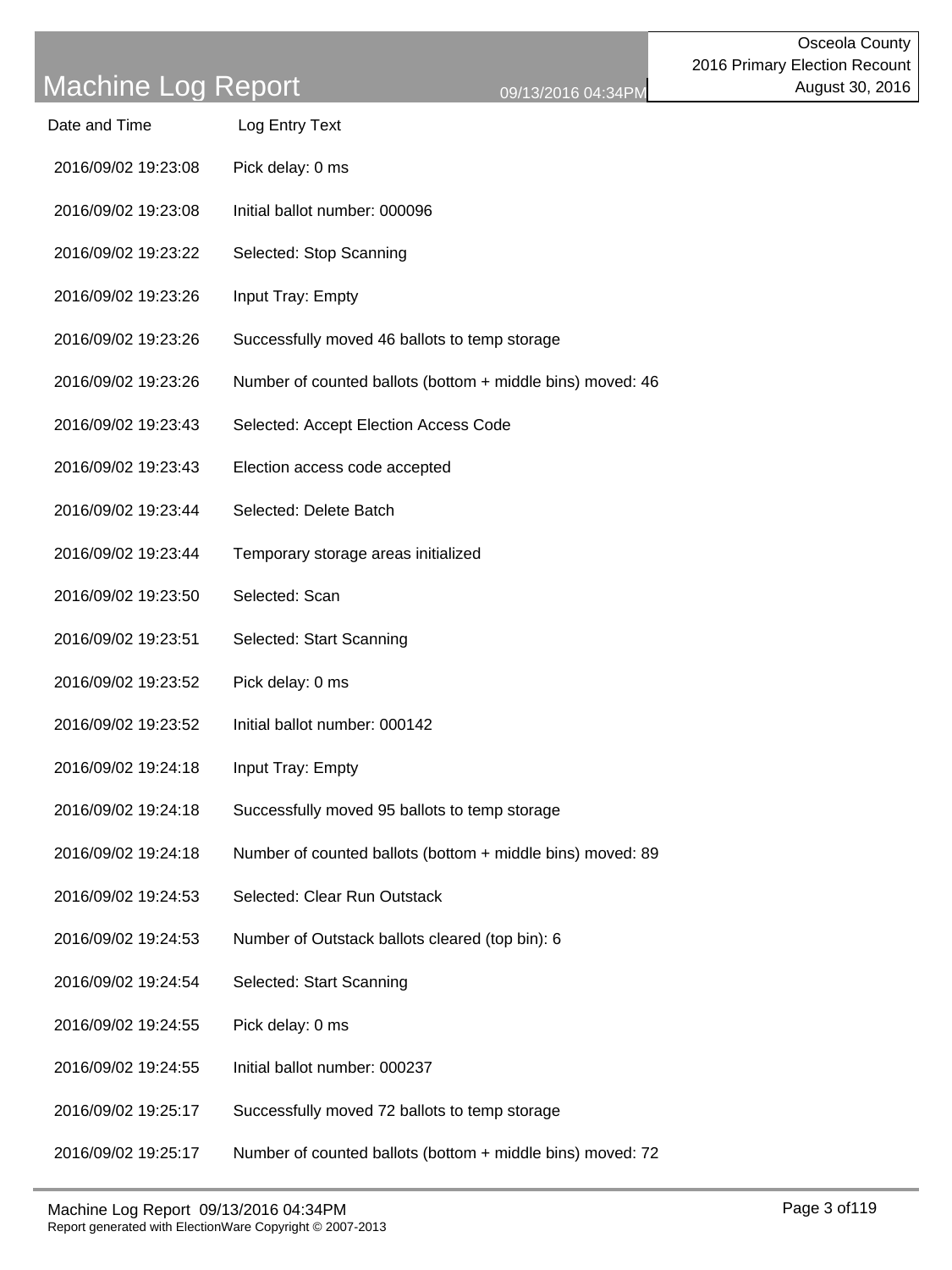| Date and Time       | Log Entry Text                                             |
|---------------------|------------------------------------------------------------|
| 2016/09/02 19:25:48 | Selected: Start Scanning                                   |
| 2016/09/02 19:25:48 | Pick delay: 0 ms                                           |
| 2016/09/02 19:25:48 | Initial ballot number: 000309                              |
| 2016/09/02 19:25:59 | Input Tray: Empty                                          |
| 2016/09/02 19:25:59 | Successfully moved 6 ballots to temp storage               |
| 2016/09/02 19:25:59 | Number of counted ballots (bottom + middle bins) moved: 5  |
| 2016/09/02 19:26:05 | Selected: Clear Run Outstack                               |
| 2016/09/02 19:26:05 | Number of Outstack ballots cleared (top bin): 1            |
| 2016/09/02 19:26:05 | Selected: Start Scanning                                   |
| 2016/09/02 19:26:06 | Pick delay: 0 ms                                           |
| 2016/09/02 19:26:06 | Initial ballot number: 000315                              |
| 2016/09/02 19:26:30 | Input Tray: Empty                                          |
| 2016/09/02 19:26:30 | Successfully moved 81 ballots to temp storage              |
| 2016/09/02 19:26:30 | Number of counted ballots (bottom + middle bins) moved: 76 |
| 2016/09/02 19:26:51 | Selected: Clear Run Outstack                               |
| 2016/09/02 19:26:51 | Number of Outstack ballots cleared (top bin): 5            |
| 2016/09/02 19:27:09 | Selected: Start Scanning                                   |
| 2016/09/02 19:27:09 | Pick delay: 0 ms                                           |
| 2016/09/02 19:27:09 | Initial ballot number: 000396                              |
| 2016/09/02 19:27:35 | Input Tray: Empty                                          |
| 2016/09/02 19:27:35 | Successfully moved 91 ballots to temp storage              |
| 2016/09/02 19:27:35 | Number of counted ballots (bottom + middle bins) moved: 79 |
| 2016/09/02 19:27:57 | Selected: Start Scanning                                   |
| 2016/09/02 19:27:57 | Pick delay: 0 ms                                           |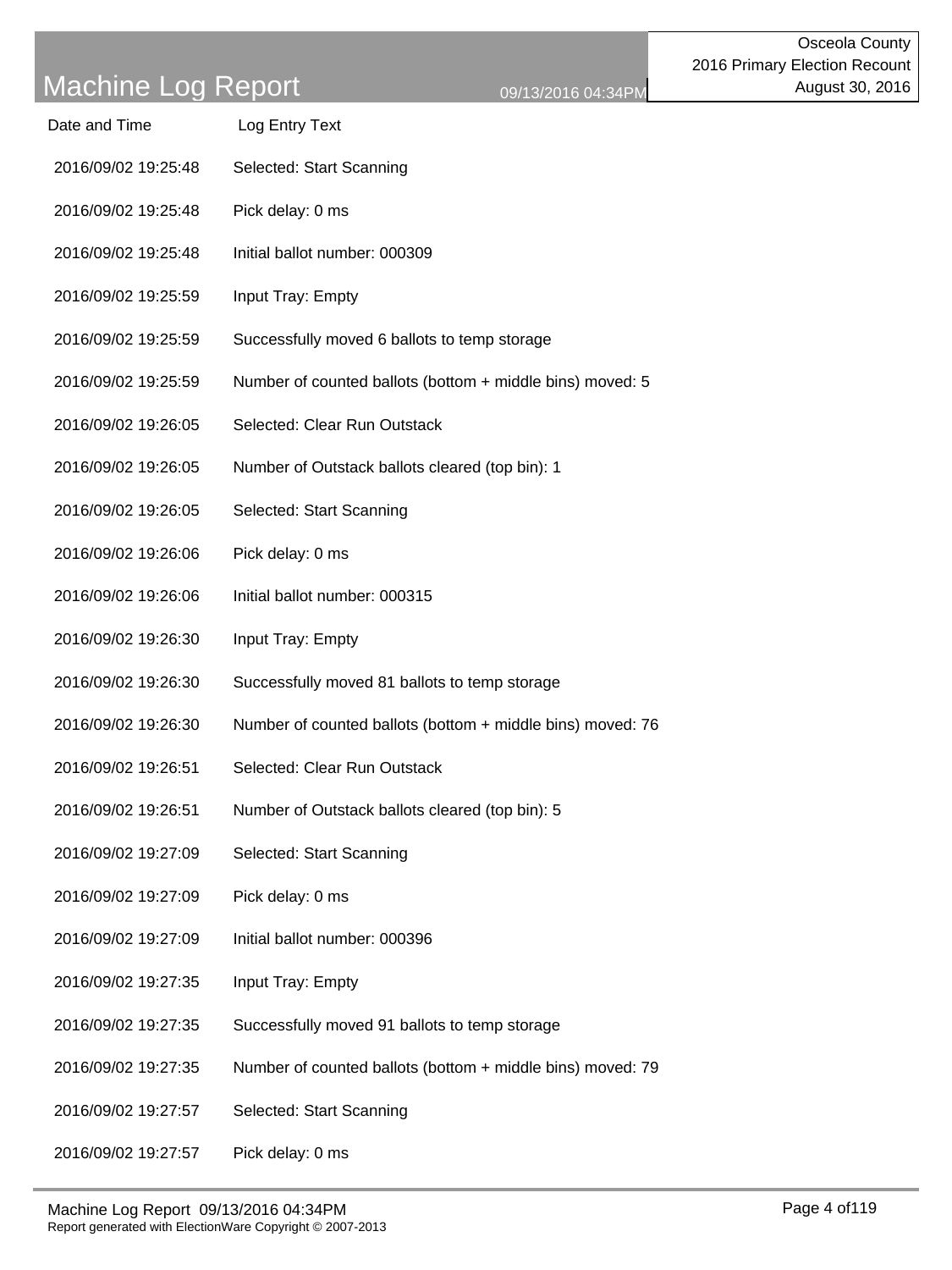| Date and Time       | Log Entry Text                                             |
|---------------------|------------------------------------------------------------|
| 2016/09/02 19:27:57 | Initial ballot number: 000487                              |
| 2016/09/02 19:28:10 | Successfully moved 17 ballots to temp storage              |
| 2016/09/02 19:28:10 | Number of counted ballots (bottom + middle bins) moved: 13 |
| 2016/09/02 19:28:14 | Selected: Clear Run Outstack                               |
| 2016/09/02 19:28:14 | Number of Outstack ballots cleared (top bin): 16           |
| 2016/09/02 19:28:16 | Selected: Start Scanning                                   |
| 2016/09/02 19:28:16 | Pick delay: 0 ms                                           |
| 2016/09/02 19:28:16 | Initial ballot number: 000504                              |
| 2016/09/02 19:28:39 | Input Tray: Empty                                          |
| 2016/09/02 19:28:39 | Successfully moved 78 ballots to temp storage              |
| 2016/09/02 19:28:39 | Number of counted ballots (bottom + middle bins) moved: 74 |
| 2016/09/02 19:29:25 | Selected: Clear Run Outstack                               |
| 2016/09/02 19:29:25 | Number of Outstack ballots cleared (top bin): 4            |
| 2016/09/02 19:29:25 | Selected: Start Scanning                                   |
| 2016/09/02 19:29:26 | Pick delay: 0 ms                                           |
| 2016/09/02 19:29:26 | Initial ballot number: 000582                              |
| 2016/09/02 19:29:50 | Input Tray: Empty                                          |
| 2016/09/02 19:29:50 | Successfully moved 83 ballots to temp storage              |
| 2016/09/02 19:29:50 | Number of counted ballots (bottom + middle bins) moved: 79 |
| 2016/09/02 19:30:28 | Selected: Clear Run Outstack                               |
| 2016/09/02 19:30:28 | Number of Outstack ballots cleared (top bin): 4            |
| 2016/09/02 19:30:29 | Selected: Start Scanning                                   |
| 2016/09/02 19:30:29 | Pick delay: 0 ms                                           |
| 2016/09/02 19:30:29 | Initial ballot number: 000665                              |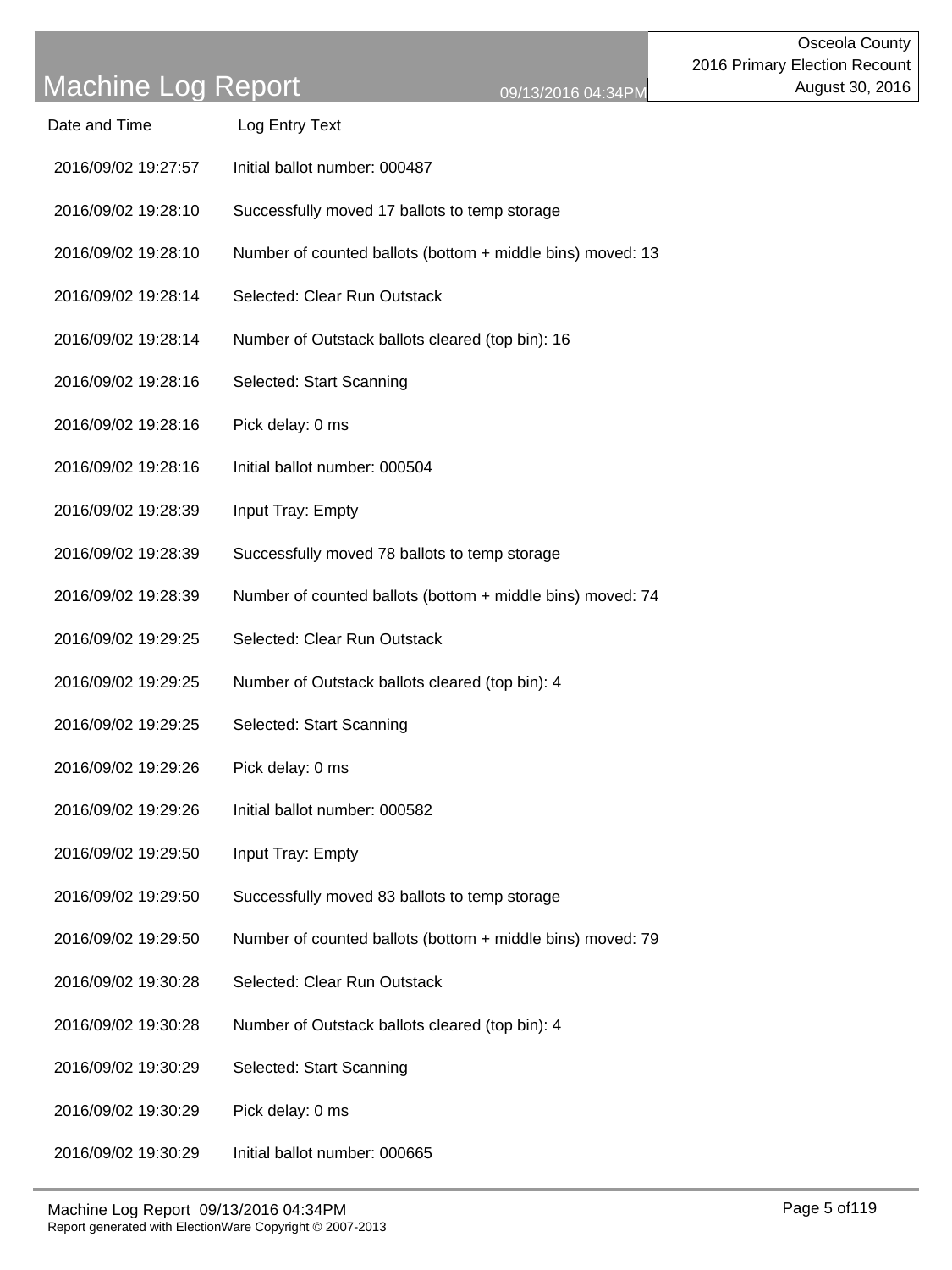| <b>Dalc</b> and Time | LUY LIIII YI U UNI |
|----------------------|--------------------|
| 2016/09/02 19:30:41  | Input Tray: Empty  |

Date and Time Log Entry Text

- 2016/09/02 19:30:41 Successfully moved 8 ballots to temp storage
- 2016/09/02 19:30:41 Number of counted ballots (bottom + middle bins) moved: 6
- 2016/09/02 19:30:48 Selected: Preview Report
- 2016/09/02 19:30:49 Not Processed Batch/Bin Report generated
- 2016/09/02 19:30:58 Selected: Clear Run Outstack
- 2016/09/02 19:30:58 Number of Outstack ballots cleared (top bin): 2
- 2016/09/02 19:30:59 Selected: Start Scanning
- 2016/09/02 19:30:59 Pick delay: 0 ms
- 2016/09/02 19:30:59 Initial ballot number: 000673
- 2016/09/02 19:31:21 Input Tray: Empty
- 2016/09/02 19:31:21 Successfully moved 71 ballots to temp storage
- 2016/09/02 19:31:21 Number of counted ballots (bottom + middle bins) moved: 70
- 2016/09/02 19:31:36 Selected: Start Scanning
- 2016/09/02 19:31:36 Pick delay: 0 ms
- 2016/09/02 19:31:36 Initial ballot number: 000744
- 2016/09/02 19:31:47 Input Tray: Empty
- 2016/09/02 19:31:47 Successfully moved 3 ballots to temp storage
- 2016/09/02 19:31:47 Number of counted ballots (bottom + middle bins) moved: 2
- 2016/09/02 19:32:05 Selected: Clear Run Outstack
- 2016/09/02 19:32:06 Number of Outstack ballots cleared (top bin): 2
- 2016/09/02 19:32:06 Selected: Start Scanning
- 2016/09/02 19:32:06 Pick delay: 0 ms
- 2016/09/02 19:32:06 Initial ballot number: 000747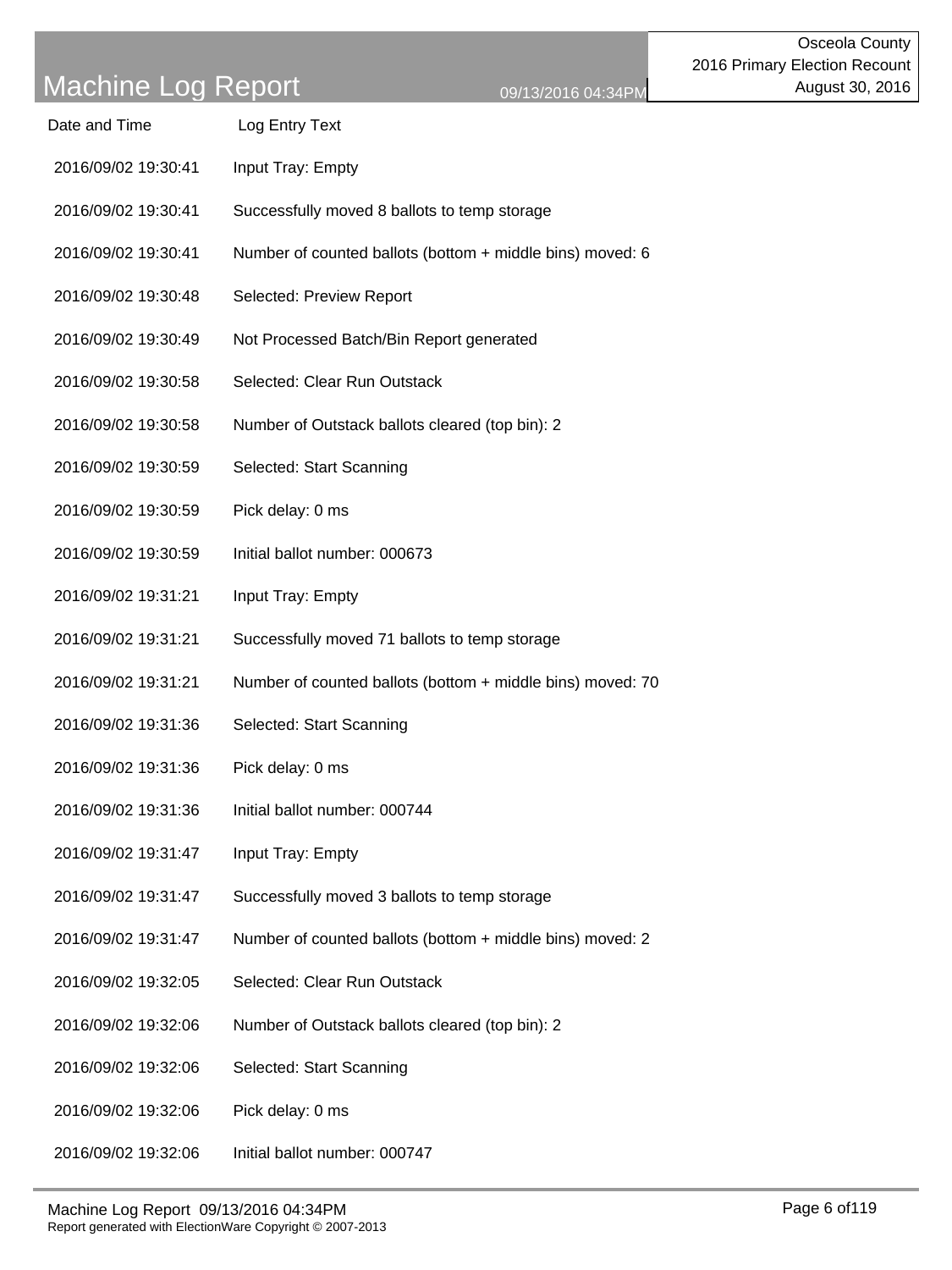| Date and Time       | Log Entry Text                                             |
|---------------------|------------------------------------------------------------|
| 2016/09/02 19:32:32 | Input Tray: Empty                                          |
| 2016/09/02 19:32:32 | Successfully moved 94 ballots to temp storage              |
| 2016/09/02 19:32:32 | Number of counted ballots (bottom + middle bins) moved: 90 |
| 2016/09/02 19:33:00 | Selected: Start Scanning                                   |
| 2016/09/02 19:33:00 | Pick delay: 0 ms                                           |
| 2016/09/02 19:33:00 | Initial ballot number: 000841                              |
| 2016/09/02 19:33:11 | Input Tray: Empty                                          |
| 2016/09/02 19:33:11 | Successfully moved 4 ballots to temp storage               |
| 2016/09/02 19:33:11 | Number of counted ballots (bottom + middle bins) moved: 1  |
| 2016/09/02 19:33:19 | Selected: Start Scanning                                   |
| 2016/09/02 19:33:20 | Pick delay: 0 ms                                           |
| 2016/09/02 19:33:20 | Initial ballot number: 000845                              |
| 2016/09/02 19:33:42 | Successfully moved 73 ballots to temp storage              |
| 2016/09/02 19:33:42 | Number of counted ballots (bottom + middle bins) moved: 73 |
| 2016/09/02 19:33:45 | Selected: Clear Run Outstack                               |
| 2016/09/02 19:33:45 | Number of Outstack ballots cleared (top bin): 7            |
| 2016/09/02 19:33:45 | Selected: Start Scanning                                   |
| 2016/09/02 19:33:45 | Pick delay: 0 ms                                           |
| 2016/09/02 19:33:45 | Initial ballot number: 000918                              |
| 2016/09/02 19:34:04 | Successfully moved 50 ballots to temp storage              |
| 2016/09/02 19:34:04 | Number of counted ballots (bottom + middle bins) moved: 50 |
| 2016/09/02 19:34:06 | Selected: Start Scanning                                   |
| 2016/09/02 19:34:06 | Pick delay: 0 ms                                           |
| 2016/09/02 19:34:06 | Initial ballot number: 000968                              |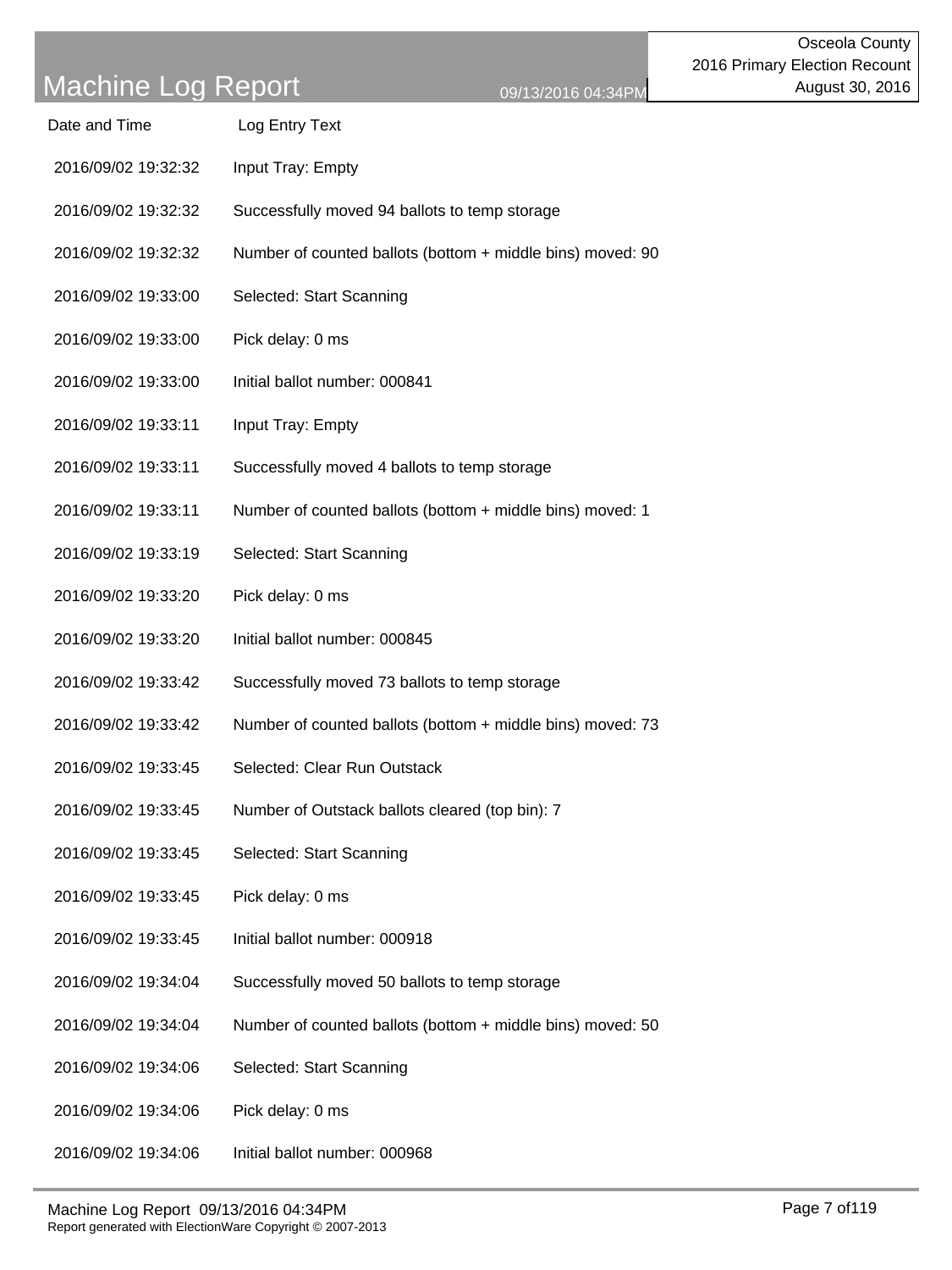| Date and Time       | Log Entry Text                                              |
|---------------------|-------------------------------------------------------------|
| 2016/09/02 19:34:29 | Input Tray: Empty                                           |
| 2016/09/02 19:34:29 | Successfully moved 77 ballots to temp storage               |
| 2016/09/02 19:34:29 | Number of counted ballots (bottom + middle bins) moved: 76  |
| 2016/09/02 19:34:49 | Selected: Clear Run Outstack                                |
| 2016/09/02 19:34:49 | Number of Outstack ballots cleared (top bin): 1             |
| 2016/09/02 19:34:51 | Selected: Start Scanning                                    |
| 2016/09/02 19:34:51 | Pick delay: 0 ms                                            |
| 2016/09/02 19:34:51 | Initial ballot number: 001045                               |
| 2016/09/02 19:35:21 | Input Tray: Empty                                           |
| 2016/09/02 19:35:21 | Successfully moved 119 ballots to temp storage              |
| 2016/09/02 19:35:21 | Number of counted ballots (bottom + middle bins) moved: 115 |
| 2016/09/02 19:35:31 | Selected: Clear Run Outstack                                |
| 2016/09/02 19:35:31 | Number of Outstack ballots cleared (top bin): 4             |
| 2016/09/02 19:35:32 | Selected: Start Scanning                                    |
| 2016/09/02 19:35:33 | Pick delay: 0 ms                                            |
| 2016/09/02 19:35:33 | Initial ballot number: 001164                               |
| 2016/09/02 19:35:45 | Input Tray: Empty                                           |
| 2016/09/02 19:35:45 | Successfully moved 8 ballots to temp storage                |
| 2016/09/02 19:35:45 | Number of counted ballots (bottom + middle bins) moved: 4   |
| 2016/09/02 19:36:01 | Selected: Clear Run Outstack                                |
| 2016/09/02 19:36:01 | Number of Outstack ballots cleared (top bin): 4             |
| 2016/09/02 19:36:01 | Selected: Start Scanning                                    |
| 2016/09/02 19:36:02 | Pick delay: 0 ms                                            |
|                     |                                                             |

2016/09/02 19:36:02 Initial ballot number: 001172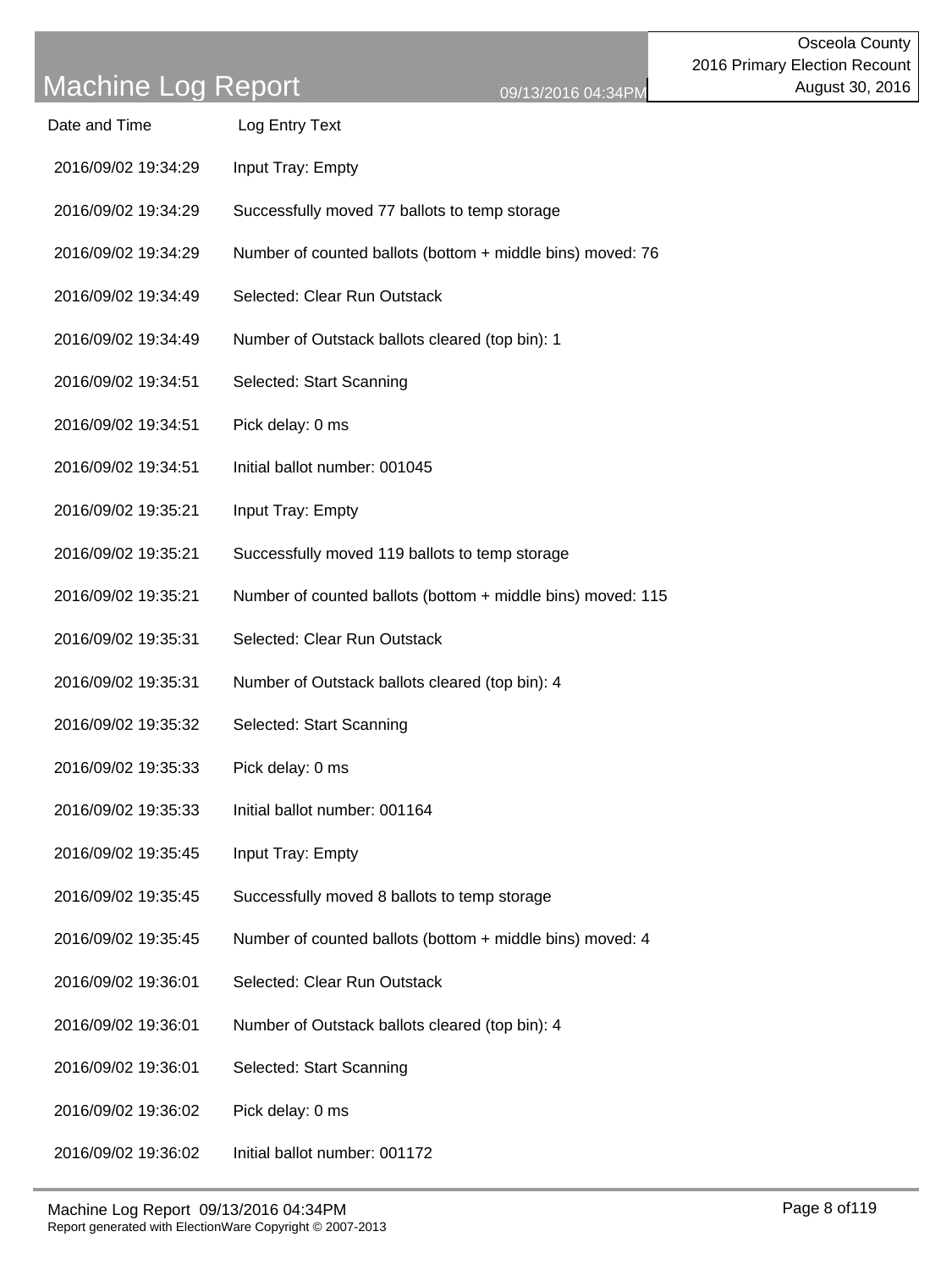| Date and Time       | Log Entry Text                                            |
|---------------------|-----------------------------------------------------------|
| 2016/09/02 19:36:12 | Input Tray: Empty                                         |
| 2016/09/02 19:36:12 | Successfully moved 4 ballots to temp storage              |
| 2016/09/02 19:36:12 | Number of counted ballots (bottom + middle bins) moved: 4 |
| 2016/09/02 19:36:18 | Selected: Start Scanning                                  |
| 2016/09/02 19:36:18 | Pick delay: 0 ms                                          |
| 2016/09/02 19:36:18 | Initial ballot number: 001176                             |
| 2016/09/02 19:36:29 | Input Tray: Empty                                         |
| 2016/09/02 19:36:29 | Successfully moved 2 ballots to temp storage              |
| 2016/09/02 19:36:29 | Number of counted ballots (bottom + middle bins) moved: 2 |
| 2016/09/02 19:36:48 | Selected: Start Scanning                                  |
| 2016/09/02 19:36:48 | Pick delay: 0 ms                                          |
| 2016/09/02 19:36:48 | Initial ballot number: 001178                             |
| 2016/09/02 19:36:59 | Input Tray: Empty                                         |
| 2016/09/02 19:36:59 | Successfully moved 2 ballots to temp storage              |
| 2016/09/02 19:36:59 | Number of counted ballots (bottom + middle bins) moved: 2 |
| 2016/09/02 19:37:07 | Selected: Start Scanning                                  |
| 2016/09/02 19:37:07 | Pick delay: 0 ms                                          |
| 2016/09/02 19:37:07 | Initial ballot number: 001180                             |
| 2016/09/02 19:37:18 | Input Tray: Empty                                         |
| 2016/09/02 19:37:18 | Successfully moved 2 ballots to temp storage              |
| 2016/09/02 19:37:18 | Number of counted ballots (bottom + middle bins) moved: 0 |
| 2016/09/02 19:37:21 | Selected: Clear Run Outstack                              |
| 2016/09/02 19:37:21 | Number of Outstack ballots cleared (top bin): 2           |
| 2016/09/02 19:37:21 | Selected: Start Scanning                                  |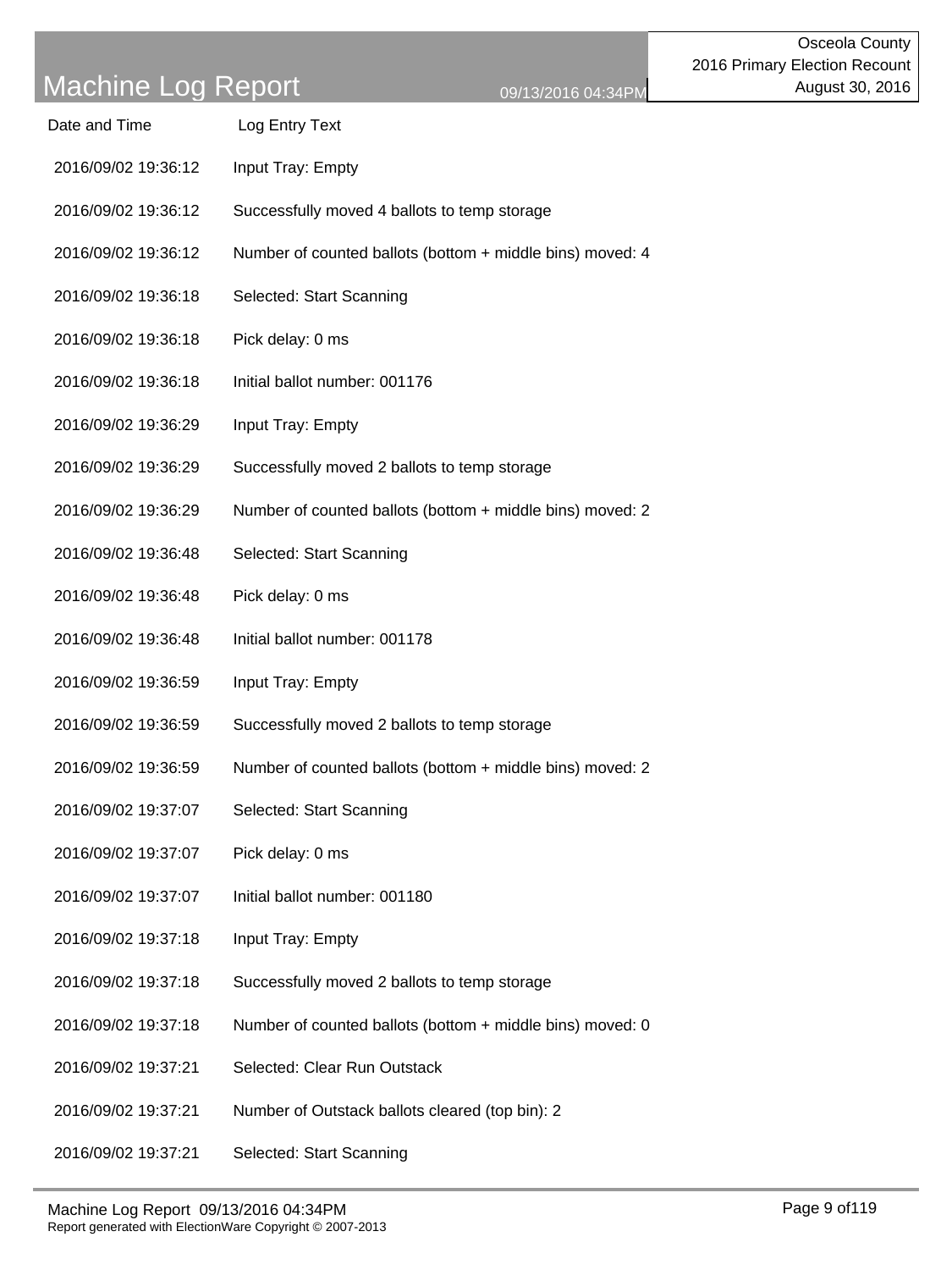| Date and Time       | Log Entry Text                                            |
|---------------------|-----------------------------------------------------------|
| 2016/09/02 19:37:22 | Pick delay: 0 ms                                          |
| 2016/09/02 19:37:22 | Initial ballot number: 001182                             |
| 2016/09/02 19:37:32 | Successfully moved 2 ballots to temp storage              |
| 2016/09/02 19:37:32 | Number of counted ballots (bottom + middle bins) moved: 2 |
| 2016/09/02 19:37:34 | Selected: Start Scanning                                  |
| 2016/09/02 19:37:34 | Pick delay: 0 ms                                          |
| 2016/09/02 19:37:34 | Initial ballot number: 001184                             |
| 2016/09/02 19:37:45 | Input Tray: Empty                                         |
| 2016/09/02 19:37:45 | Successfully moved 2 ballots to temp storage              |
| 2016/09/02 19:37:45 | Number of counted ballots (bottom + middle bins) moved: 2 |
| 2016/09/02 19:54:50 | Selected: Accept Election Access Code                     |
| 2016/09/02 19:54:50 | Election access code accepted                             |
| 2016/09/02 19:54:51 | Selected: Delete Batch                                    |
| 2016/09/02 19:54:51 | Temporary storage areas initialized                       |
| 2016/09/02 19:54:55 | Selected: Scan                                            |
| 2016/09/02 19:54:56 | Navigated to: Scanning Menu                               |
| 2016/09/02 19:54:57 | Navigated to: Election Menu                               |
| 2016/09/02 19:55:01 | Navigated to: Results Menu                                |
| 2016/09/02 19:55:08 | Selected: Accept Override Access Code                     |
| 2016/09/02 19:55:08 | Override access code accepted                             |
| 2016/09/02 19:55:08 | Navigated to: Clear Results Confirm                       |
| 2016/09/02 19:55:09 | <b>Selected: Clear Results</b>                            |
| 2016/09/02 19:55:09 | Temporary storage areas initialized                       |
| 2016/09/02 19:55:20 | Navigated to: Results Menu                                |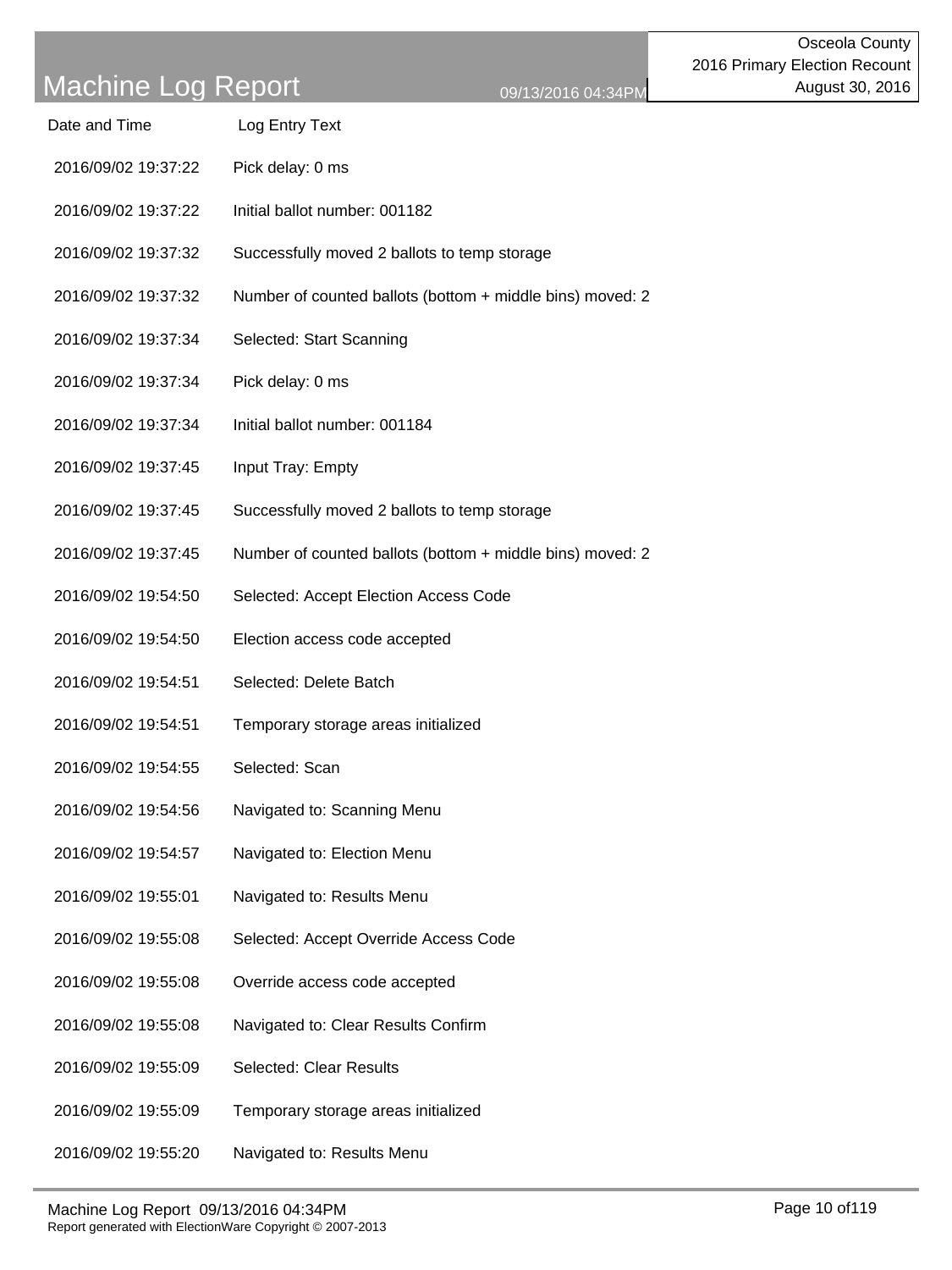| Date and Time       | Log Entry Text                                             |
|---------------------|------------------------------------------------------------|
| 2016/09/02 19:55:27 | Navigated to: Election Menu                                |
| 2016/09/02 19:55:28 | Navigated to: Scanning Menu                                |
| 2016/09/02 19:55:29 | Navigated to: Election Menu                                |
| 2016/09/02 19:55:30 | Navigated to: Reports Menu                                 |
| 2016/09/02 19:55:32 | Selected: Print Report                                     |
| 2016/09/02 19:55:32 | Zero Report generated                                      |
| 2016/09/02 19:55:32 | Zero Report sent to printer                                |
| 2016/09/02 19:55:34 | Navigated to: Scanning Menu                                |
| 2016/09/02 19:55:35 | Selected: Scan Ballots                                     |
| 2016/09/02 19:55:36 | Selected: Start Scanning                                   |
| 2016/09/02 19:55:36 | Pick delay: 0 ms                                           |
| 2016/09/02 19:55:36 | Initial ballot number: 001186                              |
| 2016/09/02 19:55:54 | Input Tray: Empty                                          |
| 2016/09/02 19:55:54 | Successfully moved 48 ballots to temp storage              |
| 2016/09/02 19:55:54 | Number of counted ballots (bottom + middle bins) moved: 48 |
| 2016/09/02 19:56:08 | Selected: Done Scanning                                    |
| 2016/09/02 19:56:09 | Selected: Save Batch                                       |
| 2016/09/02 19:56:10 | Batch id batch_2016-09-02T19_56_09 successfully saved      |
| 2016/09/02 19:56:10 | Number of Processed ballots (bottom bin) in batch: 44      |
| 2016/09/02 19:56:10 | Number of Sorted Write-in ballots (middle bin) in batch: 4 |
| 2016/09/02 19:56:10 | Number of Outstack ballots (top bin) in batch: 0           |
| 2016/09/02 19:56:10 | Processed Batch/Bin Report generated                       |
| 2016/09/02 19:56:10 | Processed Batch/Bin Report sent to printer                 |
| 2016/09/02 19:59:29 | Selected: Done Scanning                                    |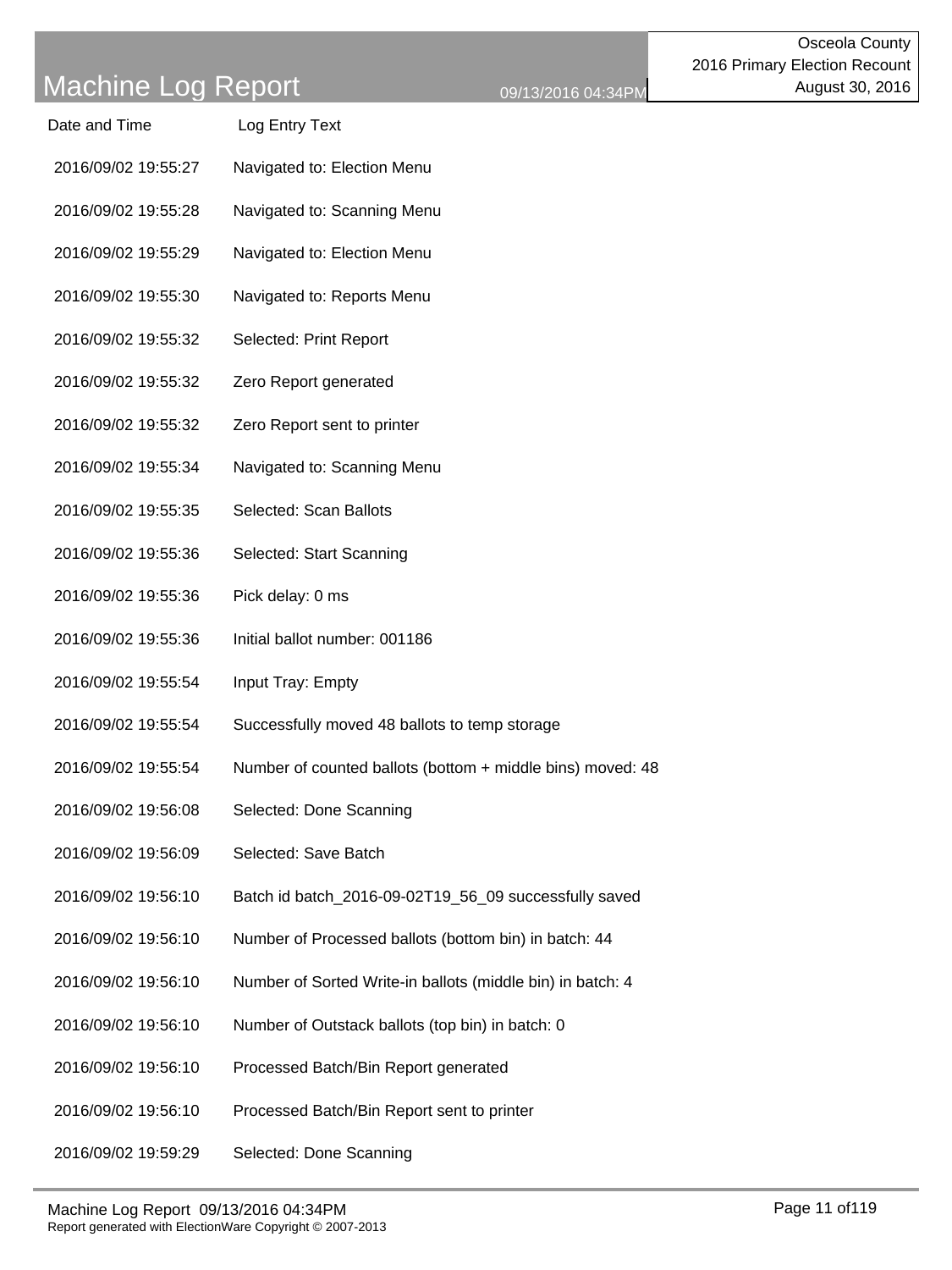| Date and Time       | Log Entry Text                        |
|---------------------|---------------------------------------|
| 2016/09/02 19:59:29 | Navigated to: Scanning Menu           |
| 2016/09/02 19:59:48 | Navigated to: Reports Menu            |
| 2016/09/02 20:00:00 | Selected: Print Report                |
| 2016/09/02 20:00:00 | <b>Results Report generated</b>       |
| 2016/09/02 20:00:01 | Results Report sent to printer        |
| 2016/09/02 20:00:12 | Navigated to: Scanning Menu           |
| 2016/09/02 20:00:15 | Navigated to: System Menu             |
| 2016/09/02 20:00:16 | Navigated to: Election Menu           |
| 2016/09/02 20:00:18 | Navigated to: Results Menu            |
| 2016/09/02 20:00:24 | Selected: Accept Override Access Code |
| 2016/09/02 20:00:24 | Override access code invalid          |
| 2016/09/02 20:00:31 | Selected: Accept Override Access Code |
| 2016/09/02 20:00:31 | Override access code invalid          |
| 2016/09/02 20:00:39 | Selected: Accept Override Access Code |
| 2016/09/02 20:00:39 | Override access code accepted         |
| 2016/09/02 20:00:39 | Navigated to: Clear Results Confirm   |
| 2016/09/02 20:00:40 | <b>Selected: Clear Results</b>        |
| 2016/09/02 20:00:40 | Temporary storage areas initialized   |
| 2016/09/02 20:00:42 | Navigated to: Results Menu            |
| 2016/09/02 20:02:48 | Navigated to: Election Menu           |
| 2016/09/02 20:02:49 | Selected: Exit                        |
| 2016/09/02 20:02:50 | Navigated to: Shutdown Scanner        |
| 2016/09/02 20:02:50 | Selected: Shutdown                    |
| 2016/09/02 20:02:50 | Shutdown initiated                    |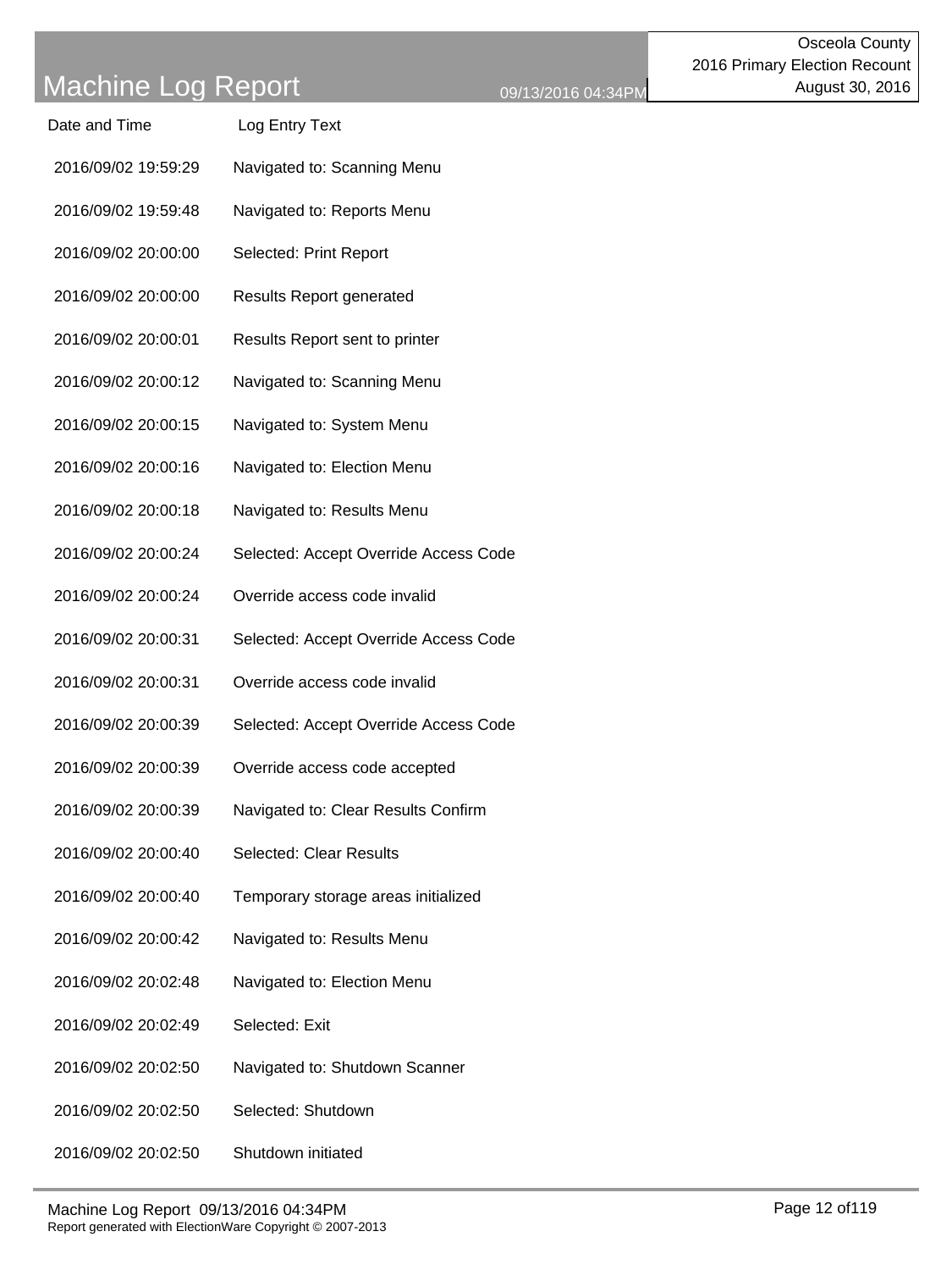| Date and Time | Log Entry Text |
|---------------|----------------|
|---------------|----------------|

- 2016/09/06 08:43:20 DS850 system initialization begin
- 2016/09/06 08:43:20 Memory stick management initialized OK
- 2016/09/06 08:43:20 Printer status monitor initialized OK
- 2016/09/06 08:43:21 Audit log printer is ready
- 2016/09/06 08:43:21 Communication with uninterruptible power supply established
- 2016/09/06 08:43:21 System on AC power
- 2016/09/06 08:43:26 Tabulator interface initialized OK
- 2016/09/06 08:43:26 Camera Interface: OK
- 2016/09/06 08:43:27 Election Id: 16PRFLOS
- 2016/09/06 08:43:27 Election Date: 2016-08-30
- 2016/09/06 08:43:27 Election EQC: 4b2f61ed
- 2016/09/06 08:43:27 Unit Serial Number: 8512090090
- 2016/09/06 08:43:27 Time Zone: America/Chicago
- 2016/09/06 08:43:27 Processor: : Intel(R) Core(TM)2 Duo CPU E6400 @ 2.13GHz
- 2016/09/06 08:43:27 Total Ram: 4009 MB
- 2016/09/06 08:43:27 Available Ram: 3883 MB
- 2016/09/06 08:43:27 Memory test status: OK
- 2016/09/06 08:43:27 Touch Screen: OK
- 2016/09/06 08:43:27 Battery: OK
- 2016/09/06 08:43:27 Battery Charge: 100
- 2016/09/06 08:43:27 Total Data Storage: 938901 MB
- 2016/09/06 08:43:27 Available Data Storage: 890997 MB
- 2016/09/06 08:43:27 Master Control Program: 2.8.2.2
- 2016/09/06 08:43:27 Protected Count: 55954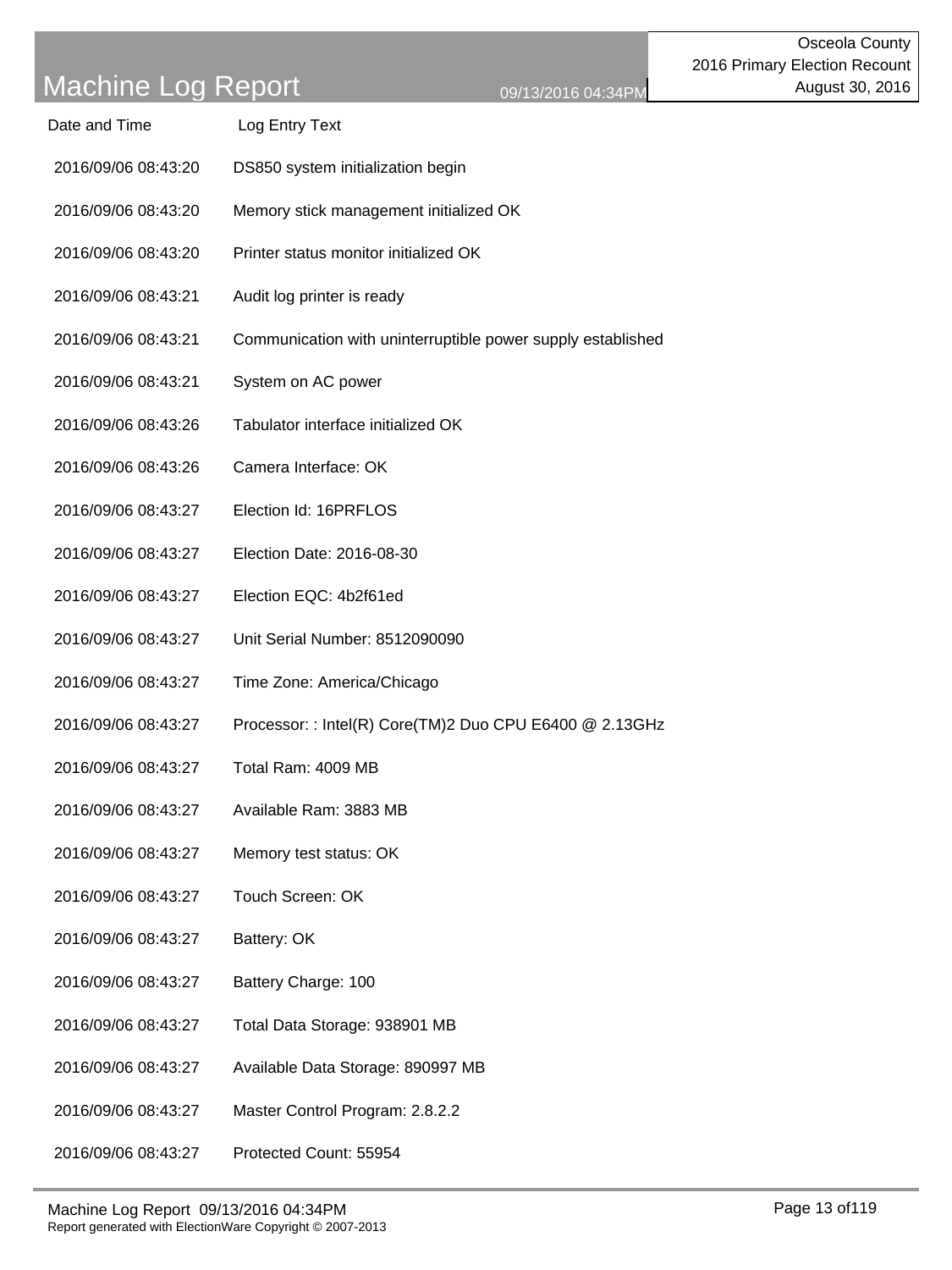| Date and Time | Log Entry Text |
|---------------|----------------|
|               |                |

- 2016/09/06 08:43:27 Election Name: Official Primary Election Recount
- 2016/09/06 08:43:27 Readiness Report generated
- 2016/09/06 08:43:27 Sent Readiness Report to audit printer
- 2016/09/06 09:10:56 Selected: Login
- 2016/09/06 09:11:07 Selected: Accept Election Access Code
- 2016/09/06 09:11:07 Election Name: Official Primary Election Recount
- 2016/09/06 09:11:07 Election access code accepted
- 2016/09/06 09:11:08 Public Count: 0
- 2016/09/06 09:11:08 Ballot Spec ID: DSIM\_279.400\_215.900\_38\_24\_PP
- 2016/09/06 09:11:08 Load election definition OK
- 2016/09/06 09:11:08 Audit log printer is ready
- 2016/09/06 09:11:20 Navigated to: Scanning Menu
- 2016/09/06 09:11:21 Navigated to: Reports Menu
- 2016/09/06 09:11:23 Selected: Print Report
- 2016/09/06 09:11:26 Zero Report generated
- 2016/09/06 09:11:26 Zero Report sent to printer
- 2016/09/06 09:11:55 Navigated to: Scanning Menu
- 2016/09/06 09:11:56 Selected: Scan Ballots
- 2016/09/06 09:12:53 Selected: Start Scanning
- 2016/09/06 09:12:54 Pick delay: 0 ms
- 2016/09/06 09:12:54 Initial ballot number: 001234
- 2016/09/06 09:13:11 Input Tray: Empty
- 2016/09/06 09:13:11 Successfully moved 48 ballots to temp storage
- 2016/09/06 09:13:11 Number of counted ballots (bottom + middle bins) moved: 48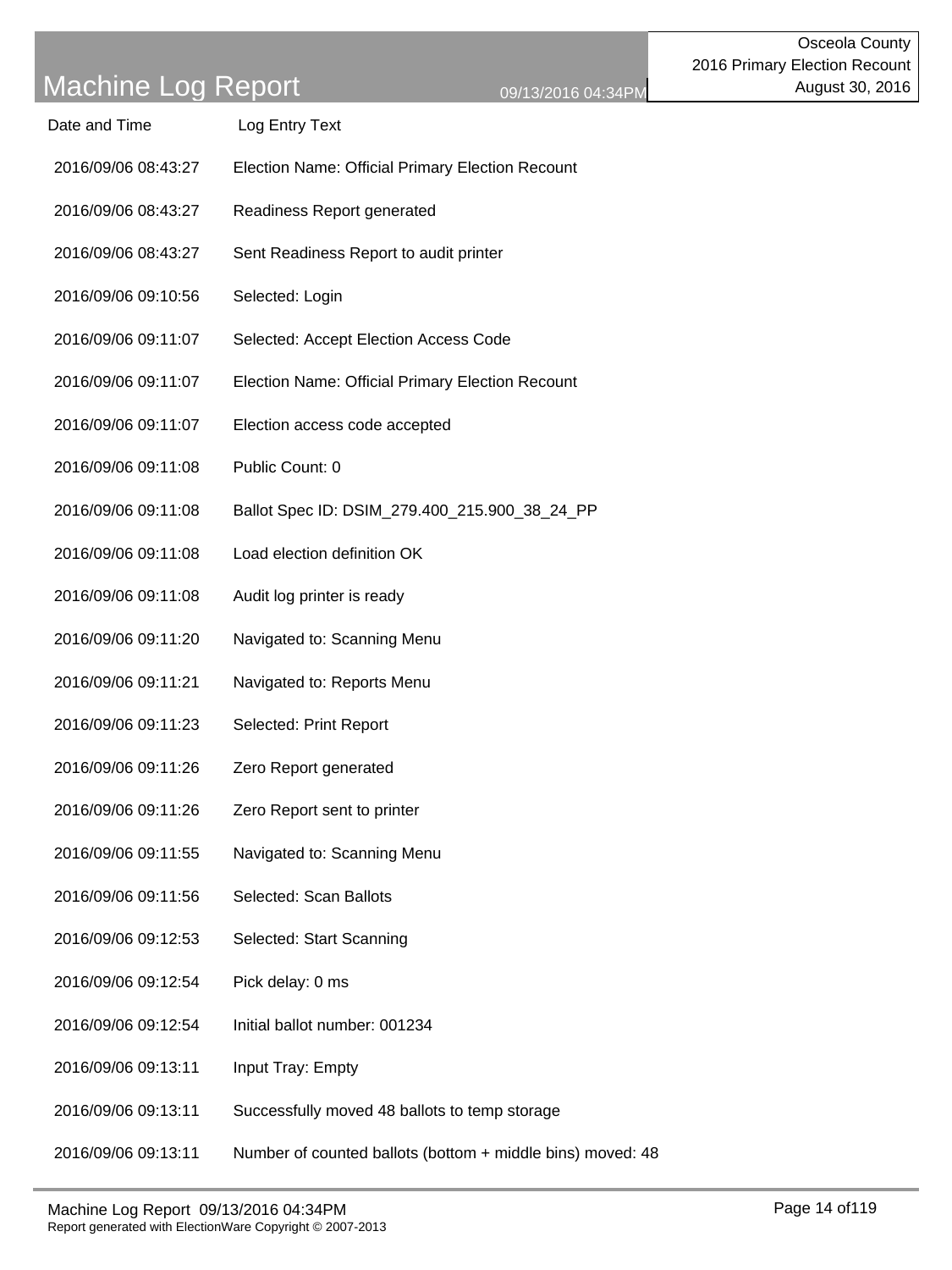| Date and Time       | Log Entry Text                                             |
|---------------------|------------------------------------------------------------|
| 2016/09/06 09:13:21 | Selected: Done Scanning                                    |
| 2016/09/06 09:13:23 | Selected: Save Batch                                       |
| 2016/09/06 09:13:25 | Batch id batch_2016-09-06T09_13_23 successfully saved      |
| 2016/09/06 09:13:25 | Number of Processed ballots (bottom bin) in batch: 44      |
| 2016/09/06 09:13:25 | Number of Sorted Write-in ballots (middle bin) in batch: 4 |
| 2016/09/06 09:13:25 | Number of Outstack ballots (top bin) in batch: 0           |
| 2016/09/06 09:13:25 | Processed Batch/Bin Report generated                       |
| 2016/09/06 09:13:25 | Processed Batch/Bin Report sent to printer                 |
| 2016/09/06 09:13:41 | Selected: Done Scanning                                    |
| 2016/09/06 09:13:41 | Navigated to: Scanning Menu                                |
| 2016/09/06 09:13:47 | Navigated to: Reports Menu                                 |
| 2016/09/06 09:14:18 | Selected: Preview Report                                   |
| 2016/09/06 09:14:18 | <b>Results Report generated</b>                            |
| 2016/09/06 09:14:18 | Navigated to: Preview Report                               |
| 2016/09/06 09:14:26 | Navigated to: Reports Menu                                 |
| 2016/09/06 09:14:30 | Selected: Print Report                                     |
| 2016/09/06 09:14:30 | <b>Results Report generated</b>                            |
| 2016/09/06 09:14:31 | Results Report sent to printer                             |
| 2016/09/06 09:18:43 | Navigated to: Election Menu                                |
| 2016/09/06 09:18:44 | Navigated to: Results Menu                                 |
| 2016/09/06 09:18:51 | Selected: Accept Override Access Code                      |
| 2016/09/06 09:18:52 | Override access code accepted                              |
| 2016/09/06 09:18:52 | Navigated to: Clear Results Confirm                        |
| 2016/09/06 09:18:52 | Selected: Clear Results                                    |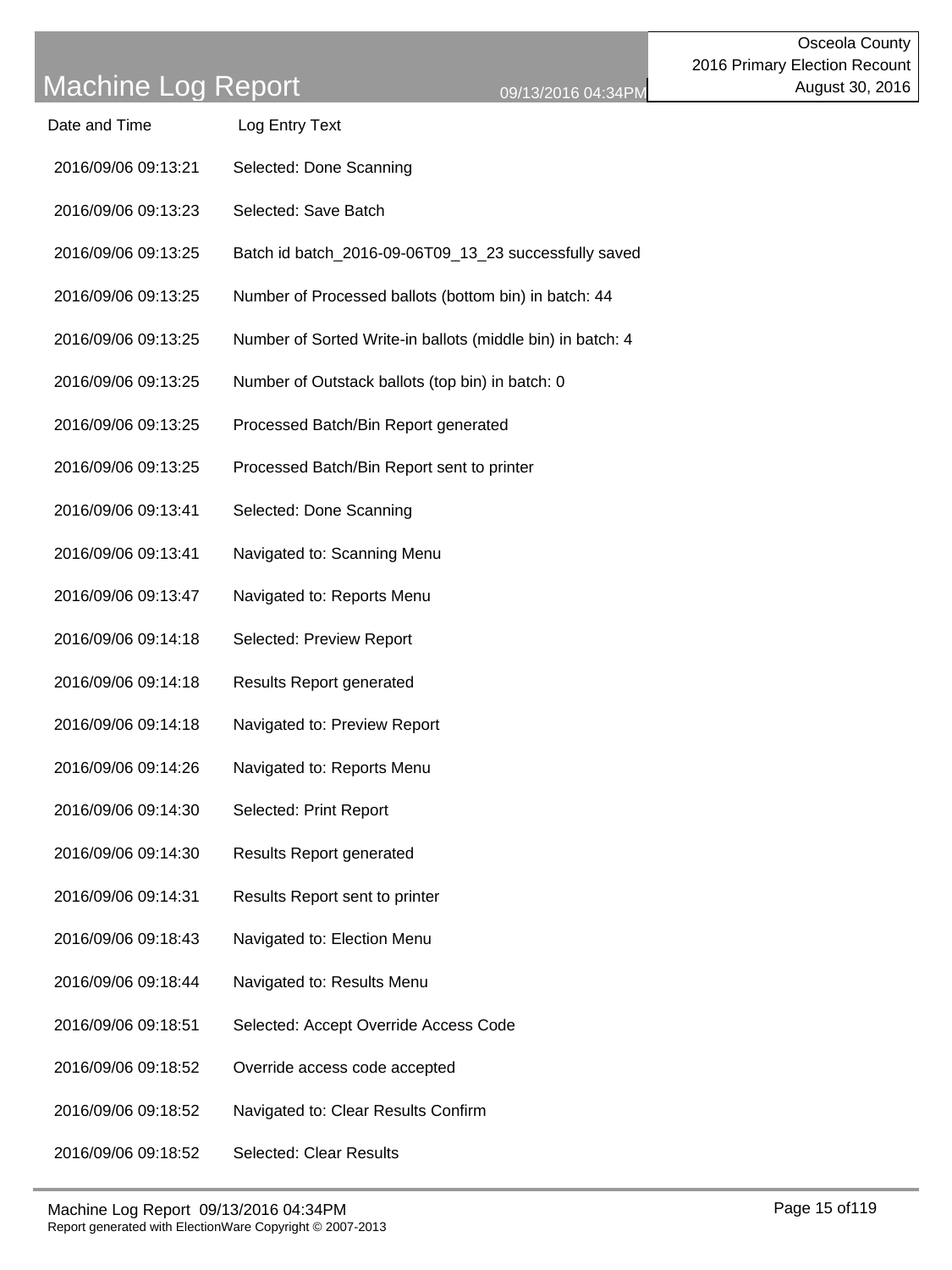|  | 9/13/2016 04:34PI |  |
|--|-------------------|--|
|  |                   |  |

| Date and Time       | Log Entry Text                                              |
|---------------------|-------------------------------------------------------------|
| 2016/09/06 09:18:53 | Temporary storage areas initialized                         |
| 2016/09/06 09:18:54 | Navigated to: Results Menu                                  |
| 2016/09/06 09:19:25 | Navigated to: Election Menu                                 |
| 2016/09/06 09:19:27 | Navigated to: Results Menu                                  |
| 2016/09/06 09:19:30 | Navigated to: Election Menu                                 |
| 2016/09/06 09:19:31 | Navigated to: Reports Menu                                  |
| 2016/09/06 09:19:34 | Selected: Print Report                                      |
| 2016/09/06 09:19:34 | Zero Report generated                                       |
| 2016/09/06 09:19:34 | Zero Report sent to printer                                 |
| 2016/09/06 09:24:57 | Navigated to: Scanning Menu                                 |
| 2016/09/06 09:24:58 | Selected: Scan Ballots                                      |
| 2016/09/06 09:26:25 | Selected: Start Scanning                                    |
| 2016/09/06 09:26:25 | Pick delay: 0 ms                                            |
| 2016/09/06 09:26:25 | Initial ballot number: 001282                               |
| 2016/09/06 09:27:01 | Input Tray: Empty                                           |
| 2016/09/06 09:27:01 | Successfully moved 152 ballots to temp storage              |
| 2016/09/06 09:27:01 | Number of counted ballots (bottom + middle bins) moved: 152 |
| 2016/09/06 09:27:49 | Selected: Start Scanning                                    |
| 2016/09/06 09:27:50 | Pick delay: 0 ms                                            |
| 2016/09/06 09:27:50 | Initial ballot number: 001434                               |
| 2016/09/06 09:28:26 | Input Tray: Empty                                           |
| 2016/09/06 09:28:27 | Successfully moved 156 ballots to temp storage              |
| 2016/09/06 09:28:27 | Number of counted ballots (bottom + middle bins) moved: 156 |
| 2016/09/06 09:28:48 | Selected: Start Scanning                                    |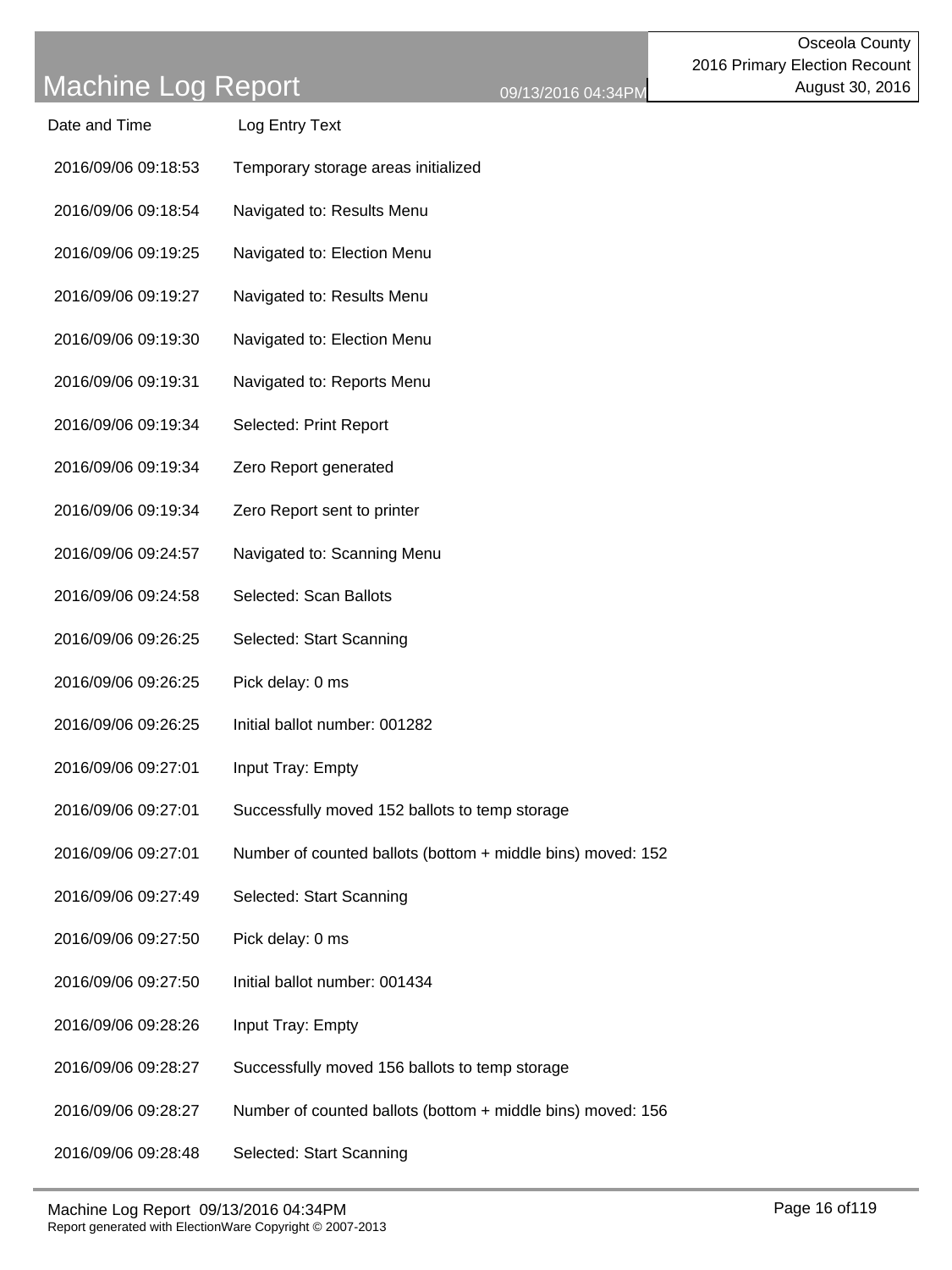| Date and Time       | Log Entry Text   |
|---------------------|------------------|
| 2016/09/06 09:28:48 | Pick delay: 0 ms |

- 2016/09/06 09:28:48 Initial ballot number: 001590
- 2016/09/06 09:29:22 Bottom Bin: Full
- 2016/09/06 09:29:22 Successfully moved 116 ballots to temp storage
- 2016/09/06 09:29:22 Number of counted ballots (bottom + middle bins) moved: 111
- 2016/09/06 09:29:27 Selected: Scan More
- 2016/09/06 09:29:29 Selected: Clear Transport
- 2016/09/06 09:29:37 Transport Command -- Response: IN -- M00
- 2016/09/06 09:29:40 Selected: Start Scanning
- 2016/09/06 09:29:41 Pick delay: 0 ms
- 2016/09/06 09:29:41 Initial ballot number: 001706
- 2016/09/06 09:30:01 Input Tray: Empty
- 2016/09/06 09:30:01 Successfully moved 65 ballots to temp storage
- 2016/09/06 09:30:01 Number of counted ballots (bottom + middle bins) moved: 65
- 2016/09/06 09:30:06 Selected: Start Scanning
- 2016/09/06 09:30:06 Pick delay: 0 ms
- 2016/09/06 09:30:06 Initial ballot number: 001771
- 2016/09/06 09:30:25 Bottom Bin: Full
- 2016/09/06 09:30:25 Successfully moved 31 ballots to temp storage
- 2016/09/06 09:30:25 Number of counted ballots (bottom + middle bins) moved: 31
- 2016/09/06 09:30:29 Selected: Scan More
- 2016/09/06 09:30:33 Selected: Clear Transport
- 2016/09/06 09:30:42 Transport Command -- Response: IN -- M00
- 2016/09/06 09:30:44 Selected: Start Scanning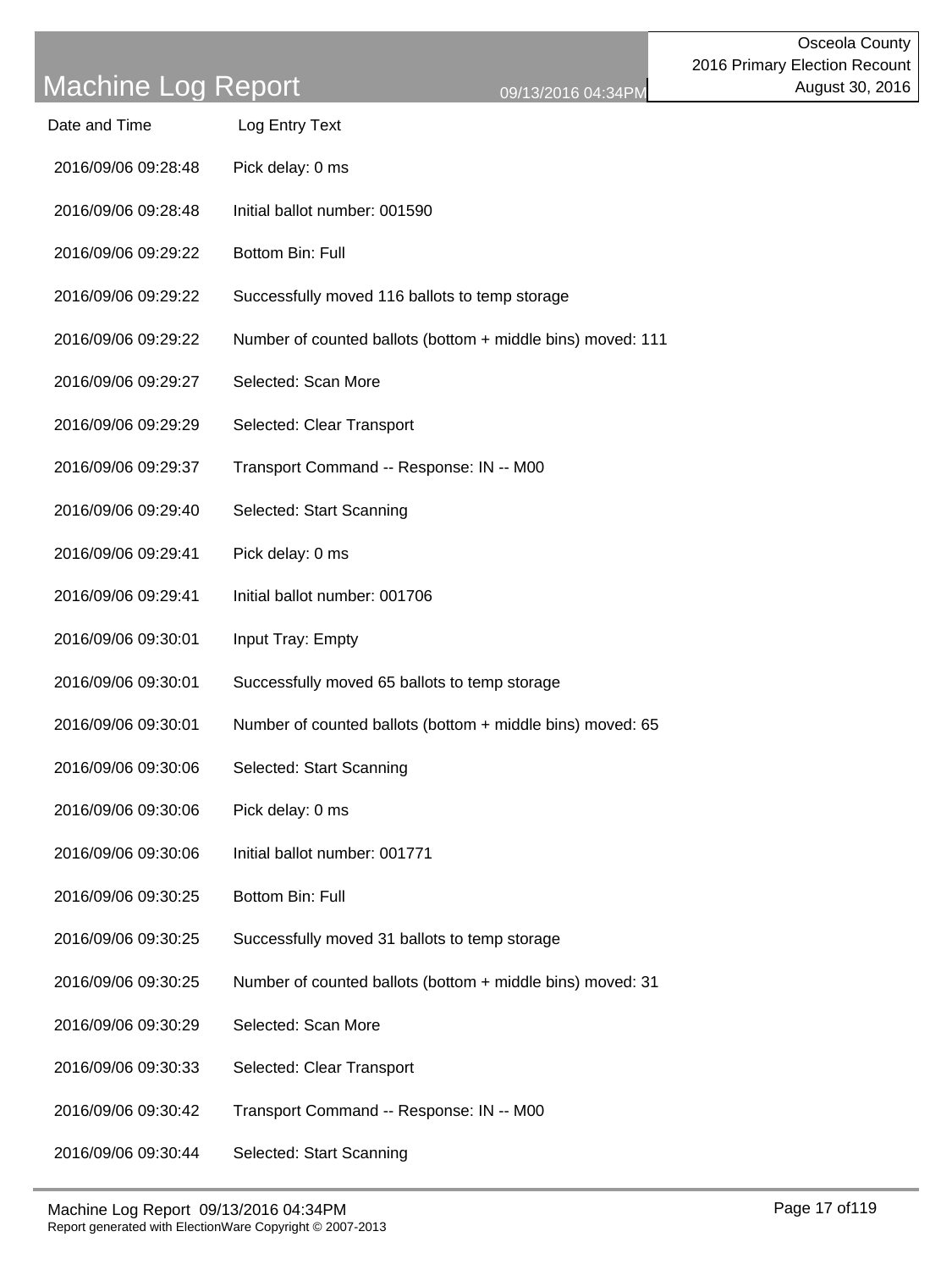| Date and Time       | Log Entry Text                                              |
|---------------------|-------------------------------------------------------------|
| 2016/09/06 09:30:45 | Pick delay: 0 ms                                            |
| 2016/09/06 09:30:45 | Initial ballot number: 001802                               |
| 2016/09/06 09:31:13 | Input Tray: Empty                                           |
| 2016/09/06 09:31:13 | Successfully moved 113 ballots to temp storage              |
| 2016/09/06 09:31:13 | Number of counted ballots (bottom + middle bins) moved: 113 |
| 2016/09/06 09:31:19 | Selected: Start Scanning                                    |
| 2016/09/06 09:31:20 | Pick delay: 0 ms                                            |
| 2016/09/06 09:31:20 | Initial ballot number: 001915                               |
| 2016/09/06 09:31:53 | Input Tray: Empty                                           |
| 2016/09/06 09:31:53 | Successfully moved 135 ballots to temp storage              |
| 2016/09/06 09:31:53 | Number of counted ballots (bottom + middle bins) moved: 135 |
| 2016/09/06 09:32:01 | Selected: Start Scanning                                    |
| 2016/09/06 09:32:01 | Pick delay: 0 ms                                            |
| 2016/09/06 09:32:01 | Initial ballot number: 002050                               |
| 2016/09/06 09:32:34 | Input Tray: Empty                                           |
| 2016/09/06 09:32:34 | Successfully moved 129 ballots to temp storage              |
| 2016/09/06 09:32:34 | Number of counted ballots (bottom + middle bins) moved: 129 |
| 2016/09/06 09:32:59 | Selected: Start Scanning                                    |
| 2016/09/06 09:32:59 | Pick delay: 0 ms                                            |
| 2016/09/06 09:32:59 | Initial ballot number: 002179                               |
| 2016/09/06 09:33:37 | Input Tray: Empty                                           |
| 2016/09/06 09:33:37 | Successfully moved 162 ballots to temp storage              |
| 2016/09/06 09:33:37 | Number of counted ballots (bottom + middle bins) moved: 162 |
|                     |                                                             |

2016/09/06 09:33:43 Selected: Start Scanning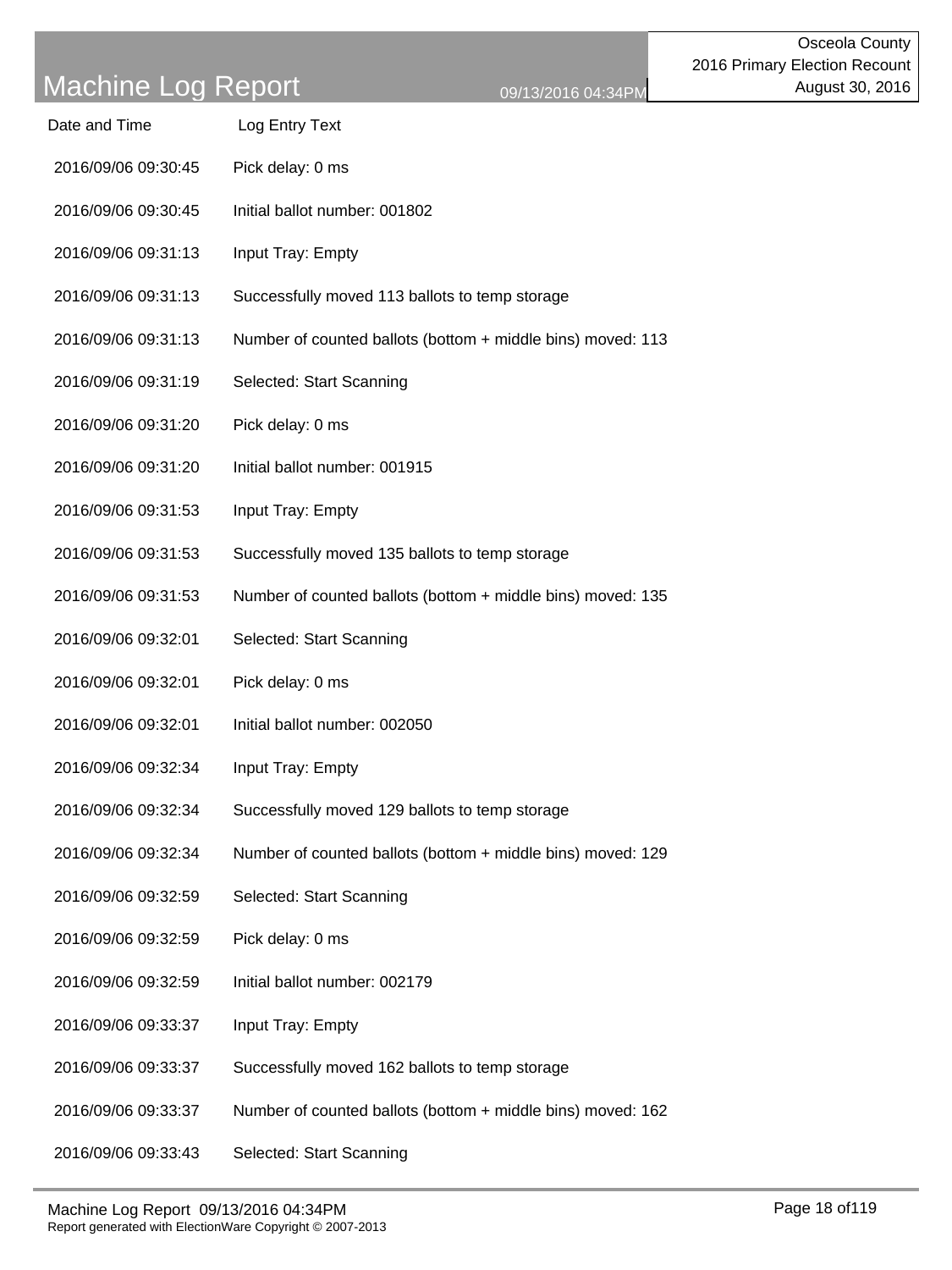| Date and Time       | Log Entry Text                                              |
|---------------------|-------------------------------------------------------------|
| 2016/09/06 09:33:44 | Pick delay: 0 ms                                            |
| 2016/09/06 09:33:44 | Initial ballot number: 002341                               |
| 2016/09/06 09:34:20 | Input Tray: Empty                                           |
| 2016/09/06 09:34:20 | Successfully moved 150 ballots to temp storage              |
| 2016/09/06 09:34:20 | Number of counted ballots (bottom + middle bins) moved: 149 |
| 2016/09/06 09:34:28 | Selected: Start Scanning                                    |
| 2016/09/06 09:34:29 | Pick delay: 0 ms                                            |
| 2016/09/06 09:34:29 | Initial ballot number: 002491                               |
| 2016/09/06 09:35:06 | Input Tray: Empty                                           |
| 2016/09/06 09:35:06 | Successfully moved 157 ballots to temp storage              |
| 2016/09/06 09:35:07 | Number of counted ballots (bottom + middle bins) moved: 156 |
| 2016/09/06 09:35:15 | Selected: Start Scanning                                    |
| 2016/09/06 09:35:15 | Pick delay: 0 ms                                            |
| 2016/09/06 09:35:15 | Initial ballot number: 002648                               |
| 2016/09/06 09:35:50 | Input Tray: Empty                                           |
| 2016/09/06 09:35:50 | Successfully moved 145 ballots to temp storage              |
| 2016/09/06 09:35:50 | Number of counted ballots (bottom + middle bins) moved: 145 |
| 2016/09/06 09:35:56 | Selected: Start Scanning                                    |
| 2016/09/06 09:35:56 | Pick delay: 0 ms                                            |
| 2016/09/06 09:35:56 | Initial ballot number: 002793                               |
| 2016/09/06 09:36:23 | Bottom Bin: Full                                            |
| 2016/09/06 09:36:24 | Successfully moved 78 ballots to temp storage               |
| 2016/09/06 09:36:24 | Number of counted ballots (bottom + middle bins) moved: 78  |
| 2016/09/06 09:36:25 | Selected: Scan More                                         |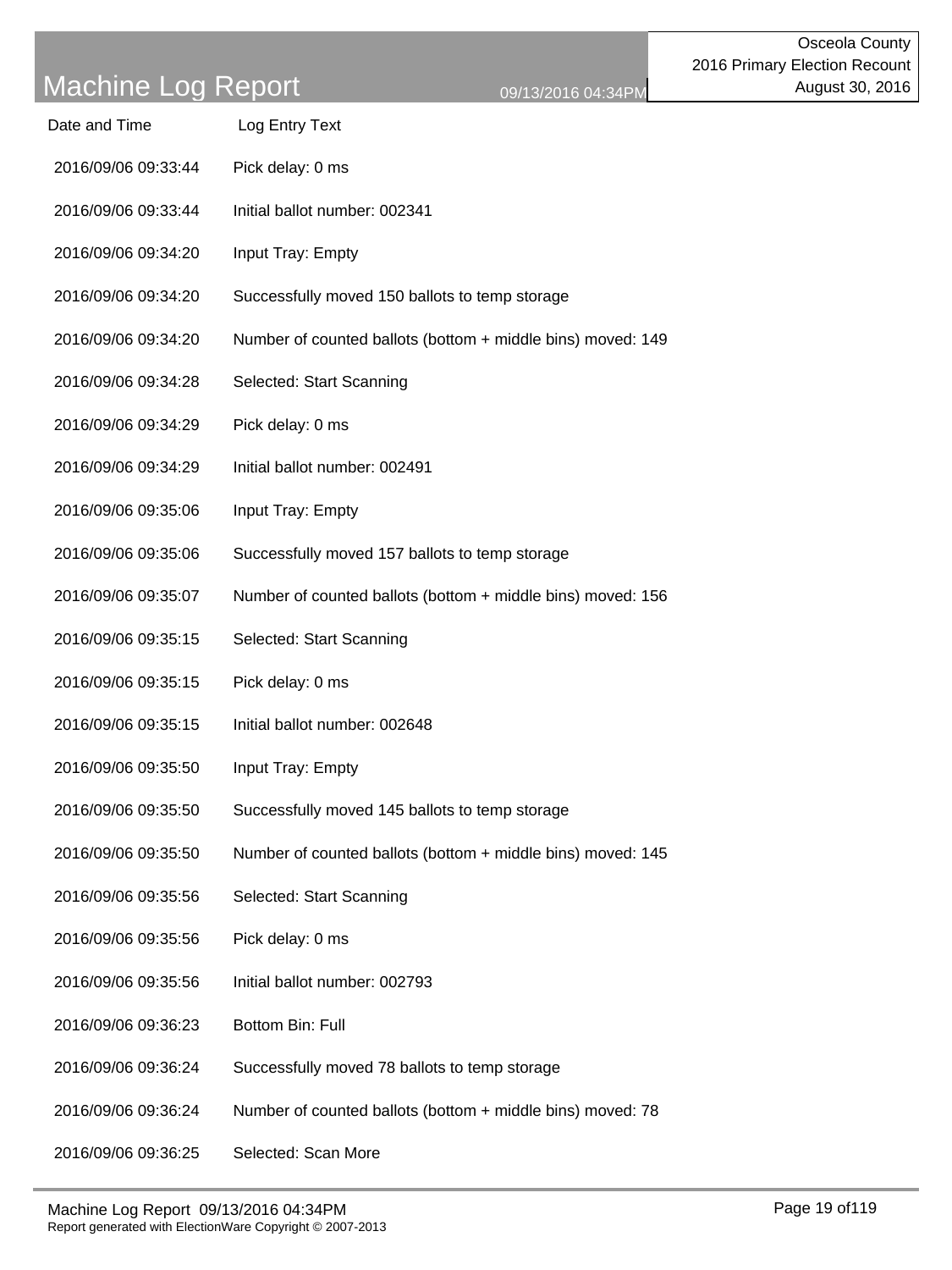| Date and Time | Log Entry Text |
|---------------|----------------|
|---------------|----------------|

- 2016/09/06 09:36:27 Selected: Clear Transport
- 2016/09/06 09:36:35 Transport Command -- Response: IN -- M00
- 2016/09/06 09:36:37 Selected: Start Scanning
- 2016/09/06 09:36:37 Pick delay: 0 ms
- 2016/09/06 09:36:37 Initial ballot number: 002871
- 2016/09/06 09:37:01 Bottom Bin: Full
- 2016/09/06 09:37:01 Successfully moved 80 ballots to temp storage
- 2016/09/06 09:37:01 Number of counted ballots (bottom + middle bins) moved: 80
- 2016/09/06 09:37:08 Selected: Scan More
- 2016/09/06 09:37:09 Selected: Clear Transport
- 2016/09/06 09:37:18 Transport Command -- Response: IN -- M00
- 2016/09/06 09:37:20 Selected: Start Scanning
- 2016/09/06 09:37:20 Pick delay: 0 ms
- 2016/09/06 09:37:20 Initial ballot number: 002951
- 2016/09/06 09:37:52 Input Tray: Empty
- 2016/09/06 09:37:52 Successfully moved 133 ballots to temp storage
- 2016/09/06 09:37:52 Number of counted ballots (bottom + middle bins) moved: 133
- 2016/09/06 09:38:00 Selected: Start Scanning
- 2016/09/06 09:38:00 Pick delay: 0 ms
- 2016/09/06 09:38:00 Initial ballot number: 003084
- 2016/09/06 09:38:40 Input Tray: Empty
- 2016/09/06 09:38:40 Successfully moved 169 ballots to temp storage
- 2016/09/06 09:38:40 Number of counted ballots (bottom + middle bins) moved: 169
- 2016/09/06 09:38:44 Selected: Preview Report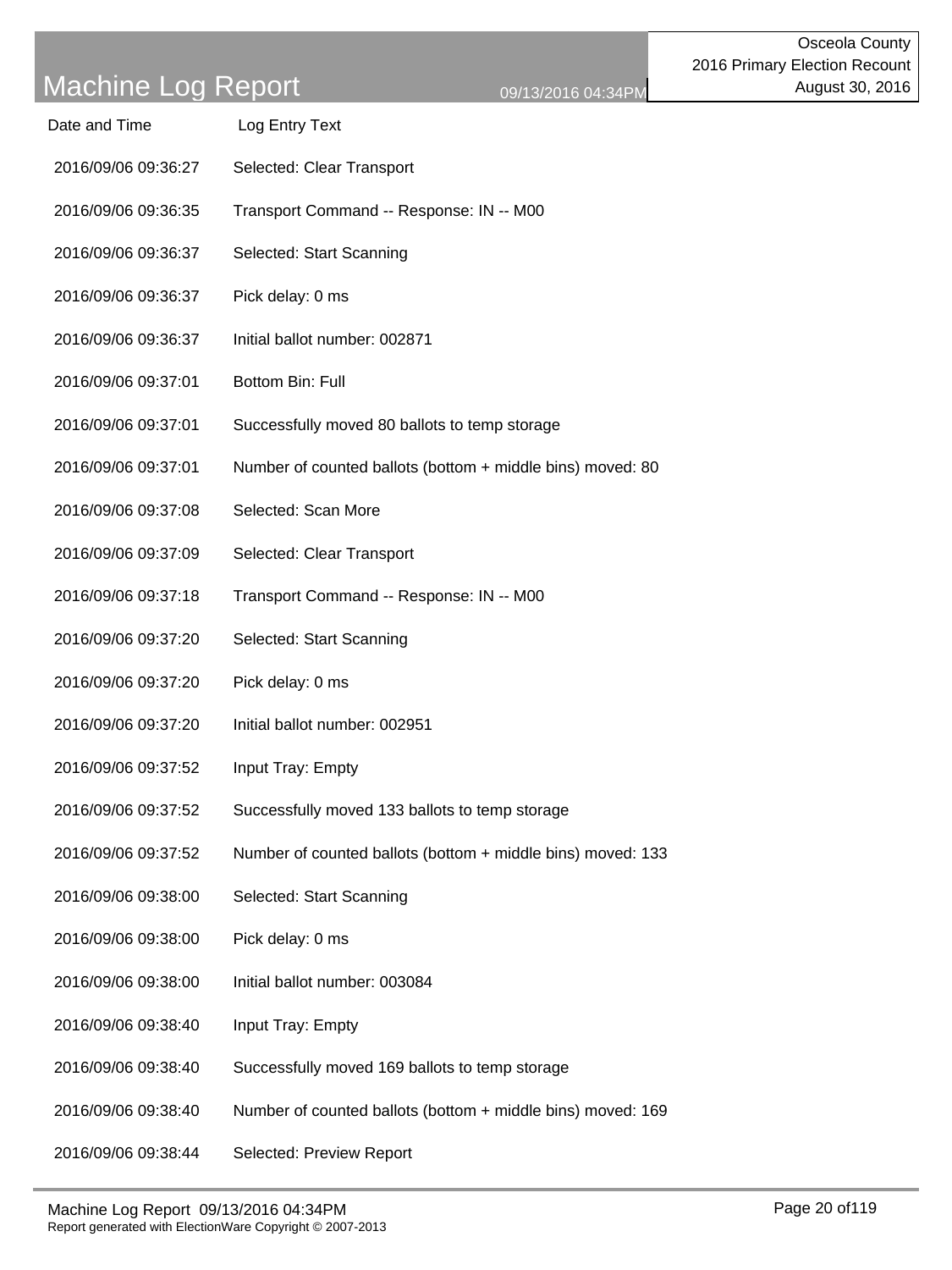| Date and Time       | Log Entry Text                                               |
|---------------------|--------------------------------------------------------------|
| 2016/09/06 09:38:46 | Not Processed Batch/Bin Report generated                     |
| 2016/09/06 09:38:50 | Selected: Clear Run Outstack                                 |
| 2016/09/06 09:38:50 | Number of Outstack ballots cleared (top bin): 7              |
| 2016/09/06 09:38:55 | Selected: Start Scanning                                     |
| 2016/09/06 09:38:55 | Pick delay: 0 ms                                             |
| 2016/09/06 09:38:55 | Initial ballot number: 003253                                |
| 2016/09/06 09:39:07 | Successfully moved 7 ballots to temp storage                 |
| 2016/09/06 09:39:07 | Number of counted ballots (bottom + middle bins) moved: 7    |
| 2016/09/06 09:39:09 | Selected: Start Scanning                                     |
| 2016/09/06 09:39:09 | Pick delay: 0 ms                                             |
| 2016/09/06 09:39:09 | Initial ballot number: 003260                                |
| 2016/09/06 09:39:20 | Input Tray: Empty                                            |
| 2016/09/06 09:39:20 | Successfully moved 1 ballots to temp storage                 |
| 2016/09/06 09:39:20 | Number of counted ballots (bottom + middle bins) moved: 1    |
| 2016/09/06 09:39:34 | Selected: Done Scanning                                      |
| 2016/09/06 09:39:35 | Selected: Save Batch                                         |
| 2016/09/06 09:40:10 | Batch id batch_2016-09-06T09_39_35 successfully saved        |
| 2016/09/06 09:40:10 | Number of Processed ballots (bottom bin) in batch: 1868      |
| 2016/09/06 09:40:10 | Number of Sorted Write-in ballots (middle bin) in batch: 104 |
| 2016/09/06 09:40:10 | Number of Outstack ballots (top bin) in batch: 0             |
| 2016/09/06 09:40:12 | Processed Batch/Bin Report generated                         |
| 2016/09/06 09:40:12 | Processed Batch/Bin Report sent to printer                   |
| 2016/09/06 09:40:23 | Selected: Done Scanning                                      |
| 2016/09/06 09:40:23 | Navigated to: Scanning Menu                                  |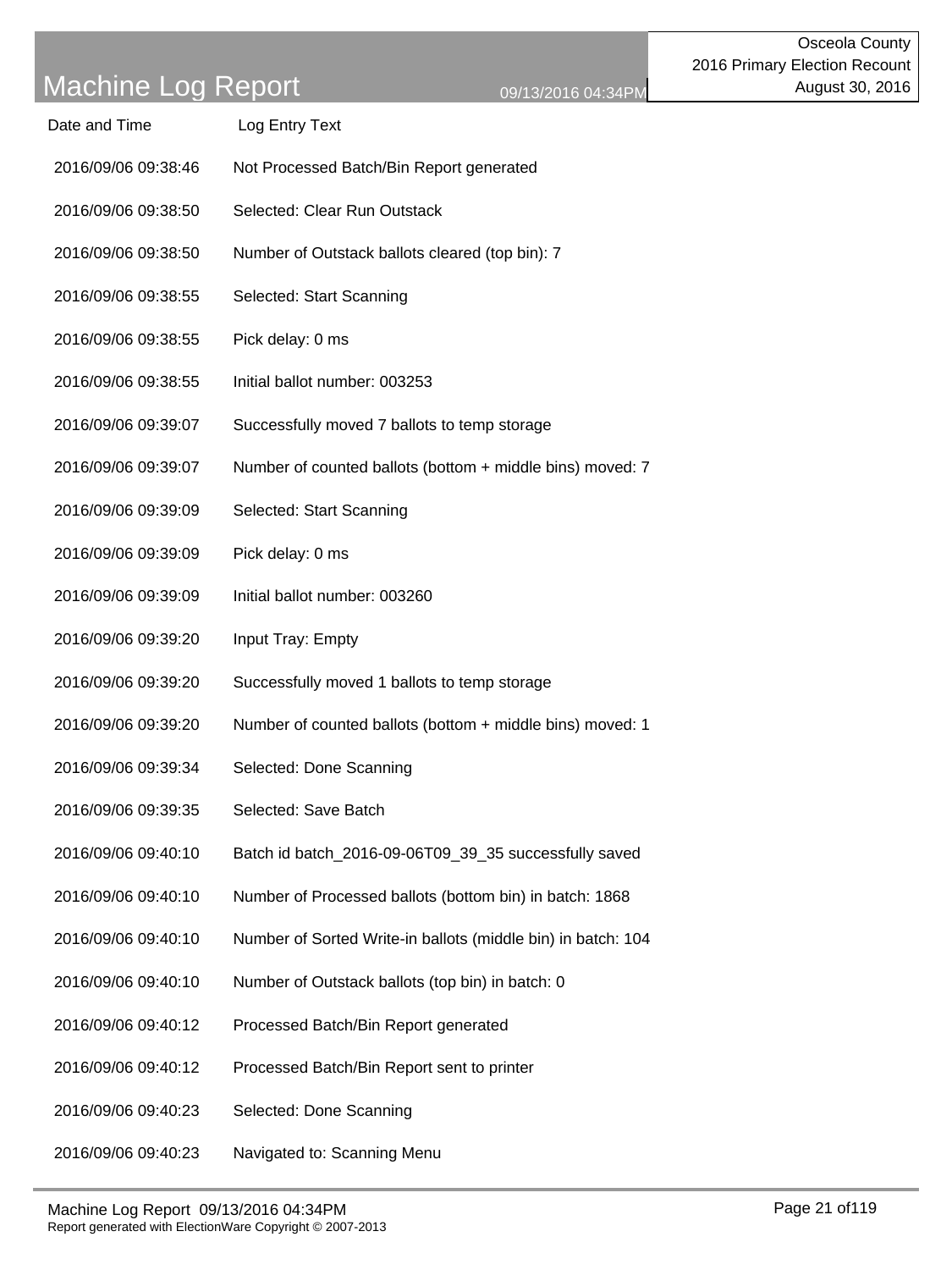| Date and Time | Log Entry Text |
|---------------|----------------|
|               |                |

- 2016/09/06 09:40:25 Selected: Scan Ballots
- 2016/09/06 09:40:38 Navigated to: Scanning Menu
- 2016/09/06 09:40:43 Navigated to: Reports Menu
- 2016/09/06 09:40:49 Selected: Print Report
- 2016/09/06 09:40:50 Results Report generated
- 2016/09/06 09:40:50 Results Report sent to printer
- 2016/09/06 09:42:30 Navigated to: Election Menu
- 2016/09/06 09:42:31 Navigated to: Results Menu
- 2016/09/06 09:42:39 Selected: Accept Election Access Code
- 2016/09/06 09:42:39 Election access code accepted
- 2016/09/06 09:42:55 DS850 memory stick inserted AA04012700011509
- 2016/09/06 09:42:55 Tabulator command: MCP\_TRMCHECK failed
- 2016/09/06 09:42:55 Tabulator audit code: 7101001
- 2016/09/06 09:42:55 Invalid media inserted for Results Export
- 2016/09/06 09:43:02 Navigated to: Results Menu
- 2016/09/06 09:43:07 DS850 Memory stick removed
- 2016/09/06 09:44:07 Selected: Accept Election Access Code
- 2016/09/06 09:44:07 Election access code accepted
- 2016/09/06 09:44:08 Blank memory stick inserted AA04012700011509
- 2016/09/06 09:44:10 Navigated to: Export to Media
- 2016/09/06 09:44:12 Selected: Export Results to Media
- 2016/09/06 09:44:26 Export collection data successful
- 2016/09/06 09:44:30 Selected: Export Results done
- 2016/09/06 09:44:30 Navigated to: Results Menu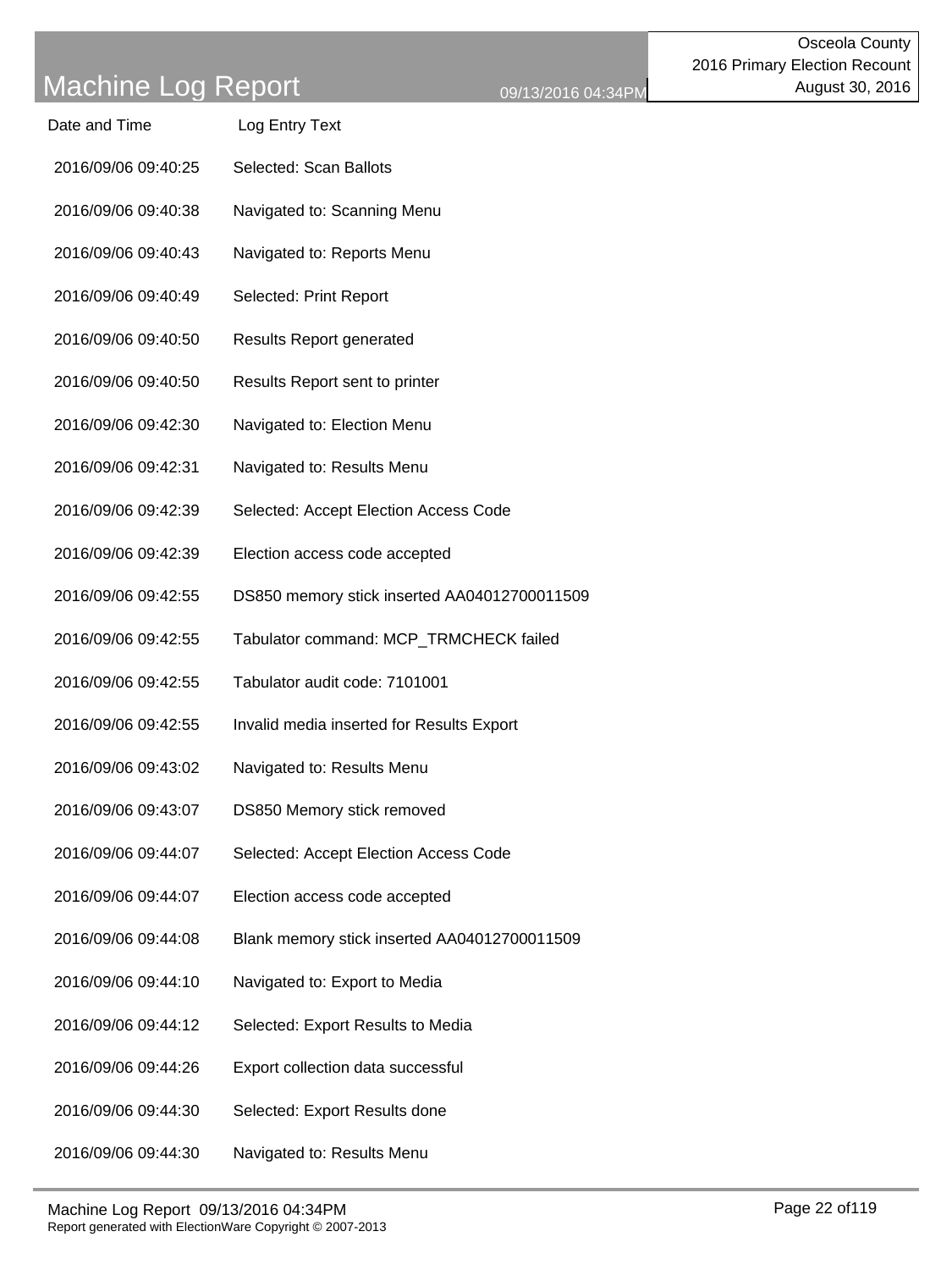| Date and Time | Log Entry Text |
|---------------|----------------|
|               |                |

- 2016/09/06 09:44:34 Memory stick removed
- 2016/09/06 09:47:10 Selected: Accept Override Access Code
- 2016/09/06 09:47:10 Override access code accepted
- 2016/09/06 09:47:10 Navigated to: Clear Results Confirm
- 2016/09/06 09:47:13 Selected: Clear Results
- 2016/09/06 09:47:14 Temporary storage areas initialized
- 2016/09/06 09:47:16 Navigated to: Results Menu
- 2016/09/06 09:47:27 Navigated to: Election Menu
- 2016/09/06 09:47:30 Navigated to: Results Menu
- 2016/09/06 09:47:36 Selected: Accept Override Access Code
- 2016/09/06 09:47:36 Override access code accepted
- 2016/09/06 09:47:36 Navigated to: Clear Results Confirm
- 2016/09/06 09:47:37 Selected: Clear Results
- 2016/09/06 09:47:37 Temporary storage areas initialized
- 2016/09/06 09:47:38 Navigated to: Results Menu
- 2016/09/06 09:47:40 Navigated to: Election Menu
- 2016/09/06 09:47:42 Navigated to: Results Menu
- 2016/09/06 09:47:47 Navigated to: Election Menu
- 2016/09/06 09:47:47 Navigated to: Reports Menu
- 2016/09/06 09:47:49 Selected: Print Report
- 2016/09/06 09:47:49 Zero Report generated
- 2016/09/06 09:47:49 Zero Report sent to printer
- 2016/09/06 09:47:56 Navigated to: Scanning Menu
- 2016/09/06 09:47:57 Selected: Scan Ballots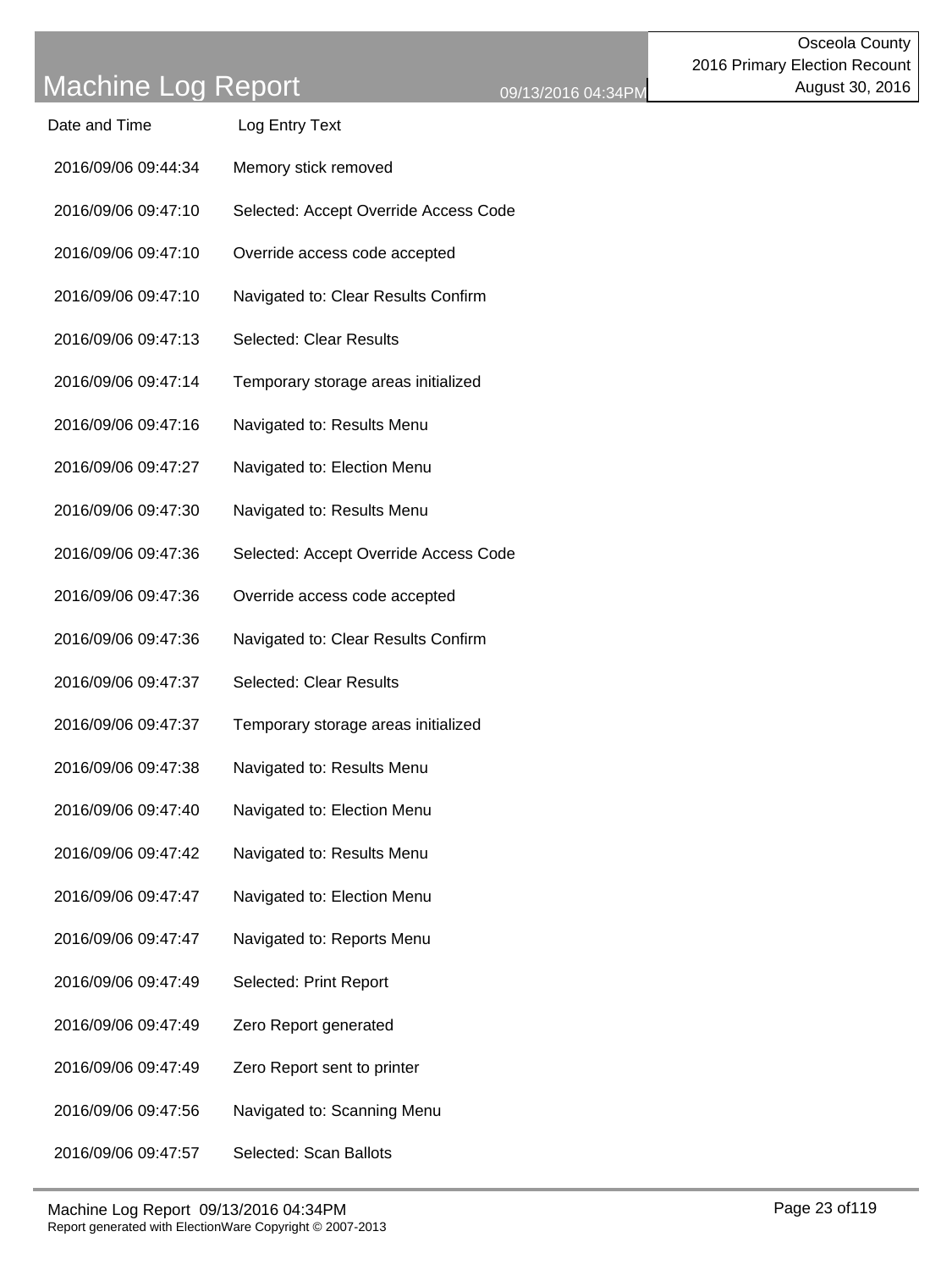| Date and Time       | Log Entry Text                                              |
|---------------------|-------------------------------------------------------------|
| 2016/09/06 09:48:44 | Selected: Start Scanning                                    |
| 2016/09/06 09:48:45 | Pick delay: 0 ms                                            |
| 2016/09/06 09:48:45 | Initial ballot number: 003261                               |
| 2016/09/06 09:49:22 | Successfully moved 156 ballots to temp storage              |
| 2016/09/06 09:49:22 | Number of counted ballots (bottom + middle bins) moved: 155 |
| 2016/09/06 09:49:30 | Selected: Start Scanning                                    |
| 2016/09/06 09:49:30 | Pick delay: 0 ms                                            |
| 2016/09/06 09:49:30 | Initial ballot number: 003417                               |
| 2016/09/06 09:50:06 | Input Tray: Empty                                           |
| 2016/09/06 09:50:06 | Successfully moved 152 ballots to temp storage              |
| 2016/09/06 09:50:06 | Number of counted ballots (bottom + middle bins) moved: 152 |
| 2016/09/06 09:50:15 | Selected: Preview Report                                    |
| 2016/09/06 09:50:15 | Not Processed Batch/Bin Report generated                    |
| 2016/09/06 09:50:20 | Selected: Start Scanning                                    |
| 2016/09/06 09:50:20 | Pick delay: 0 ms                                            |
| 2016/09/06 09:50:20 | Initial ballot number: 003569                               |
| 2016/09/06 09:50:57 | Input Tray: Empty                                           |
| 2016/09/06 09:50:58 | Successfully moved 157 ballots to temp storage              |
| 2016/09/06 09:50:58 | Number of counted ballots (bottom + middle bins) moved: 157 |
| 2016/09/06 09:51:07 | Selected: Start Scanning                                    |
| 2016/09/06 09:51:07 | Pick delay: 0 ms                                            |
| 2016/09/06 09:51:07 | Initial ballot number: 003726                               |
| 2016/09/06 09:51:47 | Input Tray: Empty                                           |
| 2016/09/06 09:51:47 | Successfully moved 171 ballots to temp storage              |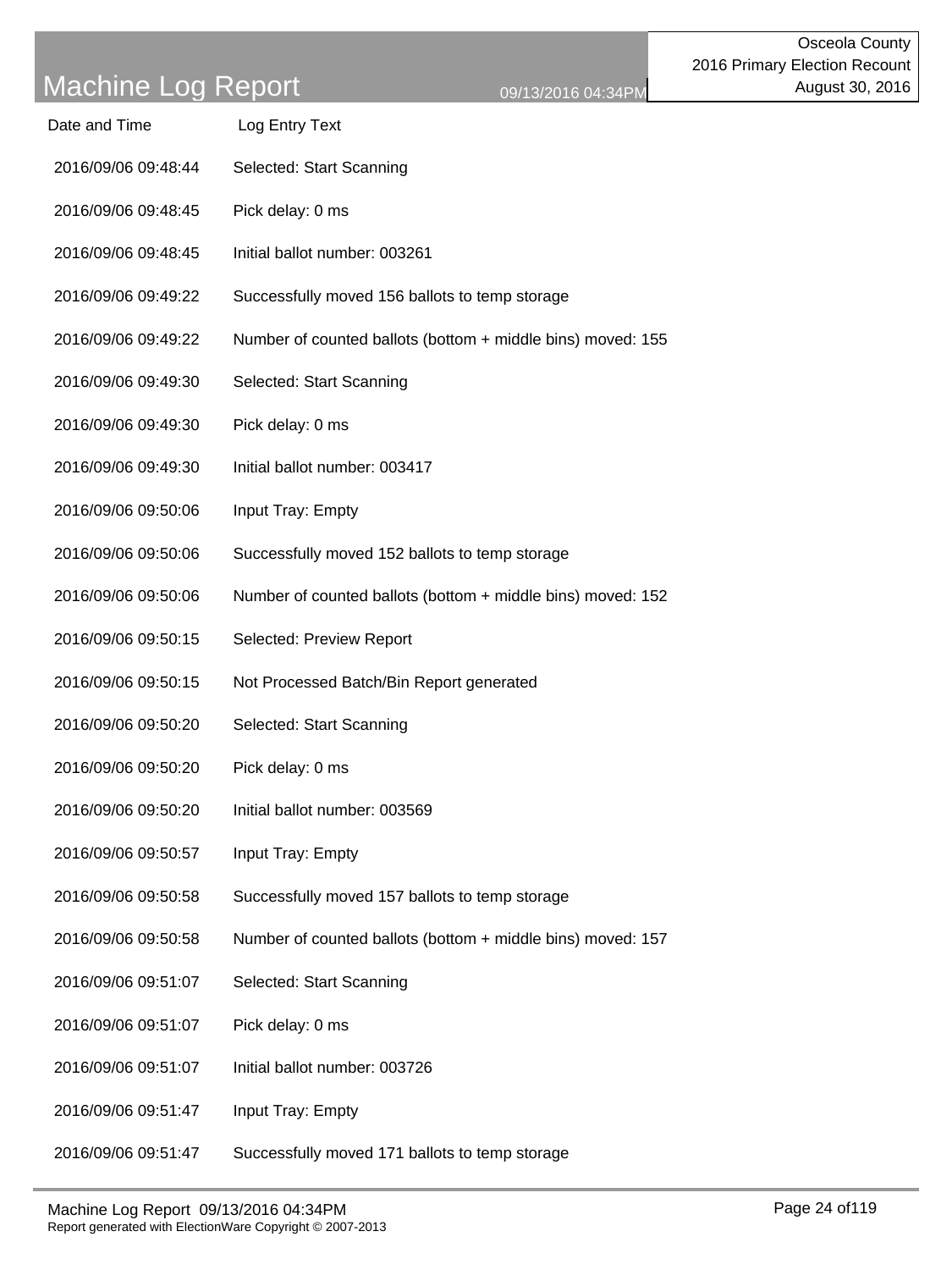| Date and Time | Log Entry Text |
|---------------|----------------|
|               |                |

- 2016/09/06 09:51:47 Number of counted ballots (bottom + middle bins) moved: 169
- 2016/09/06 09:52:01 Selected: Start Scanning
- 2016/09/06 09:52:01 Pick delay: 0 ms
- 2016/09/06 09:52:01 Initial ballot number: 003897
- 2016/09/06 09:52:29 Successfully moved 104 ballots to temp storage
- 2016/09/06 09:52:29 Number of counted ballots (bottom + middle bins) moved: 104
- 2016/09/06 09:52:36 Selected: Start Scanning
- 2016/09/06 09:52:37 Pick delay: 0 ms
- 2016/09/06 09:52:37 Initial ballot number: 004001
- 2016/09/06 09:53:06 Successfully moved 110 ballots to temp storage
- 2016/09/06 09:53:06 Number of counted ballots (bottom + middle bins) moved: 110
- 2016/09/06 09:53:09 Selected: Start Scanning
- 2016/09/06 09:53:10 Pick delay: 0 ms
- 2016/09/06 09:53:10 Initial ballot number: 004111
- 2016/09/06 09:53:42 Input Tray: Empty
- 2016/09/06 09:53:42 Successfully moved 130 ballots to temp storage
- 2016/09/06 09:53:42 Number of counted ballots (bottom + middle bins) moved: 130
- 2016/09/06 09:53:50 Selected: Start Scanning
- 2016/09/06 09:53:51 Pick delay: 0 ms
- 2016/09/06 09:53:51 Initial ballot number: 004241
- 2016/09/06 09:54:01 Successfully moved 2 ballots to temp storage
- 2016/09/06 09:54:01 Number of counted ballots (bottom + middle bins) moved: 2
- 2016/09/06 09:54:03 Selected: Start Scanning
- 2016/09/06 09:54:03 Pick delay: 0 ms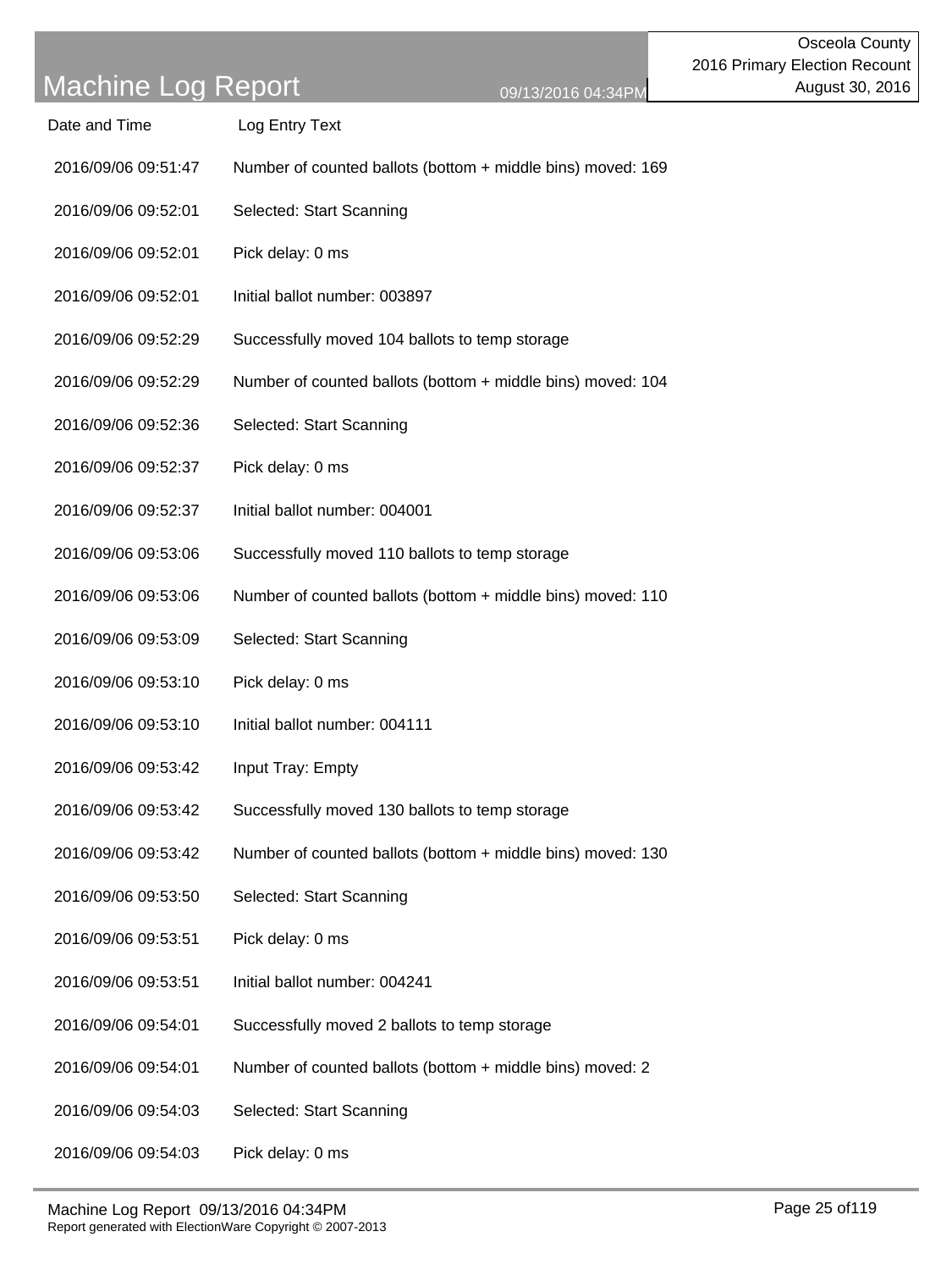| Date and Time       | Log Entry Text                                            |
|---------------------|-----------------------------------------------------------|
| 2016/09/06 09:54:03 | Initial ballot number: 004243                             |
| 2016/09/06 09:54:14 | Input Tray: Empty                                         |
| 2016/09/06 09:54:14 | Successfully moved 2 ballots to temp storage              |
| 2016/09/06 09:54:14 | Number of counted ballots (bottom + middle bins) moved: 2 |
| 2016/09/06 09:54:20 | Selected: Start Scanning                                  |
| 2016/09/06 09:54:21 | Pick delay: 0 ms                                          |
| 2016/09/06 09:54:21 | Initial ballot number: 004245                             |
| 2016/09/06 09:54:31 | Input Tray: Empty                                         |
| 2016/09/06 09:54:31 | Successfully moved 2 ballots to temp storage              |
| 2016/09/06 09:54:31 | Number of counted ballots (bottom + middle bins) moved: 2 |
| 2016/09/06 09:54:35 | Selected: Start Scanning                                  |
| 2016/09/06 09:54:35 | Pick delay: 0 ms                                          |
| 2016/09/06 09:54:35 | Initial ballot number: 004247                             |
| 2016/09/06 09:54:46 | Input Tray: Empty                                         |
| 2016/09/06 09:54:46 | Successfully moved 1 ballots to temp storage              |
| 2016/09/06 09:54:46 | Number of counted ballots (bottom + middle bins) moved: 1 |
| 2016/09/06 09:55:00 | Selected: Preview Report                                  |
| 2016/09/06 09:55:01 | Not Processed Batch/Bin Report generated                  |
| 2016/09/06 09:55:03 | Selected: Clear Run Outstack                              |
| 2016/09/06 09:55:03 | Number of Outstack ballots cleared (top bin): 3           |
| 2016/09/06 09:55:04 | Selected: Start Scanning                                  |
| 2016/09/06 09:55:04 | Pick delay: 0 ms                                          |
| 2016/09/06 09:55:04 | Initial ballot number: 004248                             |
| 2016/09/06 09:55:15 | Input Tray: Empty                                         |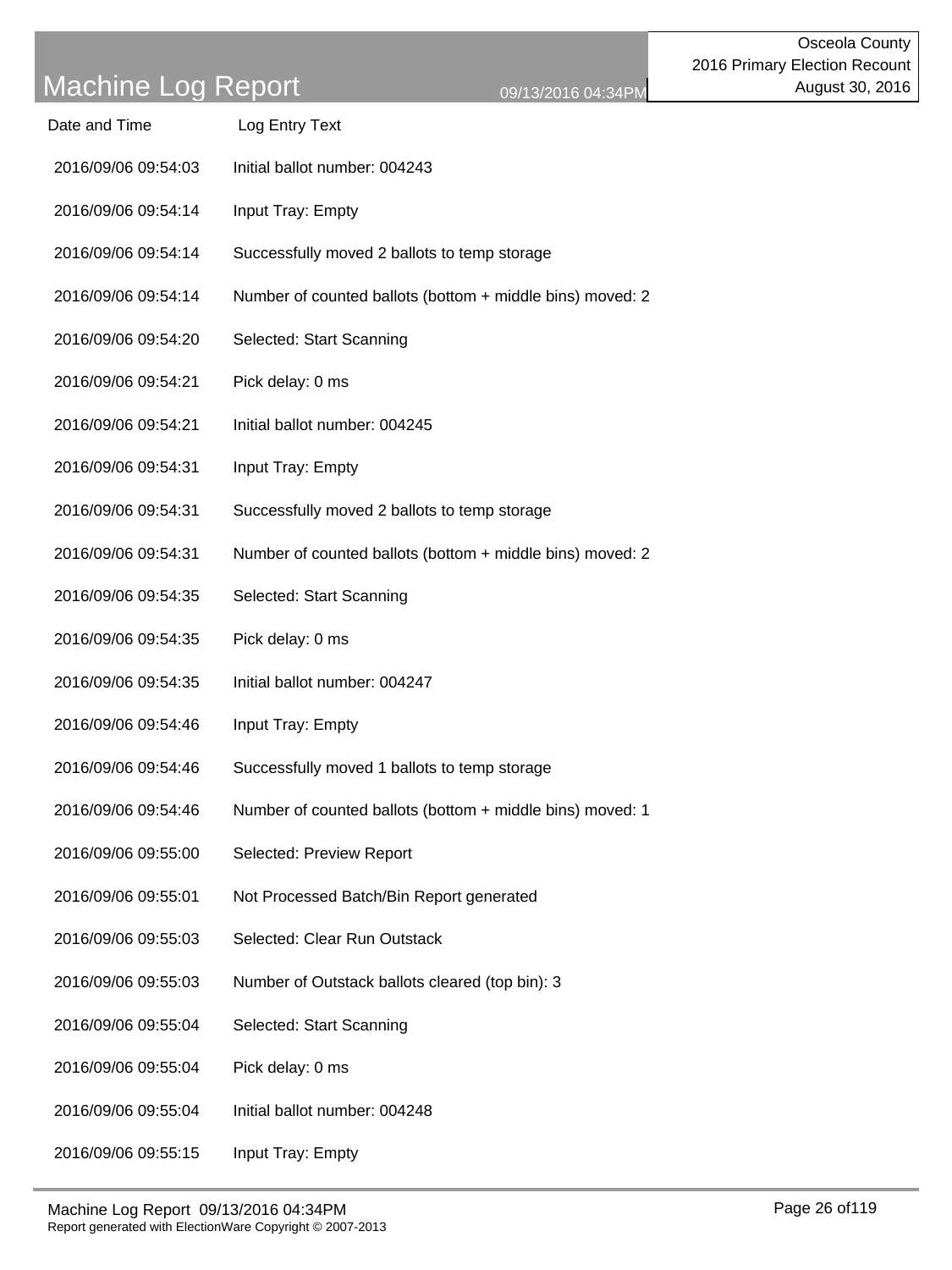- 2016/09/06 09:55:15 Successfully moved 3 ballots to temp storage
- 2016/09/06 09:55:15 Number of counted ballots (bottom + middle bins) moved: 3
- 2016/09/06 09:55:21 Selected: Done Scanning
- 2016/09/06 09:55:22 Selected: Save Batch
- 2016/09/06 09:55:39 Batch id batch\_2016-09-06T09\_55\_22 successfully saved
- 2016/09/06 09:55:39 Number of Processed ballots (bottom bin) in batch: 940
- 2016/09/06 09:55:39 Number of Sorted Write-in ballots (middle bin) in batch: 47
- 2016/09/06 09:55:39 Number of Outstack ballots (top bin) in batch: 0
- 2016/09/06 09:55:40 Processed Batch/Bin Report generated
- 2016/09/06 09:55:40 Processed Batch/Bin Report sent to printer
- 2016/09/06 09:55:44 Selected: Scan
- 2016/09/06 09:55:46 Navigated to: Scanning Menu
- 2016/09/06 09:55:47 Navigated to: Reports Menu
- 2016/09/06 09:55:51 Selected: Print Report
- 2016/09/06 09:55:51 Results Report generated
- 2016/09/06 09:55:52 Results Report sent to printer
- 2016/09/06 09:55:53 Blank memory stick inserted AA04012700011413
- 2016/09/06 09:56:09 Navigated to: Election Menu
- 2016/09/06 09:56:10 Navigated to: Results Menu
- 2016/09/06 09:56:26 Selected: Accept Election Access Code
- 2016/09/06 09:56:26 Election access code accepted
- 2016/09/06 09:56:29 Navigated to: Export to Media
- 2016/09/06 09:56:30 Selected: Export Results to Media
- 2016/09/06 09:56:45 Export collection data successful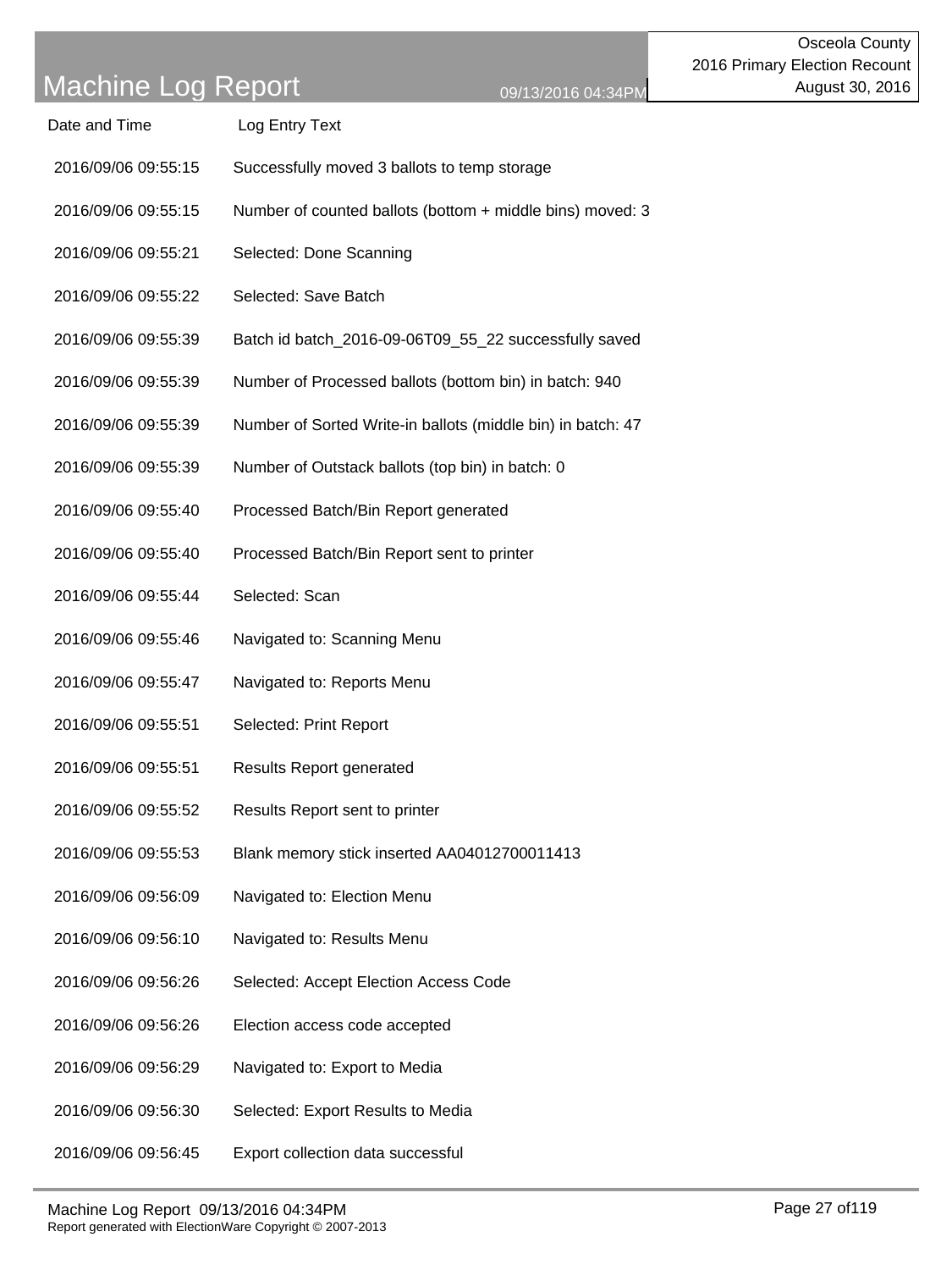| Date and Time       | Log Entry Text                                            |
|---------------------|-----------------------------------------------------------|
| 2016/09/06 09:56:49 | Selected: Export Results done                             |
| 2016/09/06 09:56:49 | Navigated to: Results Menu                                |
| 2016/09/06 09:56:51 | Memory stick removed                                      |
| 2016/09/06 09:58:01 | Selected: Accept Override Access Code                     |
| 2016/09/06 09:58:01 | Override access code accepted                             |
| 2016/09/06 09:58:01 | Navigated to: Clear Results Confirm                       |
| 2016/09/06 09:58:02 | <b>Selected: Clear Results</b>                            |
| 2016/09/06 09:58:02 | Temporary storage areas initialized                       |
| 2016/09/06 09:58:03 | Navigated to: Results Menu                                |
| 2016/09/06 09:58:05 | Navigated to: Election Menu                               |
| 2016/09/06 09:58:06 | Navigated to: Scanning Menu                               |
| 2016/09/06 09:58:07 | Navigated to: Election Menu                               |
| 2016/09/06 09:58:07 | Navigated to: Reports Menu                                |
| 2016/09/06 09:58:08 | Selected: Print Report                                    |
| 2016/09/06 09:58:08 | Zero Report generated                                     |
| 2016/09/06 09:58:08 | Zero Report sent to printer                               |
| 2016/09/06 09:58:38 | Navigated to: Scanning Menu                               |
| 2016/09/06 09:58:39 | Selected: Scan Ballots                                    |
| 2016/09/06 09:58:42 | Selected: Start Scanning                                  |
| 2016/09/06 09:58:42 | Pick delay: 0 ms                                          |
| 2016/09/06 09:58:42 | Initial ballot number: 004251                             |
| 2016/09/06 09:58:53 | Input Tray: Empty                                         |
| 2016/09/06 09:58:53 | Successfully moved 3 ballots to temp storage              |
| 2016/09/06 09:58:53 | Number of counted ballots (bottom + middle bins) moved: 3 |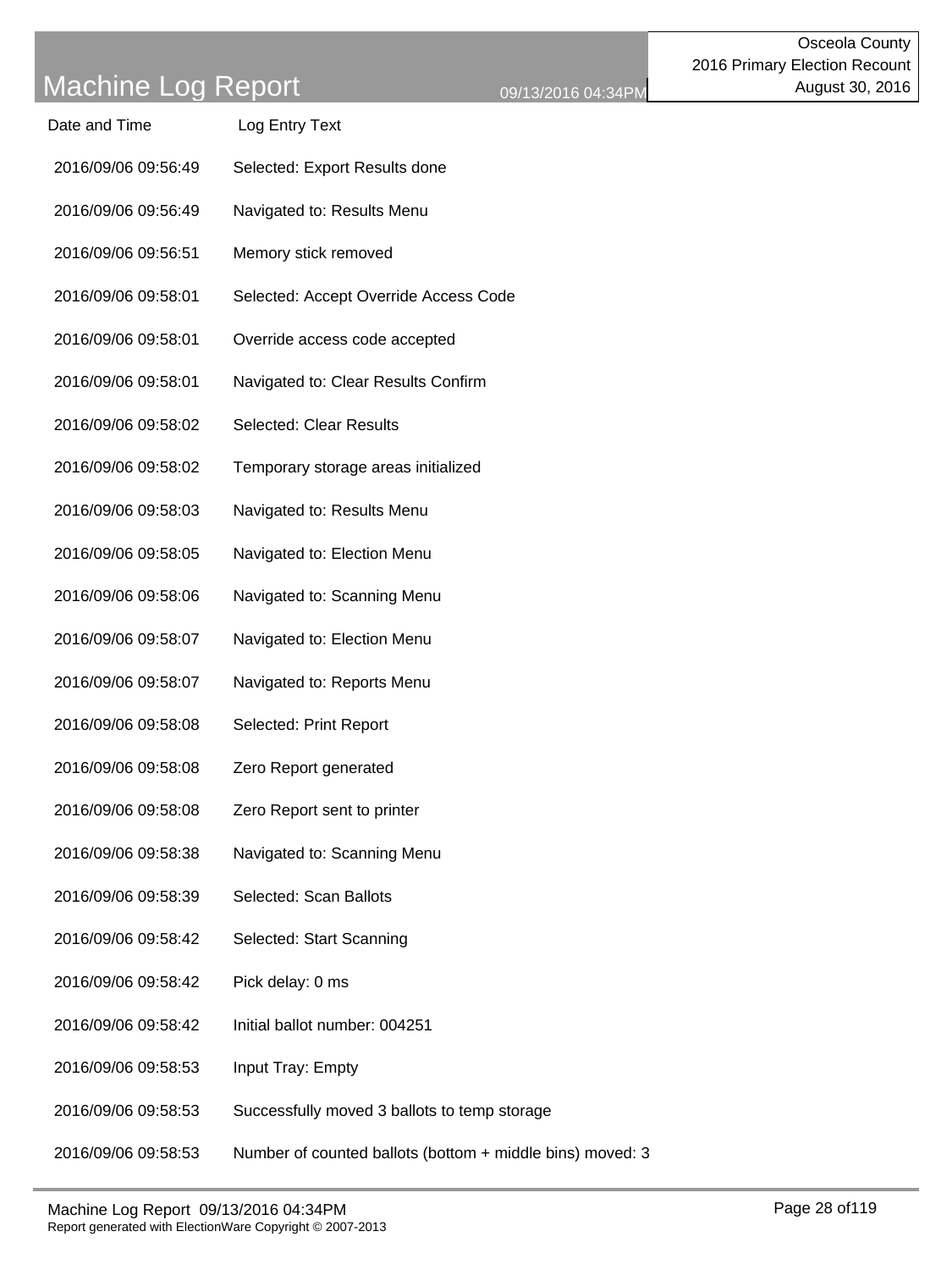| Date and Time       | Log Entry Text                                             |
|---------------------|------------------------------------------------------------|
| 2016/09/06 09:58:55 | Selected: Done Scanning                                    |
| 2016/09/06 09:58:56 | Selected: Save Batch                                       |
| 2016/09/06 09:58:57 | Batch id batch_2016-09-06T09_58_56 successfully saved      |
| 2016/09/06 09:58:57 | Number of Processed ballots (bottom bin) in batch: 3       |
| 2016/09/06 09:58:57 | Number of Sorted Write-in ballots (middle bin) in batch: 0 |
| 2016/09/06 09:58:57 | Number of Outstack ballots (top bin) in batch: 0           |
| 2016/09/06 09:58:57 | Processed Batch/Bin Report generated                       |
| 2016/09/06 09:58:57 | Processed Batch/Bin Report sent to printer                 |
| 2016/09/06 09:58:59 | Selected: Done Scanning                                    |
| 2016/09/06 09:58:59 | Navigated to: Scanning Menu                                |
| 2016/09/06 09:59:00 | Navigated to: Reports Menu                                 |
| 2016/09/06 09:59:04 | Selected: Print Report                                     |
| 2016/09/06 09:59:04 | <b>Results Report generated</b>                            |
| 2016/09/06 09:59:04 | Results Report sent to printer                             |
| 2016/09/06 09:59:28 | Navigated to: Election Menu                                |
| 2016/09/06 09:59:30 | Navigated to: Results Menu                                 |
| 2016/09/06 09:59:35 | Blank memory stick inserted AA04012700011451               |
| 2016/09/06 09:59:41 | Selected: Accept Election Access Code                      |
| 2016/09/06 09:59:41 | Election access code accepted                              |
| 2016/09/06 09:59:43 | Navigated to: Export to Media                              |
| 2016/09/06 09:59:44 | Selected: Export Results to Media                          |
| 2016/09/06 09:59:59 | Export collection data successful                          |
| 2016/09/06 10:00:01 | Selected: Export Results done                              |
| 2016/09/06 10:00:01 | Navigated to: Results Menu                                 |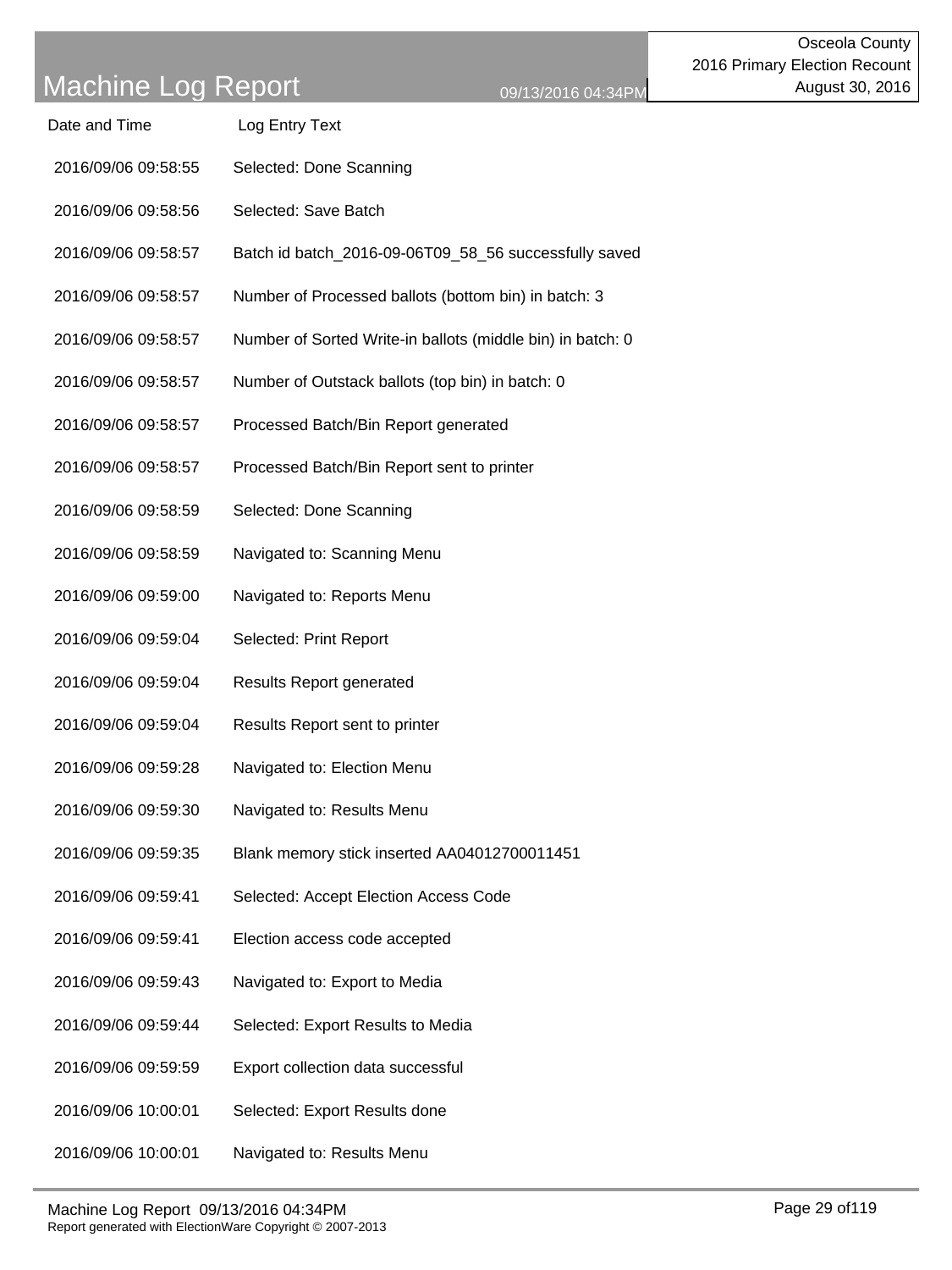| Log Entry Text<br>Date and Time |  |
|---------------------------------|--|
|---------------------------------|--|

- 2016/09/06 10:00:03 Memory stick removed
- 2016/09/06 10:01:21 Selected: Accept Override Access Code
- 2016/09/06 10:01:21 Override access code accepted
- 2016/09/06 10:01:21 Navigated to: Clear Results Confirm
- 2016/09/06 10:01:22 Selected: Clear Results
- 2016/09/06 10:01:22 Temporary storage areas initialized
- 2016/09/06 10:01:23 Navigated to: Results Menu
- 2016/09/06 10:01:24 Navigated to: Election Menu
- 2016/09/06 10:01:26 Navigated to: Reports Menu
- 2016/09/06 10:01:28 Selected: Print Report
- 2016/09/06 10:01:28 Zero Report generated
- 2016/09/06 10:01:28 Zero Report sent to printer
- 2016/09/06 10:02:54 Navigated to: Scanning Menu
- 2016/09/06 10:02:55 Selected: Scan Ballots
- 2016/09/06 10:03:17 Selected: Start Scanning
- 2016/09/06 10:03:17 Pick delay: 0 ms
- 2016/09/06 10:03:17 Initial ballot number: 004254
- 2016/09/06 10:03:50 Input Tray: Empty
- 2016/09/06 10:03:50 Successfully moved 134 ballots to temp storage
- 2016/09/06 10:03:50 Number of counted ballots (bottom + middle bins) moved: 133
- 2016/09/06 10:03:59 Selected: Start Scanning
- 2016/09/06 10:03:59 Pick delay: 0 ms
- 2016/09/06 10:03:59 Initial ballot number: 004388
- 2016/09/06 10:04:29 Input Tray: Empty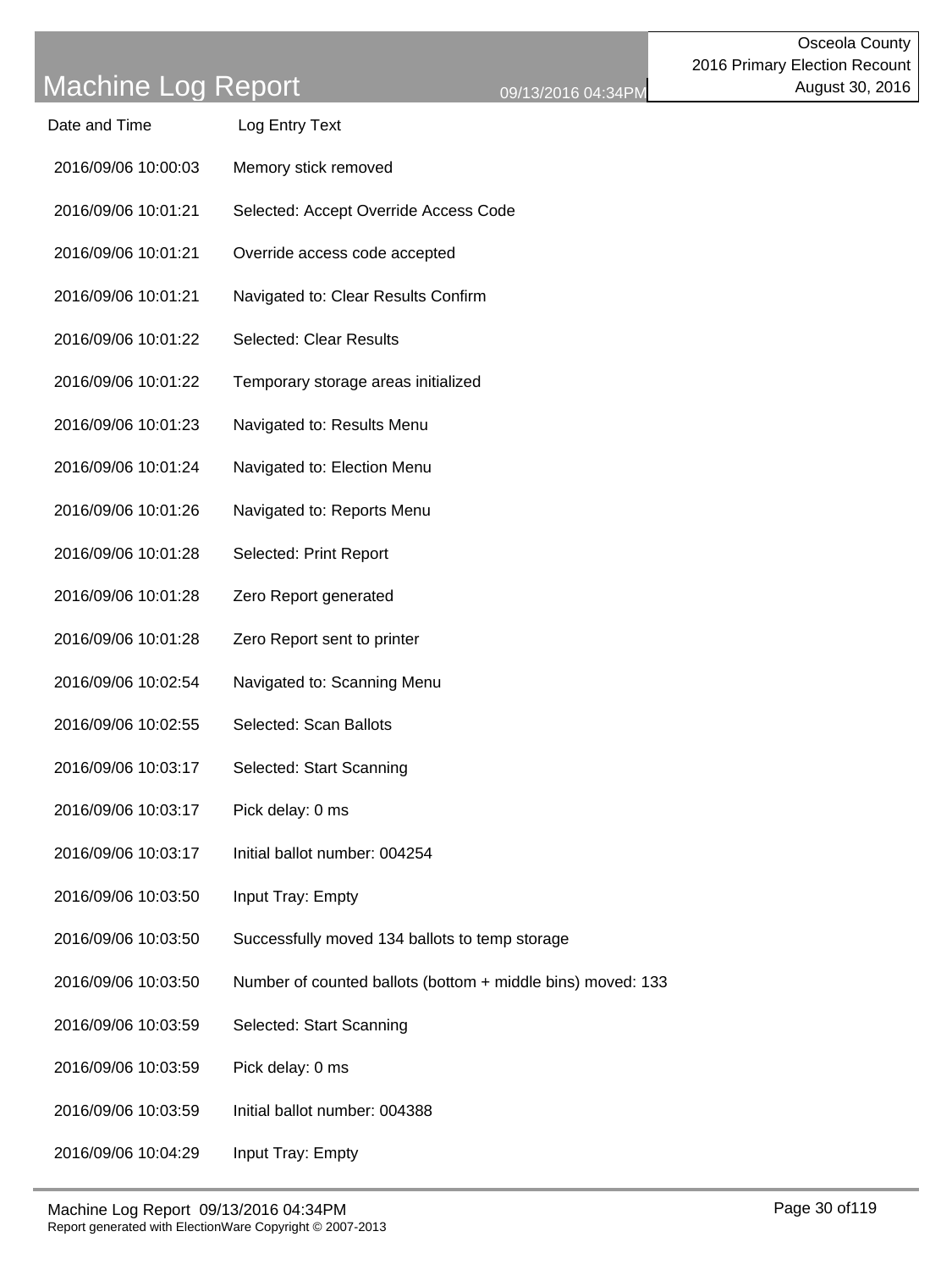| Date and Time | Log Entry Text |
|---------------|----------------|
|               |                |

- 2016/09/06 10:04:29 Successfully moved 117 ballots to temp storage
- 2016/09/06 10:04:29 Number of counted ballots (bottom + middle bins) moved: 116
- 2016/09/06 10:04:49 Selected: Start Scanning
- 2016/09/06 10:04:49 Pick delay: 0 ms
- 2016/09/06 10:04:49 Initial ballot number: 004505
- 2016/09/06 10:05:16 Input Tray: Empty
- 2016/09/06 10:05:16 Successfully moved 97 ballots to temp storage
- 2016/09/06 10:05:16 Number of counted ballots (bottom + middle bins) moved: 96
- 2016/09/06 10:05:49 Selected: Start Scanning
- 2016/09/06 10:05:49 Pick delay: 0 ms
- 2016/09/06 10:05:49 Initial ballot number: 004602
- 2016/09/06 10:06:20 Input Tray: Empty
- 2016/09/06 10:06:20 Successfully moved 119 ballots to temp storage
- 2016/09/06 10:06:20 Number of counted ballots (bottom + middle bins) moved: 119
- 2016/09/06 10:06:34 Selected: Start Scanning
- 2016/09/06 10:06:34 Pick delay: 0 ms
- 2016/09/06 10:06:34 Initial ballot number: 004721
- 2016/09/06 10:07:03 Input Tray: Empty
- 2016/09/06 10:07:03 Successfully moved 110 ballots to temp storage
- 2016/09/06 10:07:03 Number of counted ballots (bottom + middle bins) moved: 110
- 2016/09/06 10:07:14 Selected: Start Scanning
- 2016/09/06 10:07:15 Pick delay: 0 ms
- 2016/09/06 10:07:15 Initial ballot number: 004831
- 2016/09/06 10:07:41 Input Tray: Empty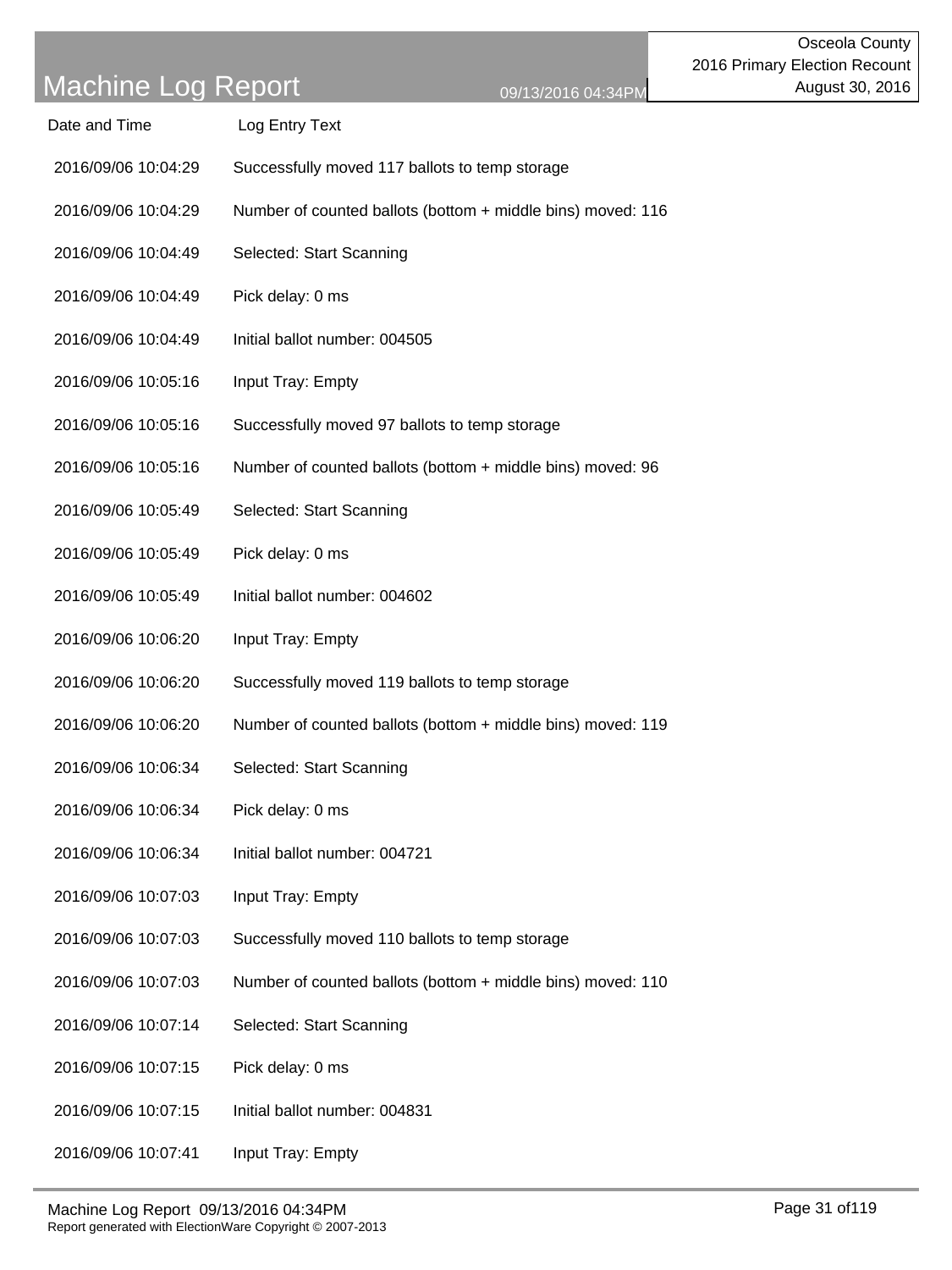| Date and Time | Log Entry Text |
|---------------|----------------|
|               |                |

- 2016/09/06 10:07:41 Successfully moved 96 ballots to temp storage
- 2016/09/06 10:07:41 Number of counted ballots (bottom + middle bins) moved: 96
- 2016/09/06 10:07:54 Selected: Start Scanning
- 2016/09/06 10:07:54 Pick delay: 0 ms
- 2016/09/06 10:07:54 Initial ballot number: 004927
- 2016/09/06 10:08:18 Input Tray: Empty
- 2016/09/06 10:08:18 Successfully moved 83 ballots to temp storage
- 2016/09/06 10:08:18 Number of counted ballots (bottom + middle bins) moved: 83
- 2016/09/06 10:08:41 Selected: Start Scanning
- 2016/09/06 10:08:42 Pick delay: 0 ms
- 2016/09/06 10:08:42 Initial ballot number: 005010
- 2016/09/06 10:09:14 Input Tray: Empty
- 2016/09/06 10:09:14 Successfully moved 133 ballots to temp storage
- 2016/09/06 10:09:14 Number of counted ballots (bottom + middle bins) moved: 133
- 2016/09/06 10:09:24 Selected: Start Scanning
- 2016/09/06 10:09:24 Pick delay: 0 ms
- 2016/09/06 10:09:24 Initial ballot number: 005143
- 2016/09/06 10:09:55 Input Tray: Empty
- 2016/09/06 10:09:55 Successfully moved 121 ballots to temp storage
- 2016/09/06 10:09:55 Number of counted ballots (bottom + middle bins) moved: 119
- 2016/09/06 10:10:03 Selected: Start Scanning
- 2016/09/06 10:10:03 Pick delay: 0 ms
- 2016/09/06 10:10:03 Initial ballot number: 005264
- 2016/09/06 10:10:33 Successfully moved 116 ballots to temp storage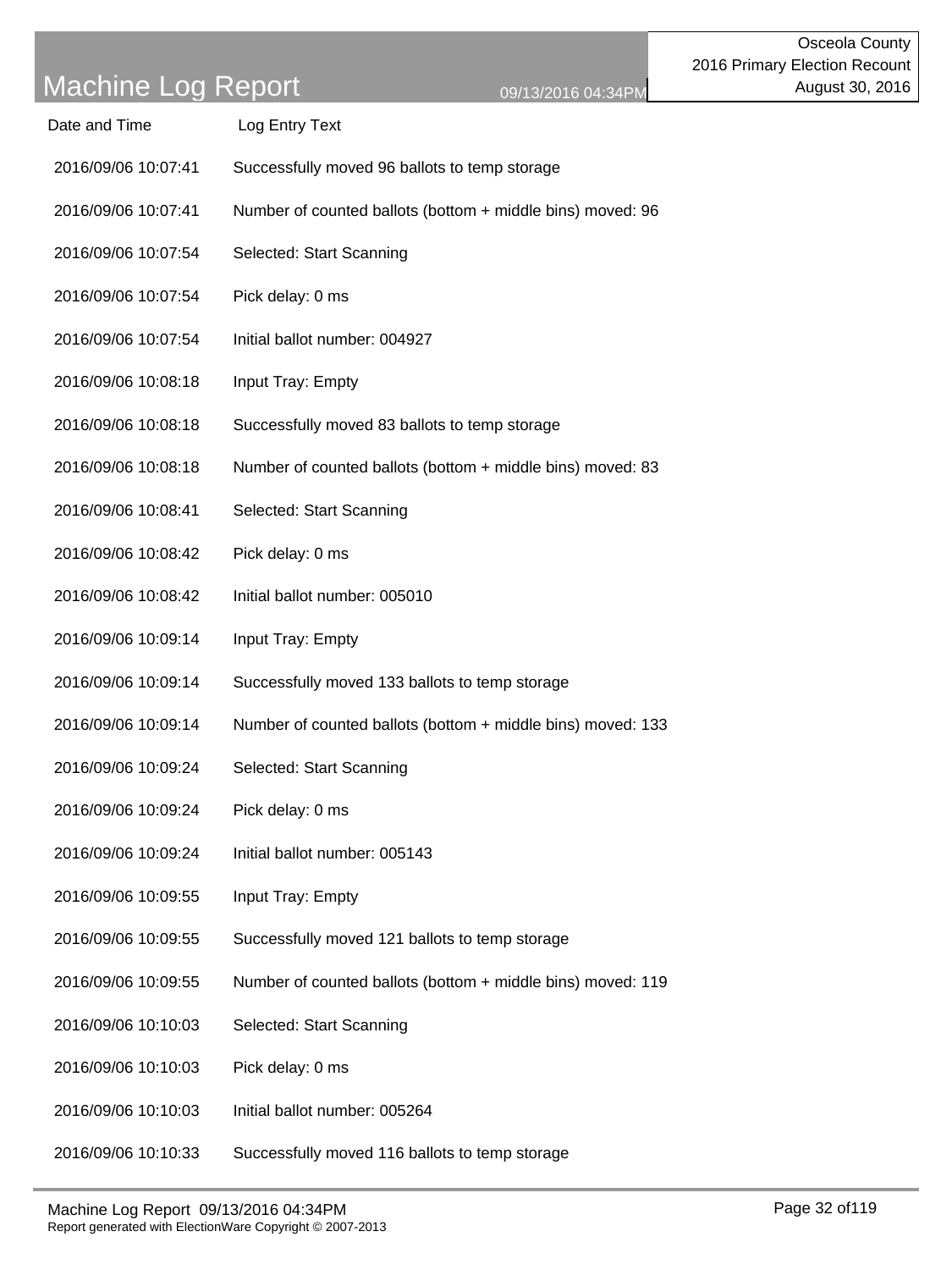| Date and Time | Log Entry Text |
|---------------|----------------|
|               |                |

- 2016/09/06 10:10:33 Number of counted ballots (bottom + middle bins) moved: 116
- 2016/09/06 10:10:34 Selected: Start Scanning
- 2016/09/06 10:10:35 Pick delay: 0 ms
- 2016/09/06 10:10:35 Initial ballot number: 005380
- 2016/09/06 10:10:45 Input Tray: Empty
- 2016/09/06 10:10:45 Successfully moved 1 ballots to temp storage
- 2016/09/06 10:10:45 Number of counted ballots (bottom + middle bins) moved: 1
- 2016/09/06 10:11:16 Selected: Preview Report
- 2016/09/06 10:11:17 Not Processed Batch/Bin Report generated
- 2016/09/06 10:11:20 Selected: Clear Run Outstack
- 2016/09/06 10:11:20 Number of Outstack ballots cleared (top bin): 5
- 2016/09/06 10:11:21 Selected: Start Scanning
- 2016/09/06 10:11:22 Pick delay: 0 ms
- 2016/09/06 10:11:22 Initial ballot number: 005381
- 2016/09/06 10:11:32 Input Tray: Empty
- 2016/09/06 10:11:32 Successfully moved 3 ballots to temp storage
- 2016/09/06 10:11:32 Number of counted ballots (bottom + middle bins) moved: 3
- 2016/09/06 10:12:03 Selected: Start Scanning
- 2016/09/06 10:12:04 Pick delay: 0 ms
- 2016/09/06 10:12:04 Initial ballot number: 005384
- 2016/09/06 10:12:25 Successfully moved 66 ballots to temp storage
- 2016/09/06 10:12:25 Number of counted ballots (bottom + middle bins) moved: 65
- 2016/09/06 10:12:25 Number of multifeeds in last run: 1
- 2016/09/06 10:12:29 Selected: Multifeed OK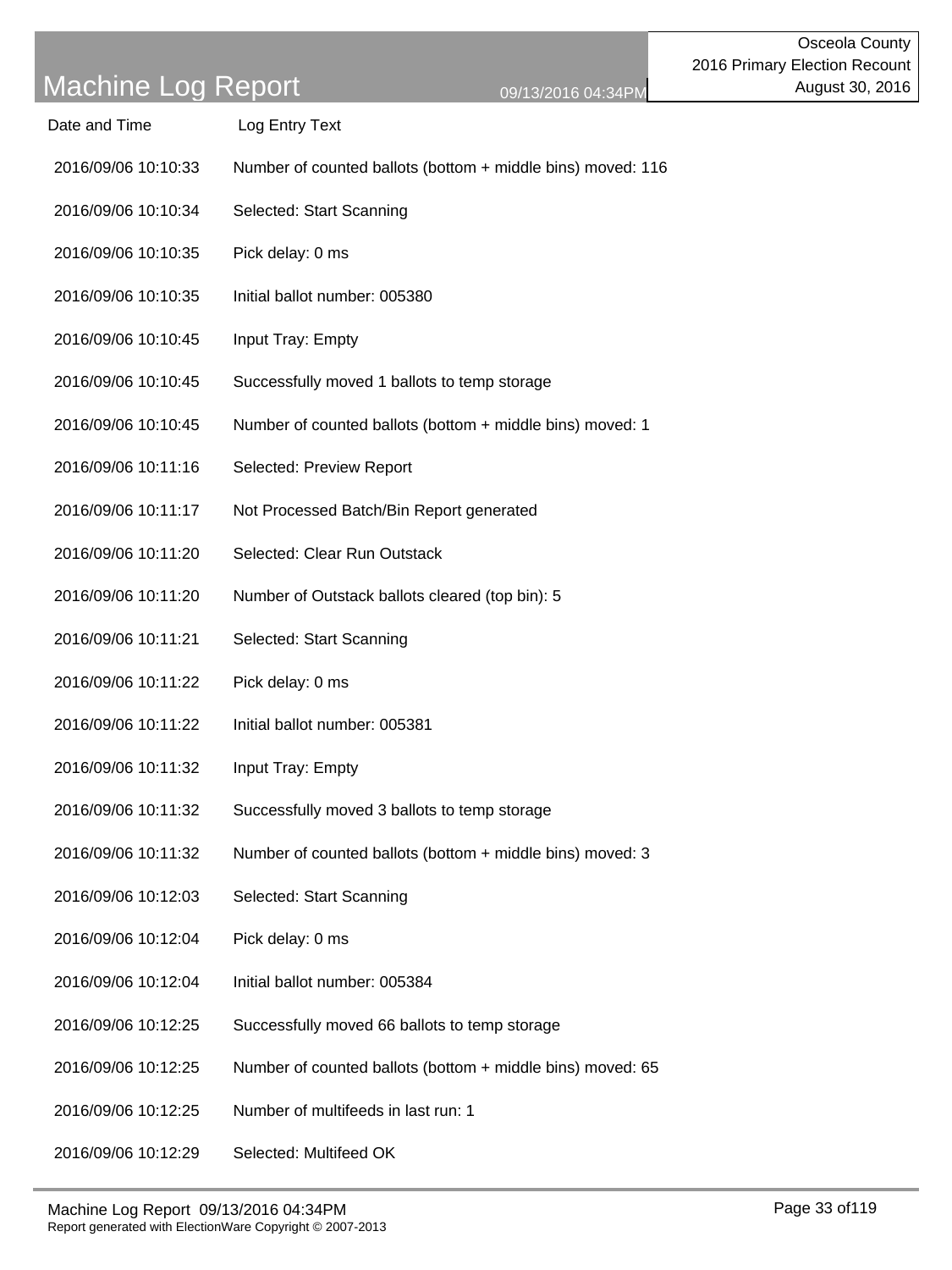| Date and Time       | Log Entry Text           |
|---------------------|--------------------------|
| 2016/09/06 10:13:04 | Selected: Start Scanning |

- 2016/09/06 10:13:04 Pick delay: 0 ms
- 2016/09/06 10:13:04 Initial ballot number: 005450
- 2016/09/06 10:13:22 Input Tray: Empty
- 2016/09/06 10:13:22 Successfully moved 45 ballots to temp storage
- 2016/09/06 10:13:22 Number of counted ballots (bottom + middle bins) moved: 45
- 2016/09/06 10:13:34 Selected: Start Scanning
- 2016/09/06 10:13:34 Pick delay: 0 ms
- 2016/09/06 10:13:34 Initial ballot number: 005495
- 2016/09/06 10:13:45 Input Tray: Empty
- 2016/09/06 10:13:45 Successfully moved 1 ballots to temp storage
- 2016/09/06 10:13:45 Number of counted ballots (bottom + middle bins) moved: 1
- 2016/09/06 10:14:45 Selected: Start Scanning
- 2016/09/06 10:14:45 Pick delay: 0 ms
- 2016/09/06 10:14:45 Initial ballot number: 005496
- 2016/09/06 10:14:50 Selected: Stop Scanning
- 2016/09/06 10:14:55 Error: Pick Error
- 2016/09/06 10:14:55 Input Tray: Pick Error
- 2016/09/06 10:14:57 Selected: Scan More
- 2016/09/06 10:14:59 Selected: Clear Transport
- 2016/09/06 10:15:08 Transport Command -- Response: IN -- M00
- 2016/09/06 10:15:08 Cleared: Pick Error
- 2016/09/06 10:15:11 Selected: Clear Run Outstack
- 2016/09/06 10:15:11 Number of Outstack ballots cleared (top bin): 1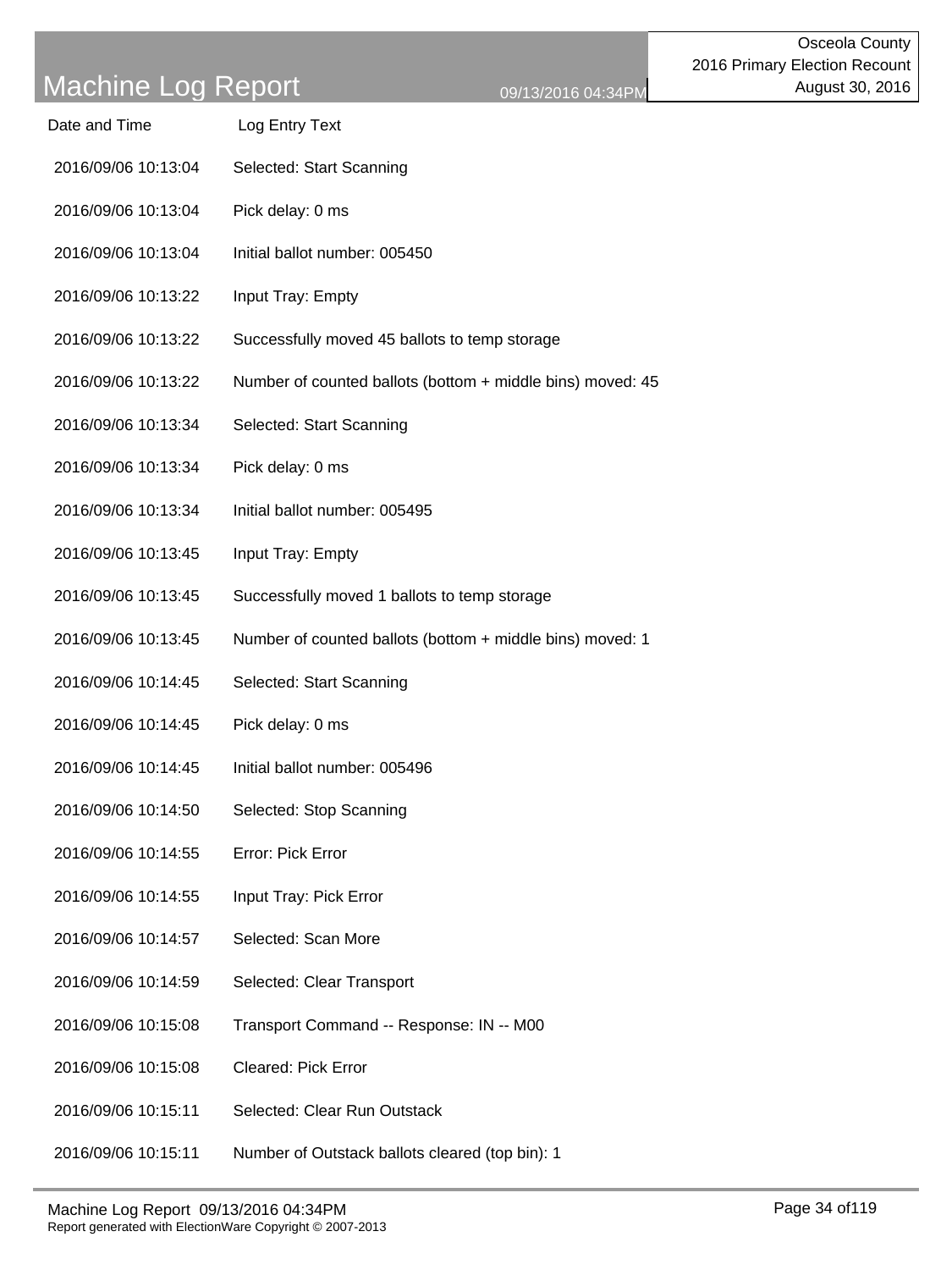| Date and Time       | Log Entry Text                                              |
|---------------------|-------------------------------------------------------------|
| 2016/09/06 10:15:13 | Selected: Done Scanning                                     |
| 2016/09/06 10:15:14 | Selected: Save Batch                                        |
| 2016/09/06 10:15:35 | Batch id batch_2016-09-06T10_15_14 successfully saved       |
| 2016/09/06 10:15:35 | Number of Processed ballots (bottom bin) in batch: 1164     |
| 2016/09/06 10:15:35 | Number of Sorted Write-in ballots (middle bin) in batch: 72 |
| 2016/09/06 10:15:35 | Number of Outstack ballots (top bin) in batch: 0            |
| 2016/09/06 10:15:36 | Processed Batch/Bin Report generated                        |
| 2016/09/06 10:15:36 | Processed Batch/Bin Report sent to printer                  |
| 2016/09/06 10:15:40 | Selected: Scan                                              |
| 2016/09/06 10:15:41 | Selected: Start Scanning                                    |
| 2016/09/06 10:15:42 | Pick delay: 0 ms                                            |
| 2016/09/06 10:15:42 | Initial ballot number: 005496                               |
| 2016/09/06 10:16:04 | Successfully moved 82 ballots to temp storage               |
| 2016/09/06 10:16:04 | Number of counted ballots (bottom + middle bins) moved: 81  |
| 2016/09/06 10:16:04 | Number of multifeeds in last run: 1                         |
| 2016/09/06 10:16:11 | Selected: Multifeed OK                                      |
| 2016/09/06 10:16:13 | Selected: Start Scanning                                    |
| 2016/09/06 10:16:13 | Pick delay: 0 ms                                            |
| 2016/09/06 10:16:13 | Initial ballot number: 005578                               |
| 2016/09/06 10:16:33 | Successfully moved 59 ballots to temp storage               |
| 2016/09/06 10:16:33 | Number of counted ballots (bottom + middle bins) moved: 58  |
| 2016/09/06 10:16:34 | Number of multifeeds in last run: 1                         |
| 2016/09/06 10:16:39 | Selected: Multifeed OK                                      |
| 2016/09/06 10:16:41 | Selected: Clear Run Outstack                                |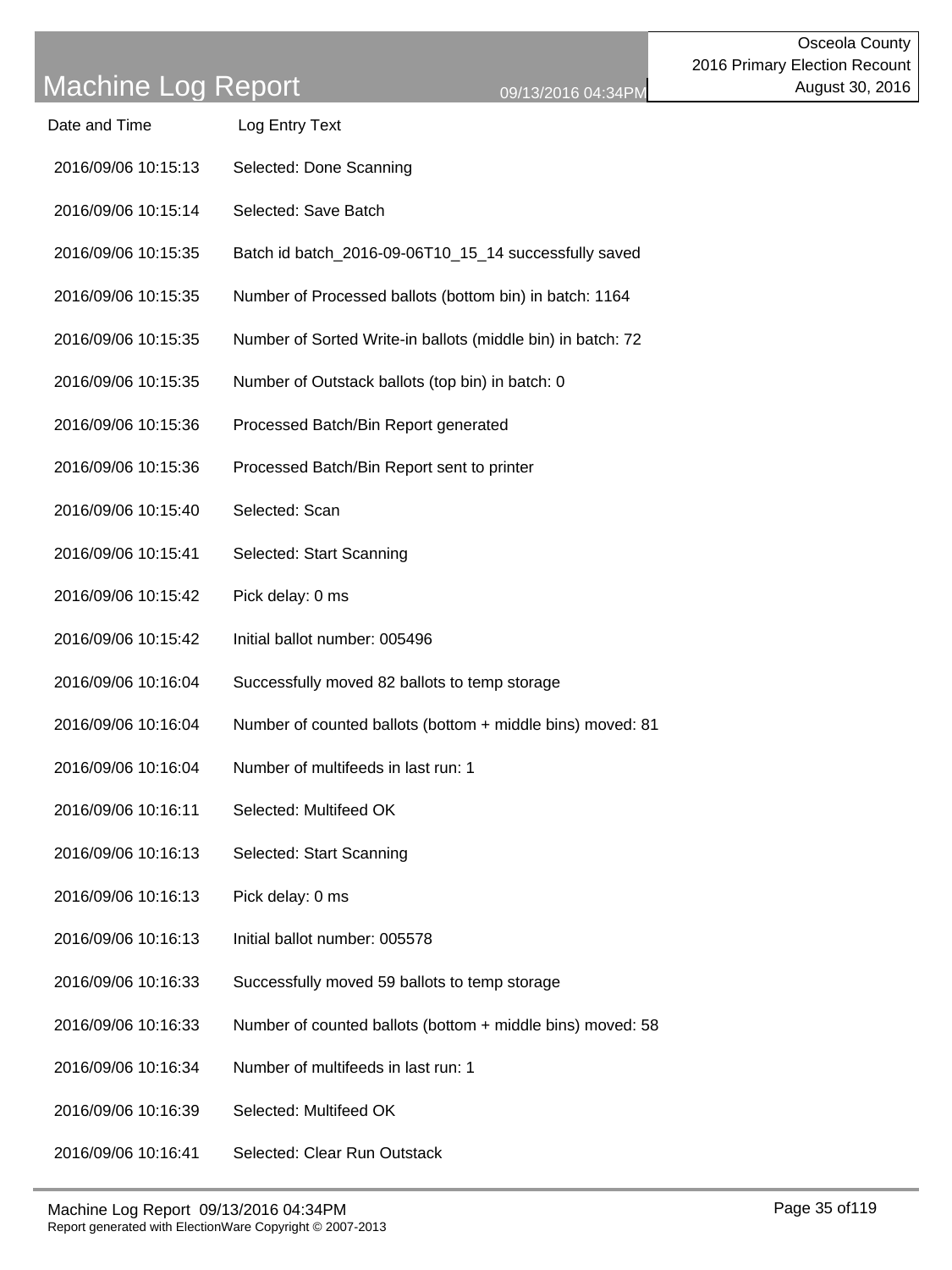Date and Time Log Entry Text

bins) moved: 38

bins) moved: 139

bins) moved: 143

| 2016/09/06 10:16:42 | Selected: Start Scanning                        |
|---------------------|-------------------------------------------------|
| 2016/09/06 10:16:42 | Pick delay: 0 ms                                |
| 2016/09/06 10:16:42 | Initial ballot number: 005637                   |
| 2016/09/06 10:16:59 | Successfully moved 38 ballots to temp storage   |
| 2016/09/06 10:16:59 | Number of counted ballots (bottom + middle bins |
| 2016/09/06 10:17:04 | Selected: Start Scanning                        |
| 2016/09/06 10:17:04 | Pick delay: 0 ms                                |
| 2016/09/06 10:17:04 | Initial ballot number: 005675                   |
| 2016/09/06 10:17:37 | Input Tray: Empty                               |
| 2016/09/06 10:17:37 | Successfully moved 139 ballots to temp storage  |
| 2016/09/06 10:17:37 | Number of counted ballots (bottom + middle bins |
| 2016/09/06 10:17:55 | Selected: Start Scanning                        |
| 2016/09/06 10:17:56 | Pick delay: 0 ms                                |
| 2016/09/06 10:17:56 | Initial ballot number: 005814                   |
| 2016/09/06 10:18:30 | Successfully moved 143 ballots to temp storage  |
| 2016/09/06 10:18:30 | Number of counted ballots (bottom + middle bins |
| 2016/09/06 10:18:35 | Selected: Start Scanning                        |
| 2016/09/06 10:18:36 | Pick delay: 0 ms                                |
| 2016/09/06 10:18:36 | Initial ballot number: 005957                   |
| 2016/09/06 10:19:06 | Input Tray: Empty                               |

2016/09/06 10:16:41 Number of Outstack ballots cleared (top bin): 2

- 2016/09/06 10:19:06 Successfully moved 119 ballots to temp storage
- 2016/09/06 10:19:06 Number of counted ballots (bottom + middle bins) moved: 119
- 2016/09/06 10:19:23 Selected: Start Scanning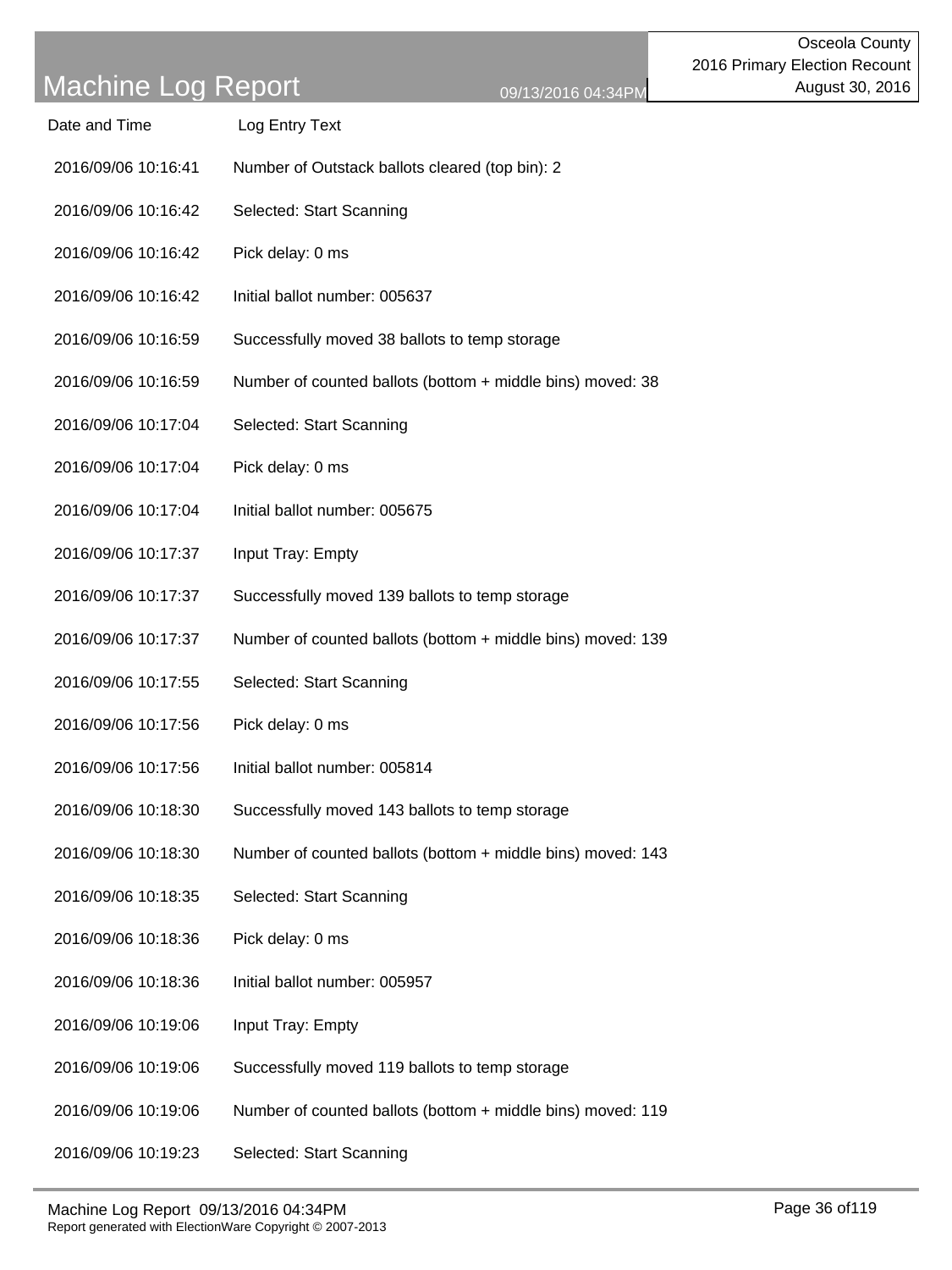| Date and Time       | Log Entry Text                                              |
|---------------------|-------------------------------------------------------------|
| 2016/09/06 10:19:24 | Pick delay: 0 ms                                            |
| 2016/09/06 10:19:24 | Initial ballot number: 006076                               |
| 2016/09/06 10:19:54 | Input Tray: Empty                                           |
| 2016/09/06 10:19:54 | Successfully moved 122 ballots to temp storage              |
| 2016/09/06 10:19:54 | Number of counted ballots (bottom + middle bins) moved: 122 |
| 2016/09/06 10:20:22 | Selected: Start Scanning                                    |
| 2016/09/06 10:20:23 | Pick delay: 0 ms                                            |
| 2016/09/06 10:20:23 | Initial ballot number: 006198                               |
| 2016/09/06 10:21:03 | Input Tray: Empty                                           |
| 2016/09/06 10:21:03 | Successfully moved 178 ballots to temp storage              |
| 2016/09/06 10:21:03 | Number of counted ballots (bottom + middle bins) moved: 176 |
| 2016/09/06 10:21:20 | Selected: Start Scanning                                    |
| 2016/09/06 10:21:20 | Pick delay: 0 ms                                            |
| 2016/09/06 10:21:20 | Initial ballot number: 006376                               |
| 2016/09/06 10:21:52 | Input Tray: Empty                                           |
| 2016/09/06 10:21:52 | Successfully moved 130 ballots to temp storage              |
| 2016/09/06 10:21:52 | Number of counted ballots (bottom + middle bins) moved: 130 |
| 2016/09/06 10:22:03 | Selected: Start Scanning                                    |
| 2016/09/06 10:22:03 | Pick delay: 0 ms                                            |
| 2016/09/06 10:22:03 | Initial ballot number: 006506                               |
| 2016/09/06 10:22:40 | Input Tray: Empty                                           |
| 2016/09/06 10:22:40 | Successfully moved 157 ballots to temp storage              |
| 2016/09/06 10:22:40 | Number of counted ballots (bottom + middle bins) moved: 156 |
| 2016/09/06 10:22:47 | Selected: Start Scanning                                    |
|                     |                                                             |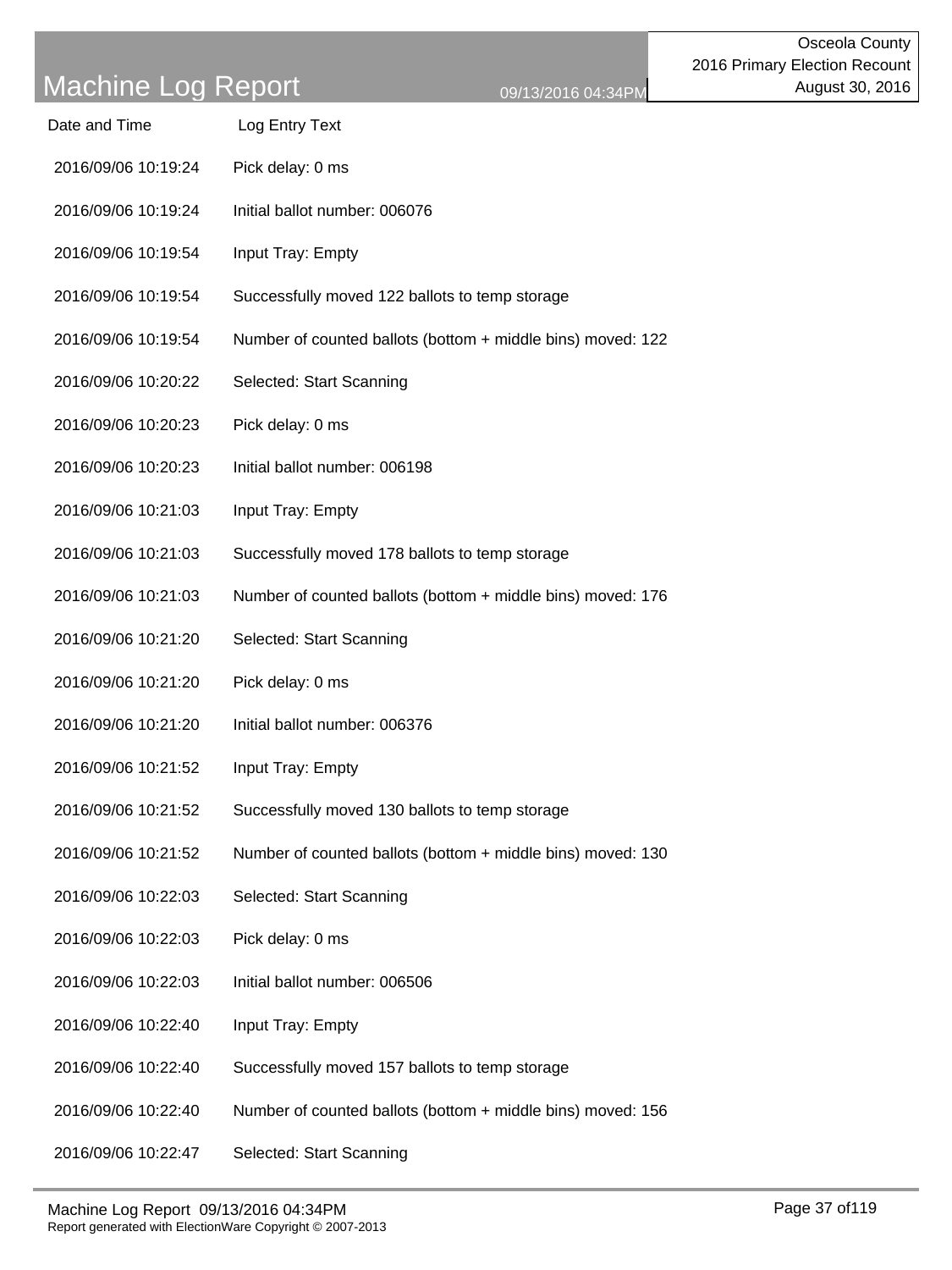| Date and Time | Log Entry Text |
|---------------|----------------|
|               |                |

- 2016/09/06 10:22:47 Pick delay: 0 ms
- 2016/09/06 10:22:47 Initial ballot number: 006663
- 2016/09/06 10:23:23 Input Tray: Empty
- 2016/09/06 10:23:23 Successfully moved 152 ballots to temp storage
- 2016/09/06 10:23:23 Number of counted ballots (bottom + middle bins) moved: 150
- 2016/09/06 10:24:00 Selected: Clear Run Outstack
- 2016/09/06 10:24:00 Number of Outstack ballots cleared (top bin): 5
- 2016/09/06 10:24:00 Selected: Start Scanning
- 2016/09/06 10:24:01 Pick delay: 0 ms
- 2016/09/06 10:24:01 Initial ballot number: 006815
- 2016/09/06 10:24:42 Input Tray: Empty
- 2016/09/06 10:24:42 Successfully moved 181 ballots to temp storage
- 2016/09/06 10:24:42 Number of counted ballots (bottom + middle bins) moved: 181
- 2016/09/06 10:24:51 Selected: Start Scanning
- 2016/09/06 10:24:51 Pick delay: 0 ms
- 2016/09/06 10:24:51 Initial ballot number: 006996
- 2016/09/06 10:25:02 Input Tray: Empty
- 2016/09/06 10:25:02 Successfully moved 1 ballots to temp storage
- 2016/09/06 10:25:02 Number of counted ballots (bottom + middle bins) moved: 1
- 2016/09/06 10:25:12 Selected: Start Scanning
- 2016/09/06 10:25:13 Pick delay: 0 ms
- 2016/09/06 10:25:13 Initial ballot number: 006997
- 2016/09/06 10:25:53 Input Tray: Empty
- 2016/09/06 10:25:53 Successfully moved 181 ballots to temp storage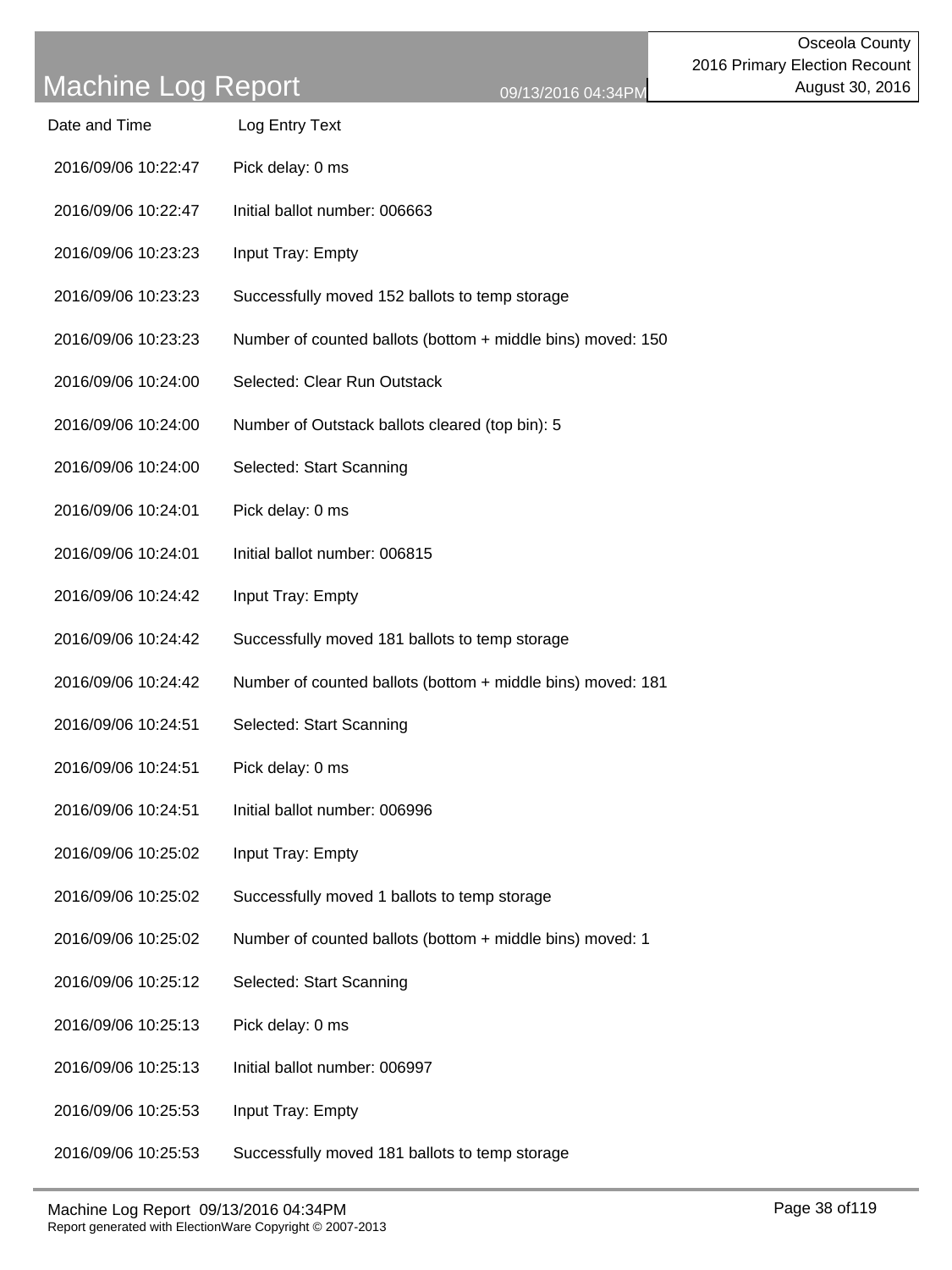Date and Time Log Entry Text

| 2016/09/06 10:25:53 | Number of counted ballots (bottom + middle bins) moved: 180 |
|---------------------|-------------------------------------------------------------|
| 2016/09/06 10:26:08 | Selected: Start Scanning                                    |
| 2016/09/06 10:26:08 | Pick delay: 0 ms                                            |
| 2016/09/06 10:26:08 | Initial ballot number: 007178                               |
| 2016/09/06 10:26:44 | Input Tray: Empty                                           |
| 2016/09/06 10:26:44 | Successfully moved 154 ballots to temp storage              |
| 2016/09/06 10:26:44 | Number of counted ballots (bottom + middle bins) moved: 154 |
| 2016/09/06 10:26:58 | Selected: Start Scanning                                    |
| 2016/09/06 10:26:58 | Pick delay: 0 ms                                            |
| 2016/09/06 10:26:58 | Initial ballot number: 007332                               |
| 2016/09/06 10:27:33 | Input Tray: Empty                                           |
| 2016/09/06 10:27:33 | Successfully moved 150 ballots to temp storage              |
| 2016/09/06 10:27:33 | Number of counted ballots (bottom + middle bins) moved: 149 |
| 2016/09/06 10:27:47 | Selected: Start Scanning                                    |
| 2016/09/06 10:27:48 | Pick delay: 0 ms                                            |
| 2016/09/06 10:27:48 | Initial ballot number: 007482                               |
| 2016/09/06 10:28:19 | Successfully moved 122 ballots to temp storage              |
| 2016/09/06 10:28:19 | Number of counted ballots (bottom + middle bins) moved: 122 |
| 2016/09/06 10:28:20 | Selected: Start Scanning                                    |
| 2016/09/06 10:28:20 | Pick delay: 0 ms                                            |
| 2016/09/06 10:28:20 | Initial ballot number: 007604                               |
| 2016/09/06 10:28:31 | Input Tray: Empty                                           |
| 2016/09/06 10:28:31 | Successfully moved 1 ballots to temp storage                |

2016/09/06 10:28:31 Number of counted ballots (bottom + middle bins) moved: 1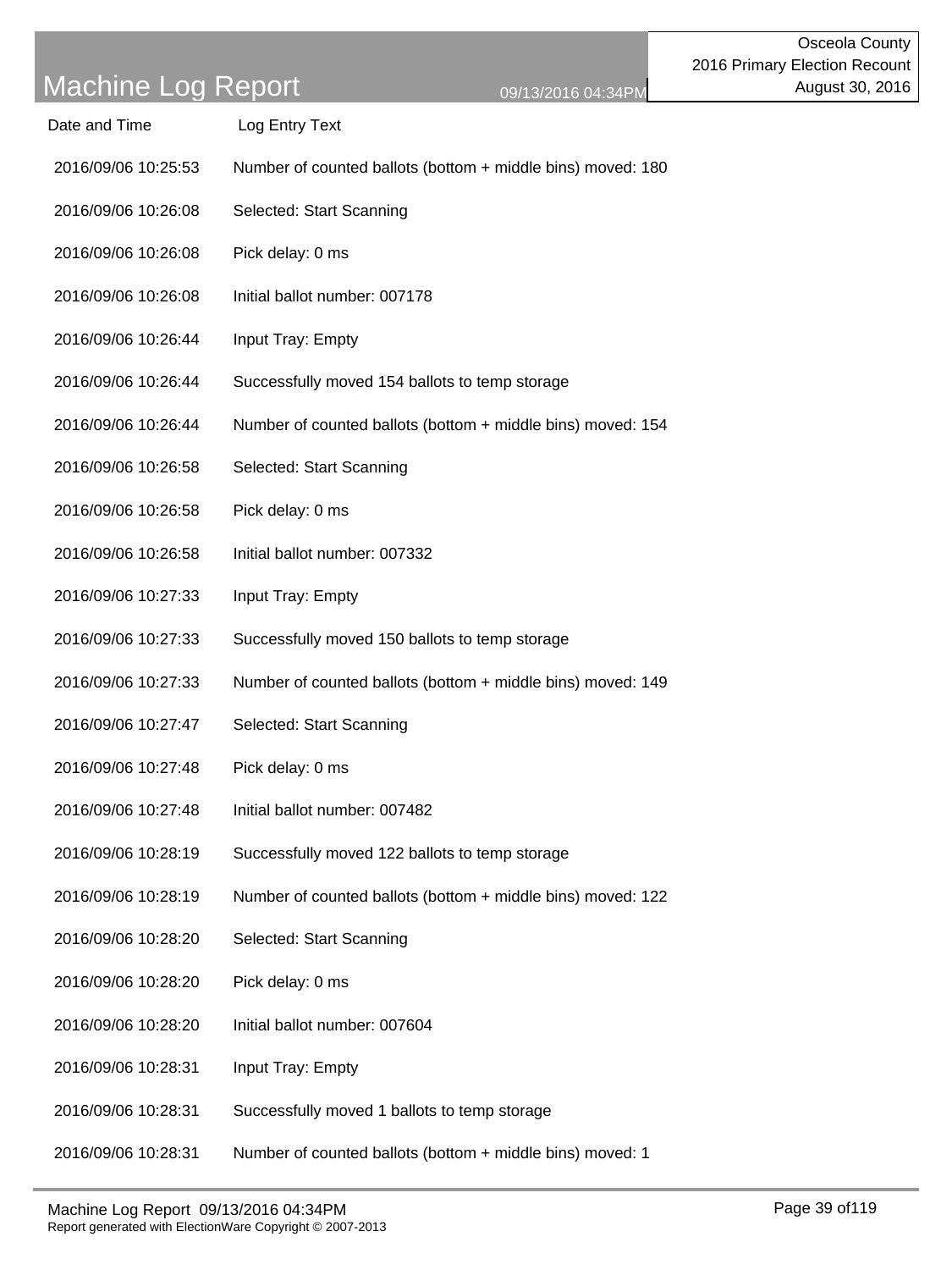| Date and Time | Log Entry Text |
|---------------|----------------|
|               |                |

- 2016/09/06 10:28:41 Selected: Start Scanning
- 2016/09/06 10:28:42 Pick delay: 0 ms
- 2016/09/06 10:28:42 Initial ballot number: 007605
- 2016/09/06 10:29:17 Input Tray: Empty
- 2016/09/06 10:29:18 Successfully moved 151 ballots to temp storage
- 2016/09/06 10:29:18 Number of counted ballots (bottom + middle bins) moved: 151
- 2016/09/06 10:29:33 Selected: Preview Report
- 2016/09/06 10:29:35 Not Processed Batch/Bin Report generated
- 2016/09/06 10:29:37 Selected: Clear Run Outstack
- 2016/09/06 10:29:37 Number of Outstack ballots cleared (top bin): 2
- 2016/09/06 10:29:38 Selected: Start Scanning
- 2016/09/06 10:29:39 Pick delay: 0 ms
- 2016/09/06 10:29:39 Initial ballot number: 007756
- 2016/09/06 10:29:49 Input Tray: Empty
- 2016/09/06 10:29:49 Successfully moved 2 ballots to temp storage
- 2016/09/06 10:29:49 Number of counted ballots (bottom + middle bins) moved: 2
- 2016/09/06 10:31:47 Selected: Done Scanning
- 2016/09/06 10:31:51 Selected: Save Batch
- 2016/09/06 10:32:30 Batch id batch\_2016-09-06T10\_31\_51 successfully saved
- 2016/09/06 10:32:30 Number of Processed ballots (bottom bin) in batch: 2141
- 2016/09/06 10:32:30 Number of Sorted Write-in ballots (middle bin) in batch: 112
- 2016/09/06 10:32:30 Number of Outstack ballots (top bin) in batch: 0
- 2016/09/06 10:32:32 Processed Batch/Bin Report generated
- 2016/09/06 10:32:32 Processed Batch/Bin Report sent to printer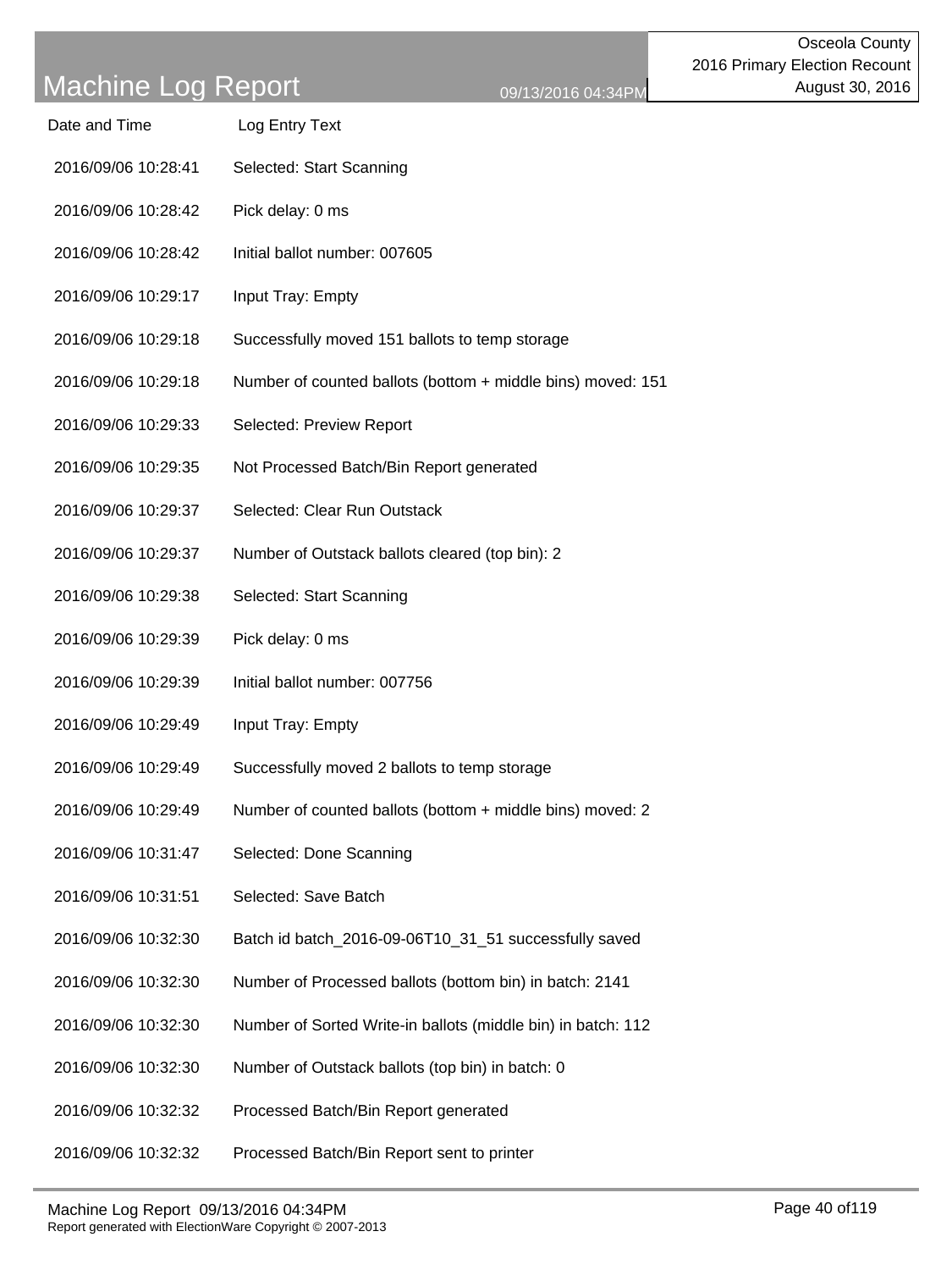| Date and Time       | Log Entry Text          |
|---------------------|-------------------------|
| 2016/09/06 10:32:36 | Selected: Done Scanning |

- 2016/09/06 10:32:36 Navigated to: Scanning Menu
- 2016/09/06 10:32:39 Navigated to: Reports Menu
- 2016/09/06 10:32:43 Selected: Print Report
- 2016/09/06 10:32:45 Results Report generated
- 2016/09/06 10:32:45 Results Report sent to printer
- 2016/09/06 10:32:48 Navigated to: Election Menu
- 2016/09/06 10:32:50 Navigated to: Results Menu
- 2016/09/06 10:33:06 Blank memory stick inserted AA04012700011442
- 2016/09/06 10:33:08 Selected: Accept Election Access Code
- 2016/09/06 10:33:08 Election access code invalid
- 2016/09/06 10:33:15 Selected: Accept Election Access Code
- 2016/09/06 10:33:15 Election access code accepted
- 2016/09/06 10:33:17 Navigated to: Export to Media
- 2016/09/06 10:33:18 Selected: Export Results to Media
- 2016/09/02 19:19:46 The Audit Log has been cleared
- 2016/09/02 19:19:47 Machine clearing and initializing
- 2016/09/02 19:19:47 Cleared the Election access code
- 2016/09/02 19:19:47 Unit Serial Number: 8512090090
- 2016/09/02 19:19:48 Temporary storage areas initialized
- 2016/09/02 19:19:54 Selected: Clear and Initialize done
- 2016/09/02 19:19:54 Navigated to: Setup Menu
- 2016/09/02 19:19:56 EQC Memory stick removed
- 2016/09/02 19:20:03 Selected: Load Election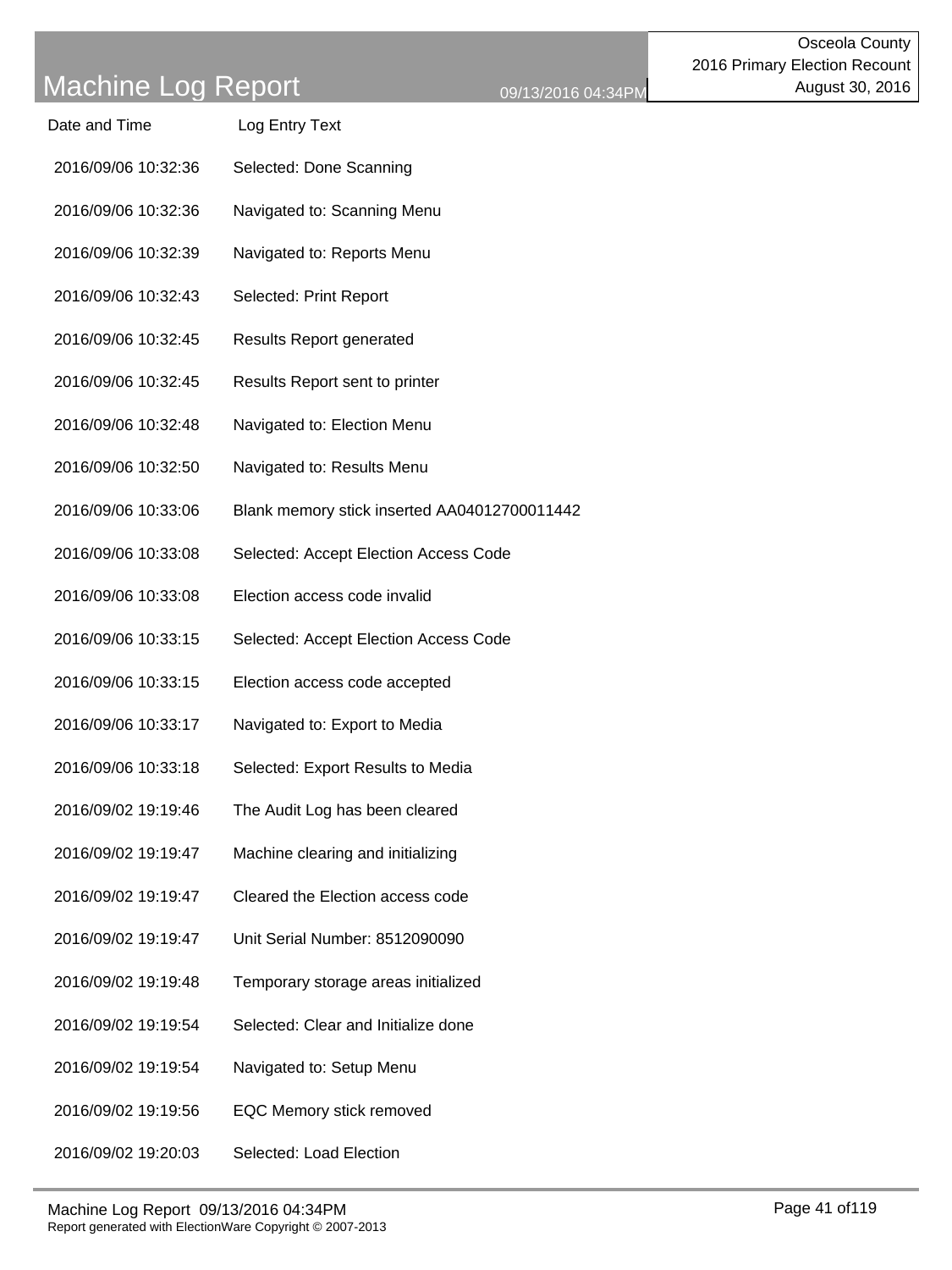Date and Time Log Entry Text

2016/09/02 19:20:10 DS850 memory stick inserted 0522032816140472

| 2016/09/02 19:20:10 | Successfully copied election definition to storage |
|---------------------|----------------------------------------------------|
| 2016/09/02 19:20:25 | Selected: Accept Election Access Code              |
| 2016/09/02 19:20:25 | Election Name: Official Primary Election Recount   |
| 2016/09/02 19:20:25 | Election access code accepted                      |
| 2016/09/02 19:20:33 | Selected: Load Election                            |
| 2016/09/02 19:20:33 | Public Count: 0                                    |
| 2016/09/02 19:20:33 | Ballot Spec ID: DSIM_279.400_215.900_38_24_PP      |
| 2016/09/02 19:20:33 | Load election definition OK                        |
| 2016/09/02 19:20:33 | Audit log printer is ready                         |
| 2016/09/02 19:20:34 | Selected: Load Election done                       |
| 2016/09/02 19:20:35 | Navigated to: Setup Menu                           |
| 2016/09/02 19:20:37 | Navigated to: Election Menu                        |
| 2016/09/02 19:20:55 | Navigated to: Configuration Menu                   |
| 2016/09/02 19:20:57 | Navigated to: Batch/Bin Reporting Settings         |
| 2016/09/02 19:20:58 | Navigated to: Configuration Menu                   |
| 2016/09/02 19:20:59 | Navigated to: Bin Sorting Menu                     |
| 2016/09/02 19:21:01 | Navigated to: Sort Option                          |
| 2016/09/02 19:21:03 | Selected: Edit Sort Option                         |
| 2016/09/02 19:21:11 | Selected: Accept Admin Access Code                 |
| 2016/09/02 19:21:11 | Admin access code accepted                         |
| 2016/09/02 19:21:14 | Selected: Save Bin Sort Option                     |
| 2016/09/02 19:21:14 | Navigated to: Sort Option                          |
|                     |                                                    |

2016/09/02 19:21:16 Navigated to: Bin Sorting Menu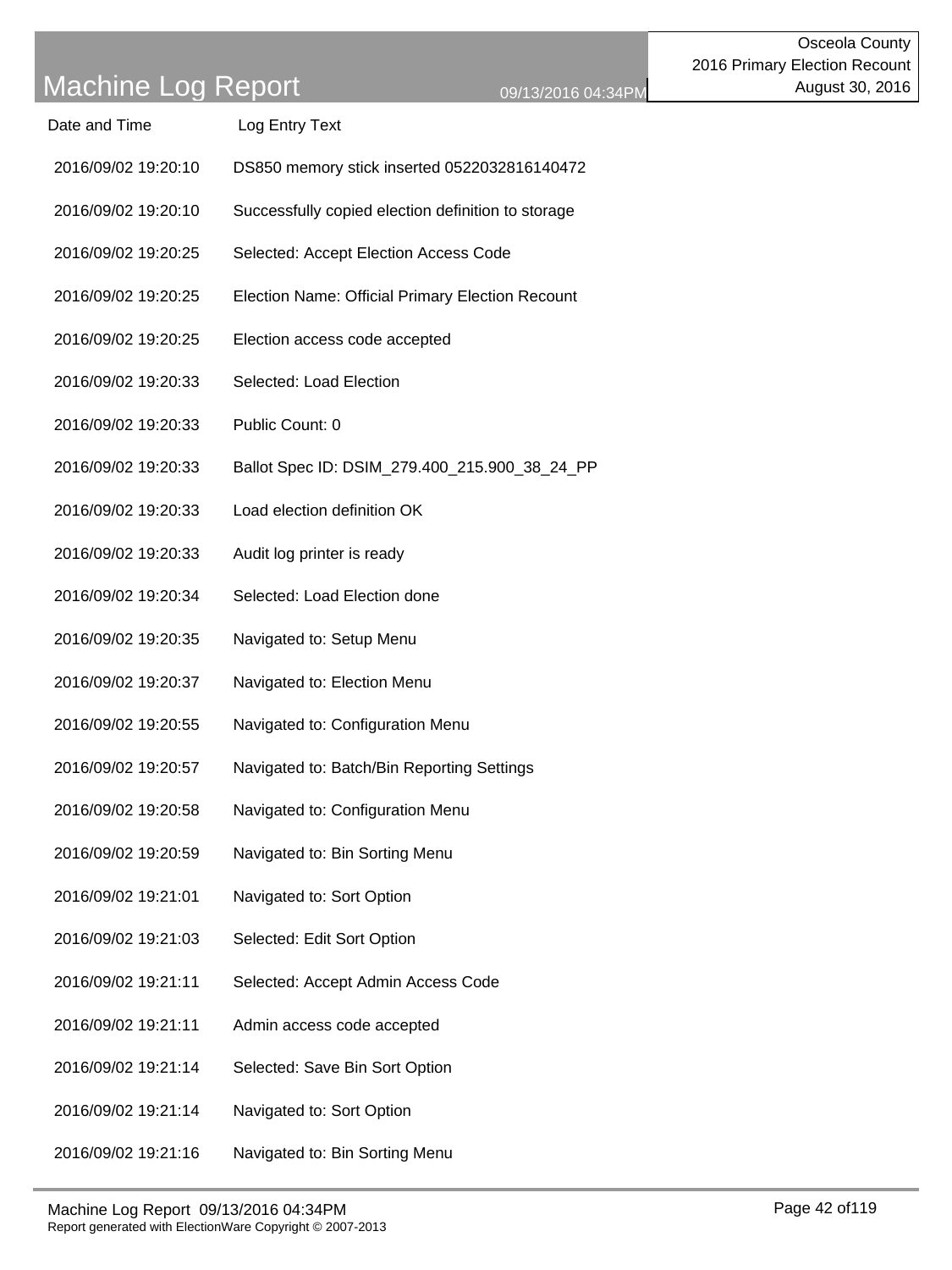| Date and Time       | Log Entry Text                                             |
|---------------------|------------------------------------------------------------|
| 2016/09/02 19:21:17 | Navigated to: Configuration Menu                           |
| 2016/09/02 19:21:19 | Navigated to: Election Menu                                |
| 2016/09/02 19:21:38 | DS850 Memory stick removed                                 |
| 2016/09/02 19:21:44 | Navigated to: Scanning Menu                                |
| 2016/09/02 19:21:45 | Selected: Scan Ballots                                     |
| 2016/09/02 19:21:47 | Selected: Start Scanning                                   |
| 2016/09/02 19:21:47 | Pick delay: 0 ms                                           |
| 2016/09/02 19:21:47 | Initial ballot number: 000001                              |
| 2016/09/02 19:22:13 | Input Tray: Empty                                          |
| 2016/09/02 19:22:13 | Successfully moved 95 ballots to temp storage              |
| 2016/09/02 19:22:13 | Number of counted ballots (bottom + middle bins) moved: 15 |
| 2016/09/02 19:22:53 | Selected: Clear Run Outstack                               |
| 2016/09/02 19:22:53 | Number of Outstack ballots cleared (top bin): 80           |
| 2016/09/02 19:23:08 | Selected: Start Scanning                                   |
| 2016/09/02 19:23:08 | Pick delay: 0 ms                                           |
| 2016/09/02 19:23:08 | Initial ballot number: 000096                              |
| 2016/09/02 19:23:22 | Selected: Stop Scanning                                    |
| 2016/09/02 19:23:26 | Input Tray: Empty                                          |
| 2016/09/02 19:23:26 | Successfully moved 46 ballots to temp storage              |
| 2016/09/02 19:23:26 | Number of counted ballots (bottom + middle bins) moved: 46 |
| 2016/09/02 19:23:43 | Selected: Accept Election Access Code                      |
| 2016/09/02 19:23:43 | Election access code accepted                              |
| 2016/09/02 19:23:44 | Selected: Delete Batch                                     |
| 2016/09/02 19:23:44 | Temporary storage areas initialized                        |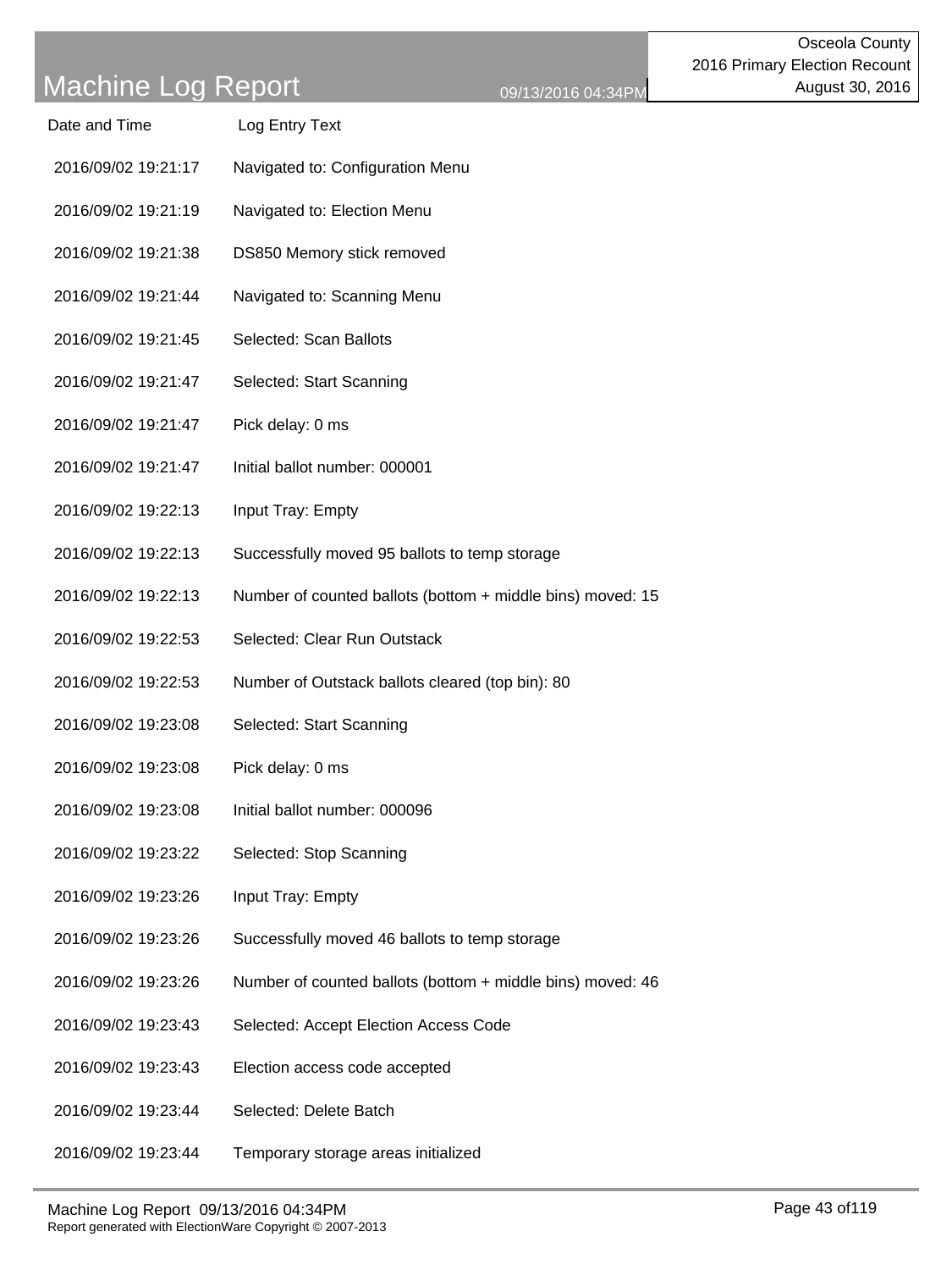| Date and Time | Log Entry Text |  |
|---------------|----------------|--|
|               |                |  |

- 2016/09/02 19:23:50 Selected: Scan
- 2016/09/02 19:23:51 Selected: Start Scanning
- 2016/09/02 19:23:52 Pick delay: 0 ms
- 2016/09/02 19:23:52 Initial ballot number: 000142
- 2016/09/02 19:24:18 Input Tray: Empty
- 2016/09/02 19:24:18 Successfully moved 95 ballots to temp storage
- 2016/09/02 19:24:18 Number of counted ballots (bottom + middle bins) moved: 89
- 2016/09/02 19:24:53 Selected: Clear Run Outstack
- 2016/09/02 19:24:53 Number of Outstack ballots cleared (top bin): 6
- 2016/09/02 19:24:54 Selected: Start Scanning
- 2016/09/02 19:24:55 Pick delay: 0 ms
- 2016/09/02 19:24:55 Initial ballot number: 000237
- 2016/09/02 19:25:17 Successfully moved 72 ballots to temp storage
- 2016/09/02 19:25:17 Number of counted ballots (bottom + middle bins) moved: 72
- 2016/09/02 19:25:48 Selected: Start Scanning
- 2016/09/02 19:25:48 Pick delay: 0 ms
- 2016/09/02 19:25:48 Initial ballot number: 000309
- 2016/09/02 19:25:59 Input Tray: Empty
- 2016/09/02 19:25:59 Successfully moved 6 ballots to temp storage
- 2016/09/02 19:25:59 Number of counted ballots (bottom + middle bins) moved: 5
- 2016/09/02 19:26:05 Selected: Clear Run Outstack
- 2016/09/02 19:26:05 Number of Outstack ballots cleared (top bin): 1
- 2016/09/02 19:26:05 Selected: Start Scanning
- 2016/09/02 19:26:06 Pick delay: 0 ms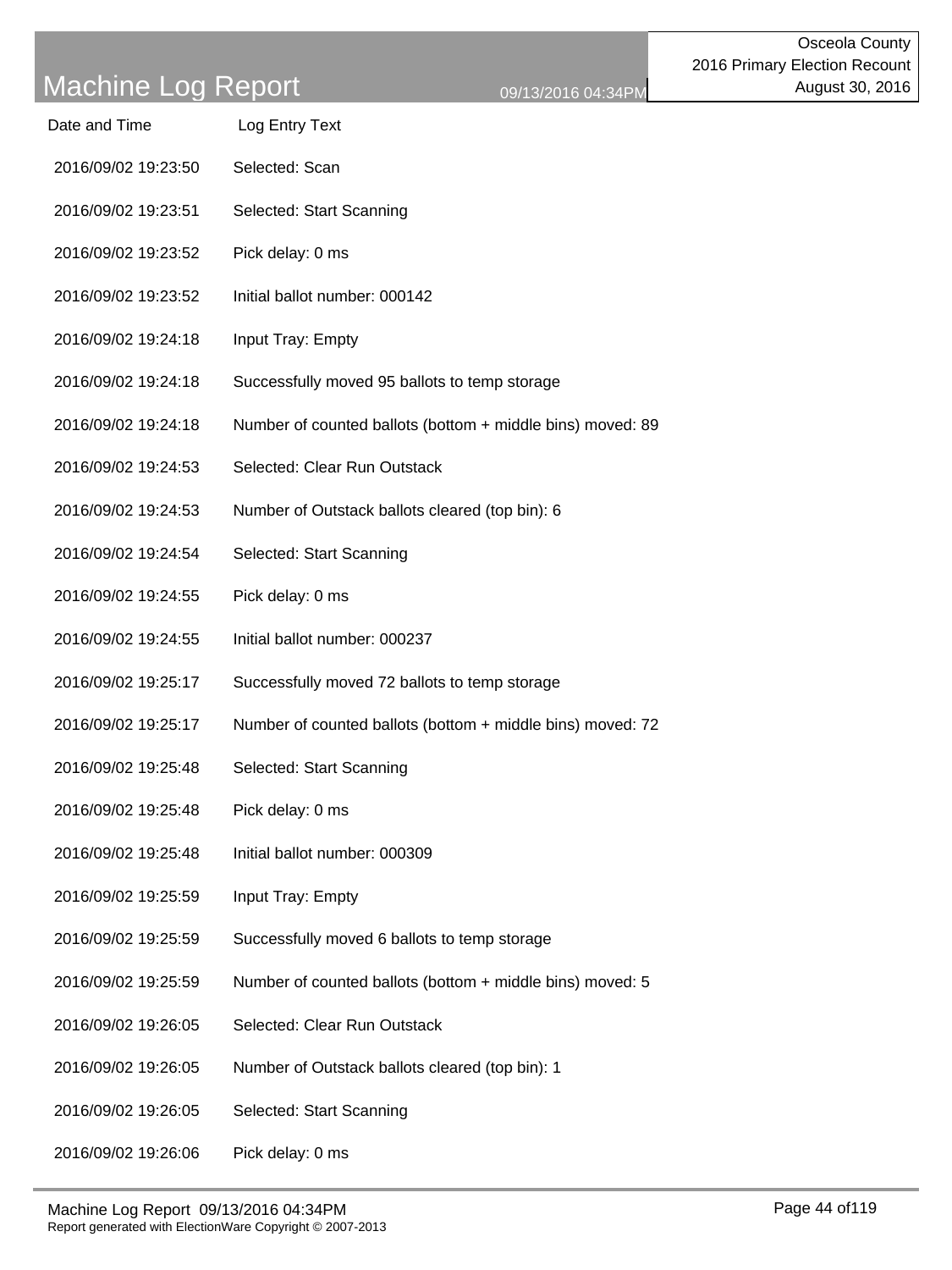| Date and Time       | Log Entry Text                                             |
|---------------------|------------------------------------------------------------|
| 2016/09/02 19:26:06 | Initial ballot number: 000315                              |
| 2016/09/02 19:26:30 | Input Tray: Empty                                          |
| 2016/09/02 19:26:30 | Successfully moved 81 ballots to temp storage              |
| 2016/09/02 19:26:30 | Number of counted ballots (bottom + middle bins) moved: 76 |
| 2016/09/02 19:26:51 | Selected: Clear Run Outstack                               |
| 2016/09/02 19:26:51 | Number of Outstack ballots cleared (top bin): 5            |
| 2016/09/02 19:27:09 | Selected: Start Scanning                                   |
| 2016/09/02 19:27:09 | Pick delay: 0 ms                                           |
| 2016/09/02 19:27:09 | Initial ballot number: 000396                              |
| 2016/09/02 19:27:35 | Input Tray: Empty                                          |
| 2016/09/02 19:27:35 | Successfully moved 91 ballots to temp storage              |
| 2016/09/02 19:27:35 | Number of counted ballots (bottom + middle bins) moved: 79 |
| 2016/09/02 19:27:57 | Selected: Start Scanning                                   |
| 2016/09/02 19:27:57 | Pick delay: 0 ms                                           |
| 2016/09/02 19:27:57 | Initial ballot number: 000487                              |
| 2016/09/02 19:28:10 | Successfully moved 17 ballots to temp storage              |
| 2016/09/02 19:28:10 | Number of counted ballots (bottom + middle bins) moved: 13 |
| 2016/09/02 19:28:14 | Selected: Clear Run Outstack                               |
| 2016/09/02 19:28:14 | Number of Outstack ballots cleared (top bin): 16           |
| 2016/09/02 19:28:16 | Selected: Start Scanning                                   |
| 2016/09/02 19:28:16 | Pick delay: 0 ms                                           |
| 2016/09/02 19:28:16 | Initial ballot number: 000504                              |
| 2016/09/02 19:28:39 | Input Tray: Empty                                          |
| 2016/09/02 19:28:39 | Successfully moved 78 ballots to temp storage              |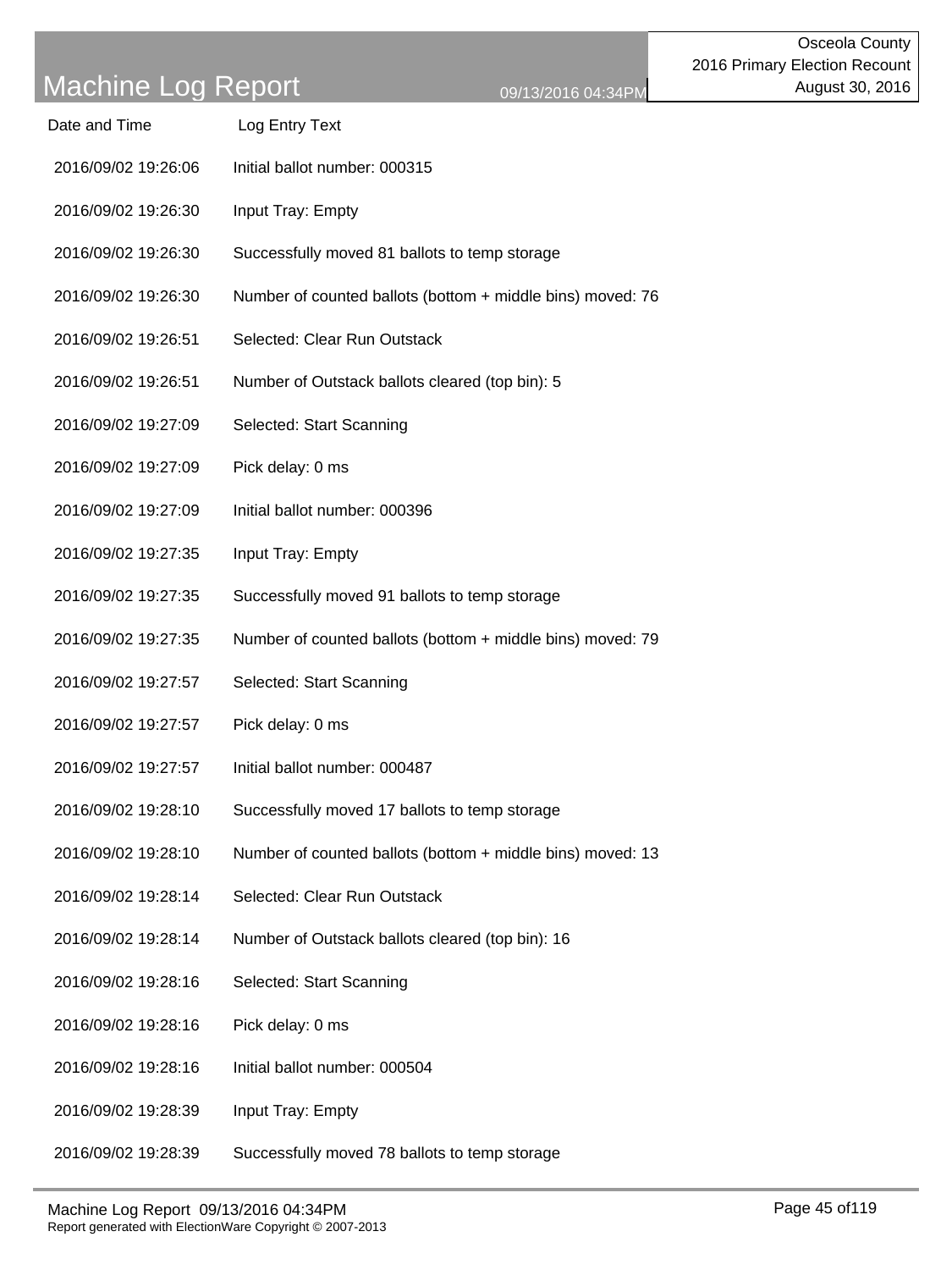| Date and Time       | Log Entry Text                                             |
|---------------------|------------------------------------------------------------|
| 2016/09/02 19:28:39 | Number of counted ballots (bottom + middle bins) moved: 74 |
| 2016/09/02 19:29:25 | Selected: Clear Run Outstack                               |
| 2016/09/02 19:29:25 | Number of Outstack ballots cleared (top bin): 4            |
| 2016/09/02 19:29:25 | Selected: Start Scanning                                   |
| 2016/09/02 19:29:26 | Pick delay: 0 ms                                           |
| 2016/09/02 19:29:26 | Initial ballot number: 000582                              |
| 2016/09/02 19:29:50 | Input Tray: Empty                                          |
| 2016/09/02 19:29:50 | Successfully moved 83 ballots to temp storage              |
| 2016/09/02 19:29:50 | Number of counted ballots (bottom + middle bins) moved: 79 |
| 2016/09/02 19:30:28 | Selected: Clear Run Outstack                               |
| 2016/09/02 19:30:28 | Number of Outstack ballots cleared (top bin): 4            |
| 2016/09/02 19:30:29 | Selected: Start Scanning                                   |
| 2016/09/02 19:30:29 | Pick delay: 0 ms                                           |
| 2016/09/02 19:30:29 | Initial ballot number: 000665                              |
| 2016/09/02 19:30:41 | Input Tray: Empty                                          |
| 2016/09/02 19:30:41 | Successfully moved 8 ballots to temp storage               |
| 2016/09/02 19:30:41 | Number of counted ballots (bottom + middle bins) moved: 6  |
| 2016/09/02 19:30:48 | Selected: Preview Report                                   |
| 2016/09/02 19:30:49 | Not Processed Batch/Bin Report generated                   |
| 2016/09/02 19:30:58 | Selected: Clear Run Outstack                               |
| 2016/09/02 19:30:58 | Number of Outstack ballots cleared (top bin): 2            |
| 2016/09/02 19:30:59 | Selected: Start Scanning                                   |
| 2016/09/02 19:30:59 | Pick delay: 0 ms                                           |
| 2016/09/02 19:30:59 | Initial ballot number: 000673                              |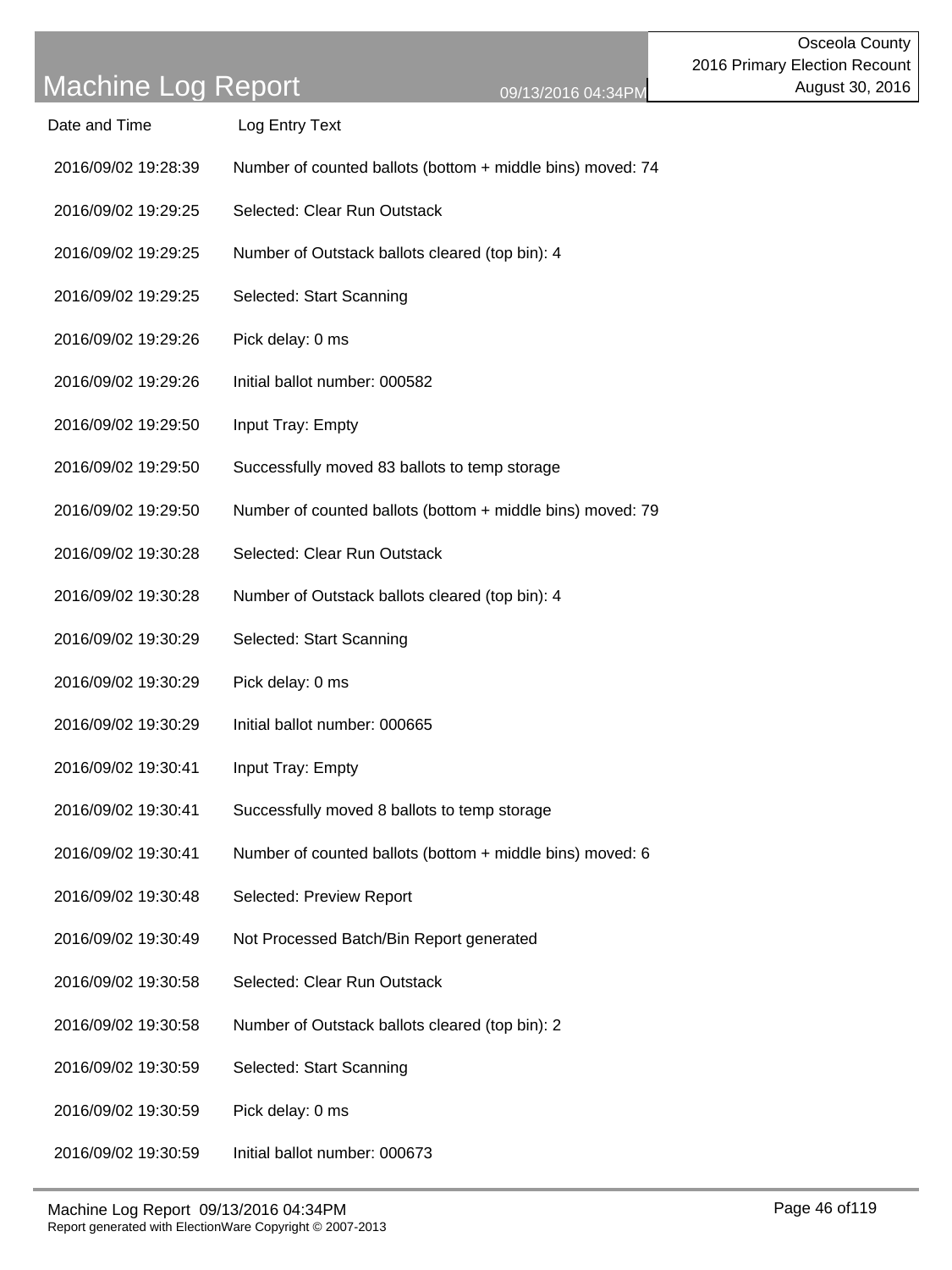| Date and Time       | Log Entry Text                                             |
|---------------------|------------------------------------------------------------|
| 2016/09/02 19:31:21 | Input Tray: Empty                                          |
| 2016/09/02 19:31:21 | Successfully moved 71 ballots to temp storage              |
| 2016/09/02 19:31:21 | Number of counted ballots (bottom + middle bins) moved: 70 |
| 2016/09/02 19:31:36 | Selected: Start Scanning                                   |
| 2016/09/02 19:31:36 | Pick delay: 0 ms                                           |
| 2016/09/02 19:31:36 | Initial ballot number: 000744                              |
| 2016/09/02 19:31:47 | Input Tray: Empty                                          |
| 2016/09/02 19:31:47 | Successfully moved 3 ballots to temp storage               |
| 2016/09/02 19:31:47 | Number of counted ballots (bottom + middle bins) moved: 2  |
| 2016/09/02 19:32:05 | Selected: Clear Run Outstack                               |
| 2016/09/02 19:32:06 | Number of Outstack ballots cleared (top bin): 2            |
| 2016/09/02 19:32:06 | Selected: Start Scanning                                   |
| 2016/09/02 19:32:06 | Pick delay: 0 ms                                           |
| 2016/09/02 19:32:06 | Initial ballot number: 000747                              |
| 2016/09/02 19:32:32 | Input Tray: Empty                                          |
| 2016/09/02 19:32:32 | Successfully moved 94 ballots to temp storage              |
| 2016/09/02 19:32:32 | Number of counted ballots (bottom + middle bins) moved: 90 |
| 2016/09/02 19:33:00 | Selected: Start Scanning                                   |
| 2016/09/02 19:33:00 | Pick delay: 0 ms                                           |
| 2016/09/02 19:33:00 | Initial ballot number: 000841                              |
| 2016/09/02 19:33:11 | Input Tray: Empty                                          |
| 2016/09/02 19:33:11 | Successfully moved 4 ballots to temp storage               |
| 2016/09/02 19:33:11 | Number of counted ballots (bottom + middle bins) moved: 1  |
| 2016/09/02 19:33:19 | Selected: Start Scanning                                   |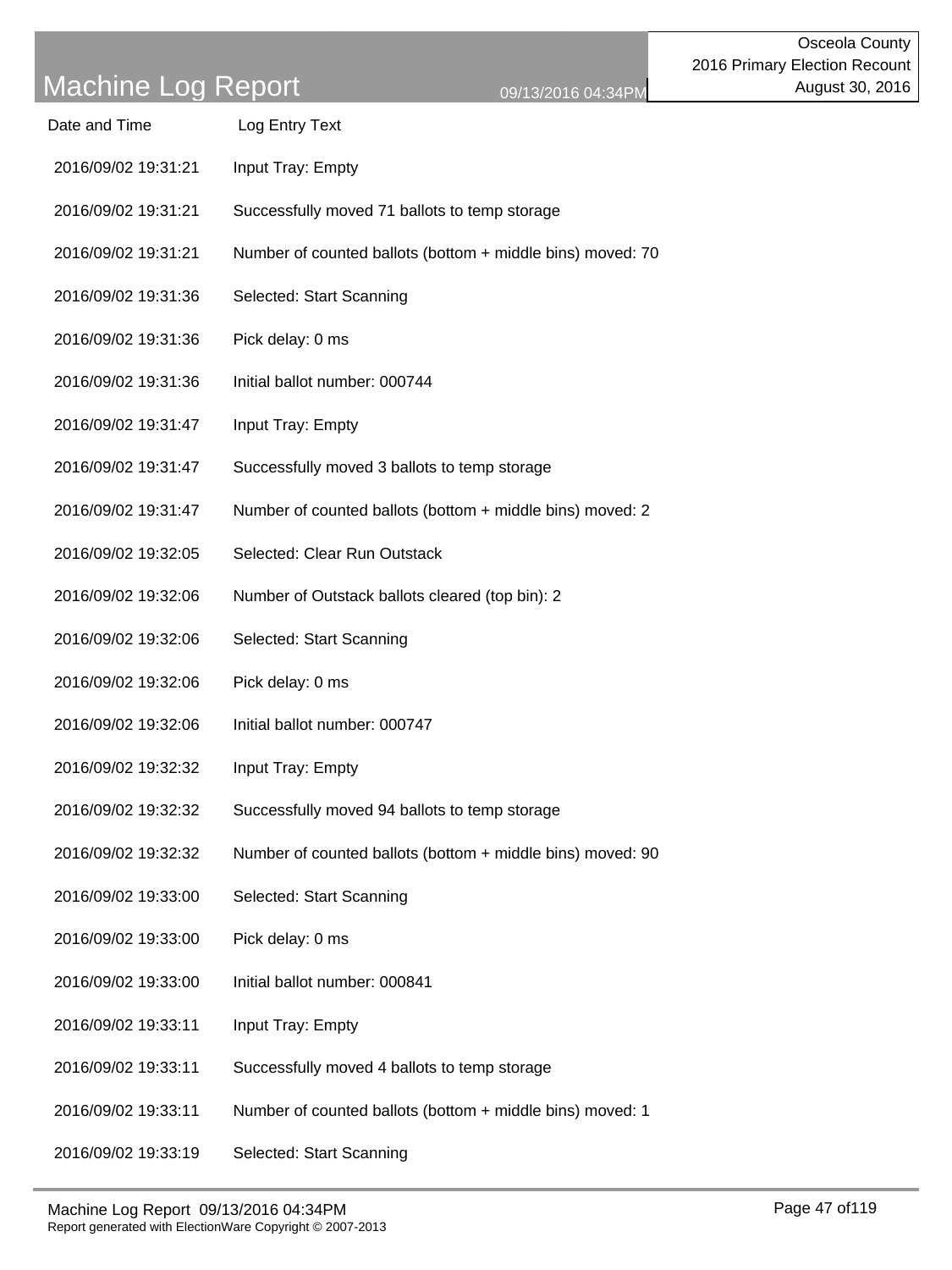| Date and Time       | Log Entry Text                                             |
|---------------------|------------------------------------------------------------|
| 2016/09/02 19:33:20 | Pick delay: 0 ms                                           |
| 2016/09/02 19:33:20 | Initial ballot number: 000845                              |
| 2016/09/02 19:33:42 | Successfully moved 73 ballots to temp storage              |
| 2016/09/02 19:33:42 | Number of counted ballots (bottom + middle bins) moved: 73 |
| 2016/09/02 19:33:45 | Selected: Clear Run Outstack                               |
| 2016/09/02 19:33:45 | Number of Outstack ballots cleared (top bin): 7            |
| 2016/09/02 19:33:45 | Selected: Start Scanning                                   |
| 2016/09/02 19:33:45 | Pick delay: 0 ms                                           |
| 2016/09/02 19:33:45 | Initial ballot number: 000918                              |
| 2016/09/02 19:34:04 | Successfully moved 50 ballots to temp storage              |
| 2016/09/02 19:34:04 | Number of counted ballots (bottom + middle bins) moved: 50 |
| 2016/09/02 19:34:06 | Selected: Start Scanning                                   |
| 2016/09/02 19:34:06 | Pick delay: 0 ms                                           |
| 2016/09/02 19:34:06 | Initial ballot number: 000968                              |
| 2016/09/02 19:34:29 | Input Tray: Empty                                          |
| 2016/09/02 19:34:29 | Successfully moved 77 ballots to temp storage              |
| 2016/09/02 19:34:29 | Number of counted ballots (bottom + middle bins) moved: 76 |
| 2016/09/02 19:34:49 | Selected: Clear Run Outstack                               |
| 2016/09/02 19:34:49 | Number of Outstack ballots cleared (top bin): 1            |
| 2016/09/02 19:34:51 | Selected: Start Scanning                                   |
| 2016/09/02 19:34:51 | Pick delay: 0 ms                                           |
| 2016/09/02 19:34:51 | Initial ballot number: 001045                              |
| 2016/09/02 19:35:21 | Input Tray: Empty                                          |
| 2016/09/02 19:35:21 | Successfully moved 119 ballots to temp storage             |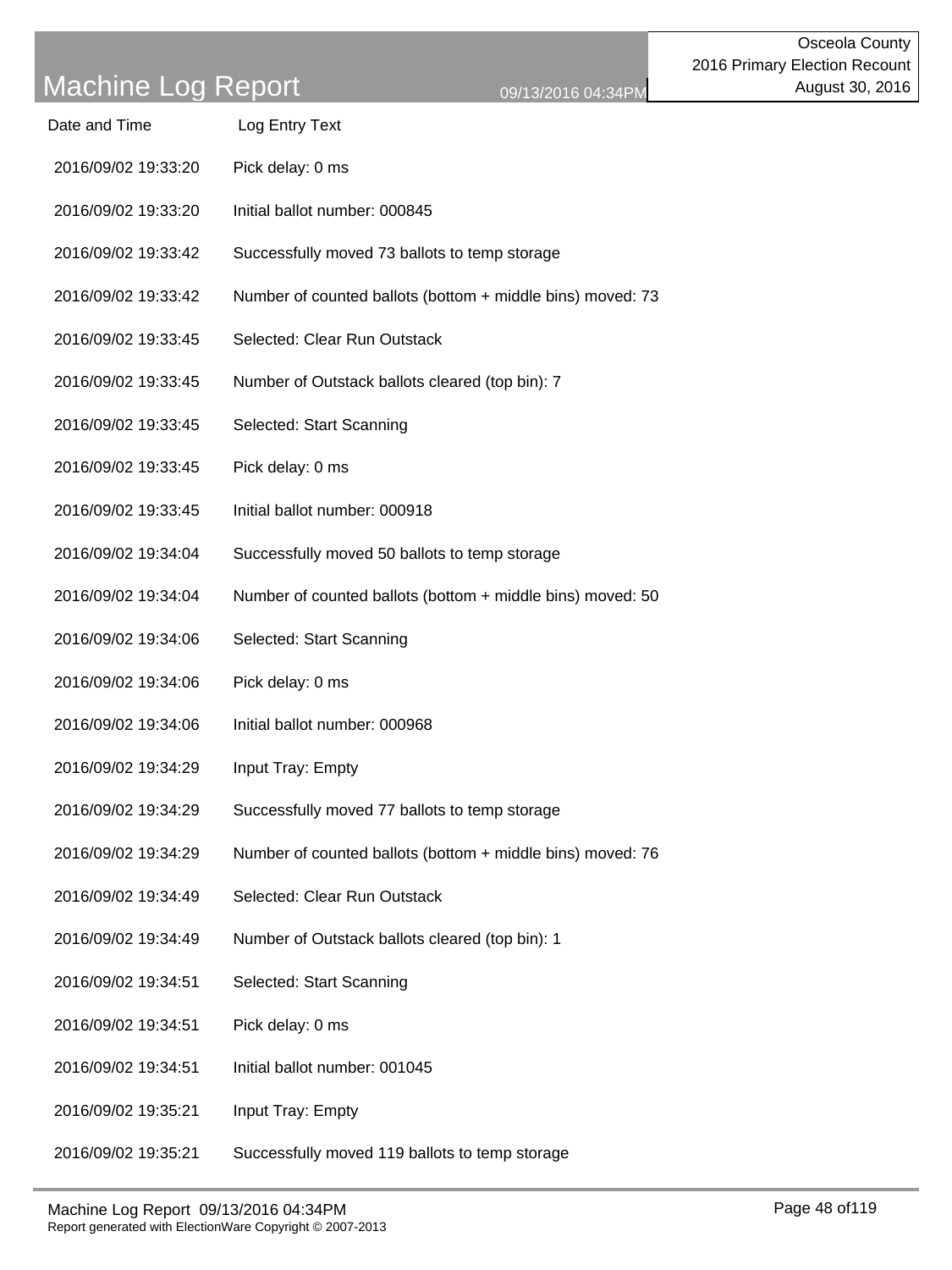| Date and Time       | Log Entry Text                                              |
|---------------------|-------------------------------------------------------------|
| 2016/09/02 19:35:21 | Number of counted ballots (bottom + middle bins) moved: 115 |
| 2016/09/02 19:35:31 | Selected: Clear Run Outstack                                |
| 2016/09/02 19:35:31 | Number of Outstack ballots cleared (top bin): 4             |
| 2016/09/02 19:35:32 | Selected: Start Scanning                                    |
| 2016/09/02 19:35:33 | Pick delay: 0 ms                                            |
| 2016/09/02 19:35:33 | Initial ballot number: 001164                               |
| 2016/09/02 19:35:45 | Input Tray: Empty                                           |
| 2016/09/02 19:35:45 | Successfully moved 8 ballots to temp storage                |
| 2016/09/02 19:35:45 | Number of counted ballots (bottom + middle bins) moved: 4   |
| 2016/09/02 19:36:01 | Selected: Clear Run Outstack                                |
| 2016/09/02 19:36:01 | Number of Outstack ballots cleared (top bin): 4             |
| 2016/09/02 19:36:01 | Selected: Start Scanning                                    |
| 2016/09/02 19:36:02 | Pick delay: 0 ms                                            |
| 2016/09/02 19:36:02 | Initial ballot number: 001172                               |
| 2016/09/02 19:36:12 | Input Tray: Empty                                           |
| 2016/09/02 19:36:12 | Successfully moved 4 ballots to temp storage                |
| 2016/09/02 19:36:12 | Number of counted ballots (bottom + middle bins) moved: 4   |
| 2016/09/02 19:36:18 | Selected: Start Scanning                                    |
| 2016/09/02 19:36:18 | Pick delay: 0 ms                                            |
| 2016/09/02 19:36:18 | Initial ballot number: 001176                               |
| 2016/09/02 19:36:29 | Input Tray: Empty                                           |
| 2016/09/02 19:36:29 | Successfully moved 2 ballots to temp storage                |
| 2016/09/02 19:36:29 | Number of counted ballots (bottom + middle bins) moved: 2   |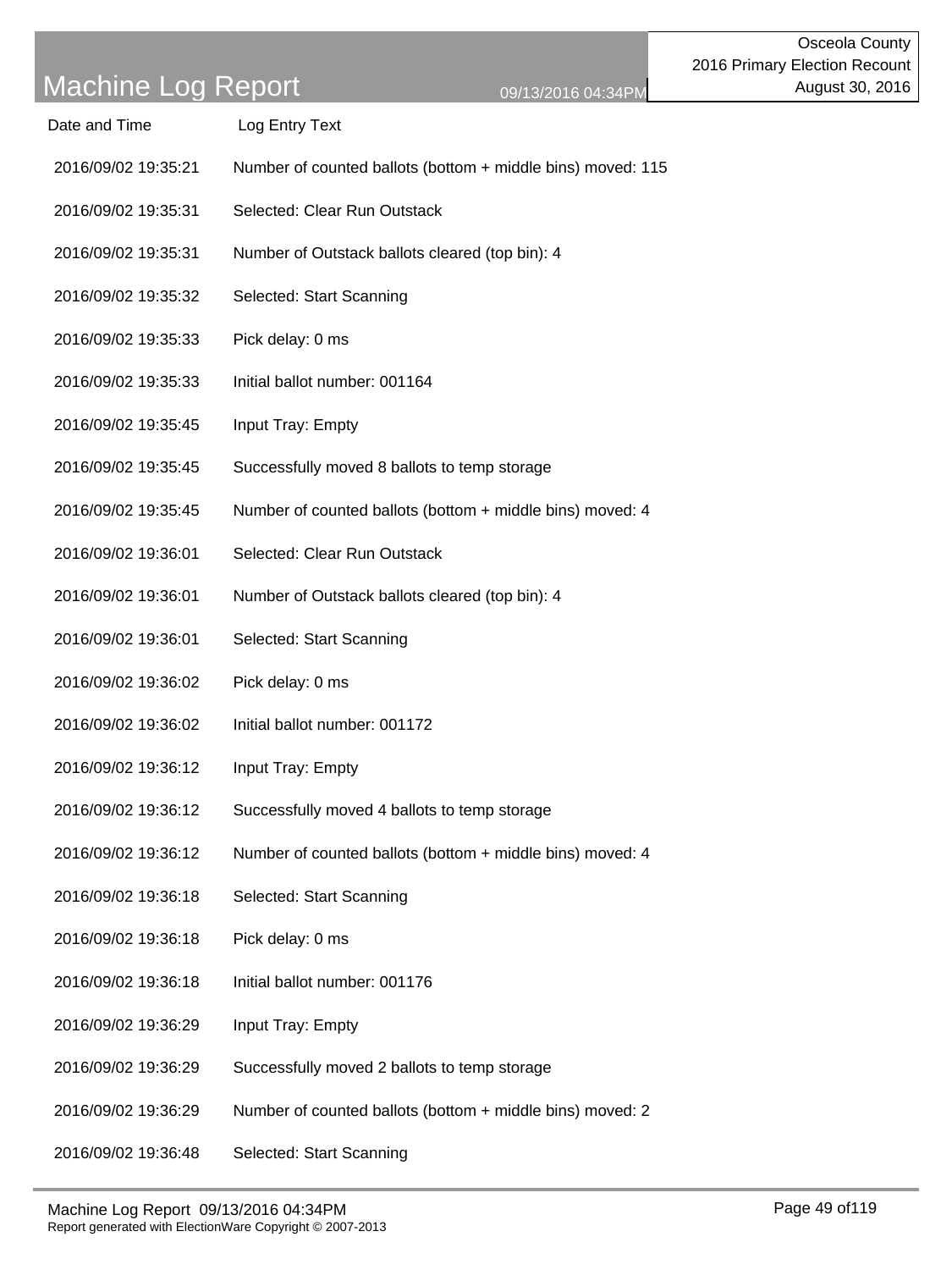| Date and Time       | Log Entry Text                                            |
|---------------------|-----------------------------------------------------------|
| 2016/09/02 19:36:48 | Pick delay: 0 ms                                          |
| 2016/09/02 19:36:48 | Initial ballot number: 001178                             |
| 2016/09/02 19:36:59 | Input Tray: Empty                                         |
| 2016/09/02 19:36:59 | Successfully moved 2 ballots to temp storage              |
| 2016/09/02 19:36:59 | Number of counted ballots (bottom + middle bins) moved: 2 |
| 2016/09/02 19:37:07 | Selected: Start Scanning                                  |
| 2016/09/02 19:37:07 | Pick delay: 0 ms                                          |
| 2016/09/02 19:37:07 | Initial ballot number: 001180                             |
| 2016/09/02 19:37:18 | Input Tray: Empty                                         |
| 2016/09/02 19:37:18 | Successfully moved 2 ballots to temp storage              |
| 2016/09/02 19:37:18 | Number of counted ballots (bottom + middle bins) moved: 0 |
| 2016/09/02 19:37:21 | Selected: Clear Run Outstack                              |
| 2016/09/02 19:37:21 | Number of Outstack ballots cleared (top bin): 2           |
| 2016/09/02 19:37:21 | Selected: Start Scanning                                  |
| 2016/09/02 19:37:22 | Pick delay: 0 ms                                          |
| 2016/09/02 19:37:22 | Initial ballot number: 001182                             |
| 2016/09/02 19:37:32 | Successfully moved 2 ballots to temp storage              |
| 2016/09/02 19:37:32 | Number of counted ballots (bottom + middle bins) moved: 2 |
| 2016/09/02 19:37:34 | Selected: Start Scanning                                  |
| 2016/09/02 19:37:34 | Pick delay: 0 ms                                          |
| 2016/09/02 19:37:34 | Initial ballot number: 001184                             |
| 2016/09/02 19:37:45 | Input Tray: Empty                                         |
| 2016/09/02 19:37:45 | Successfully moved 2 ballots to temp storage              |
| 2016/09/02 19:37:45 | Number of counted ballots (bottom + middle bins) moved: 2 |
|                     |                                                           |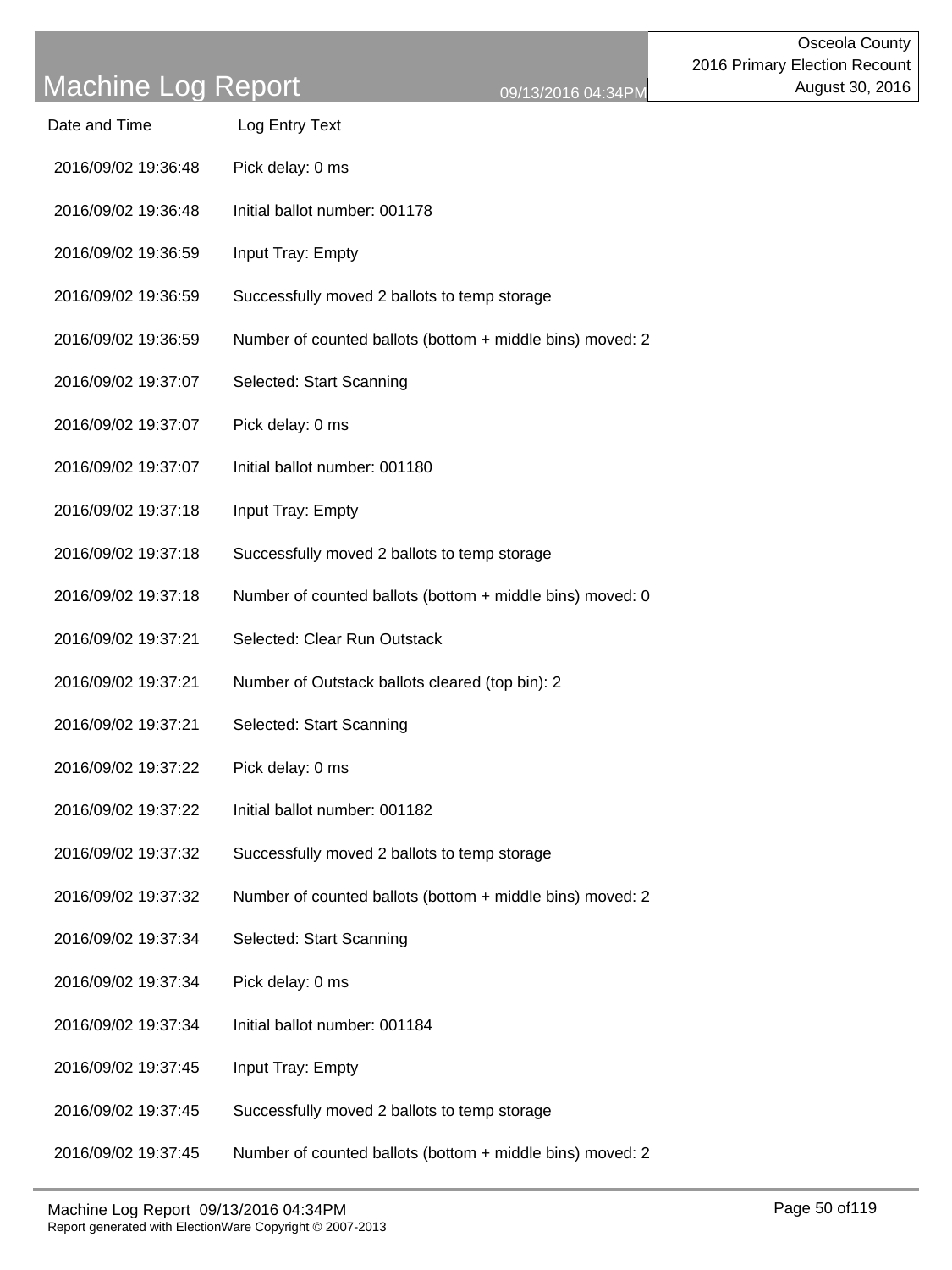| <u>iviau ili ic Luy Inchnit</u> | 0 <sup>o</sup>                        |
|---------------------------------|---------------------------------------|
| Date and Time                   | Log Entry Text                        |
| 2016/09/02 19:54:50             | Selected: Accept Election Access Code |
| 2016/09/02 19:54:50             | Election access code accepted         |
| 2016/09/02 19:54:51             | Selected: Delete Batch                |
| 2016/09/02 19:54:51             | Temporary storage areas initialized   |
| 2016/09/02 19:54:55             | Selected: Scan                        |
| 2016/09/02 19:54:56             | Navigated to: Scanning Menu           |
| 2016/09/02 19:54:57             | Navigated to: Election Menu           |
| 2016/09/02 19:55:01             | Navigated to: Results Menu            |
| 2016/09/02 19:55:08             | Selected: Accept Override Access Code |
| 2016/09/02 19:55:08             | Override access code accepted         |
| 2016/09/02 19:55:08             | Navigated to: Clear Results Confirm   |
| 2016/09/02 19:55:09             | Selected: Clear Results               |
| 2016/09/02 19:55:09             | Temporary storage areas initialized   |
| 2016/09/02 19:55:20             | Navigated to: Results Menu            |
| 2016/09/02 19:55:27             | Navigated to: Election Menu           |
| 2016/09/02 19:55:28             | Navigated to: Scanning Menu           |
| 2016/09/02 19:55:29             | Navigated to: Election Menu           |
| 2016/09/02 19:55:30             | Navigated to: Reports Menu            |
| 2016/09/02 19:55:32             | Selected: Print Report                |
| 2016/09/02 19:55:32             | Zero Report generated                 |
| 2016/09/02 19:55:32             | Zero Report sent to printer           |
| 2016/09/02 19:55:34             | Navigated to: Scanning Menu           |
| 2016/09/02 19:55:35             | Selected: Scan Ballots                |
| 2016/09/02 19:55:36             | Selected: Start Scanning              |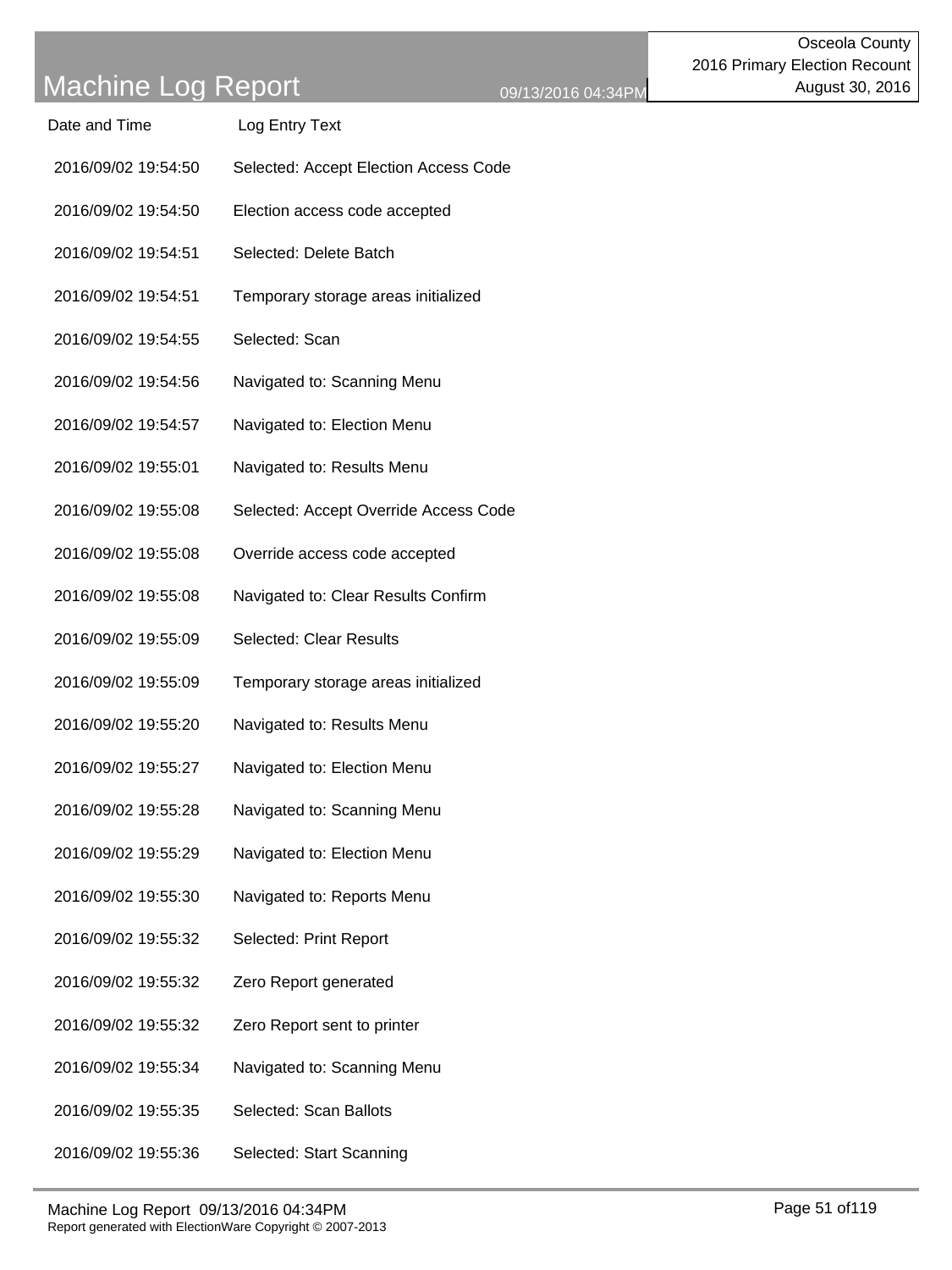| Date and Time       | Log Entry Text                                             |
|---------------------|------------------------------------------------------------|
| 2016/09/02 19:55:36 | Pick delay: 0 ms                                           |
| 2016/09/02 19:55:36 | Initial ballot number: 001186                              |
| 2016/09/02 19:55:54 | Input Tray: Empty                                          |
| 2016/09/02 19:55:54 | Successfully moved 48 ballots to temp storage              |
| 2016/09/02 19:55:54 | Number of counted ballots (bottom + middle bins) moved: 48 |
| 2016/09/02 19:56:08 | Selected: Done Scanning                                    |
| 2016/09/02 19:56:09 | Selected: Save Batch                                       |
| 2016/09/02 19:56:10 | Batch id batch_2016-09-02T19_56_09 successfully saved      |
| 2016/09/02 19:56:10 | Number of Processed ballots (bottom bin) in batch: 44      |
| 2016/09/02 19:56:10 | Number of Sorted Write-in ballots (middle bin) in batch: 4 |
| 2016/09/02 19:56:10 | Number of Outstack ballots (top bin) in batch: 0           |
| 2016/09/02 19:56:10 | Processed Batch/Bin Report generated                       |
| 2016/09/02 19:56:10 | Processed Batch/Bin Report sent to printer                 |
| 2016/09/02 19:59:29 | Selected: Done Scanning                                    |
| 2016/09/02 19:59:29 | Navigated to: Scanning Menu                                |
| 2016/09/02 19:59:48 | Navigated to: Reports Menu                                 |
| 2016/09/02 20:00:00 | Selected: Print Report                                     |
| 2016/09/02 20:00:00 | <b>Results Report generated</b>                            |
| 2016/09/02 20:00:01 | Results Report sent to printer                             |
| 2016/09/02 20:00:12 | Navigated to: Scanning Menu                                |
| 2016/09/02 20:00:15 | Navigated to: System Menu                                  |
| 2016/09/02 20:00:16 | Navigated to: Election Menu                                |
| 2016/09/02 20:00:18 | Navigated to: Results Menu                                 |
| 2016/09/02 20:00:24 | Selected: Accept Override Access Code                      |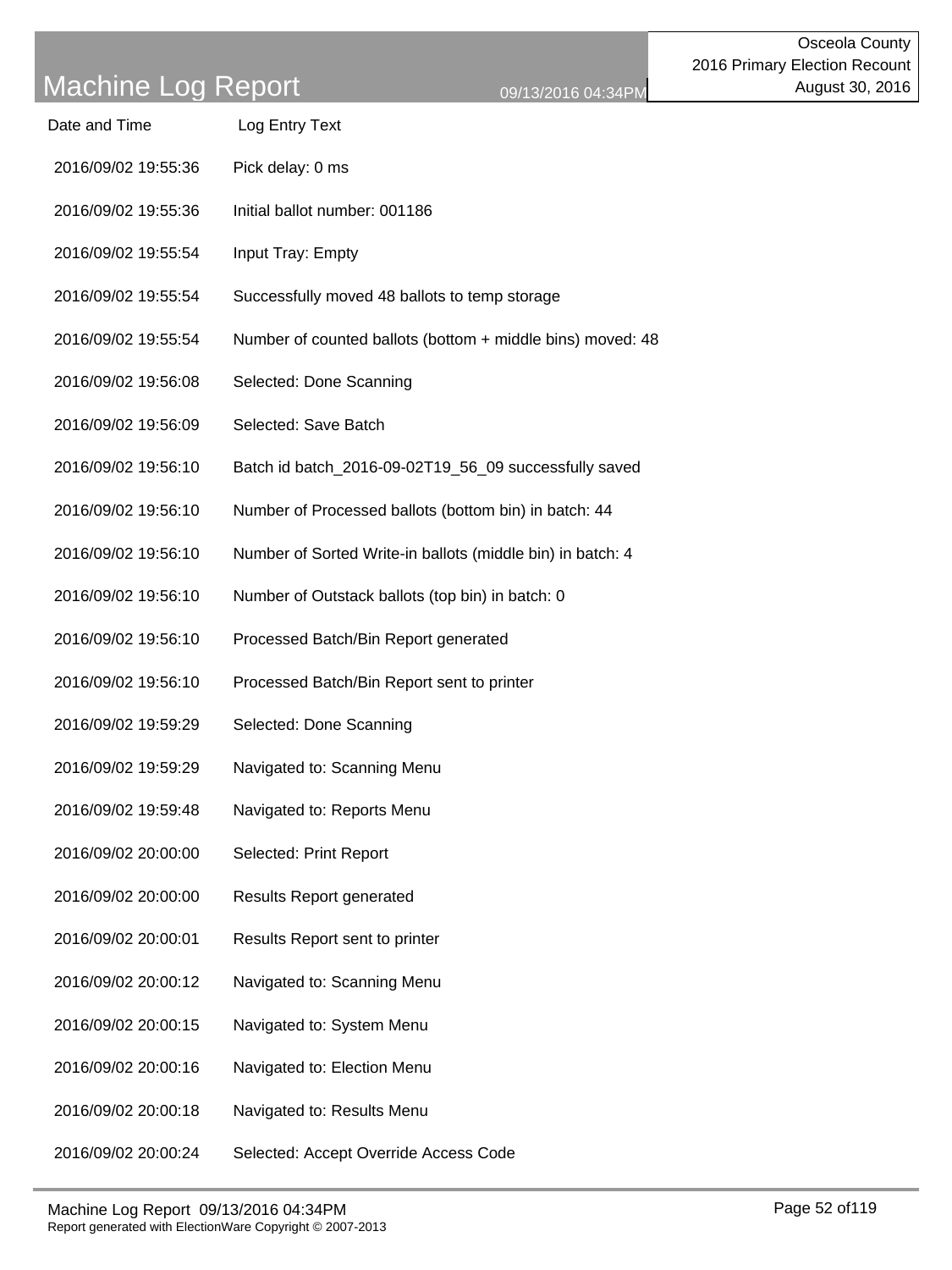| Date and Time       | Log Entry Text                                              |
|---------------------|-------------------------------------------------------------|
| 2016/09/02 20:00:24 | Override access code invalid                                |
| 2016/09/02 20:00:31 | Selected: Accept Override Access Code                       |
| 2016/09/02 20:00:31 | Override access code invalid                                |
| 2016/09/02 20:00:39 | Selected: Accept Override Access Code                       |
| 2016/09/02 20:00:39 | Override access code accepted                               |
| 2016/09/02 20:00:39 | Navigated to: Clear Results Confirm                         |
| 2016/09/02 20:00:40 | <b>Selected: Clear Results</b>                              |
| 2016/09/02 20:00:40 | Temporary storage areas initialized                         |
| 2016/09/02 20:00:42 | Navigated to: Results Menu                                  |
| 2016/09/02 20:02:48 | Navigated to: Election Menu                                 |
| 2016/09/02 20:02:49 | Selected: Exit                                              |
| 2016/09/02 20:02:50 | Navigated to: Shutdown Scanner                              |
| 2016/09/02 20:02:50 | Selected: Shutdown                                          |
| 2016/09/02 20:02:50 | Shutdown initiated                                          |
| 2016/09/06 08:43:20 | DS850 system initialization begin                           |
| 2016/09/06 08:43:20 | Memory stick management initialized OK                      |
| 2016/09/06 08:43:20 | Printer status monitor initialized OK                       |
| 2016/09/06 08:43:21 | Audit log printer is ready                                  |
| 2016/09/06 08:43:21 | Communication with uninterruptible power supply established |
| 2016/09/06 08:43:21 | System on AC power                                          |
| 2016/09/06 08:43:26 | Tabulator interface initialized OK                          |
| 2016/09/06 08:43:26 | Camera Interface: OK                                        |
| 2016/09/06 08:43:27 | Election Id: 16PRFLOS                                       |
| 2016/09/06 08:43:27 | Election Date: 2016-08-30                                   |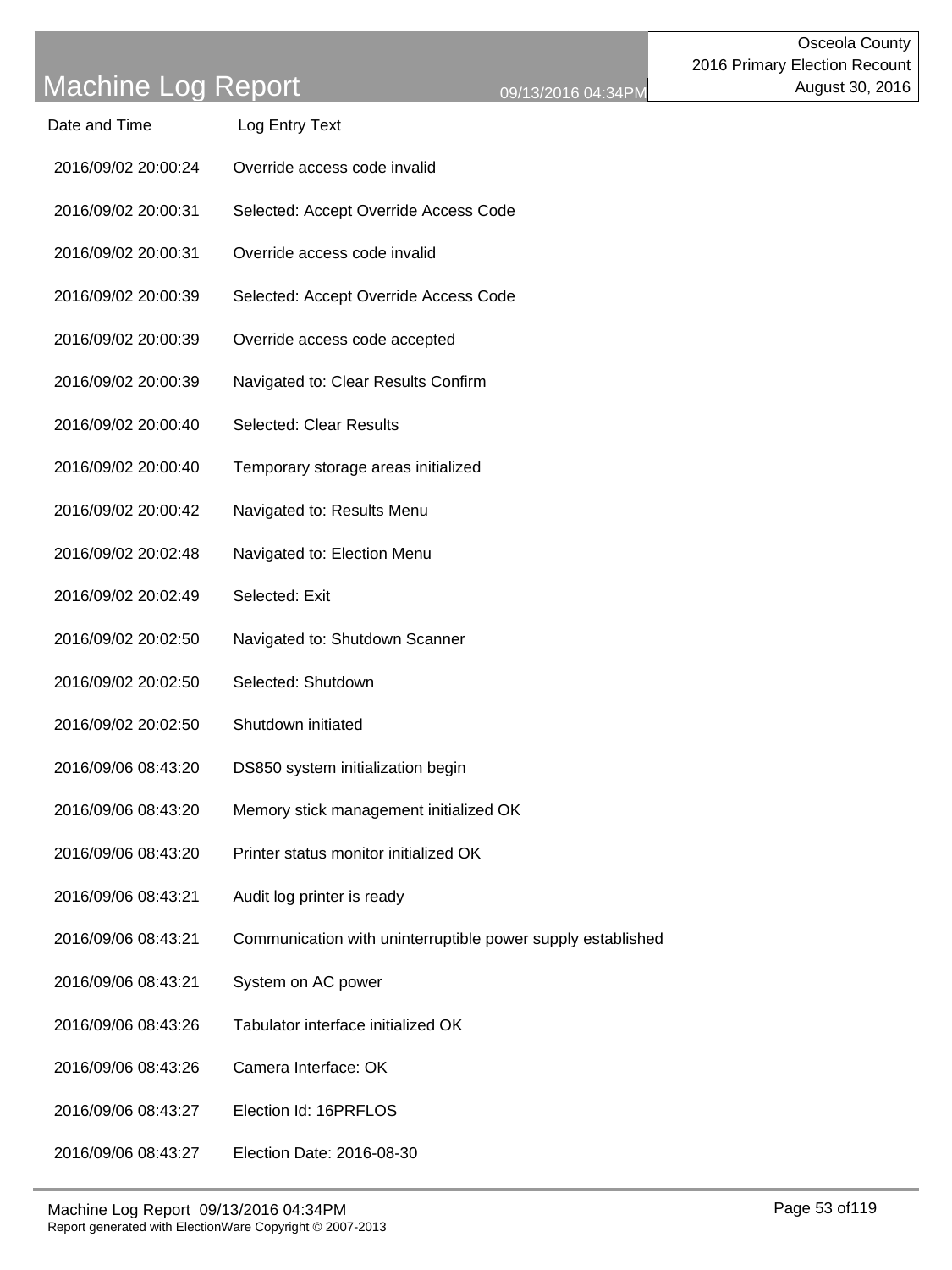| Log Entry Text |
|----------------|
|                |

- 2016/09/06 08:43:27 Election EQC: 4b2f61ed
- 2016/09/06 08:43:27 Unit Serial Number: 8512090090
- 2016/09/06 08:43:27 Time Zone: America/Chicago
- 2016/09/06 08:43:27 Processor: : Intel(R) Core(TM)2 Duo CPU E6400 @ 2.13GHz
- 2016/09/06 08:43:27 Total Ram: 4009 MB
- 2016/09/06 08:43:27 Available Ram: 3883 MB
- 2016/09/06 08:43:27 Memory test status: OK
- 2016/09/06 08:43:27 Touch Screen: OK
- 2016/09/06 08:43:27 Battery: OK
- 2016/09/06 08:43:27 Battery Charge: 100
- 2016/09/06 08:43:27 Total Data Storage: 938901 MB
- 2016/09/06 08:43:27 Available Data Storage: 890997 MB
- 2016/09/06 08:43:27 Master Control Program: 2.8.2.2
- 2016/09/06 08:43:27 Protected Count: 55954
- 2016/09/06 08:43:27 Election Name: Official Primary Election Recount
- 2016/09/06 08:43:27 Readiness Report generated
- 2016/09/06 08:43:27 Sent Readiness Report to audit printer
- 2016/09/06 09:10:56 Selected: Login
- 2016/09/06 09:11:07 Selected: Accept Election Access Code
- 2016/09/06 09:11:07 Election Name: Official Primary Election Recount
- 2016/09/06 09:11:07 Election access code accepted
- 2016/09/06 09:11:08 Public Count: 0
- 2016/09/06 09:11:08 Ballot Spec ID: DSIM\_279.400\_215.900\_38\_24\_PP
- 2016/09/06 09:11:08 Load election definition OK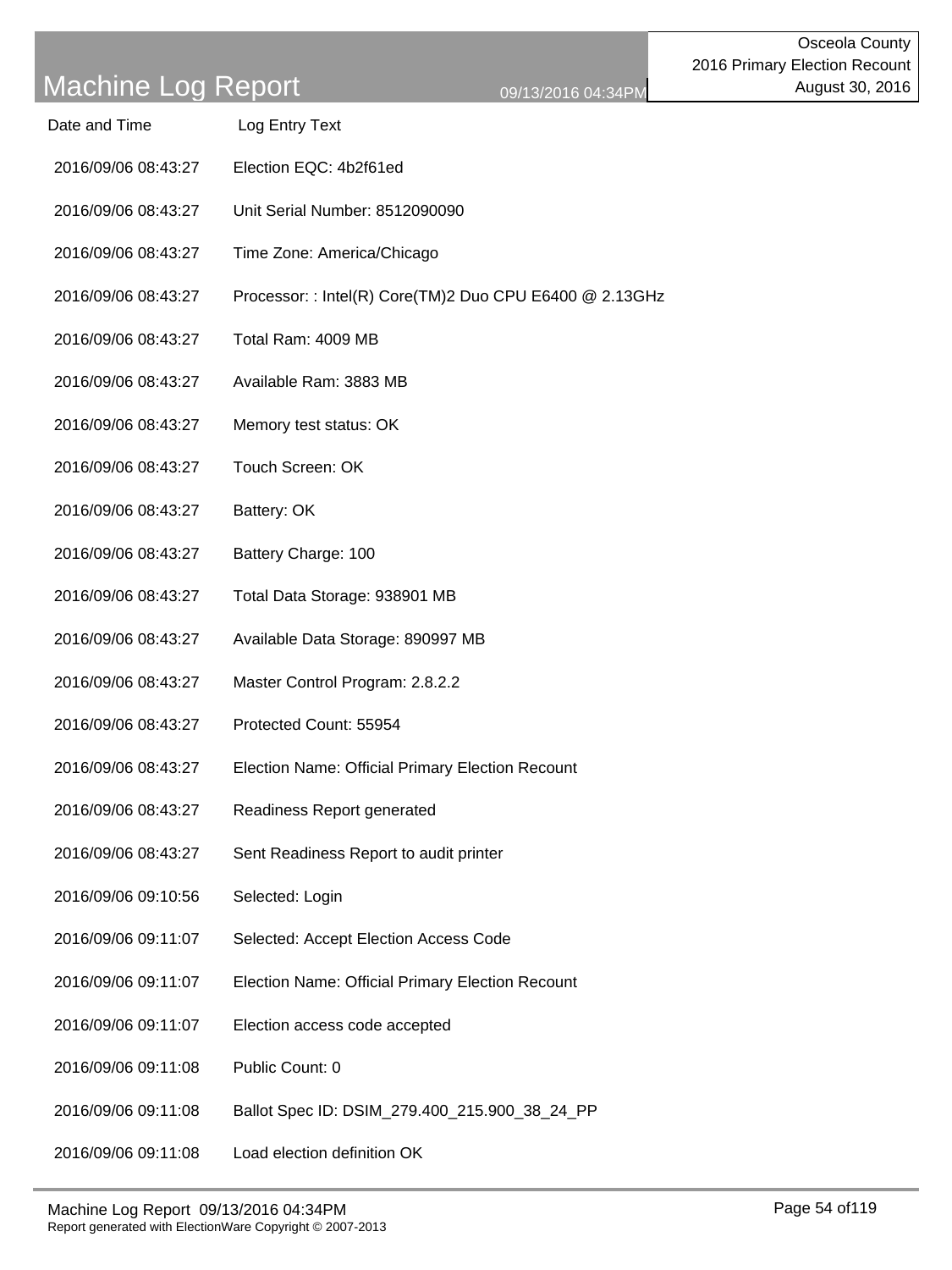| Date and Time       | Log Entry Text                                             |
|---------------------|------------------------------------------------------------|
| 2016/09/06 09:11:08 | Audit log printer is ready                                 |
| 2016/09/06 09:11:20 | Navigated to: Scanning Menu                                |
| 2016/09/06 09:11:21 | Navigated to: Reports Menu                                 |
| 2016/09/06 09:11:23 | Selected: Print Report                                     |
| 2016/09/06 09:11:26 | Zero Report generated                                      |
| 2016/09/06 09:11:26 | Zero Report sent to printer                                |
| 2016/09/06 09:11:55 | Navigated to: Scanning Menu                                |
| 2016/09/06 09:11:56 | Selected: Scan Ballots                                     |
| 2016/09/06 09:12:53 | Selected: Start Scanning                                   |
| 2016/09/06 09:12:54 | Pick delay: 0 ms                                           |
| 2016/09/06 09:12:54 | Initial ballot number: 001234                              |
| 2016/09/06 09:13:11 | Input Tray: Empty                                          |
| 2016/09/06 09:13:11 | Successfully moved 48 ballots to temp storage              |
| 2016/09/06 09:13:11 | Number of counted ballots (bottom + middle bins) moved: 48 |
| 2016/09/06 09:13:21 | Selected: Done Scanning                                    |
| 2016/09/06 09:13:23 | Selected: Save Batch                                       |
| 2016/09/06 09:13:25 | Batch id batch_2016-09-06T09_13_23 successfully saved      |
| 2016/09/06 09:13:25 | Number of Processed ballots (bottom bin) in batch: 44      |
| 2016/09/06 09:13:25 | Number of Sorted Write-in ballots (middle bin) in batch: 4 |
| 2016/09/06 09:13:25 | Number of Outstack ballots (top bin) in batch: 0           |
| 2016/09/06 09:13:25 | Processed Batch/Bin Report generated                       |
| 2016/09/06 09:13:25 | Processed Batch/Bin Report sent to printer                 |
| 2016/09/06 09:13:41 | Selected: Done Scanning                                    |
| 2016/09/06 09:13:41 | Navigated to: Scanning Menu                                |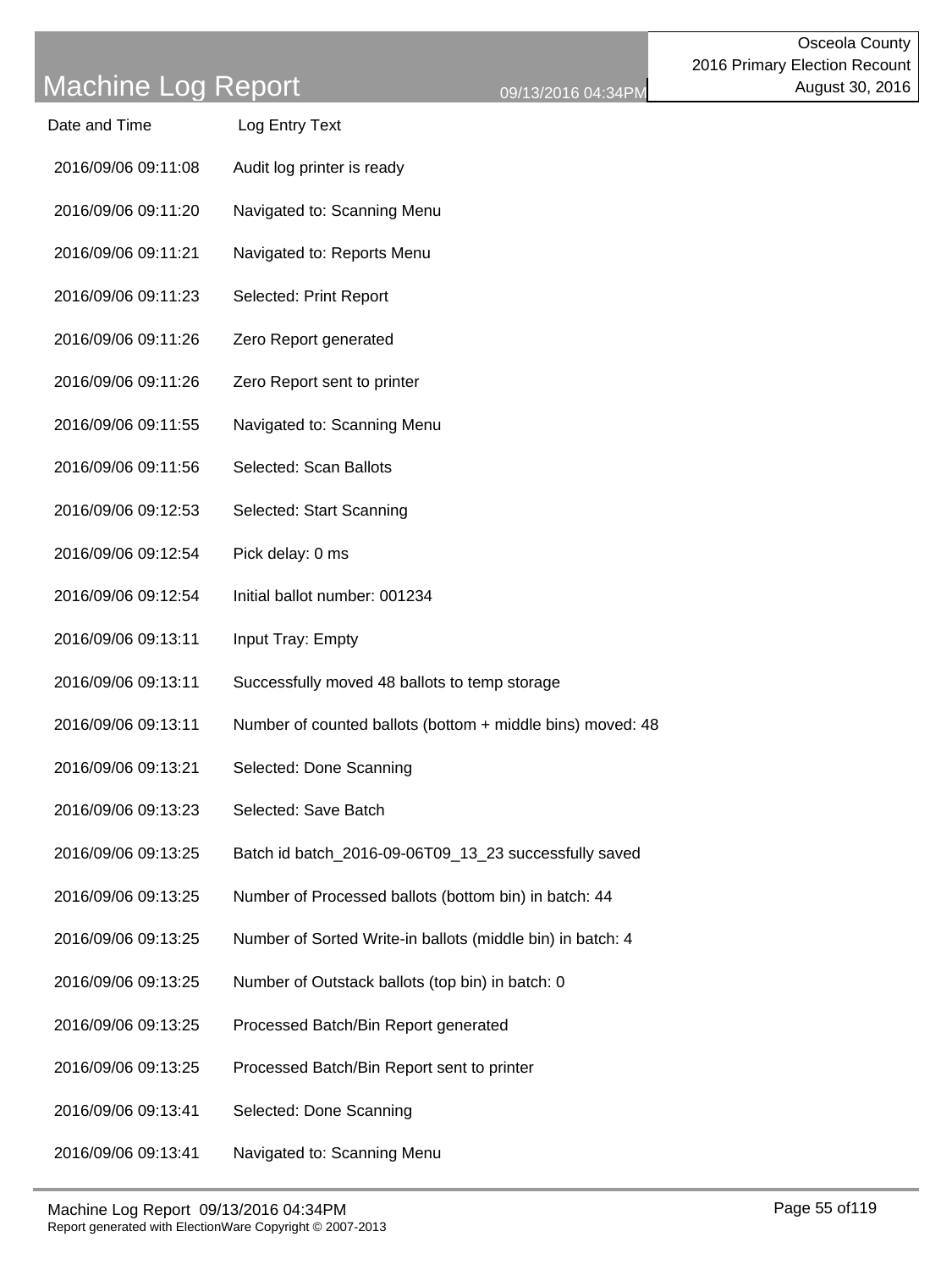| Date and Time       | Log Entry Text                        |
|---------------------|---------------------------------------|
| 2016/09/06 09:13:47 | Navigated to: Reports Menu            |
| 2016/09/06 09:14:18 | Selected: Preview Report              |
| 2016/09/06 09:14:18 | <b>Results Report generated</b>       |
| 2016/09/06 09:14:18 | Navigated to: Preview Report          |
| 2016/09/06 09:14:26 | Navigated to: Reports Menu            |
| 2016/09/06 09:14:30 | Selected: Print Report                |
| 2016/09/06 09:14:30 | <b>Results Report generated</b>       |
| 2016/09/06 09:14:31 | Results Report sent to printer        |
| 2016/09/06 09:18:43 | Navigated to: Election Menu           |
| 2016/09/06 09:18:44 | Navigated to: Results Menu            |
| 2016/09/06 09:18:51 | Selected: Accept Override Access Code |
| 2016/09/06 09:18:52 | Override access code accepted         |
| 2016/09/06 09:18:52 | Navigated to: Clear Results Confirm   |
| 2016/09/06 09:18:52 | <b>Selected: Clear Results</b>        |
| 2016/09/06 09:18:53 | Temporary storage areas initialized   |
| 2016/09/06 09:18:54 | Navigated to: Results Menu            |
| 2016/09/06 09:19:25 | Navigated to: Election Menu           |
| 2016/09/06 09:19:27 | Navigated to: Results Menu            |
| 2016/09/06 09:19:30 | Navigated to: Election Menu           |
| 2016/09/06 09:19:31 | Navigated to: Reports Menu            |
| 2016/09/06 09:19:34 | Selected: Print Report                |
| 2016/09/06 09:19:34 | Zero Report generated                 |
| 2016/09/06 09:19:34 | Zero Report sent to printer           |
| 2016/09/06 09:24:57 | Navigated to: Scanning Menu           |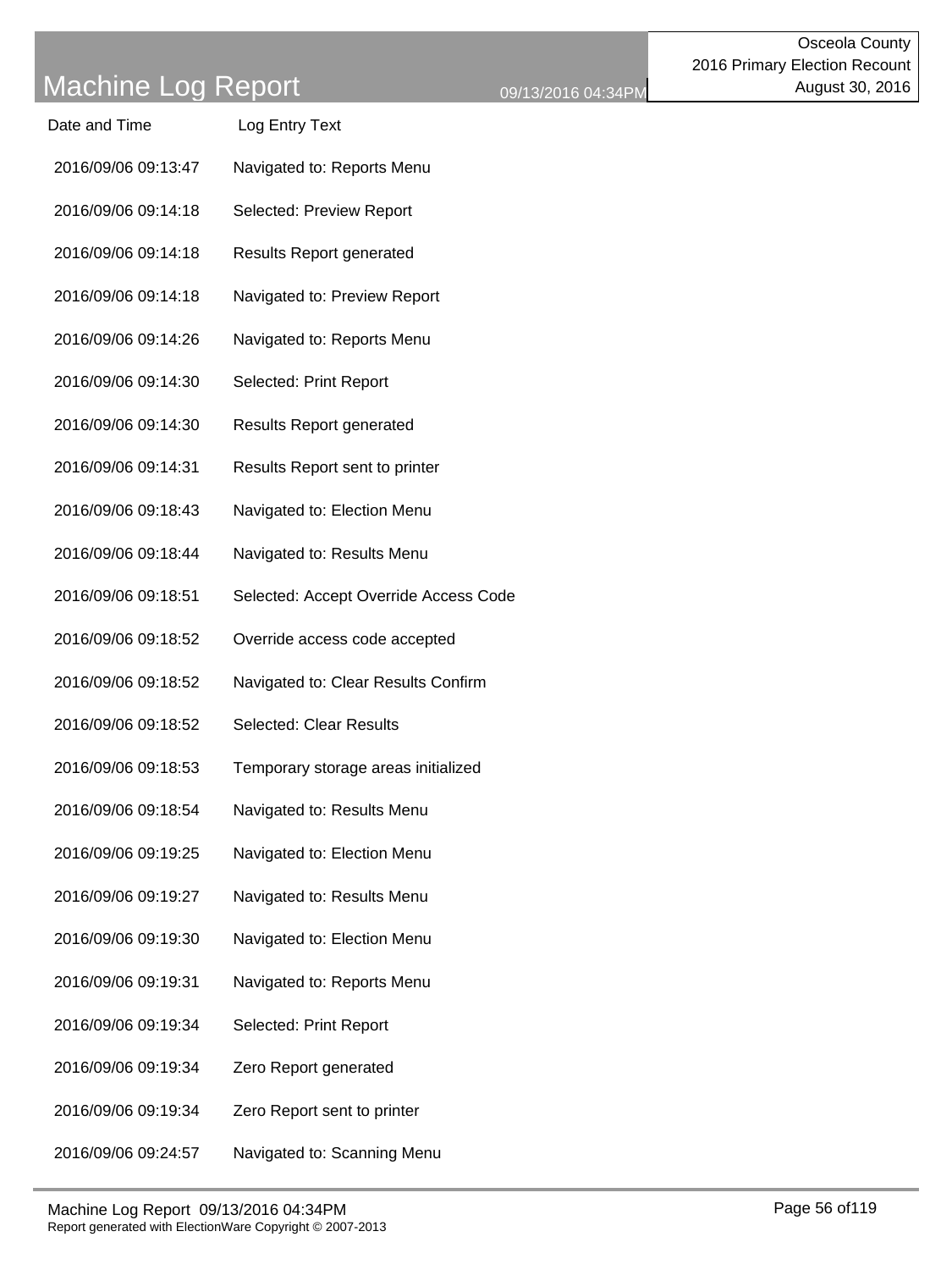| Date and Time       | Log Entry Text                                              |
|---------------------|-------------------------------------------------------------|
| 2016/09/06 09:24:58 | Selected: Scan Ballots                                      |
| 2016/09/06 09:26:25 | Selected: Start Scanning                                    |
| 2016/09/06 09:26:25 | Pick delay: 0 ms                                            |
| 2016/09/06 09:26:25 | Initial ballot number: 001282                               |
| 2016/09/06 09:27:01 | Input Tray: Empty                                           |
| 2016/09/06 09:27:01 | Successfully moved 152 ballots to temp storage              |
| 2016/09/06 09:27:01 | Number of counted ballots (bottom + middle bins) moved: 152 |
| 2016/09/06 09:27:49 | Selected: Start Scanning                                    |
| 2016/09/06 09:27:50 | Pick delay: 0 ms                                            |
| 2016/09/06 09:27:50 | Initial ballot number: 001434                               |
| 2016/09/06 09:28:26 | Input Tray: Empty                                           |
| 2016/09/06 09:28:27 | Successfully moved 156 ballots to temp storage              |
| 2016/09/06 09:28:27 | Number of counted ballots (bottom + middle bins) moved: 156 |
| 2016/09/06 09:28:48 | Selected: Start Scanning                                    |
| 2016/09/06 09:28:48 | Pick delay: 0 ms                                            |
| 2016/09/06 09:28:48 | Initial ballot number: 001590                               |
| 2016/09/06 09:29:22 | Bottom Bin: Full                                            |
| 2016/09/06 09:29:22 | Successfully moved 116 ballots to temp storage              |
| 2016/09/06 09:29:22 | Number of counted ballots (bottom + middle bins) moved: 111 |
| 2016/09/06 09:29:27 | Selected: Scan More                                         |
| 2016/09/06 09:29:29 | Selected: Clear Transport                                   |
| 2016/09/06 09:29:37 | Transport Command -- Response: IN -- M00                    |
| 2016/09/06 09:29:40 | Selected: Start Scanning                                    |
|                     |                                                             |

2016/09/06 09:29:41 Pick delay: 0 ms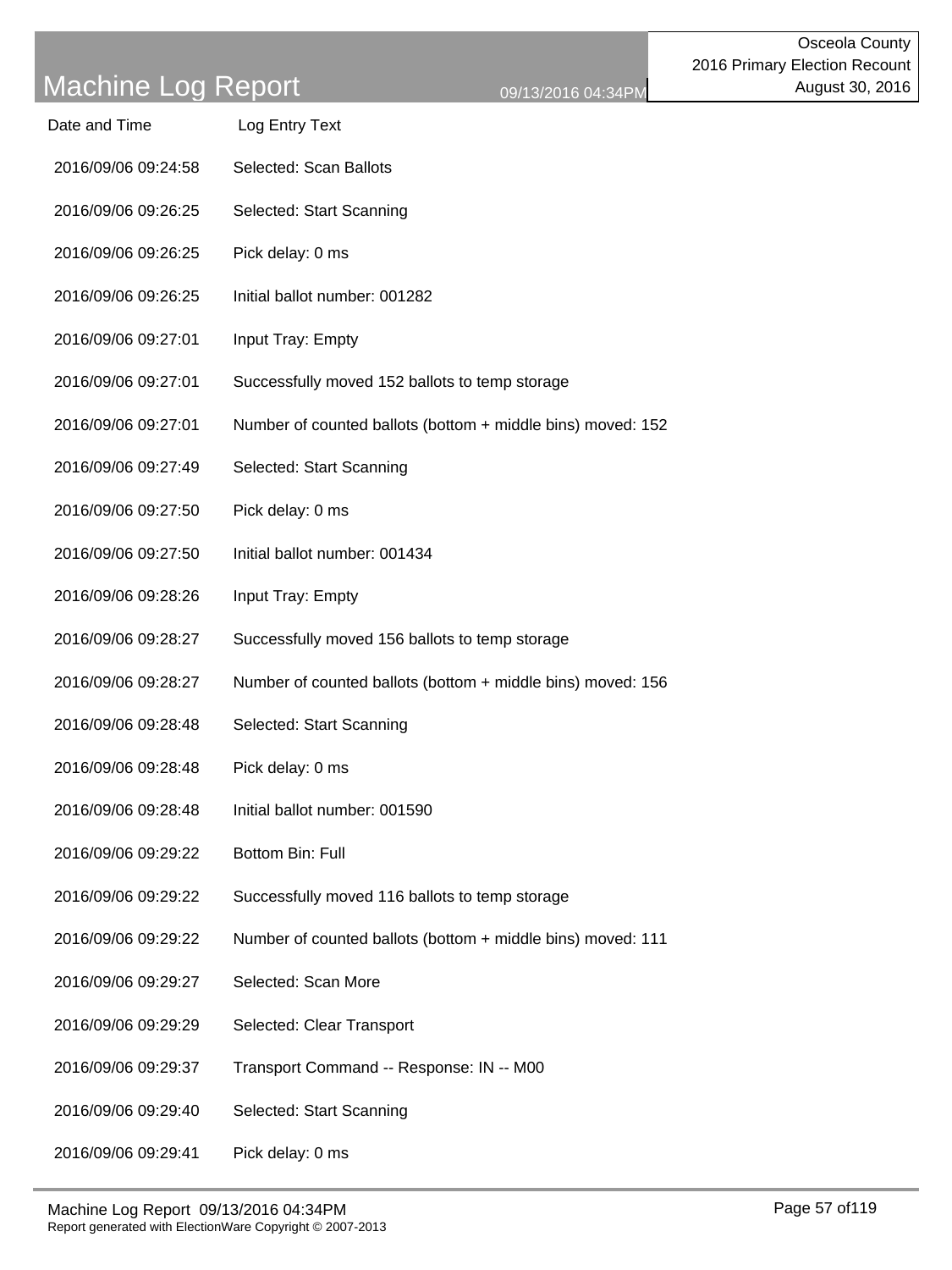| Date and Time       | Log Entry Text                                              |
|---------------------|-------------------------------------------------------------|
| 2016/09/06 09:29:41 | Initial ballot number: 001706                               |
| 2016/09/06 09:30:01 | Input Tray: Empty                                           |
| 2016/09/06 09:30:01 | Successfully moved 65 ballots to temp storage               |
| 2016/09/06 09:30:01 | Number of counted ballots (bottom + middle bins) moved: 65  |
| 2016/09/06 09:30:06 | Selected: Start Scanning                                    |
| 2016/09/06 09:30:06 | Pick delay: 0 ms                                            |
| 2016/09/06 09:30:06 | Initial ballot number: 001771                               |
| 2016/09/06 09:30:25 | Bottom Bin: Full                                            |
| 2016/09/06 09:30:25 | Successfully moved 31 ballots to temp storage               |
| 2016/09/06 09:30:25 | Number of counted ballots (bottom + middle bins) moved: 31  |
| 2016/09/06 09:30:29 | Selected: Scan More                                         |
| 2016/09/06 09:30:33 | Selected: Clear Transport                                   |
| 2016/09/06 09:30:42 | Transport Command -- Response: IN -- M00                    |
| 2016/09/06 09:30:44 | Selected: Start Scanning                                    |
| 2016/09/06 09:30:45 | Pick delay: 0 ms                                            |
| 2016/09/06 09:30:45 | Initial ballot number: 001802                               |
| 2016/09/06 09:31:13 | Input Tray: Empty                                           |
| 2016/09/06 09:31:13 | Successfully moved 113 ballots to temp storage              |
| 2016/09/06 09:31:13 | Number of counted ballots (bottom + middle bins) moved: 113 |
| 2016/09/06 09:31:19 | Selected: Start Scanning                                    |
| 2016/09/06 09:31:20 | Pick delay: 0 ms                                            |
| 2016/09/06 09:31:20 | Initial ballot number: 001915                               |
| 2016/09/06 09:31:53 | Input Tray: Empty                                           |
| 2016/09/06 09:31:53 | Successfully moved 135 ballots to temp storage              |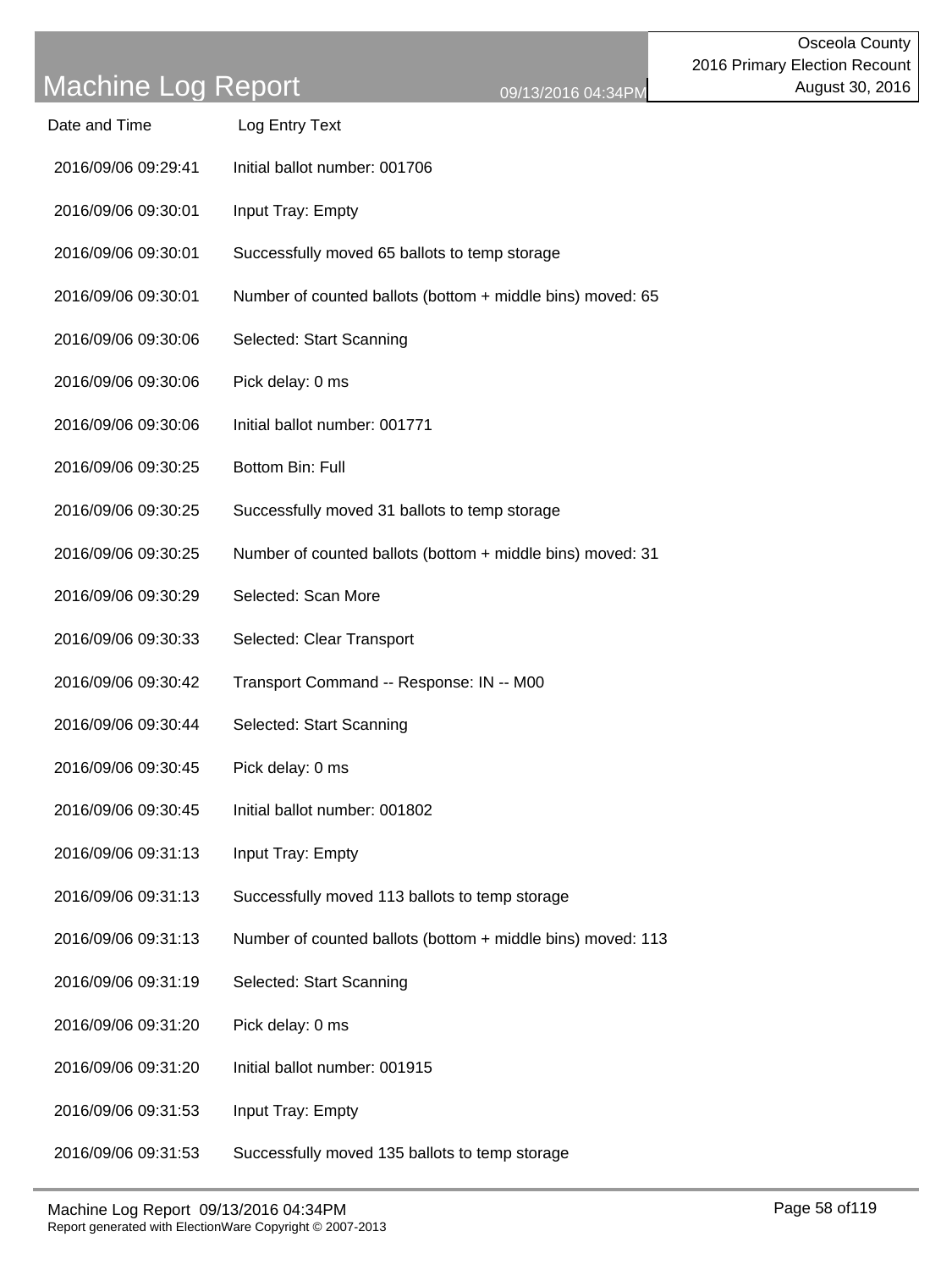| Date and Time       | Log Entry Text                                              |
|---------------------|-------------------------------------------------------------|
| 2016/09/06 09:31:53 | Number of counted ballots (bottom + middle bins) moved: 135 |
| 2016/09/06 09:32:01 | Selected: Start Scanning                                    |
| 2016/09/06 09:32:01 | Pick delay: 0 ms                                            |
| 2016/09/06 09:32:01 | Initial ballot number: 002050                               |
| 2016/09/06 09:32:34 | Input Tray: Empty                                           |
| 2016/09/06 09:32:34 | Successfully moved 129 ballots to temp storage              |
| 2016/09/06 09:32:34 | Number of counted ballots (bottom + middle bins) moved: 129 |
| 2016/09/06 09:32:59 | Selected: Start Scanning                                    |
| 2016/09/06 09:32:59 | Pick delay: 0 ms                                            |
| 2016/09/06 09:32:59 | Initial ballot number: 002179                               |
| 2016/09/06 09:33:37 | Input Tray: Empty                                           |
| 2016/09/06 09:33:37 | Successfully moved 162 ballots to temp storage              |
| 2016/09/06 09:33:37 | Number of counted ballots (bottom + middle bins) moved: 162 |
| 2016/09/06 09:33:43 | Selected: Start Scanning                                    |
| 2016/09/06 09:33:44 | Pick delay: 0 ms                                            |
| 2016/09/06 09:33:44 | Initial ballot number: 002341                               |
| 2016/09/06 09:34:20 | Input Tray: Empty                                           |
| 2016/09/06 09:34:20 | Successfully moved 150 ballots to temp storage              |
| 2016/09/06 09:34:20 | Number of counted ballots (bottom + middle bins) moved: 149 |
| 2016/09/06 09:34:28 | Selected: Start Scanning                                    |
| 2016/09/06 09:34:29 | Pick delay: 0 ms                                            |
| 2016/09/06 09:34:29 | Initial ballot number: 002491                               |
| 2016/09/06 09:35:06 | Input Tray: Empty                                           |

Machine Log Report 09/13/2016 04:34PM example of the control of the Page 59 of 119 Report generated with ElectionWare Copyright © 2007-2013

2016/09/06 09:35:06 Successfully moved 157 ballots to temp storage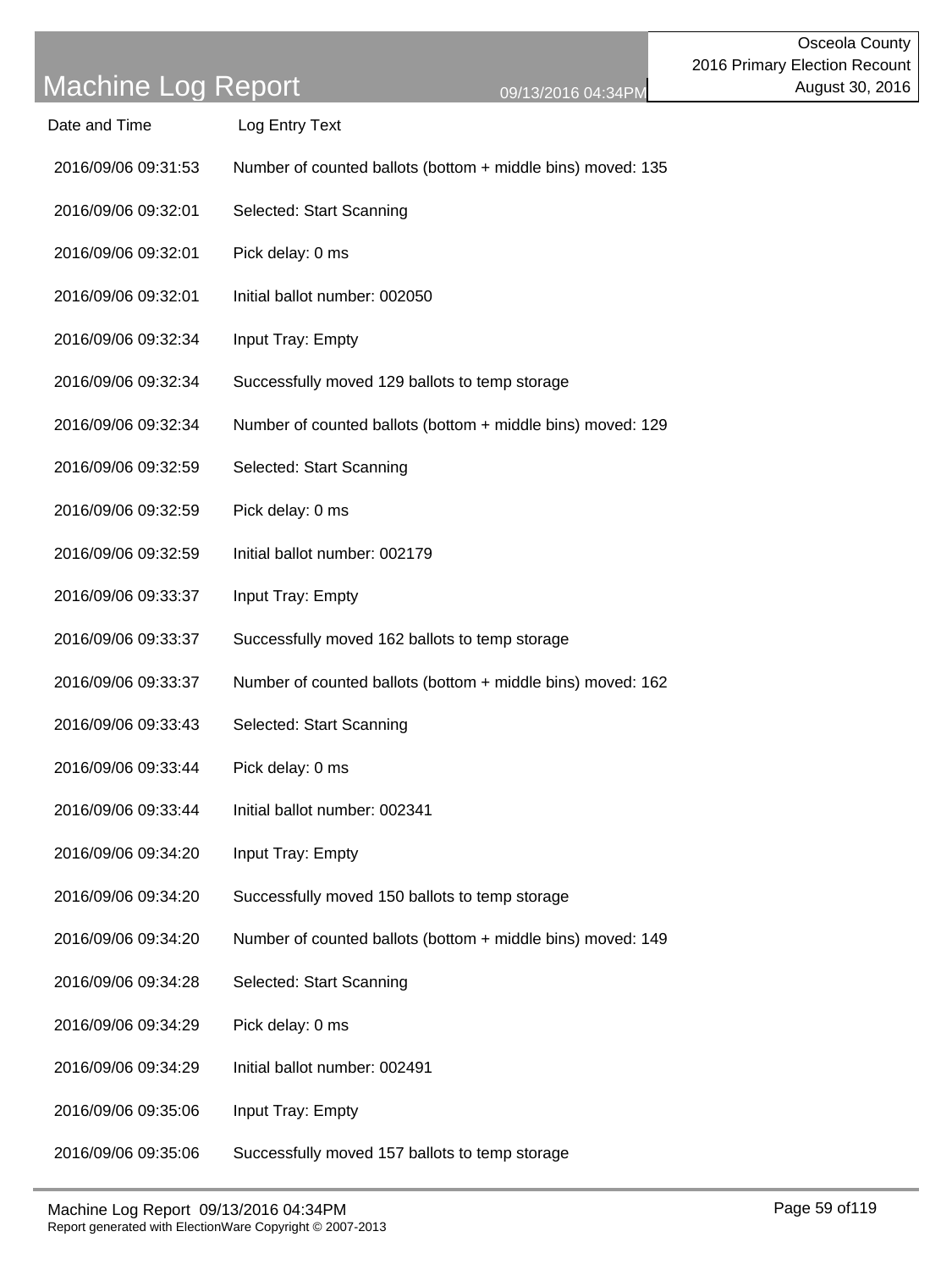| Date and Time       | Log Entry Text                                              |
|---------------------|-------------------------------------------------------------|
| 2016/09/06 09:35:07 | Number of counted ballots (bottom + middle bins) moved: 156 |
| 2016/09/06 09:35:15 | Selected: Start Scanning                                    |
| 2016/09/06 09:35:15 | Pick delay: 0 ms                                            |
| 2016/09/06 09:35:15 | Initial ballot number: 002648                               |
| 2016/09/06 09:35:50 | Input Tray: Empty                                           |
| 2016/09/06 09:35:50 | Successfully moved 145 ballots to temp storage              |
| 2016/09/06 09:35:50 | Number of counted ballots (bottom + middle bins) moved: 145 |
| 2016/09/06 09:35:56 | Selected: Start Scanning                                    |
| 2016/09/06 09:35:56 | Pick delay: 0 ms                                            |
| 2016/09/06 09:35:56 | Initial ballot number: 002793                               |
| 2016/09/06 09:36:23 | Bottom Bin: Full                                            |
| 2016/09/06 09:36:24 | Successfully moved 78 ballots to temp storage               |
| 2016/09/06 09:36:24 | Number of counted ballots (bottom + middle bins) moved: 78  |
| 2016/09/06 09:36:25 | Selected: Scan More                                         |
| 2016/09/06 09:36:27 | Selected: Clear Transport                                   |
| 2016/09/06 09:36:35 | Transport Command -- Response: IN -- M00                    |
| 2016/09/06 09:36:37 | Selected: Start Scanning                                    |
| 2016/09/06 09:36:37 | Pick delay: 0 ms                                            |
| 2016/09/06 09:36:37 | Initial ballot number: 002871                               |
| 2016/09/06 09:37:01 | Bottom Bin: Full                                            |
| 2016/09/06 09:37:01 | Successfully moved 80 ballots to temp storage               |
| 2016/09/06 09:37:01 | Number of counted ballots (bottom + middle bins) moved: 80  |
| 2016/09/06 09:37:08 | Selected: Scan More                                         |
|                     |                                                             |

2016/09/06 09:37:09 Selected: Clear Transport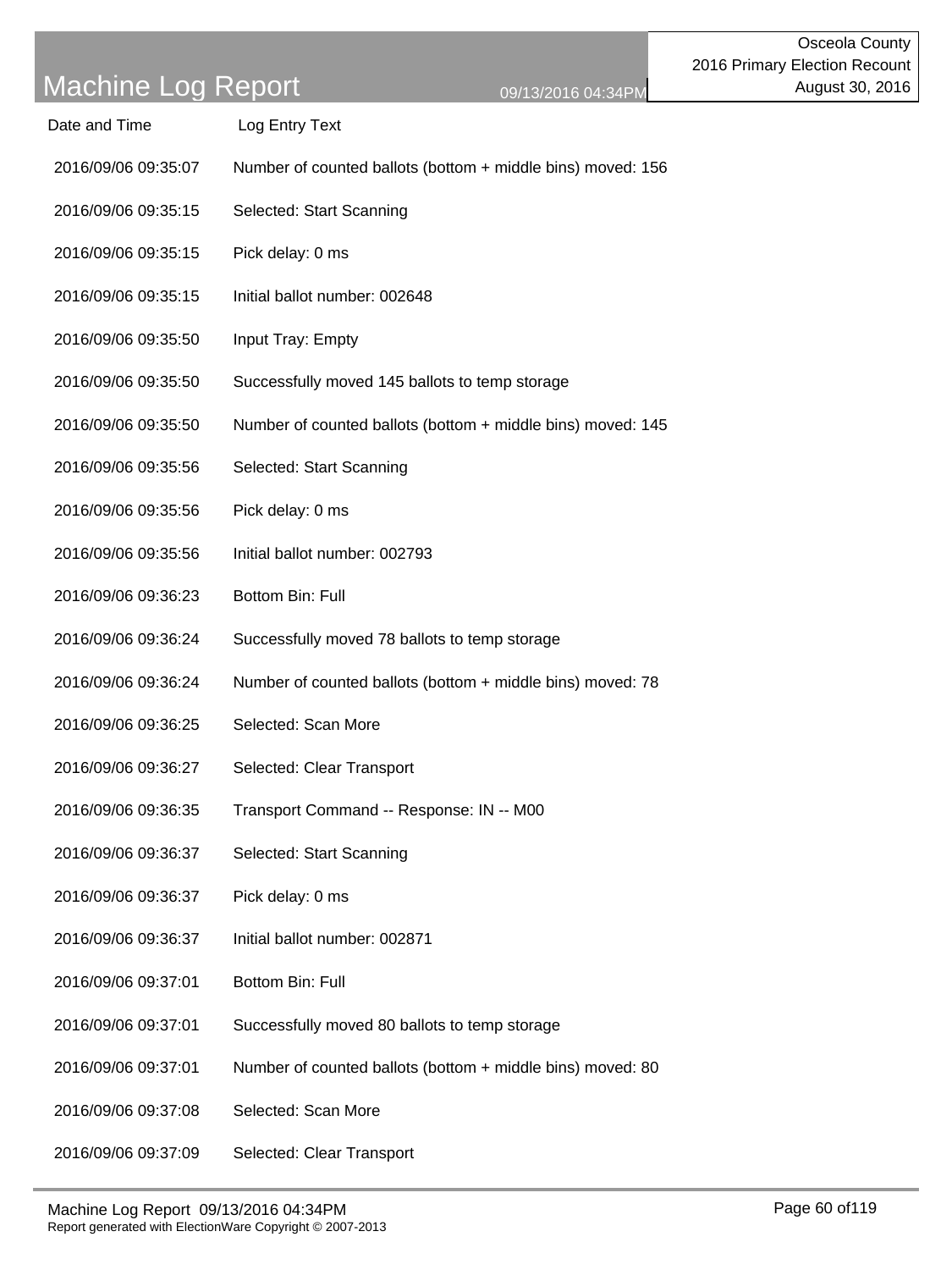| Date and Time       | Log Entry Text                                              |
|---------------------|-------------------------------------------------------------|
| 2016/09/06 09:37:18 | Transport Command -- Response: IN -- M00                    |
| 2016/09/06 09:37:20 | Selected: Start Scanning                                    |
| 2016/09/06 09:37:20 | Pick delay: 0 ms                                            |
| 2016/09/06 09:37:20 | Initial ballot number: 002951                               |
| 2016/09/06 09:37:52 | Input Tray: Empty                                           |
| 2016/09/06 09:37:52 | Successfully moved 133 ballots to temp storage              |
| 2016/09/06 09:37:52 | Number of counted ballots (bottom + middle bins) moved: 133 |
| 2016/09/06 09:38:00 | Selected: Start Scanning                                    |
| 2016/09/06 09:38:00 | Pick delay: 0 ms                                            |
| 2016/09/06 09:38:00 | Initial ballot number: 003084                               |
| 2016/09/06 09:38:40 | Input Tray: Empty                                           |
| 2016/09/06 09:38:40 | Successfully moved 169 ballots to temp storage              |
| 2016/09/06 09:38:40 | Number of counted ballots (bottom + middle bins) moved: 169 |
| 2016/09/06 09:38:44 | Selected: Preview Report                                    |
| 2016/09/06 09:38:46 | Not Processed Batch/Bin Report generated                    |
| 2016/09/06 09:38:50 | Selected: Clear Run Outstack                                |
| 2016/09/06 09:38:50 | Number of Outstack ballots cleared (top bin): 7             |
| 2016/09/06 09:38:55 | Selected: Start Scanning                                    |
| 2016/09/06 09:38:55 | Pick delay: 0 ms                                            |
| 2016/09/06 09:38:55 | Initial ballot number: 003253                               |
| 2016/09/06 09:39:07 | Successfully moved 7 ballots to temp storage                |
| 2016/09/06 09:39:07 | Number of counted ballots (bottom + middle bins) moved: 7   |
| 2016/09/06 09:39:09 | Selected: Start Scanning                                    |
|                     |                                                             |

2016/09/06 09:39:09 Pick delay: 0 ms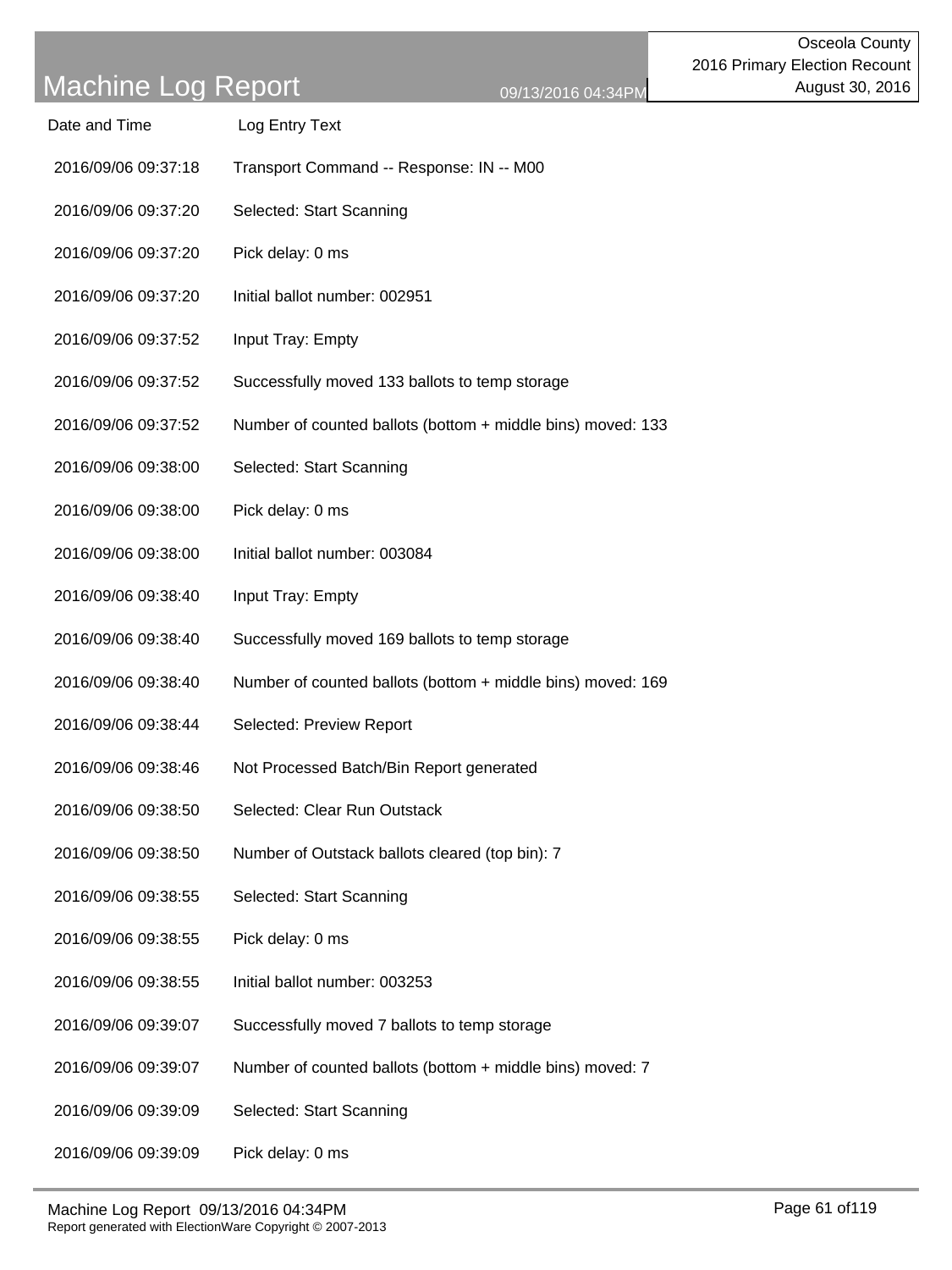| Date and Time       | Log Entry Text                                               |
|---------------------|--------------------------------------------------------------|
| 2016/09/06 09:39:09 | Initial ballot number: 003260                                |
| 2016/09/06 09:39:20 | Input Tray: Empty                                            |
| 2016/09/06 09:39:20 | Successfully moved 1 ballots to temp storage                 |
| 2016/09/06 09:39:20 | Number of counted ballots (bottom + middle bins) moved: 1    |
| 2016/09/06 09:39:34 | Selected: Done Scanning                                      |
| 2016/09/06 09:39:35 | Selected: Save Batch                                         |
| 2016/09/06 09:40:10 | Batch id batch_2016-09-06T09_39_35 successfully saved        |
| 2016/09/06 09:40:10 | Number of Processed ballots (bottom bin) in batch: 1868      |
| 2016/09/06 09:40:10 | Number of Sorted Write-in ballots (middle bin) in batch: 104 |
| 2016/09/06 09:40:10 | Number of Outstack ballots (top bin) in batch: 0             |
| 2016/09/06 09:40:12 | Processed Batch/Bin Report generated                         |
| 2016/09/06 09:40:12 | Processed Batch/Bin Report sent to printer                   |
| 2016/09/06 09:40:23 | Selected: Done Scanning                                      |
| 2016/09/06 09:40:23 | Navigated to: Scanning Menu                                  |
| 2016/09/06 09:40:25 | Selected: Scan Ballots                                       |
| 2016/09/06 09:40:38 | Navigated to: Scanning Menu                                  |
| 2016/09/06 09:40:43 | Navigated to: Reports Menu                                   |
| 2016/09/06 09:40:49 | Selected: Print Report                                       |
| 2016/09/06 09:40:50 | <b>Results Report generated</b>                              |
| 2016/09/06 09:40:50 | Results Report sent to printer                               |
| 2016/09/06 09:42:30 | Navigated to: Election Menu                                  |
| 2016/09/06 09:42:31 | Navigated to: Results Menu                                   |
| 2016/09/06 09:42:39 | Selected: Accept Election Access Code                        |
| 2016/09/06 09:42:39 | Election access code accepted                                |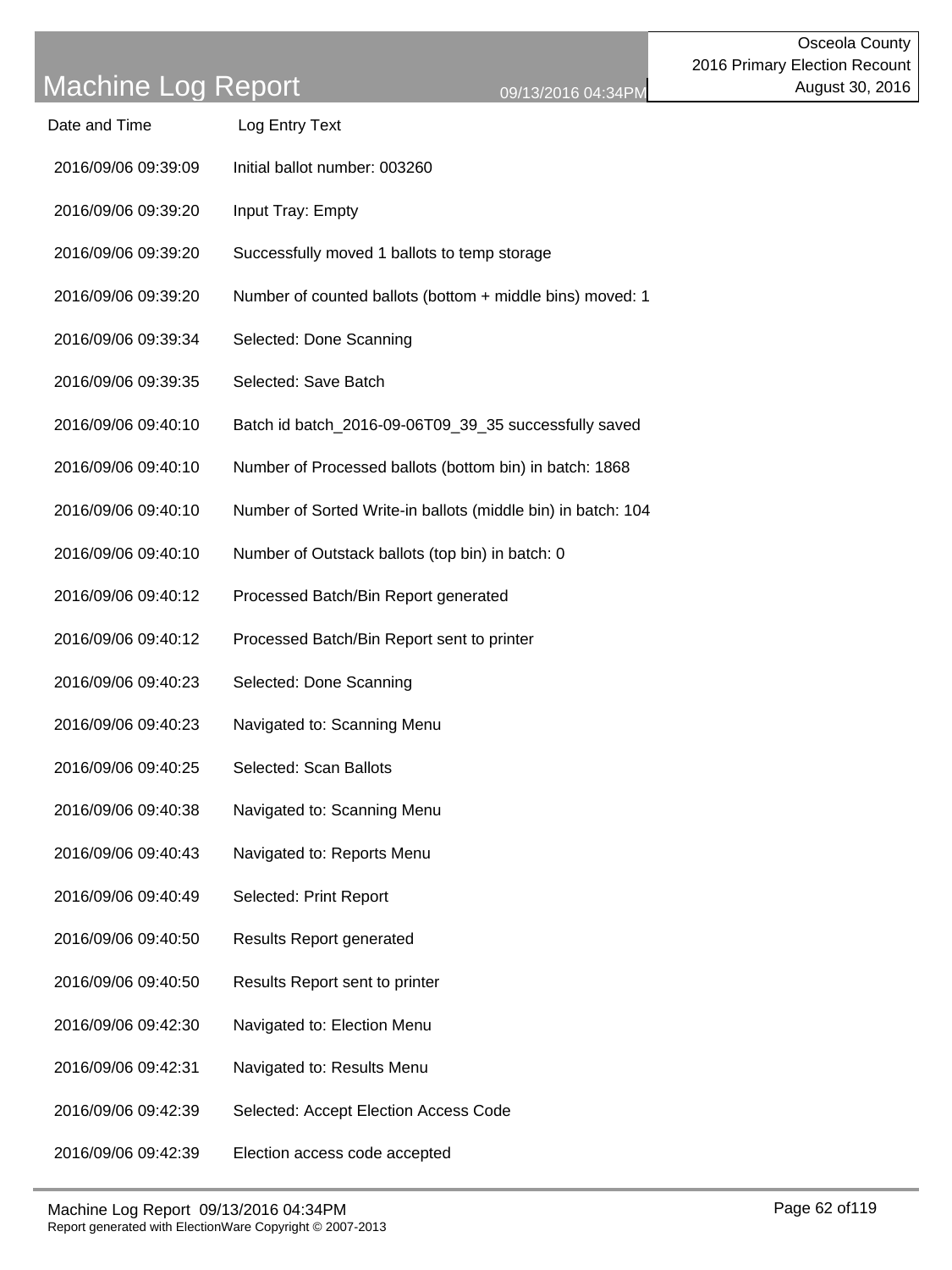Date and Time Log Entry Text

2016/09/06 09:42:55 DS850 memory stick inserted AA04012700011509

| 2016/09/06 09:42:55 | Tabulator command: MCP_TRMCHECK failed       |
|---------------------|----------------------------------------------|
| 2016/09/06 09:42:55 | Tabulator audit code: 7101001                |
| 2016/09/06 09:42:55 | Invalid media inserted for Results Export    |
| 2016/09/06 09:43:02 | Navigated to: Results Menu                   |
| 2016/09/06 09:43:07 | DS850 Memory stick removed                   |
| 2016/09/06 09:44:07 | Selected: Accept Election Access Code        |
| 2016/09/06 09:44:07 | Election access code accepted                |
| 2016/09/06 09:44:08 | Blank memory stick inserted AA04012700011509 |
| 2016/09/06 09:44:10 | Navigated to: Export to Media                |
| 2016/09/06 09:44:12 | Selected: Export Results to Media            |
| 2016/09/06 09:44:26 | Export collection data successful            |
| 2016/09/06 09:44:30 | Selected: Export Results done                |
| 2016/09/06 09:44:30 | Navigated to: Results Menu                   |
| 2016/09/06 09:44:34 | Memory stick removed                         |
| 2016/09/06 09:47:10 | Selected: Accept Override Access Code        |
| 2016/09/06 09:47:10 | Override access code accepted                |
| 2016/09/06 09:47:10 | Navigated to: Clear Results Confirm          |
| 2016/09/06 09:47:13 | <b>Selected: Clear Results</b>               |
| 2016/09/06 09:47:14 | Temporary storage areas initialized          |
| 2016/09/06 09:47:16 | Navigated to: Results Menu                   |
| 2016/09/06 09:47:27 | Navigated to: Election Menu                  |
| 2016/09/06 09:47:30 | Navigated to: Results Menu                   |

2016/09/06 09:47:36 Selected: Accept Override Access Code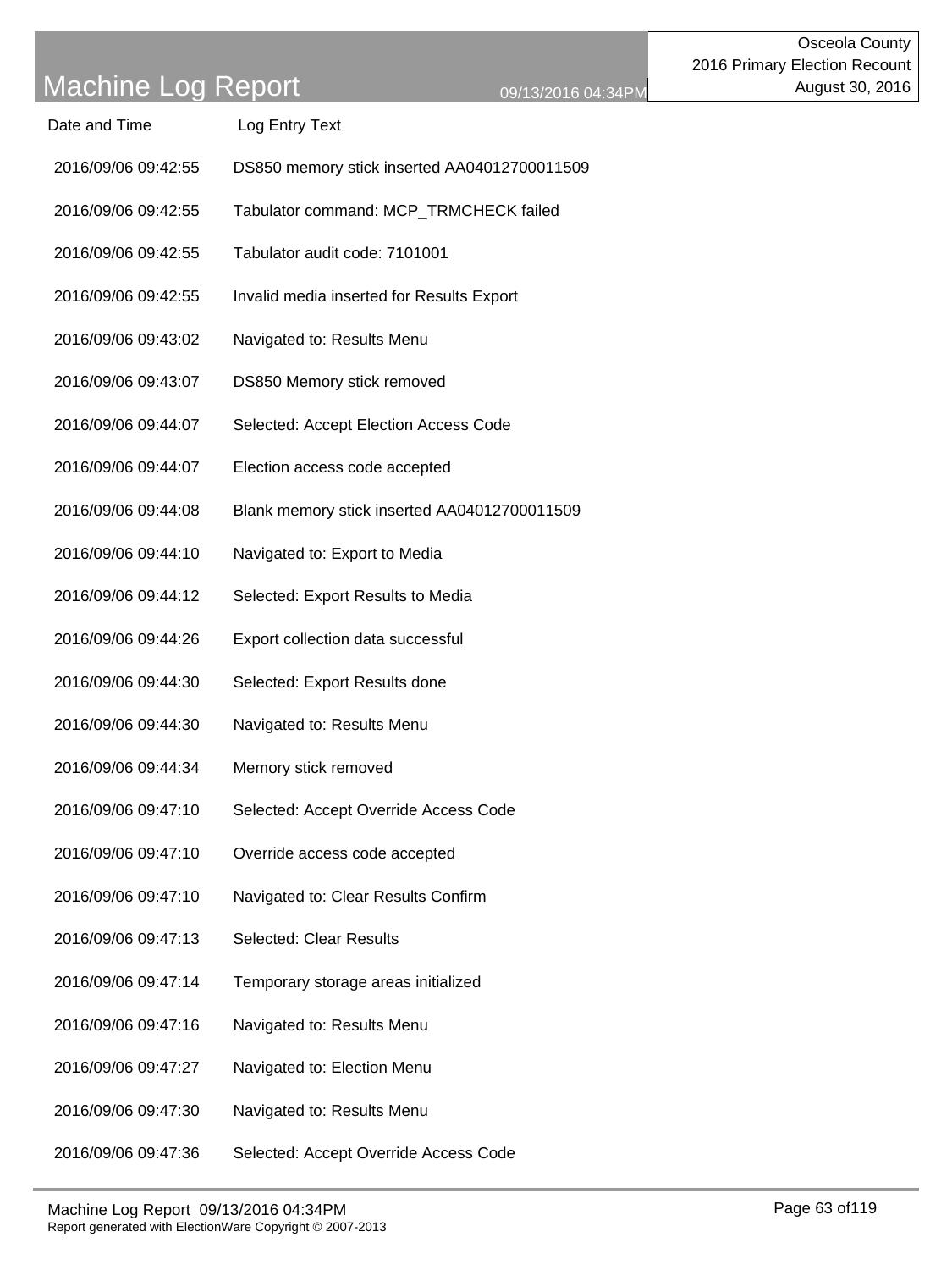| Date and Time       | Log Entry Text                                              |
|---------------------|-------------------------------------------------------------|
| 2016/09/06 09:47:36 | Override access code accepted                               |
| 2016/09/06 09:47:36 | Navigated to: Clear Results Confirm                         |
| 2016/09/06 09:47:37 | <b>Selected: Clear Results</b>                              |
| 2016/09/06 09:47:37 | Temporary storage areas initialized                         |
| 2016/09/06 09:47:38 | Navigated to: Results Menu                                  |
| 2016/09/06 09:47:40 | Navigated to: Election Menu                                 |
| 2016/09/06 09:47:42 | Navigated to: Results Menu                                  |
| 2016/09/06 09:47:47 | Navigated to: Election Menu                                 |
| 2016/09/06 09:47:47 | Navigated to: Reports Menu                                  |
| 2016/09/06 09:47:49 | Selected: Print Report                                      |
| 2016/09/06 09:47:49 | Zero Report generated                                       |
| 2016/09/06 09:47:49 | Zero Report sent to printer                                 |
| 2016/09/06 09:47:56 | Navigated to: Scanning Menu                                 |
| 2016/09/06 09:47:57 | Selected: Scan Ballots                                      |
| 2016/09/06 09:48:44 | Selected: Start Scanning                                    |
| 2016/09/06 09:48:45 | Pick delay: 0 ms                                            |
| 2016/09/06 09:48:45 | Initial ballot number: 003261                               |
| 2016/09/06 09:49:22 | Successfully moved 156 ballots to temp storage              |
| 2016/09/06 09:49:22 | Number of counted ballots (bottom + middle bins) moved: 155 |
| 2016/09/06 09:49:30 | Selected: Start Scanning                                    |
| 2016/09/06 09:49:30 | Pick delay: 0 ms                                            |
| 2016/09/06 09:49:30 | Initial ballot number: 003417                               |
| 2016/09/06 09:50:06 | Input Tray: Empty                                           |
| 2016/09/06 09:50:06 | Successfully moved 152 ballots to temp storage              |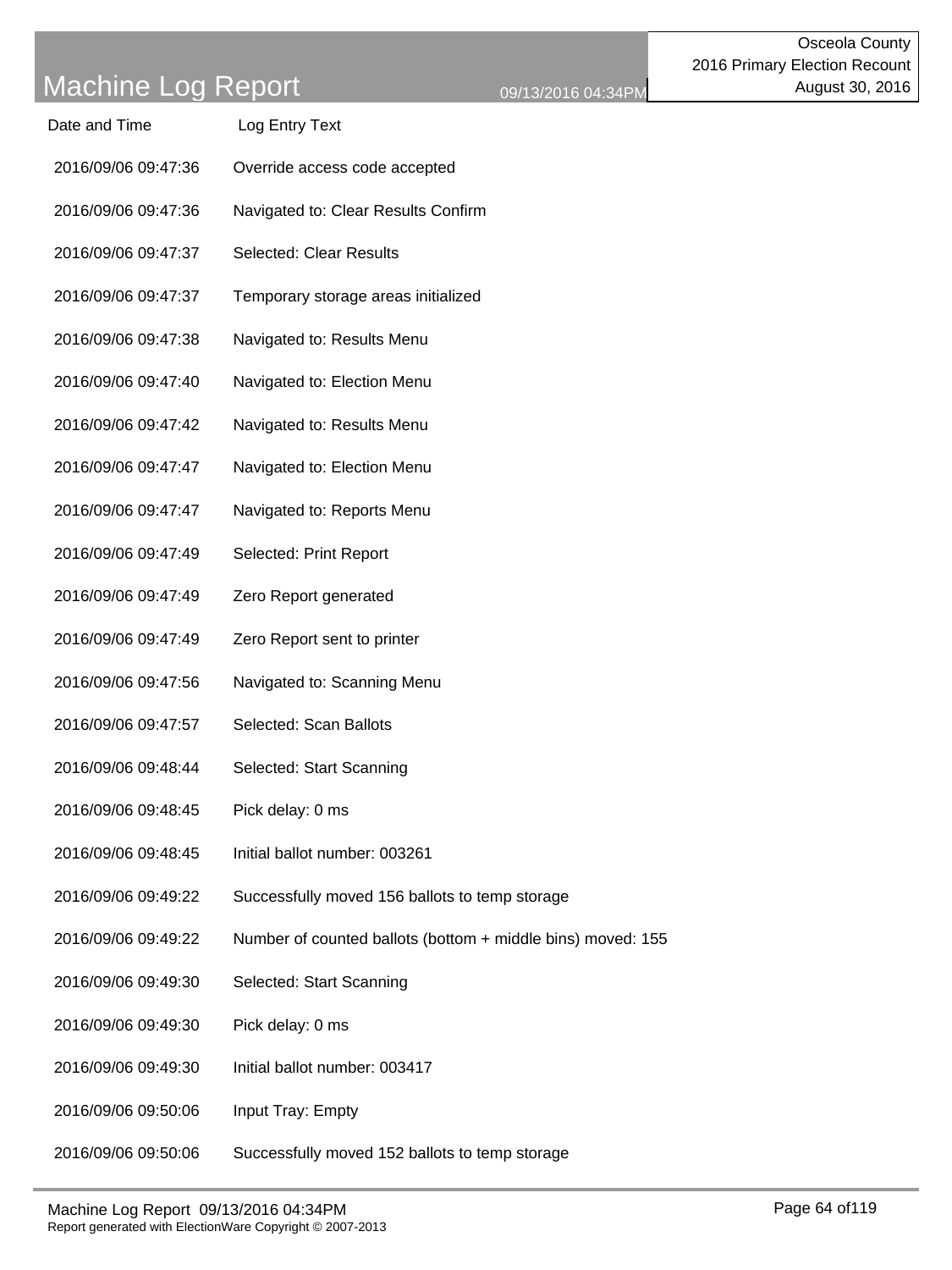| Date and Time       | Log Entry Text                                              |
|---------------------|-------------------------------------------------------------|
| 2016/09/06 09:50:06 | Number of counted ballots (bottom + middle bins) moved: 152 |
| 2016/09/06 09:50:15 | Selected: Preview Report                                    |
| 2016/09/06 09:50:15 | Not Processed Batch/Bin Report generated                    |
| 2016/09/06 09:50:20 | Selected: Start Scanning                                    |
| 2016/09/06 09:50:20 | Pick delay: 0 ms                                            |
| 2016/09/06 09:50:20 | Initial ballot number: 003569                               |
| 2016/09/06 09:50:57 | Input Tray: Empty                                           |
| 2016/09/06 09:50:58 | Successfully moved 157 ballots to temp storage              |
| 2016/09/06 09:50:58 | Number of counted ballots (bottom + middle bins) moved: 157 |
| 2016/09/06 09:51:07 | Selected: Start Scanning                                    |
| 2016/09/06 09:51:07 | Pick delay: 0 ms                                            |
| 2016/09/06 09:51:07 | Initial ballot number: 003726                               |
| 2016/09/06 09:51:47 | Input Tray: Empty                                           |
| 2016/09/06 09:51:47 | Successfully moved 171 ballots to temp storage              |
| 2016/09/06 09:51:47 | Number of counted ballots (bottom + middle bins) moved: 169 |
| 2016/09/06 09:52:01 | Selected: Start Scanning                                    |
| 2016/09/06 09:52:01 | Pick delay: 0 ms                                            |
| 2016/09/06 09:52:01 | Initial ballot number: 003897                               |
| 2016/09/06 09:52:29 | Successfully moved 104 ballots to temp storage              |
| 2016/09/06 09:52:29 | Number of counted ballots (bottom + middle bins) moved: 104 |
| 2016/09/06 09:52:36 | Selected: Start Scanning                                    |
| 2016/09/06 09:52:37 | Pick delay: 0 ms                                            |
| 2016/09/06 09:52:37 | Initial ballot number: 004001                               |
|                     |                                                             |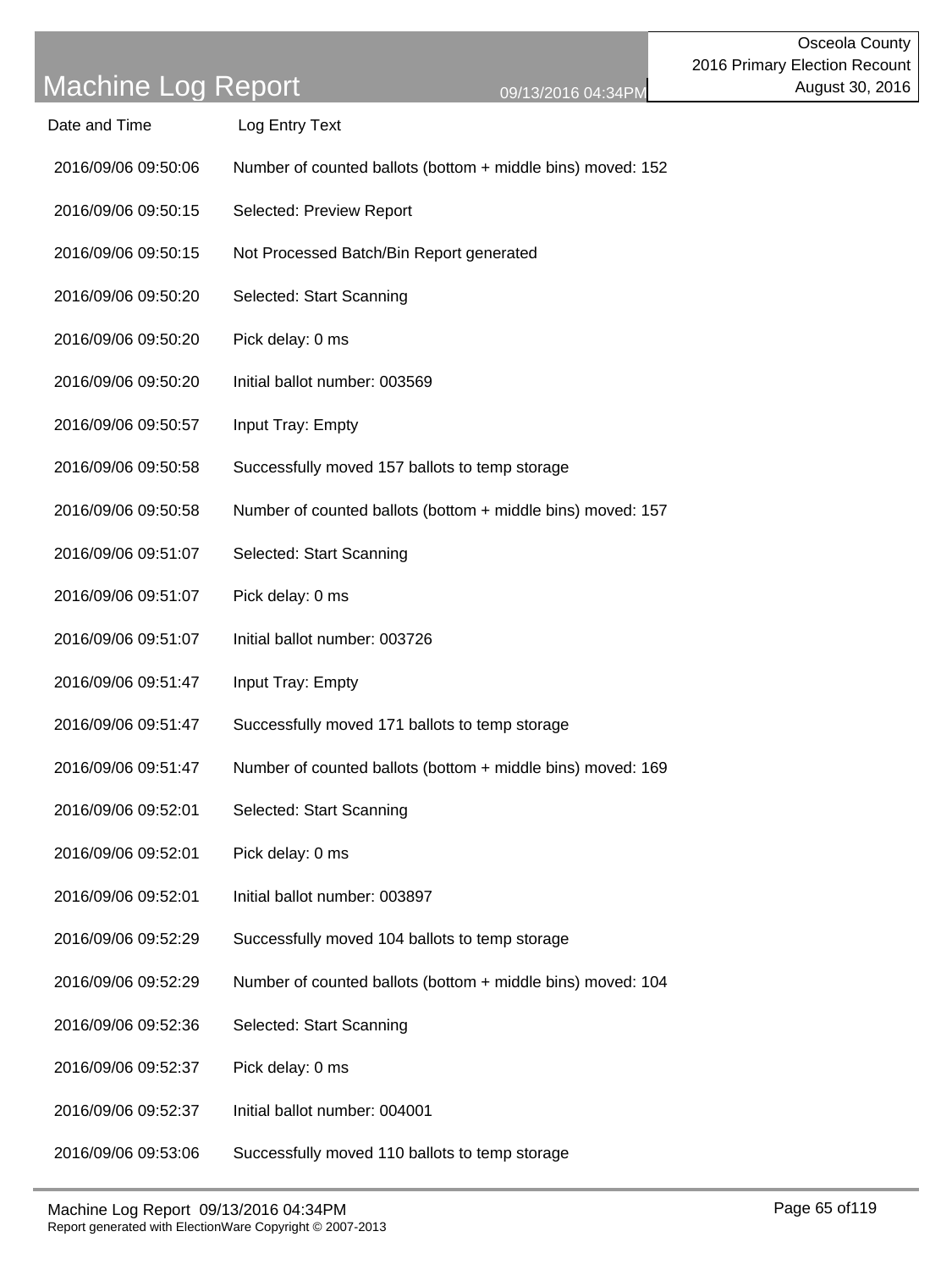| Date and Time       | Log Entry Text                                              |  |
|---------------------|-------------------------------------------------------------|--|
| 2016/09/06 09:53:06 | Number of counted ballots (bottom + middle bins) moved: 110 |  |
| 2016/09/06 09:53:09 | Selected: Start Scanning                                    |  |
| 2016/09/06 09:53:10 | Pick delay: 0 ms                                            |  |
| 2016/09/06 09:53:10 | Initial ballot number: 004111                               |  |
| 2016/09/06 09:53:42 | Input Tray: Empty                                           |  |
| 2016/09/06 09:53:42 | Successfully moved 130 ballots to temp storage              |  |
| 2016/09/06 09:53:42 | Number of counted ballots (bottom + middle bins) moved: 130 |  |
| 2016/09/06 09:53:50 | Selected: Start Scanning                                    |  |
| 2016/09/06 09:53:51 | Pick delay: 0 ms                                            |  |
| 2016/09/06 09:53:51 | Initial ballot number: 004241                               |  |
| 2016/09/06 09:54:01 | Successfully moved 2 ballots to temp storage                |  |
| 2016/09/06 09:54:01 | Number of counted ballots (bottom + middle bins) moved: 2   |  |
| 2016/09/06 09:54:03 | Selected: Start Scanning                                    |  |
| 2016/09/06 09:54:03 | Pick delay: 0 ms                                            |  |
| 2016/09/06 09:54:03 | Initial ballot number: 004243                               |  |
| 2016/09/06 09:54:14 | Input Tray: Empty                                           |  |
| 2016/09/06 09:54:14 | Successfully moved 2 ballots to temp storage                |  |
| 2016/09/06 09:54:14 | Number of counted ballots (bottom + middle bins) moved: 2   |  |
| 2016/09/06 09:54:20 | Selected: Start Scanning                                    |  |
| 2016/09/06 09:54:21 | Pick delay: 0 ms                                            |  |
| 2016/09/06 09:54:21 | Initial ballot number: 004245                               |  |
| 2016/09/06 09:54:31 | Input Tray: Empty                                           |  |
| 2016/09/06 09:54:31 | Successfully moved 2 ballots to temp storage                |  |
|                     |                                                             |  |

2016/09/06 09:54:31 Number of counted ballots (bottom + middle bins) moved: 2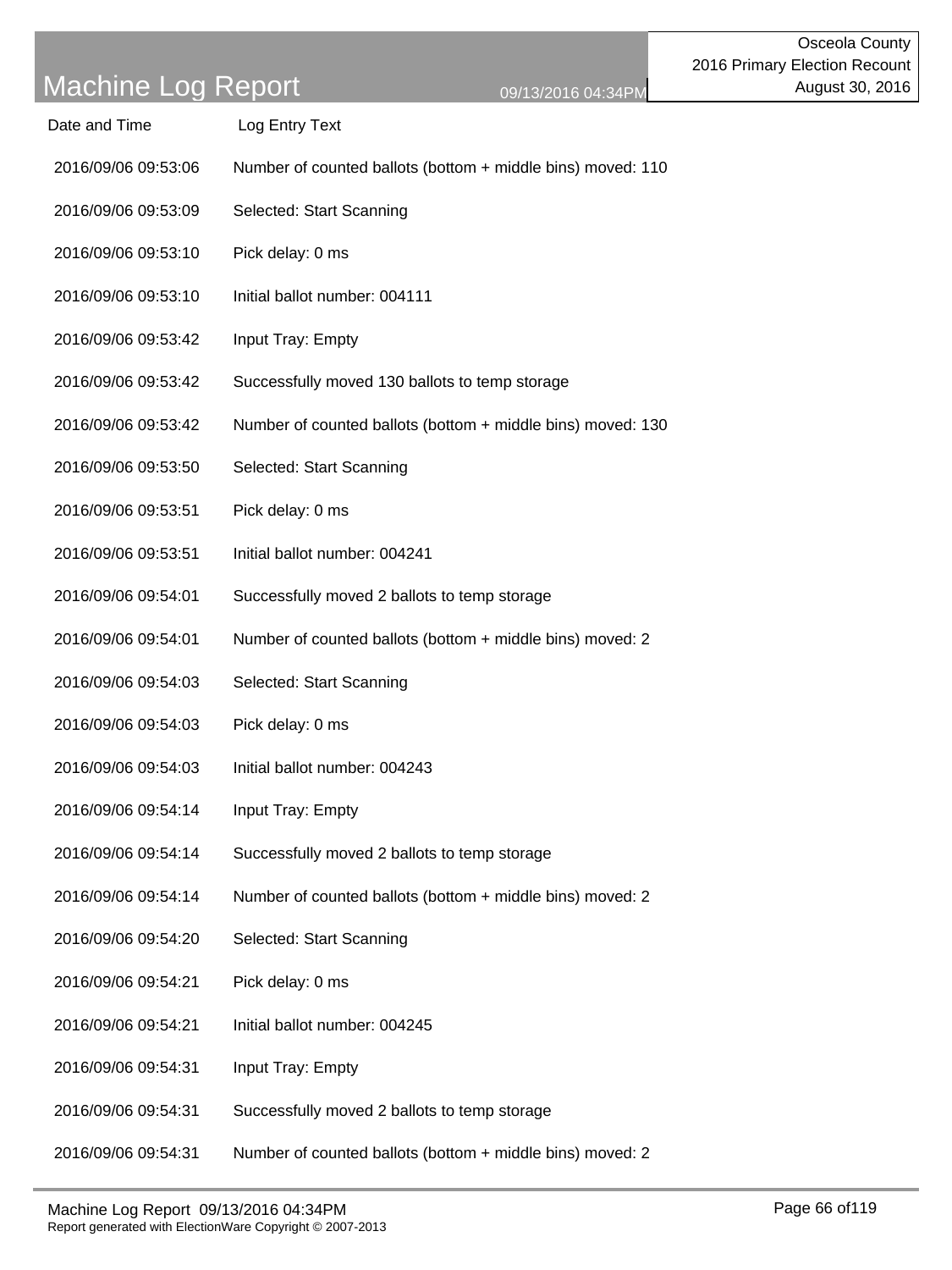| Date and Time       | Log Entry Text                                              |
|---------------------|-------------------------------------------------------------|
| 2016/09/06 09:54:35 | Selected: Start Scanning                                    |
| 2016/09/06 09:54:35 | Pick delay: 0 ms                                            |
| 2016/09/06 09:54:35 | Initial ballot number: 004247                               |
| 2016/09/06 09:54:46 | Input Tray: Empty                                           |
| 2016/09/06 09:54:46 | Successfully moved 1 ballots to temp storage                |
| 2016/09/06 09:54:46 | Number of counted ballots (bottom + middle bins) moved: 1   |
| 2016/09/06 09:55:00 | Selected: Preview Report                                    |
| 2016/09/06 09:55:01 | Not Processed Batch/Bin Report generated                    |
| 2016/09/06 09:55:03 | Selected: Clear Run Outstack                                |
| 2016/09/06 09:55:03 | Number of Outstack ballots cleared (top bin): 3             |
| 2016/09/06 09:55:04 | Selected: Start Scanning                                    |
| 2016/09/06 09:55:04 | Pick delay: 0 ms                                            |
| 2016/09/06 09:55:04 | Initial ballot number: 004248                               |
| 2016/09/06 09:55:15 | Input Tray: Empty                                           |
| 2016/09/06 09:55:15 | Successfully moved 3 ballots to temp storage                |
| 2016/09/06 09:55:15 | Number of counted ballots (bottom + middle bins) moved: 3   |
| 2016/09/06 09:55:21 | Selected: Done Scanning                                     |
| 2016/09/06 09:55:22 | Selected: Save Batch                                        |
| 2016/09/06 09:55:39 | Batch id batch_2016-09-06T09_55_22 successfully saved       |
| 2016/09/06 09:55:39 | Number of Processed ballots (bottom bin) in batch: 940      |
| 2016/09/06 09:55:39 | Number of Sorted Write-in ballots (middle bin) in batch: 47 |
| 2016/09/06 09:55:39 | Number of Outstack ballots (top bin) in batch: 0            |
| 2016/09/06 09:55:40 | Processed Batch/Bin Report generated                        |
| 2016/09/06 09:55:40 | Processed Batch/Bin Report sent to printer                  |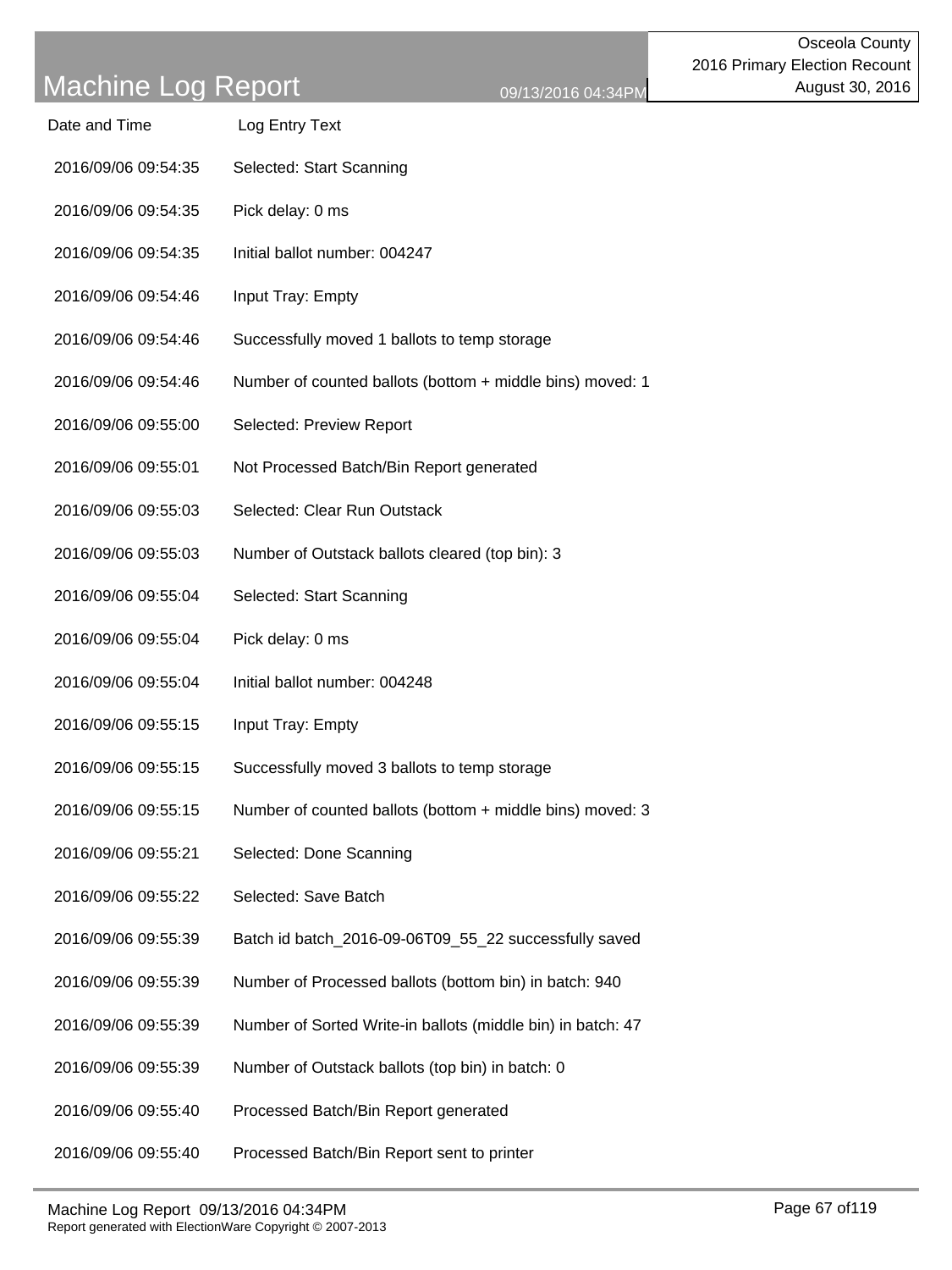| Date and Time | Log Entry Text |  |
|---------------|----------------|--|
|               |                |  |

- 2016/09/06 09:55:44 Selected: Scan
- 2016/09/06 09:55:46 Navigated to: Scanning Menu
- 2016/09/06 09:55:47 Navigated to: Reports Menu
- 2016/09/06 09:55:51 Selected: Print Report
- 2016/09/06 09:55:51 Results Report generated
- 2016/09/06 09:55:52 Results Report sent to printer
- 2016/09/06 09:55:53 Blank memory stick inserted AA04012700011413
- 2016/09/06 09:56:09 Navigated to: Election Menu
- 2016/09/06 09:56:10 Navigated to: Results Menu
- 2016/09/06 09:56:26 Selected: Accept Election Access Code
- 2016/09/06 09:56:26 Election access code accepted
- 2016/09/06 09:56:29 Navigated to: Export to Media
- 2016/09/06 09:56:30 Selected: Export Results to Media
- 2016/09/06 09:56:45 Export collection data successful
- 2016/09/06 09:56:49 Selected: Export Results done
- 2016/09/06 09:56:49 Navigated to: Results Menu
- 2016/09/06 09:56:51 Memory stick removed
- 2016/09/06 09:58:01 Selected: Accept Override Access Code
- 2016/09/06 09:58:01 Override access code accepted
- 2016/09/06 09:58:01 Navigated to: Clear Results Confirm
- 2016/09/06 09:58:02 Selected: Clear Results
- 2016/09/06 09:58:02 Temporary storage areas initialized
- 2016/09/06 09:58:03 Navigated to: Results Menu
- 2016/09/06 09:58:05 Navigated to: Election Menu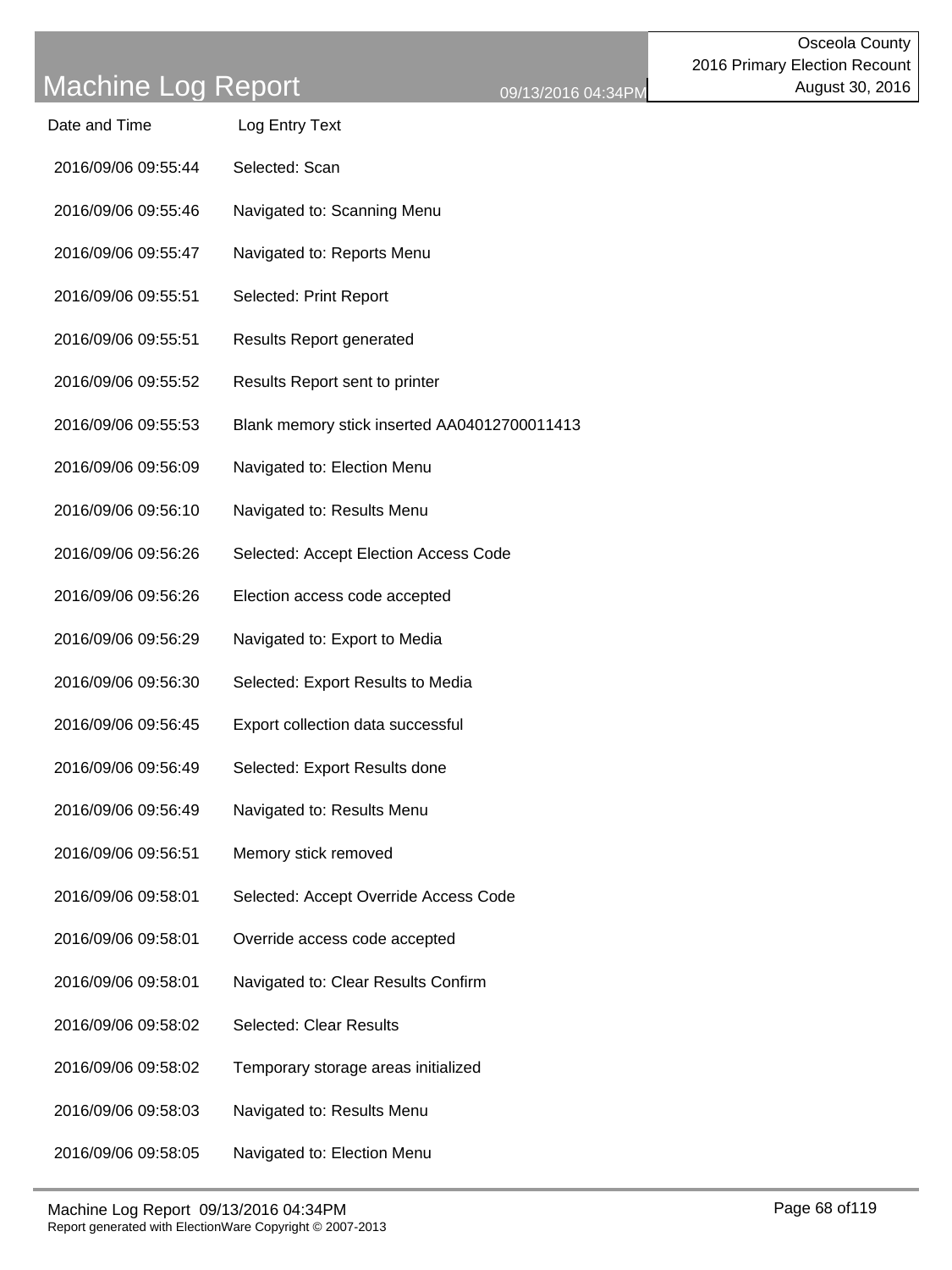| Date and Time       | Log Entry Text                                             |
|---------------------|------------------------------------------------------------|
| 2016/09/06 09:58:06 | Navigated to: Scanning Menu                                |
| 2016/09/06 09:58:07 | Navigated to: Election Menu                                |
| 2016/09/06 09:58:07 | Navigated to: Reports Menu                                 |
| 2016/09/06 09:58:08 | Selected: Print Report                                     |
| 2016/09/06 09:58:08 | Zero Report generated                                      |
| 2016/09/06 09:58:08 | Zero Report sent to printer                                |
| 2016/09/06 09:58:38 | Navigated to: Scanning Menu                                |
| 2016/09/06 09:58:39 | Selected: Scan Ballots                                     |
| 2016/09/06 09:58:42 | Selected: Start Scanning                                   |
| 2016/09/06 09:58:42 | Pick delay: 0 ms                                           |
| 2016/09/06 09:58:42 | Initial ballot number: 004251                              |
| 2016/09/06 09:58:53 | Input Tray: Empty                                          |
| 2016/09/06 09:58:53 | Successfully moved 3 ballots to temp storage               |
| 2016/09/06 09:58:53 | Number of counted ballots (bottom + middle bins) moved: 3  |
| 2016/09/06 09:58:55 | Selected: Done Scanning                                    |
| 2016/09/06 09:58:56 | Selected: Save Batch                                       |
| 2016/09/06 09:58:57 | Batch id batch_2016-09-06T09_58_56 successfully saved      |
| 2016/09/06 09:58:57 | Number of Processed ballots (bottom bin) in batch: 3       |
| 2016/09/06 09:58:57 | Number of Sorted Write-in ballots (middle bin) in batch: 0 |
| 2016/09/06 09:58:57 | Number of Outstack ballots (top bin) in batch: 0           |
| 2016/09/06 09:58:57 | Processed Batch/Bin Report generated                       |
| 2016/09/06 09:58:57 | Processed Batch/Bin Report sent to printer                 |
| 2016/09/06 09:58:59 | Selected: Done Scanning                                    |
| 2016/09/06 09:58:59 | Navigated to: Scanning Menu                                |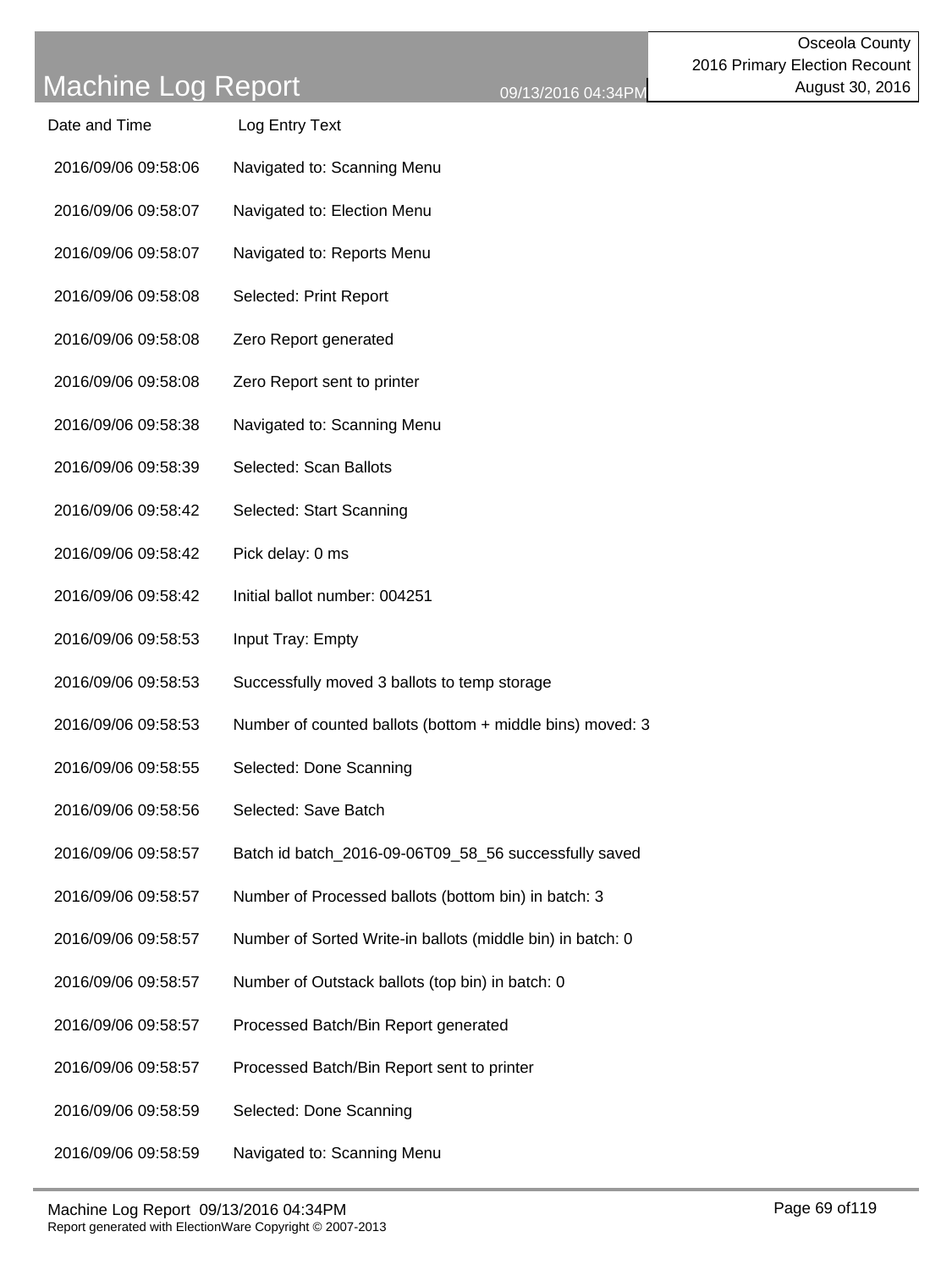| Date and Time       | Log Entry Text                                     |
|---------------------|----------------------------------------------------|
| 2016/09/06 09:59:00 | Navigated to: Reports Menu                         |
| 2016/09/06 09:59:04 | Selected: Print Report                             |
| 2016/09/06 09:59:04 | <b>Results Report generated</b>                    |
| 2016/09/06 09:59:04 | Results Report sent to printer                     |
| 2016/09/06 09:59:28 | Navigated to: Election Menu                        |
| 2016/09/06 09:59:30 | Navigated to: Results Menu                         |
| 2016/09/06 09:59:35 | Blank memory stick inserted AA04012700011451       |
| 2016/09/06 09:59:41 | Selected: Accept Election Access Code              |
| 2016/09/06 09:59:41 | Election access code accepted                      |
| 2016/09/06 09:59:43 | Navigated to: Export to Media                      |
| 2016/09/06 09:59:44 | Selected: Export Results to Media                  |
| 2016/09/02 19:19:46 | The Audit Log has been cleared                     |
| 2016/09/02 19:19:47 | Machine clearing and initializing                  |
| 2016/09/02 19:19:47 | Cleared the Election access code                   |
| 2016/09/02 19:19:47 | Unit Serial Number: 8512090090                     |
| 2016/09/02 19:19:48 | Temporary storage areas initialized                |
| 2016/09/02 19:19:54 | Selected: Clear and Initialize done                |
| 2016/09/02 19:19:54 | Navigated to: Setup Menu                           |
| 2016/09/02 19:19:56 | EQC Memory stick removed                           |
| 2016/09/02 19:20:03 | Selected: Load Election                            |
| 2016/09/02 19:20:10 | DS850 memory stick inserted 0522032816140472       |
| 2016/09/02 19:20:10 | Successfully copied election definition to storage |
| 2016/09/02 19:20:25 | Selected: Accept Election Access Code              |
| 2016/09/02 19:20:25 | Election Name: Official Primary Election Recount   |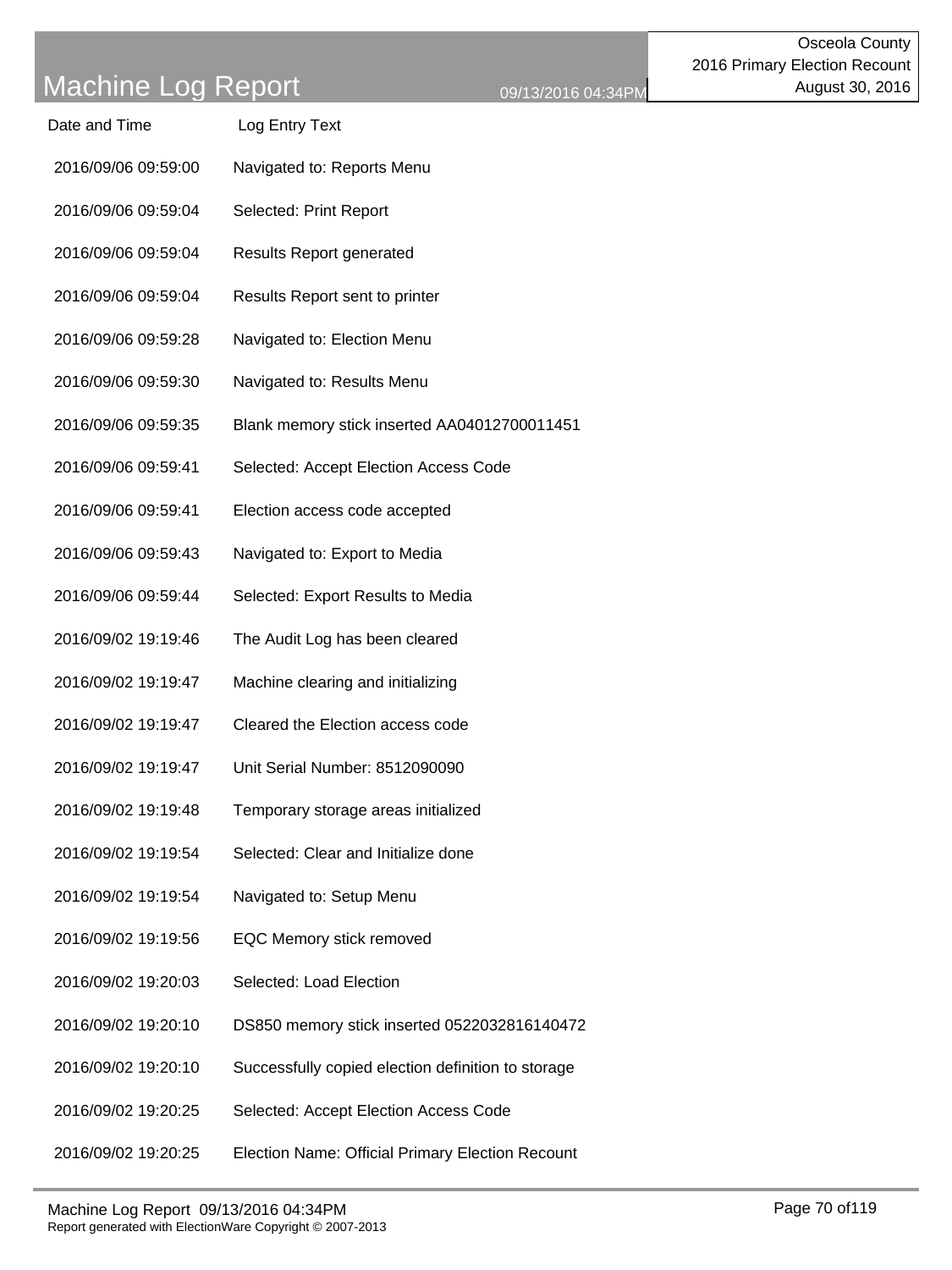- Date and Time Log Entry Text
- 2016/09/02 19:20:25 Election access code accepted
- 2016/09/02 19:20:33 Selected: Load Election
- 2016/09/02 19:20:33 Public Count: 0
- 2016/09/02 19:20:33 Ballot Spec ID: DSIM\_279.400\_215.900\_38\_24\_PP
- 2016/09/02 19:20:33 Load election definition OK
- 2016/09/02 19:20:33 Audit log printer is ready
- 2016/09/02 19:20:34 Selected: Load Election done
- 2016/09/02 19:20:35 Navigated to: Setup Menu
- 2016/09/02 19:20:37 Navigated to: Election Menu
- 2016/09/02 19:20:55 Navigated to: Configuration Menu
- 2016/09/02 19:20:57 Navigated to: Batch/Bin Reporting Settings
- 2016/09/02 19:20:58 Navigated to: Configuration Menu
- 2016/09/02 19:20:59 Navigated to: Bin Sorting Menu
- 2016/09/02 19:21:01 Navigated to: Sort Option
- 2016/09/02 19:21:03 Selected: Edit Sort Option
- 2016/09/02 19:21:11 Selected: Accept Admin Access Code
- 2016/09/02 19:21:11 Admin access code accepted
- 2016/09/02 19:21:14 Selected: Save Bin Sort Option
- 2016/09/02 19:21:14 Navigated to: Sort Option
- 2016/09/02 19:21:16 Navigated to: Bin Sorting Menu
- 2016/09/02 19:21:17 Navigated to: Configuration Menu
- 2016/09/02 19:21:19 Navigated to: Election Menu
- 2016/09/02 19:21:38 DS850 Memory stick removed
- 2016/09/02 19:21:44 Navigated to: Scanning Menu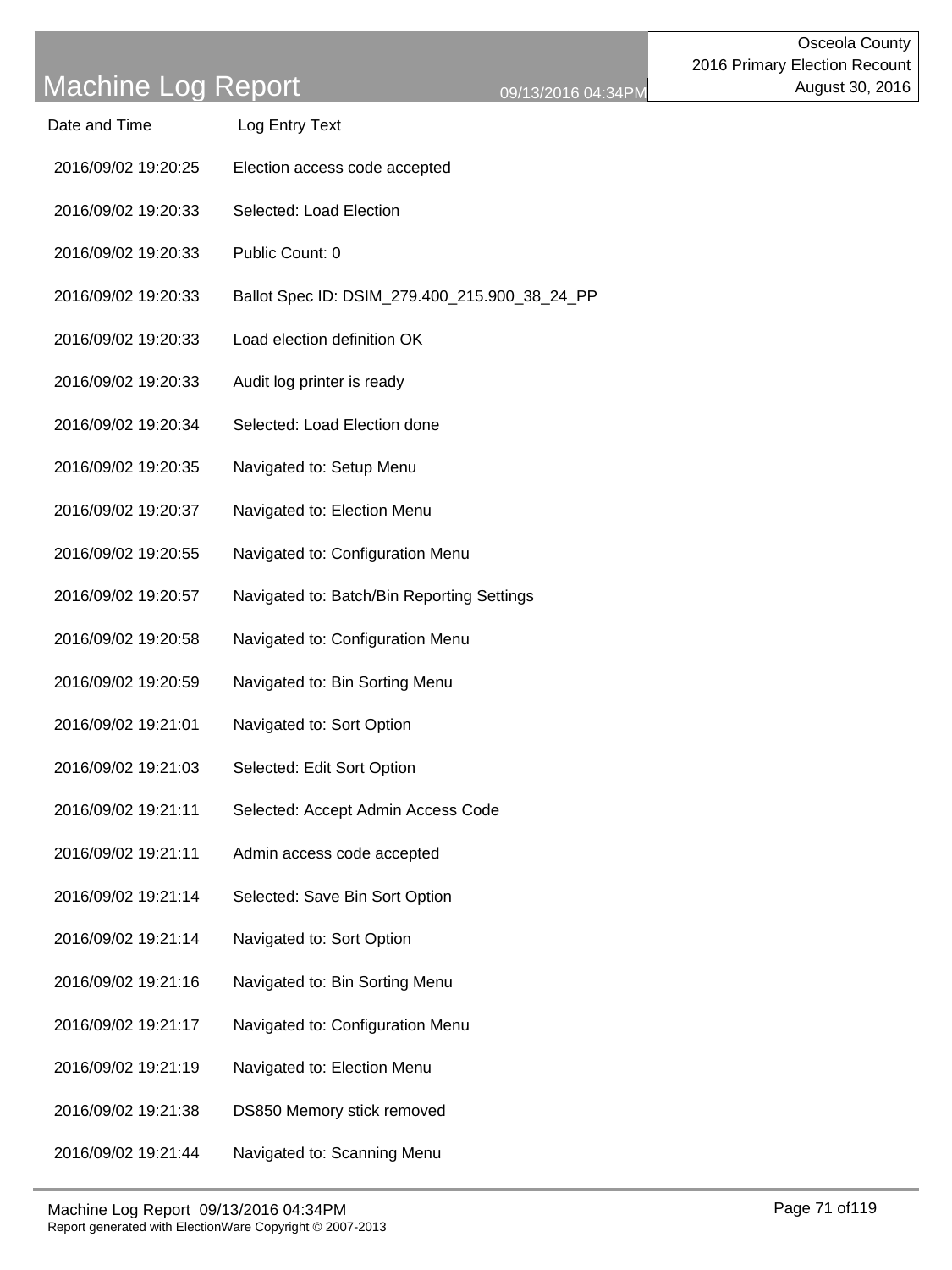- Date and Time Log Entry Text
- 2016/09/02 19:21:45 Selected: Scan Ballots
- 2016/09/02 19:21:47 Selected: Start Scanning
- 2016/09/02 19:21:47 Pick delay: 0 ms
- 2016/09/02 19:21:47 Initial ballot number: 000001
- 2016/09/02 19:22:13 Input Tray: Empty
- 2016/09/02 19:22:13 Successfully moved 95 ballots to temp storage
- 2016/09/02 19:22:13 Number of counted ballots (bottom + middle bins) moved: 15
- 2016/09/02 19:22:53 Selected: Clear Run Outstack
- 2016/09/02 19:22:53 Number of Outstack ballots cleared (top bin): 80
- 2016/09/02 19:23:08 Selected: Start Scanning
- 2016/09/02 19:23:08 Pick delay: 0 ms
- 2016/09/02 19:23:08 Initial ballot number: 000096
- 2016/09/02 19:23:22 Selected: Stop Scanning
- 2016/09/02 19:23:26 Input Tray: Empty
- 2016/09/02 19:23:26 Successfully moved 46 ballots to temp storage
- 2016/09/02 19:23:26 Number of counted ballots (bottom + middle bins) moved: 46
- 2016/09/02 19:23:43 Selected: Accept Election Access Code
- 2016/09/02 19:23:43 Election access code accepted
- 2016/09/02 19:23:44 Selected: Delete Batch
- 2016/09/02 19:23:44 Temporary storage areas initialized
- 2016/09/02 19:23:50 Selected: Scan
- 2016/09/02 19:23:51 Selected: Start Scanning
- 2016/09/02 19:23:52 Pick delay: 0 ms
- 2016/09/02 19:23:52 Initial ballot number: 000142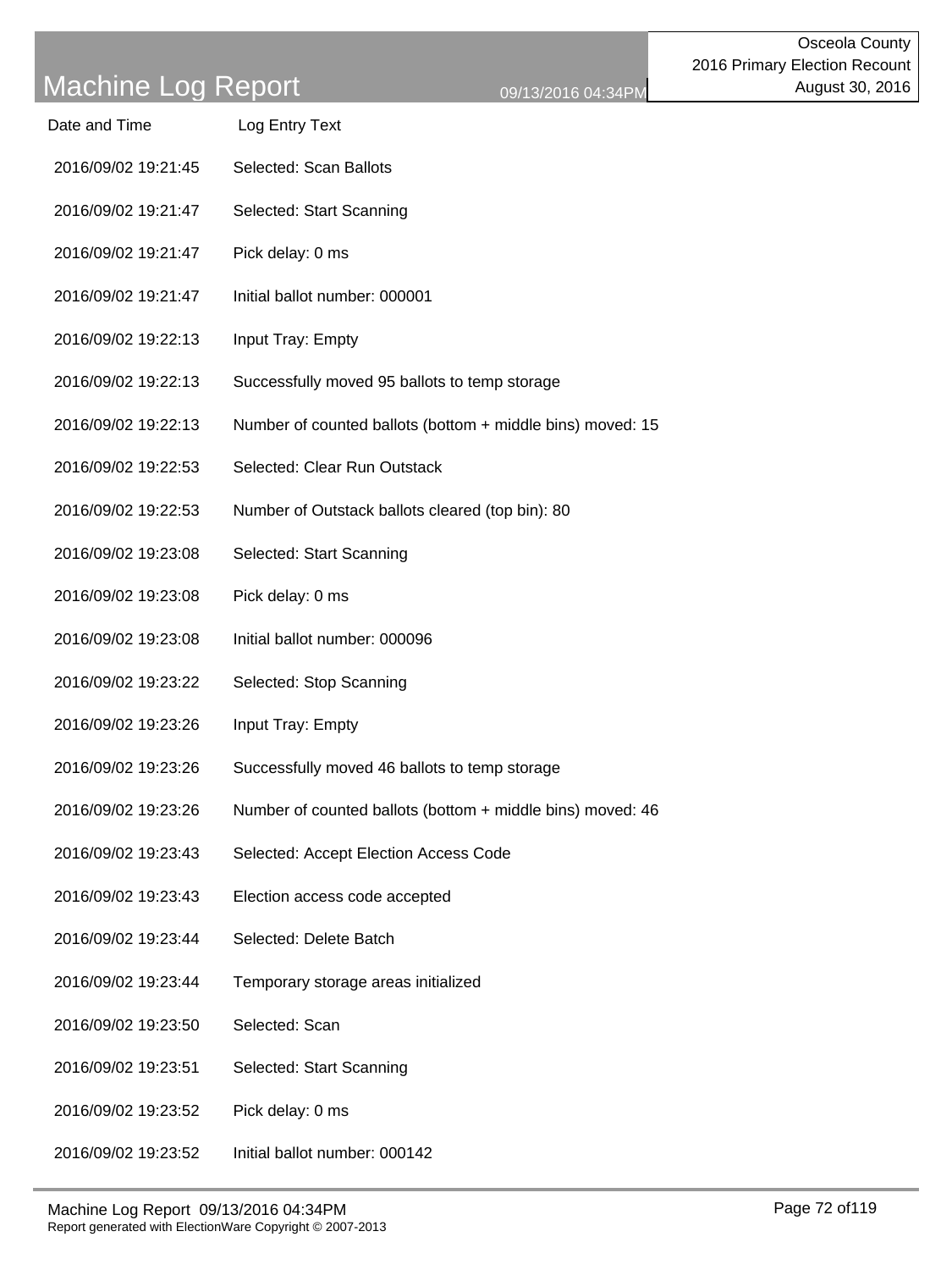| Date and Time       | Log Entry Text                                             |
|---------------------|------------------------------------------------------------|
| 2016/09/02 19:24:18 | Input Tray: Empty                                          |
| 2016/09/02 19:24:18 | Successfully moved 95 ballots to temp storage              |
| 2016/09/02 19:24:18 | Number of counted ballots (bottom + middle bins) moved: 89 |
| 2016/09/02 19:24:53 | Selected: Clear Run Outstack                               |
| 2016/09/02 19:24:53 | Number of Outstack ballots cleared (top bin): 6            |
| 2016/09/02 19:24:54 | Selected: Start Scanning                                   |
| 2016/09/02 19:24:55 | Pick delay: 0 ms                                           |
| 2016/09/02 19:24:55 | Initial ballot number: 000237                              |
| 2016/09/02 19:25:17 | Successfully moved 72 ballots to temp storage              |
| 2016/09/02 19:25:17 | Number of counted ballots (bottom + middle bins) moved: 72 |
| 2016/09/02 19:25:48 | Selected: Start Scanning                                   |
| 2016/09/02 19:25:48 | Pick delay: 0 ms                                           |
| 2016/09/02 19:25:48 | Initial ballot number: 000309                              |
| 2016/09/02 19:25:59 | Input Tray: Empty                                          |
| 2016/09/02 19:25:59 | Successfully moved 6 ballots to temp storage               |
| 2016/09/02 19:25:59 | Number of counted ballots (bottom + middle bins) moved: 5  |
| 2016/09/02 19:26:05 | Selected: Clear Run Outstack                               |
| 2016/09/02 19:26:05 | Number of Outstack ballots cleared (top bin): 1            |
| 2016/09/02 19:26:05 | Selected: Start Scanning                                   |
| 2016/09/02 19:26:06 | Pick delay: 0 ms                                           |
| 2016/09/02 19:26:06 | Initial ballot number: 000315                              |
| 2016/09/02 19:26:30 | Input Tray: Empty                                          |
| 2016/09/02 19:26:30 | Successfully moved 81 ballots to temp storage              |
| 2016/09/02 19:26:30 | Number of counted ballots (bottom + middle bins) moved: 76 |
|                     |                                                            |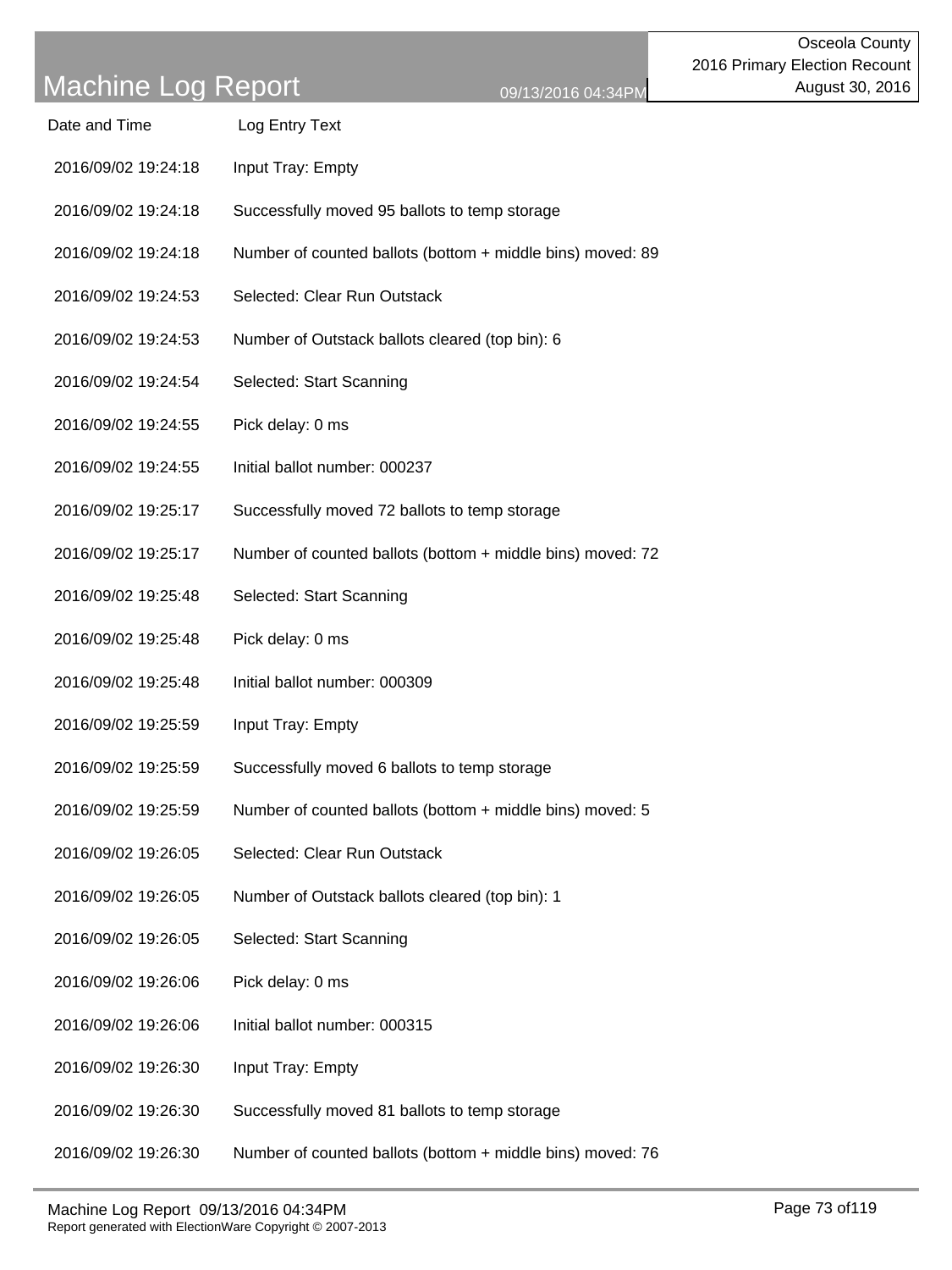| Log Entry Text<br>Date and Time |  |
|---------------------------------|--|
|---------------------------------|--|

- 2016/09/02 19:26:51 Selected: Clear Run Outstack
- 2016/09/02 19:26:51 Number of Outstack ballots cleared (top bin): 5
- 2016/09/02 19:27:09 Selected: Start Scanning
- 2016/09/02 19:27:09 Pick delay: 0 ms
- 2016/09/02 19:27:09 Initial ballot number: 000396
- 2016/09/02 19:27:35 Input Tray: Empty
- 2016/09/02 19:27:35 Successfully moved 91 ballots to temp storage
- 2016/09/02 19:27:35 Number of counted ballots (bottom + middle bins) moved: 79
- 2016/09/02 19:27:57 Selected: Start Scanning
- 2016/09/02 19:27:57 Pick delay: 0 ms
- 2016/09/02 19:27:57 Initial ballot number: 000487
- 2016/09/02 19:28:10 Successfully moved 17 ballots to temp storage
- 2016/09/02 19:28:10 Number of counted ballots (bottom + middle bins) moved: 13
- 2016/09/02 19:28:14 Selected: Clear Run Outstack
- 2016/09/02 19:28:14 Number of Outstack ballots cleared (top bin): 16
- 2016/09/02 19:28:16 Selected: Start Scanning
- 2016/09/02 19:28:16 Pick delay: 0 ms
- 2016/09/02 19:28:16 Initial ballot number: 000504
- 2016/09/02 19:28:39 Input Tray: Empty
- 2016/09/02 19:28:39 Successfully moved 78 ballots to temp storage
- 2016/09/02 19:28:39 Number of counted ballots (bottom + middle bins) moved: 74
- 2016/09/02 19:29:25 Selected: Clear Run Outstack
- 2016/09/02 19:29:25 Number of Outstack ballots cleared (top bin): 4
- 2016/09/02 19:29:25 Selected: Start Scanning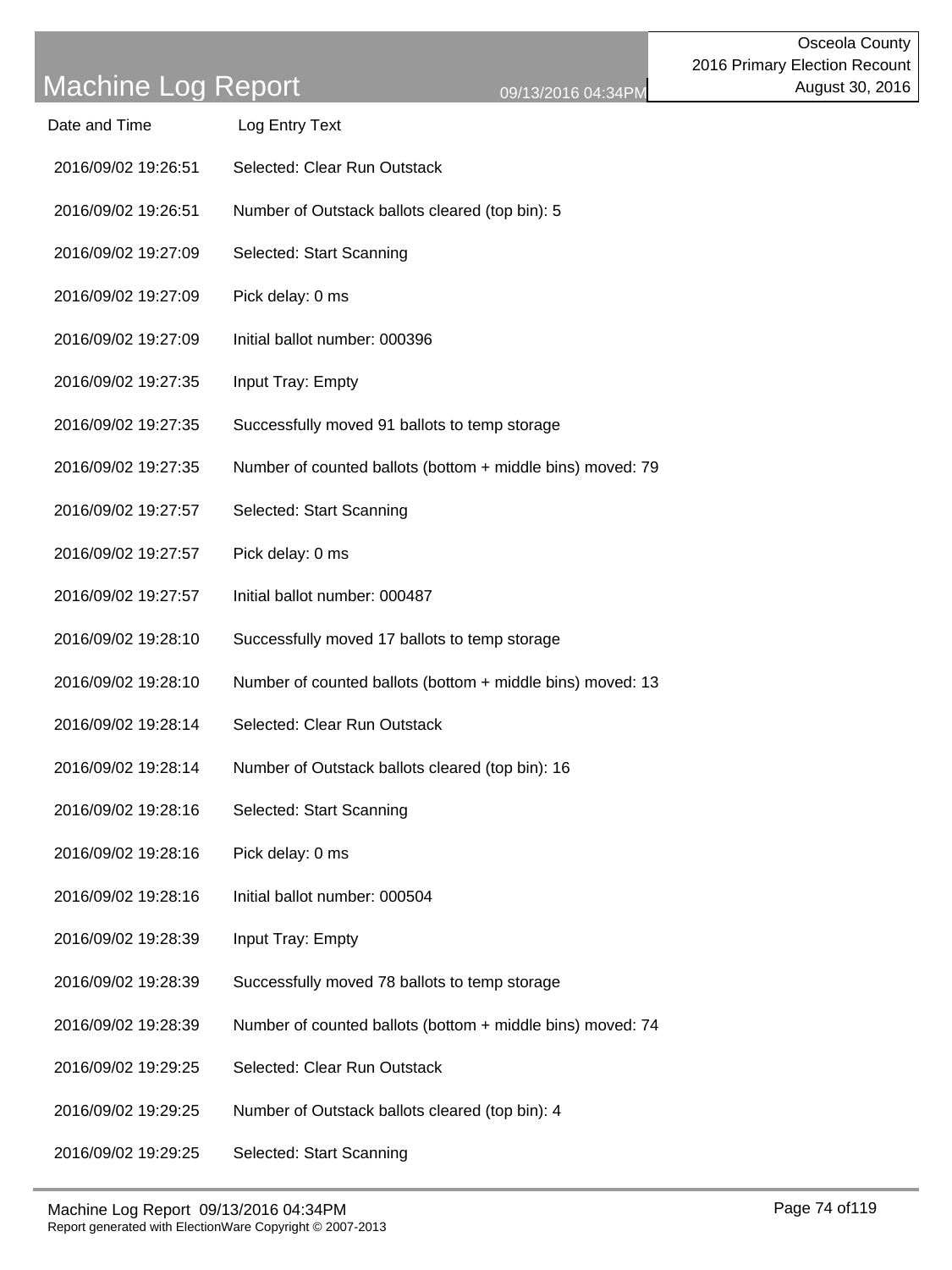| Date and Time | Log Entry Text |  |
|---------------|----------------|--|
|               |                |  |

- 2016/09/02 19:29:26 Pick delay: 0 ms
- 2016/09/02 19:29:26 Initial ballot number: 000582
- 2016/09/02 19:29:50 Input Tray: Empty
- 2016/09/02 19:29:50 Successfully moved 83 ballots to temp storage
- 2016/09/02 19:29:50 Number of counted ballots (bottom + middle bins) moved: 79
- 2016/09/02 19:30:28 Selected: Clear Run Outstack
- 2016/09/02 19:30:28 Number of Outstack ballots cleared (top bin): 4
- 2016/09/02 19:30:29 Selected: Start Scanning
- 2016/09/02 19:30:29 Pick delay: 0 ms
- 2016/09/02 19:30:29 Initial ballot number: 000665
- 2016/09/02 19:30:41 Input Tray: Empty
- 2016/09/02 19:30:41 Successfully moved 8 ballots to temp storage
- 2016/09/02 19:30:41 Number of counted ballots (bottom + middle bins) moved: 6
- 2016/09/02 19:30:48 Selected: Preview Report
- 2016/09/02 19:30:49 Not Processed Batch/Bin Report generated
- 2016/09/02 19:30:58 Selected: Clear Run Outstack
- 2016/09/02 19:30:58 Number of Outstack ballots cleared (top bin): 2
- 2016/09/02 19:30:59 Selected: Start Scanning
- 2016/09/02 19:30:59 Pick delay: 0 ms
- 2016/09/02 19:30:59 Initial ballot number: 000673
- 2016/09/02 19:31:21 Input Tray: Empty
- 2016/09/02 19:31:21 Successfully moved 71 ballots to temp storage
- 2016/09/02 19:31:21 Number of counted ballots (bottom + middle bins) moved: 70
- 2016/09/02 19:31:36 Selected: Start Scanning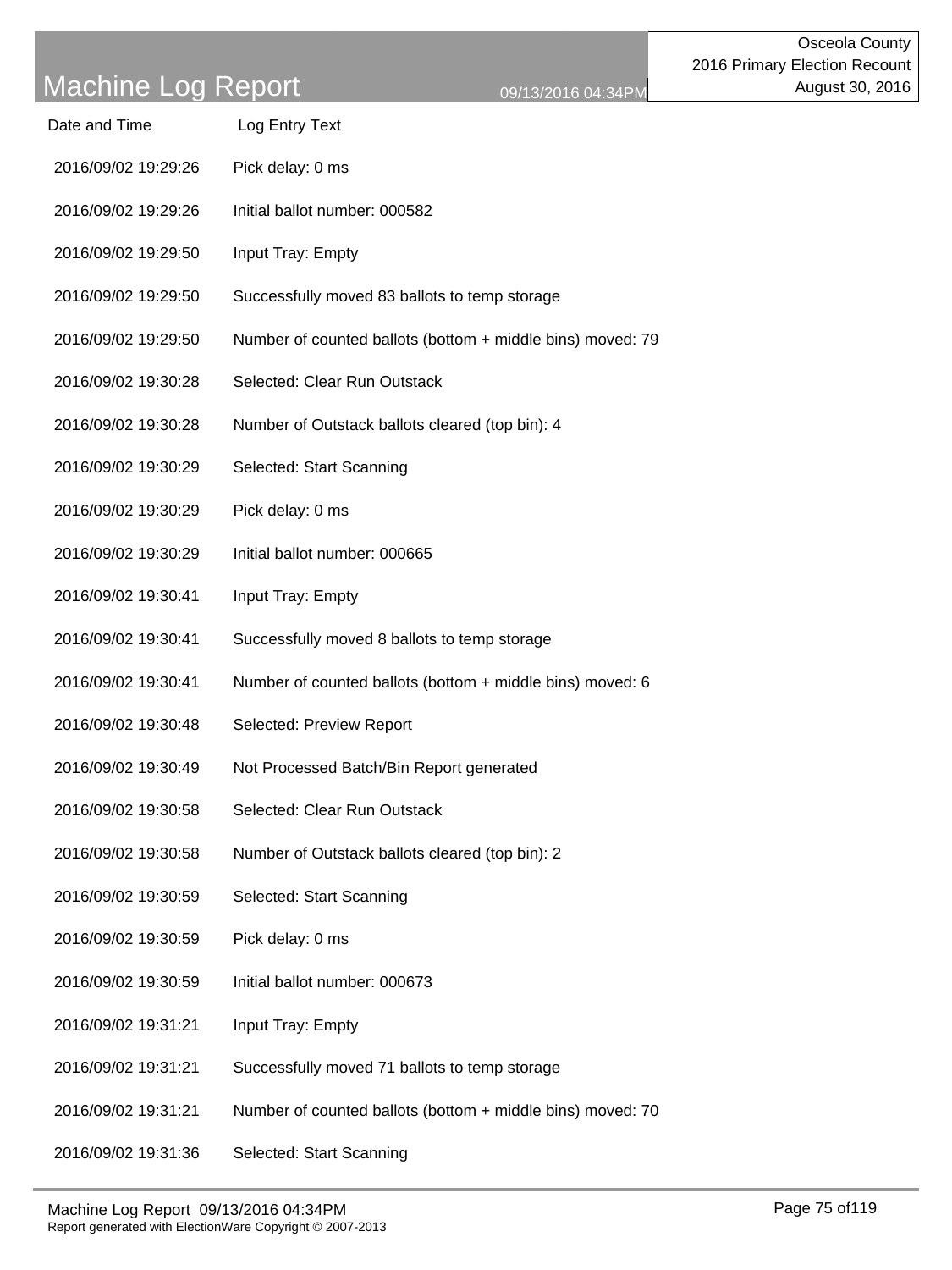| Date and Time | Log Entry Text |  |
|---------------|----------------|--|
|               |                |  |

- 2016/09/02 19:31:36 Pick delay: 0 ms
- 2016/09/02 19:31:36 Initial ballot number: 000744
- 2016/09/02 19:31:47 Input Tray: Empty
- 2016/09/02 19:31:47 Successfully moved 3 ballots to temp storage
- 2016/09/02 19:31:47 Number of counted ballots (bottom + middle bins) moved: 2
- 2016/09/02 19:32:05 Selected: Clear Run Outstack
- 2016/09/02 19:32:06 Number of Outstack ballots cleared (top bin): 2
- 2016/09/02 19:32:06 Selected: Start Scanning
- 2016/09/02 19:32:06 Pick delay: 0 ms
- 2016/09/02 19:32:06 Initial ballot number: 000747
- 2016/09/02 19:32:32 Input Tray: Empty
- 2016/09/02 19:32:32 Successfully moved 94 ballots to temp storage
- 2016/09/02 19:32:32 Number of counted ballots (bottom + middle bins) moved: 90
- 2016/09/02 19:33:00 Selected: Start Scanning
- 2016/09/02 19:33:00 Pick delay: 0 ms
- 2016/09/02 19:33:00 Initial ballot number: 000841
- 2016/09/02 19:33:11 Input Tray: Empty
- 2016/09/02 19:33:11 Successfully moved 4 ballots to temp storage
- 2016/09/02 19:33:11 Number of counted ballots (bottom + middle bins) moved: 1
- 2016/09/02 19:33:19 Selected: Start Scanning
- 2016/09/02 19:33:20 Pick delay: 0 ms
- 2016/09/02 19:33:20 Initial ballot number: 000845
- 2016/09/02 19:33:42 Successfully moved 73 ballots to temp storage
- 2016/09/02 19:33:42 Number of counted ballots (bottom + middle bins) moved: 73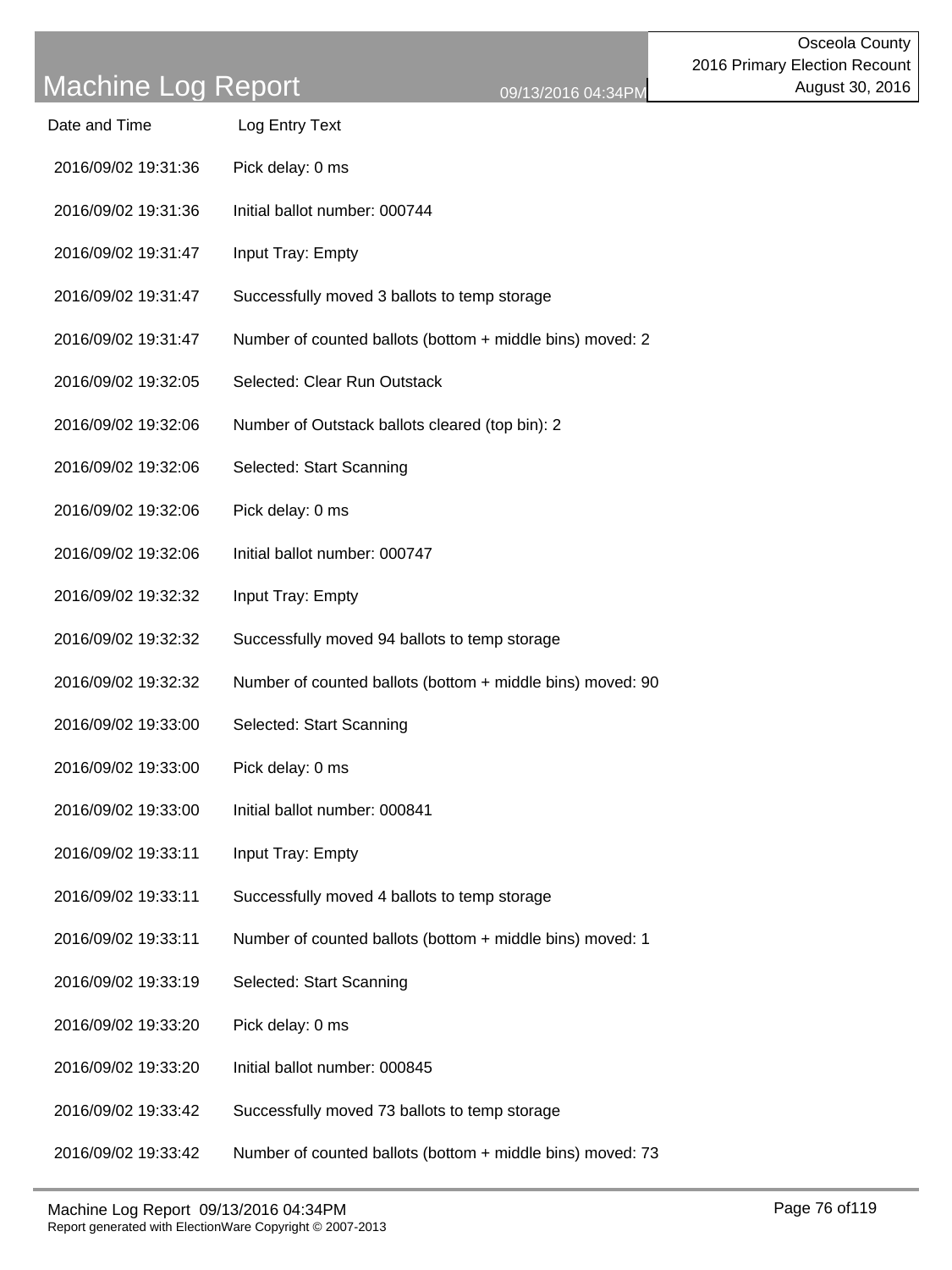- 2016/09/02 19:33:45 Selected: Clear Run Outstack
- 2016/09/02 19:33:45 Number of Outstack ballots cleared (top bin): 7
- 2016/09/02 19:33:45 Selected: Start Scanning
- 2016/09/02 19:33:45 Pick delay: 0 ms
- 2016/09/02 19:33:45 Initial ballot number: 000918
- 2016/09/02 19:34:04 Successfully moved 50 ballots to temp storage
- 2016/09/02 19:34:04 Number of counted ballots (bottom + middle bins) moved: 50
- 2016/09/02 19:34:06 Selected: Start Scanning
- 2016/09/02 19:34:06 Pick delay: 0 ms
- 2016/09/02 19:34:06 Initial ballot number: 000968
- 2016/09/02 19:34:29 Input Tray: Empty
- 2016/09/02 19:34:29 Successfully moved 77 ballots to temp storage
- 2016/09/02 19:34:29 Number of counted ballots (bottom + middle bins) moved: 76
- 2016/09/02 19:34:49 Selected: Clear Run Outstack
- 2016/09/02 19:34:49 Number of Outstack ballots cleared (top bin): 1
- 2016/09/02 19:34:51 Selected: Start Scanning
- 2016/09/02 19:34:51 Pick delay: 0 ms
- 2016/09/02 19:34:51 Initial ballot number: 001045
- 2016/09/02 19:35:21 Input Tray: Empty
- 2016/09/02 19:35:21 Successfully moved 119 ballots to temp storage
- 2016/09/02 19:35:21 Number of counted ballots (bottom + middle bins) moved: 115
- 2016/09/02 19:35:31 Selected: Clear Run Outstack
- 2016/09/02 19:35:31 Number of Outstack ballots cleared (top bin): 4
- 2016/09/02 19:35:32 Selected: Start Scanning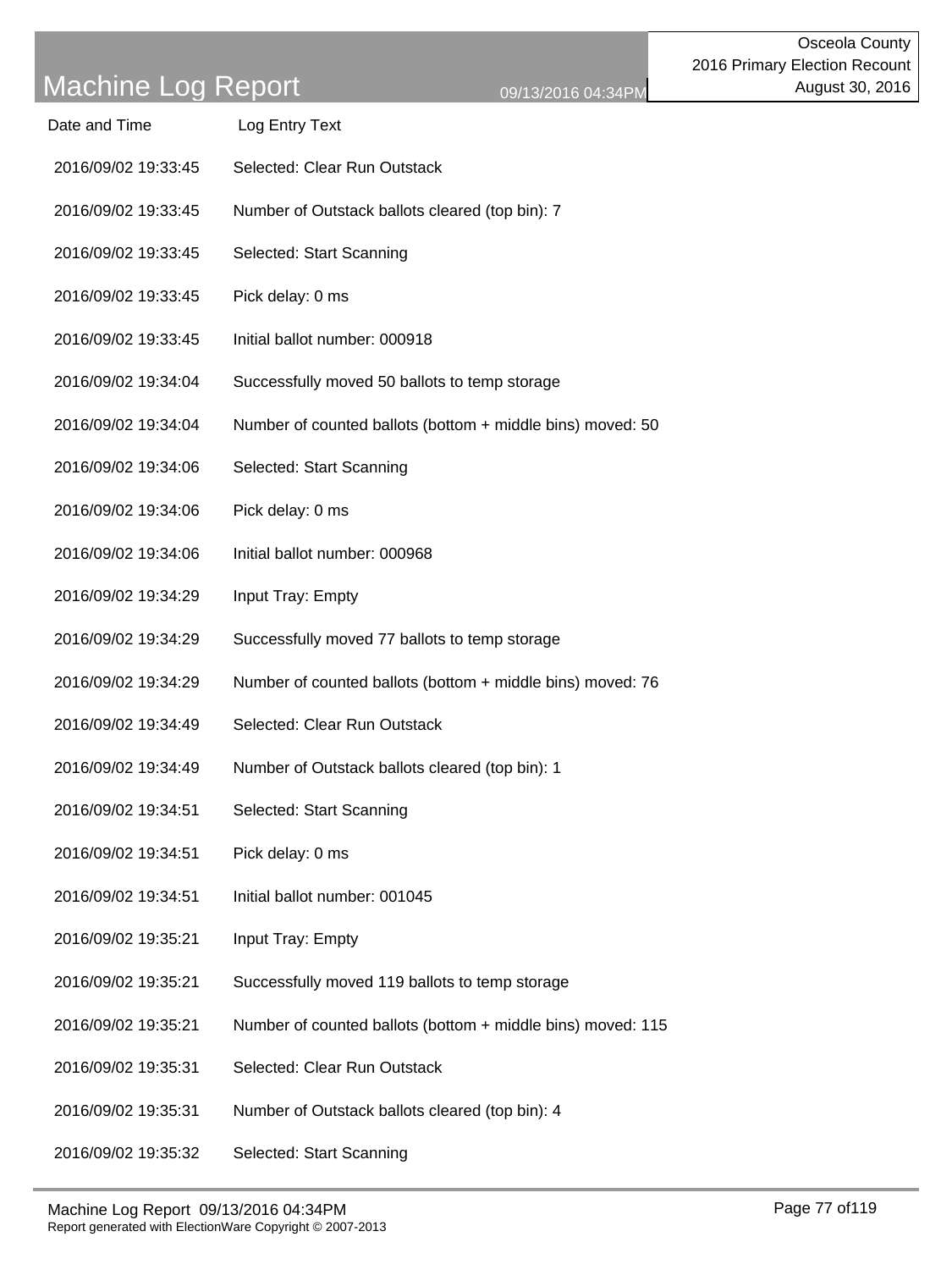| Date and Time | Log Entry Text |
|---------------|----------------|
|               |                |

- 2016/09/02 19:35:33 Pick delay: 0 ms
- 2016/09/02 19:35:33 Initial ballot number: 001164
- 2016/09/02 19:35:45 Input Tray: Empty
- 2016/09/02 19:35:45 Successfully moved 8 ballots to temp storage
- 2016/09/02 19:35:45 Number of counted ballots (bottom + middle bins) moved: 4
- 2016/09/02 19:36:01 Selected: Clear Run Outstack
- 2016/09/02 19:36:01 Number of Outstack ballots cleared (top bin): 4
- 2016/09/02 19:36:01 Selected: Start Scanning
- 2016/09/02 19:36:02 Pick delay: 0 ms
- 2016/09/02 19:36:02 Initial ballot number: 001172
- 2016/09/02 19:36:12 Input Tray: Empty
- 2016/09/02 19:36:12 Successfully moved 4 ballots to temp storage
- 2016/09/02 19:36:12 Number of counted ballots (bottom + middle bins) moved: 4
- 2016/09/02 19:36:18 Selected: Start Scanning
- 2016/09/02 19:36:18 Pick delay: 0 ms
- 2016/09/02 19:36:18 Initial ballot number: 001176
- 2016/09/02 19:36:29 Input Tray: Empty
- 2016/09/02 19:36:29 Successfully moved 2 ballots to temp storage
- 2016/09/02 19:36:29 Number of counted ballots (bottom + middle bins) moved: 2
- 2016/09/02 19:36:48 Selected: Start Scanning
- 2016/09/02 19:36:48 Pick delay: 0 ms
- 2016/09/02 19:36:48 Initial ballot number: 001178
- 2016/09/02 19:36:59 Input Tray: Empty
- 2016/09/02 19:36:59 Successfully moved 2 ballots to temp storage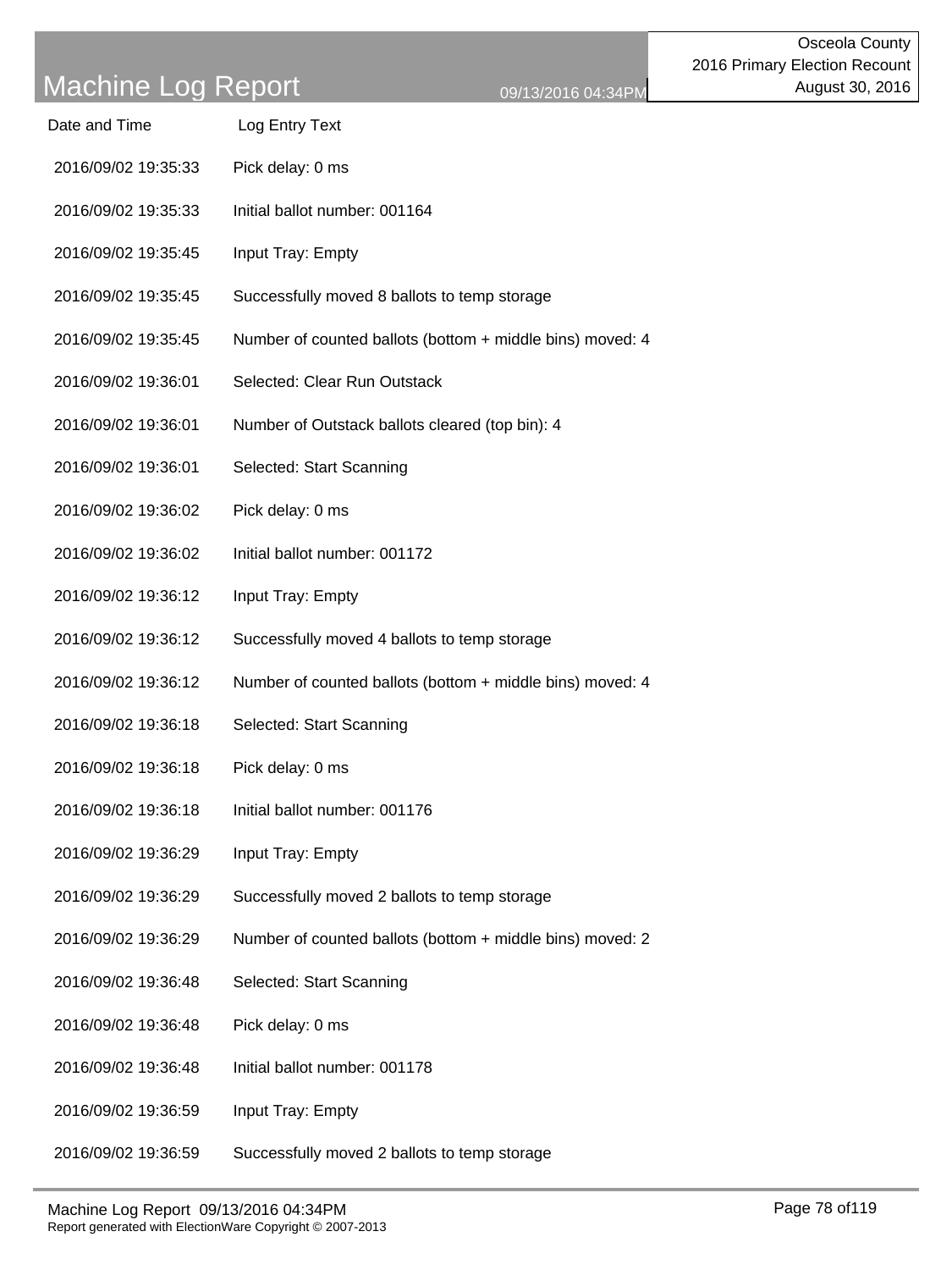Date and Time Log Entry Text

| 2016/09/02 19:36:59 | Number of counted ballots (bottom $+$ middle bins) moved: 2 |
|---------------------|-------------------------------------------------------------|
| 2016/09/02 19:37:07 | Selected: Start Scanning                                    |
| 2016/09/02 19:37:07 | Pick delay: 0 ms                                            |
| 2016/09/02 19:37:07 | Initial ballot number: 001180                               |
| 2016/09/02 19:37:18 | Input Tray: Empty                                           |
| 2016/09/02 19:37:18 | Successfully moved 2 ballots to temp storage                |
| 2016/09/02 19:37:18 | Number of counted ballots (bottom $+$ middle bins) moved: 0 |
| 2016/09/02 19:37:21 | Selected: Clear Run Outstack                                |
|                     |                                                             |

- 2016/09/02 19:37:21 Number of Outstack ballots cleared (top bin): 2
- 2016/09/02 19:37:21 Selected: Start Scanning
- 2016/09/02 19:37:22 Pick delay: 0 ms
- 2016/09/02 19:37:22 Initial ballot number: 001182
- 2016/09/02 19:37:32 Successfully moved 2 ballots to temp storage
- 2016/09/02 19:37:32 Number of counted ballots (bottom + middle bins) moved: 2
- 2016/09/02 19:37:34 Selected: Start Scanning
- 2016/09/02 19:37:34 Pick delay: 0 ms
- 2016/09/02 19:37:34 Initial ballot number: 001184
- 2016/09/02 19:37:45 Input Tray: Empty
- 2016/09/02 19:37:45 Successfully moved 2 ballots to temp storage
- 2016/09/02 19:37:45 Number of counted ballots (bottom + middle bins) moved: 2
- 2016/09/02 19:54:50 Selected: Accept Election Access Code
- 2016/09/02 19:54:50 Election access code accepted
- 2016/09/02 19:54:51 Selected: Delete Batch
- 2016/09/02 19:54:51 Temporary storage areas initialized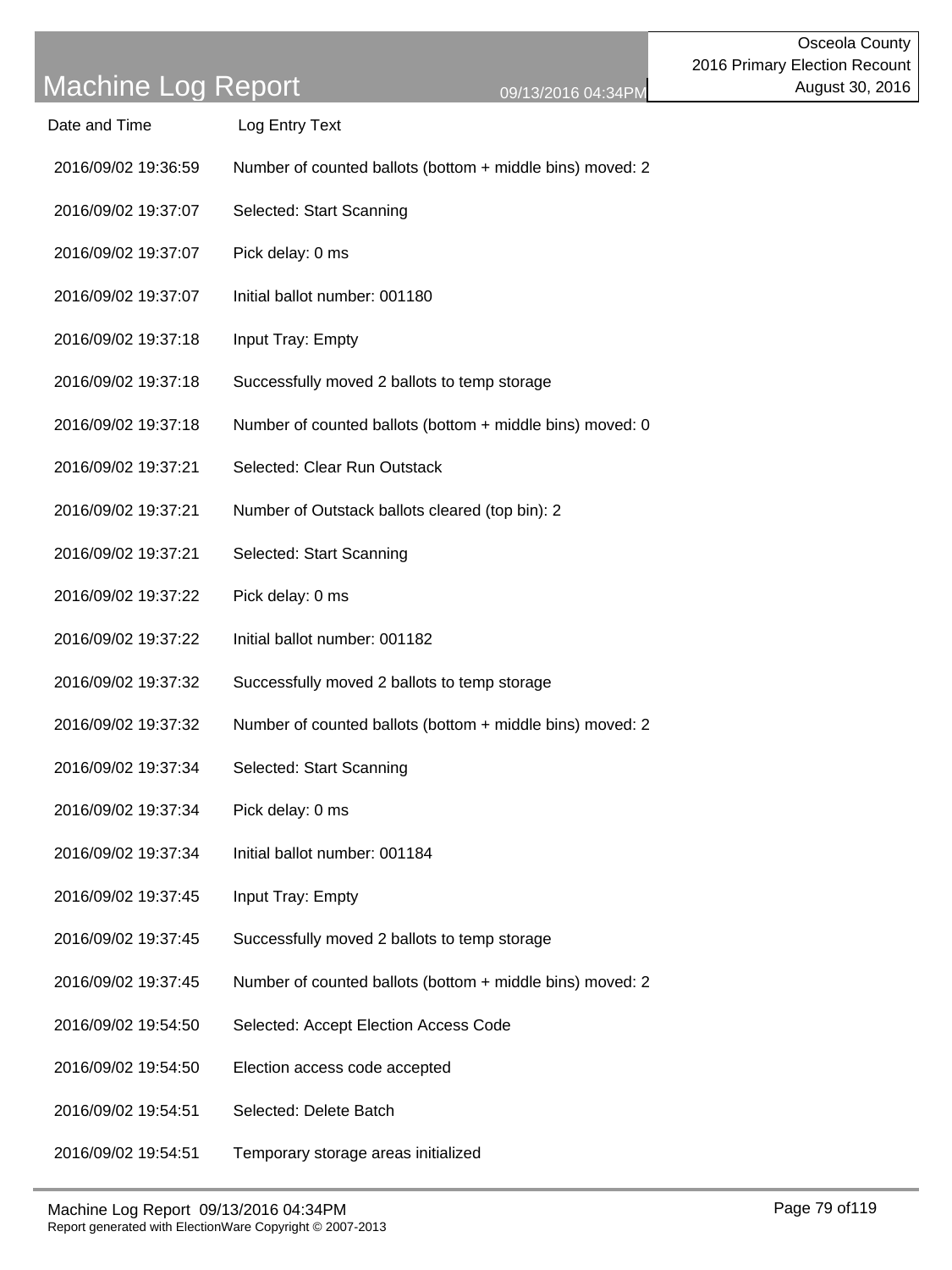| Date and Time       | Log Entry Text                                |
|---------------------|-----------------------------------------------|
| 2016/09/02 19:54:55 | Selected: Scan                                |
| 2016/09/02 19:54:56 | Navigated to: Scanning Menu                   |
| 2016/09/02 19:54:57 | Navigated to: Election Menu                   |
| 2016/09/02 19:55:01 | Navigated to: Results Menu                    |
| 2016/09/02 19:55:08 | Selected: Accept Override Access Code         |
| 2016/09/02 19:55:08 | Override access code accepted                 |
| 2016/09/02 19:55:08 | Navigated to: Clear Results Confirm           |
| 2016/09/02 19:55:09 | <b>Selected: Clear Results</b>                |
| 2016/09/02 19:55:09 | Temporary storage areas initialized           |
| 2016/09/02 19:55:20 | Navigated to: Results Menu                    |
| 2016/09/02 19:55:27 | Navigated to: Election Menu                   |
| 2016/09/02 19:55:28 | Navigated to: Scanning Menu                   |
| 2016/09/02 19:55:29 | Navigated to: Election Menu                   |
| 2016/09/02 19:55:30 | Navigated to: Reports Menu                    |
| 2016/09/02 19:55:32 | Selected: Print Report                        |
| 2016/09/02 19:55:32 | Zero Report generated                         |
| 2016/09/02 19:55:32 | Zero Report sent to printer                   |
| 2016/09/02 19:55:34 | Navigated to: Scanning Menu                   |
| 2016/09/02 19:55:35 | Selected: Scan Ballots                        |
| 2016/09/02 19:55:36 | Selected: Start Scanning                      |
| 2016/09/02 19:55:36 | Pick delay: 0 ms                              |
| 2016/09/02 19:55:36 | Initial ballot number: 001186                 |
| 2016/09/02 19:55:54 | Input Tray: Empty                             |
| 2016/09/02 19:55:54 | Successfully moved 48 ballots to temp storage |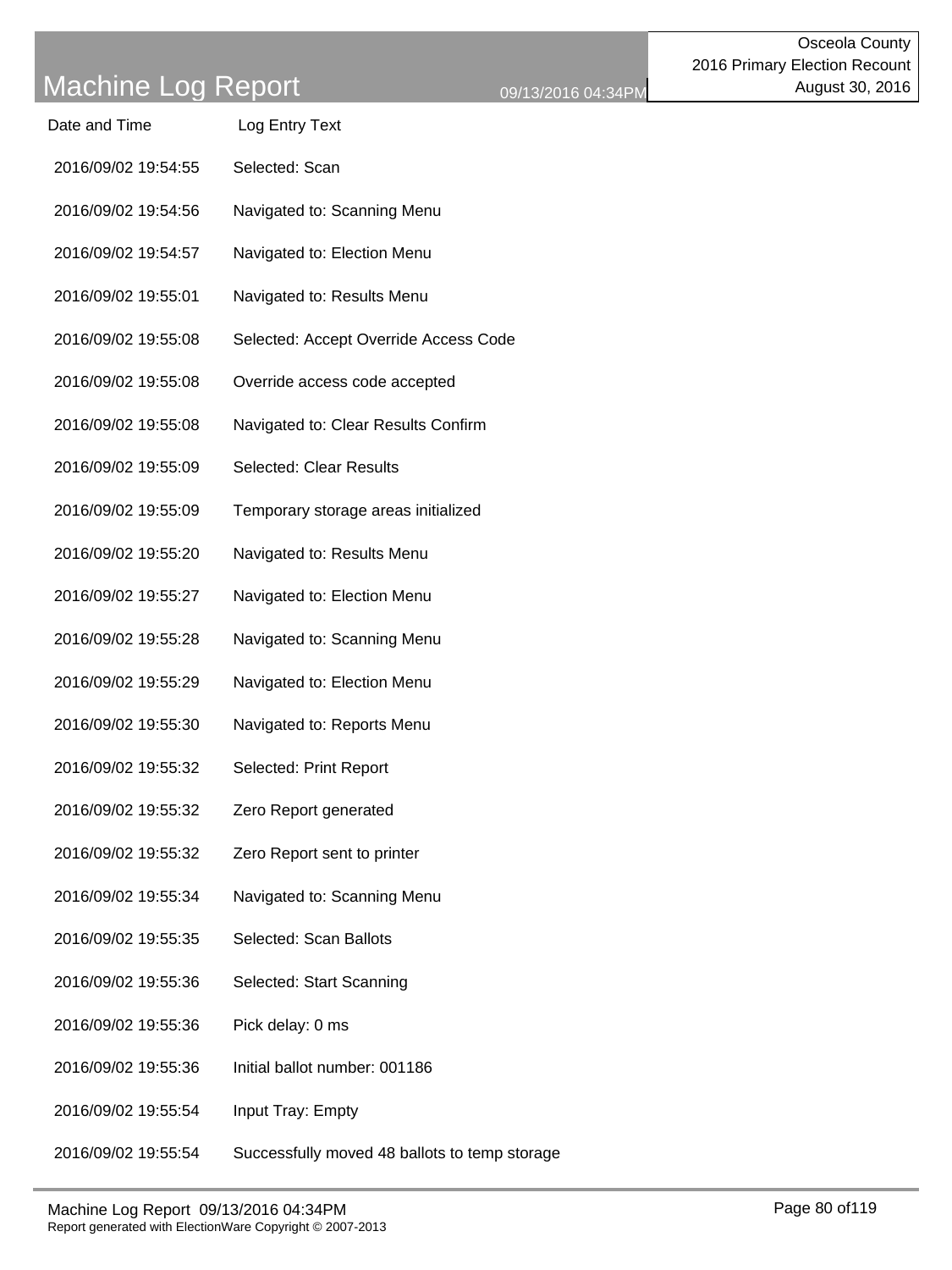- Date and Time Log Entry Text
- 2016/09/02 19:55:54 Number of counted ballots (bottom + middle bins) moved: 48
- 2016/09/02 19:56:08 Selected: Done Scanning
- 2016/09/02 19:56:09 Selected: Save Batch
- 2016/09/02 19:56:10 Batch id batch\_2016-09-02T19\_56\_09 successfully saved
- 2016/09/02 19:56:10 Number of Processed ballots (bottom bin) in batch: 44
- 2016/09/02 19:56:10 Number of Sorted Write-in ballots (middle bin) in batch: 4
- 2016/09/02 19:56:10 Number of Outstack ballots (top bin) in batch: 0
- 2016/09/02 19:56:10 Processed Batch/Bin Report generated
- 2016/09/02 19:56:10 Processed Batch/Bin Report sent to printer
- 2016/09/02 19:59:29 Selected: Done Scanning
- 2016/09/02 19:59:29 Navigated to: Scanning Menu
- 2016/09/02 19:59:48 Navigated to: Reports Menu
- 2016/09/02 20:00:00 Selected: Print Report
- 2016/09/02 20:00:00 Results Report generated
- 2016/09/02 20:00:01 Results Report sent to printer
- 2016/09/02 20:00:12 Navigated to: Scanning Menu
- 2016/09/02 20:00:15 Navigated to: System Menu
- 2016/09/02 20:00:16 Navigated to: Election Menu
- 2016/09/02 20:00:18 Navigated to: Results Menu
- 2016/09/02 20:00:24 Selected: Accept Override Access Code
- 2016/09/02 20:00:24 Override access code invalid
- 2016/09/02 20:00:31 Selected: Accept Override Access Code
- 2016/09/02 20:00:31 Override access code invalid
- 2016/09/02 20:00:39 Selected: Accept Override Access Code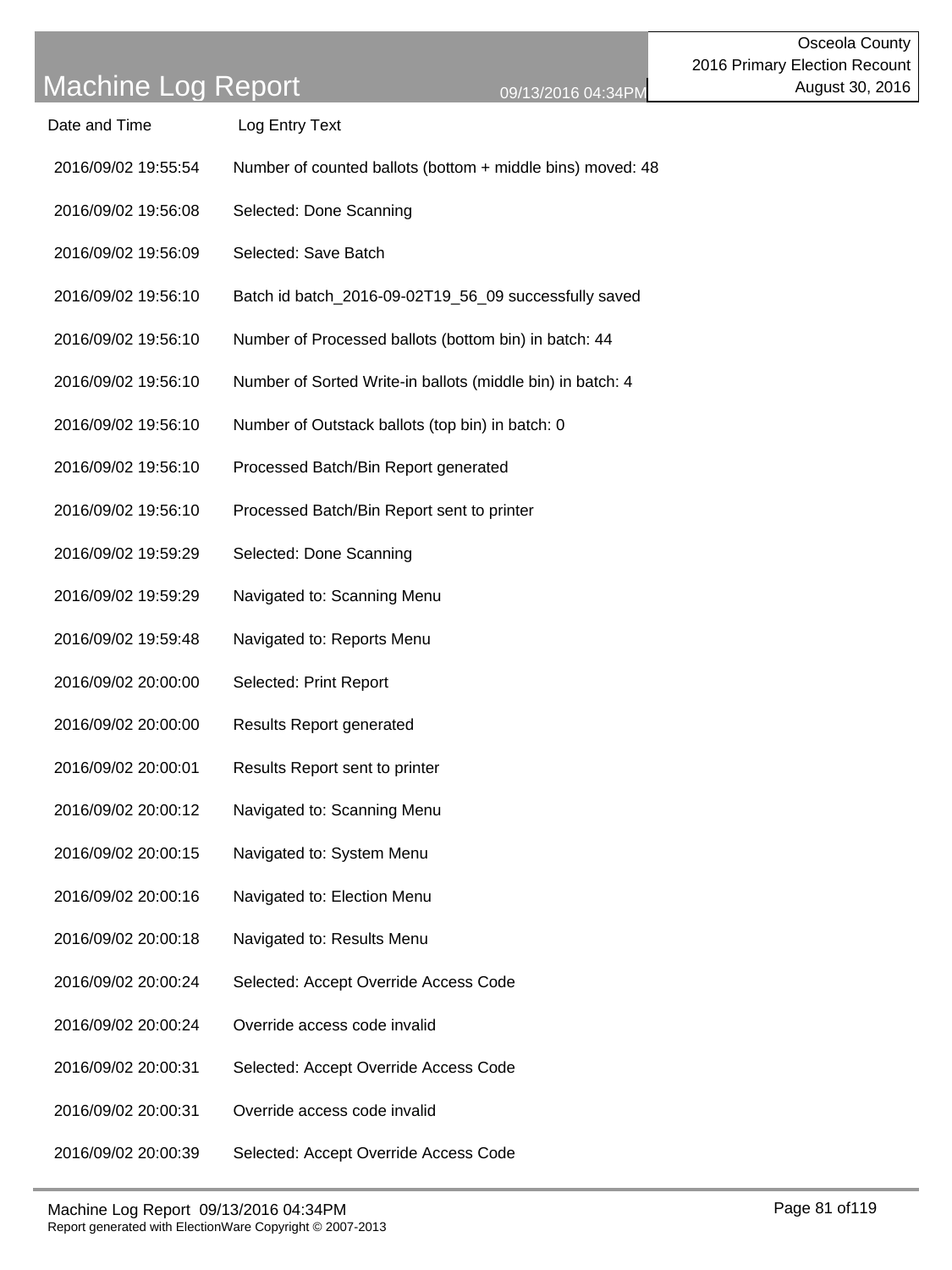Osceola County

| Date and Time       | Log Entry Text                                              |
|---------------------|-------------------------------------------------------------|
| 2016/09/02 20:00:39 | Override access code accepted                               |
| 2016/09/02 20:00:39 | Navigated to: Clear Results Confirm                         |
| 2016/09/02 20:00:40 | <b>Selected: Clear Results</b>                              |
| 2016/09/02 20:00:40 | Temporary storage areas initialized                         |
| 2016/09/02 20:00:42 | Navigated to: Results Menu                                  |
| 2016/09/02 20:02:48 | Navigated to: Election Menu                                 |
| 2016/09/02 20:02:49 | Selected: Exit                                              |
| 2016/09/02 20:02:50 | Navigated to: Shutdown Scanner                              |
| 2016/09/02 20:02:50 | Selected: Shutdown                                          |
| 2016/09/02 20:02:50 | Shutdown initiated                                          |
| 2016/09/06 08:43:20 | DS850 system initialization begin                           |
| 2016/09/06 08:43:20 | Memory stick management initialized OK                      |
| 2016/09/06 08:43:20 | Printer status monitor initialized OK                       |
| 2016/09/06 08:43:21 | Audit log printer is ready                                  |
| 2016/09/06 08:43:21 | Communication with uninterruptible power supply established |
| 2016/09/06 08:43:21 | System on AC power                                          |
| 2016/09/06 08:43:26 | Tabulator interface initialized OK                          |
| 2016/09/06 08:43:26 | Camera Interface: OK                                        |
| 2016/09/06 08:43:27 | Election Id: 16PRFLOS                                       |
| 2016/09/06 08:43:27 | Election Date: 2016-08-30                                   |
| 2016/09/06 08:43:27 | Election EQC: 4b2f61ed                                      |
| 2016/09/06 08:43:27 | Unit Serial Number: 8512090090                              |
| 2016/09/06 08:43:27 | Time Zone: America/Chicago                                  |
| 2016/09/06 08:43:27 | Processor: : Intel(R) Core(TM)2 Duo CPU E6400 @ 2.13GHz     |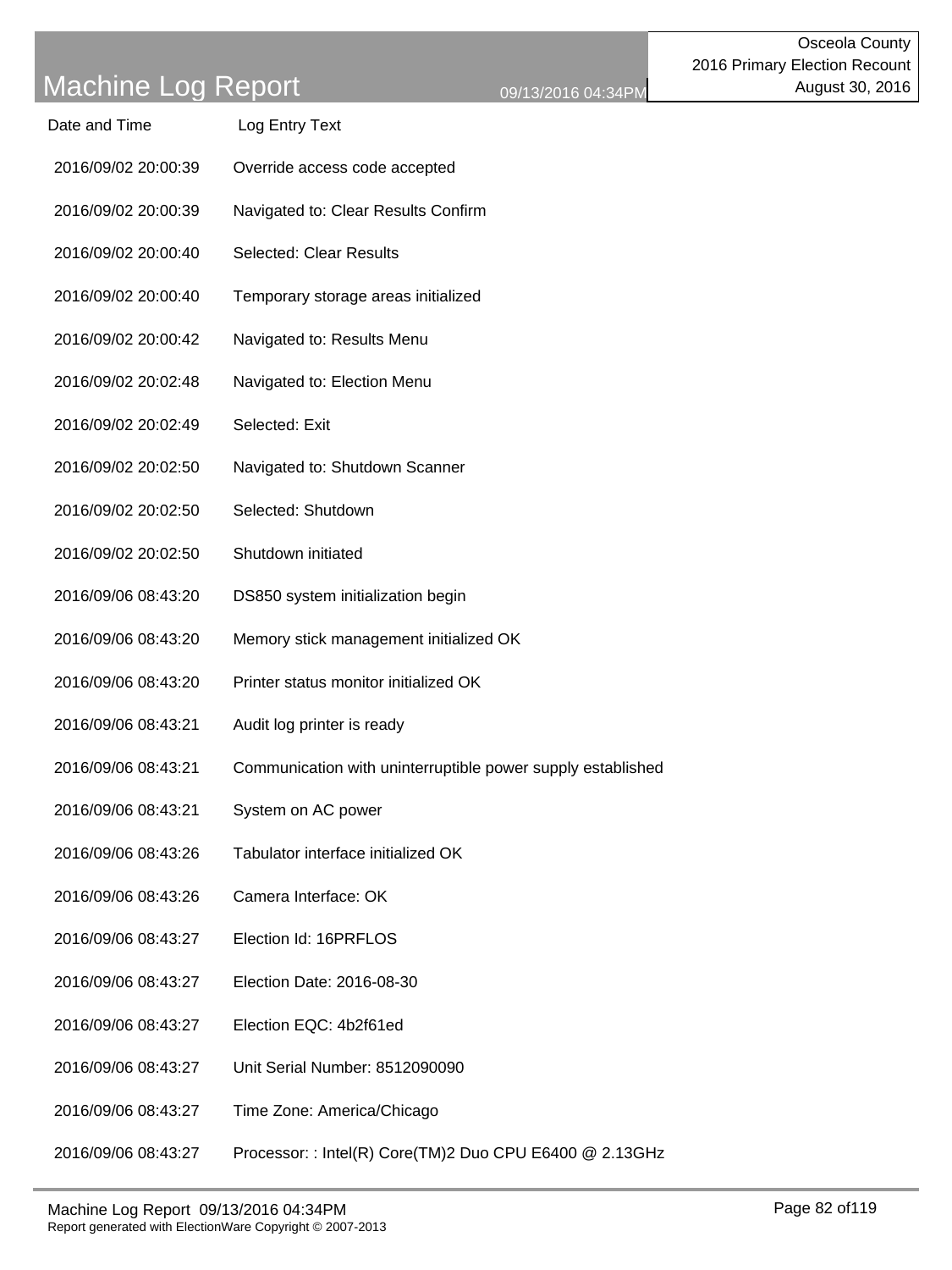| Date and Time | Log Entry Text |
|---------------|----------------|
|               |                |

- 2016/09/06 08:43:27 Total Ram: 4009 MB
- 2016/09/06 08:43:27 Available Ram: 3883 MB
- 2016/09/06 08:43:27 Memory test status: OK
- 2016/09/06 08:43:27 Touch Screen: OK
- 2016/09/06 08:43:27 Battery: OK
- 2016/09/06 08:43:27 Battery Charge: 100
- 2016/09/06 08:43:27 Total Data Storage: 938901 MB
- 2016/09/06 08:43:27 Available Data Storage: 890997 MB
- 2016/09/06 08:43:27 Master Control Program: 2.8.2.2
- 2016/09/06 08:43:27 Protected Count: 55954
- 2016/09/06 08:43:27 Election Name: Official Primary Election Recount
- 2016/09/06 08:43:27 Readiness Report generated
- 2016/09/06 08:43:27 Sent Readiness Report to audit printer
- 2016/09/06 09:10:56 Selected: Login
- 2016/09/06 09:11:07 Selected: Accept Election Access Code
- 2016/09/06 09:11:07 Election Name: Official Primary Election Recount
- 2016/09/06 09:11:07 Election access code accepted
- 2016/09/06 09:11:08 Public Count: 0
- 2016/09/06 09:11:08 Ballot Spec ID: DSIM\_279.400\_215.900\_38\_24\_PP
- 2016/09/06 09:11:08 Load election definition OK
- 2016/09/06 09:11:08 Audit log printer is ready
- 2016/09/06 09:11:20 Navigated to: Scanning Menu
- 2016/09/06 09:11:21 Navigated to: Reports Menu
- 2016/09/06 09:11:23 Selected: Print Report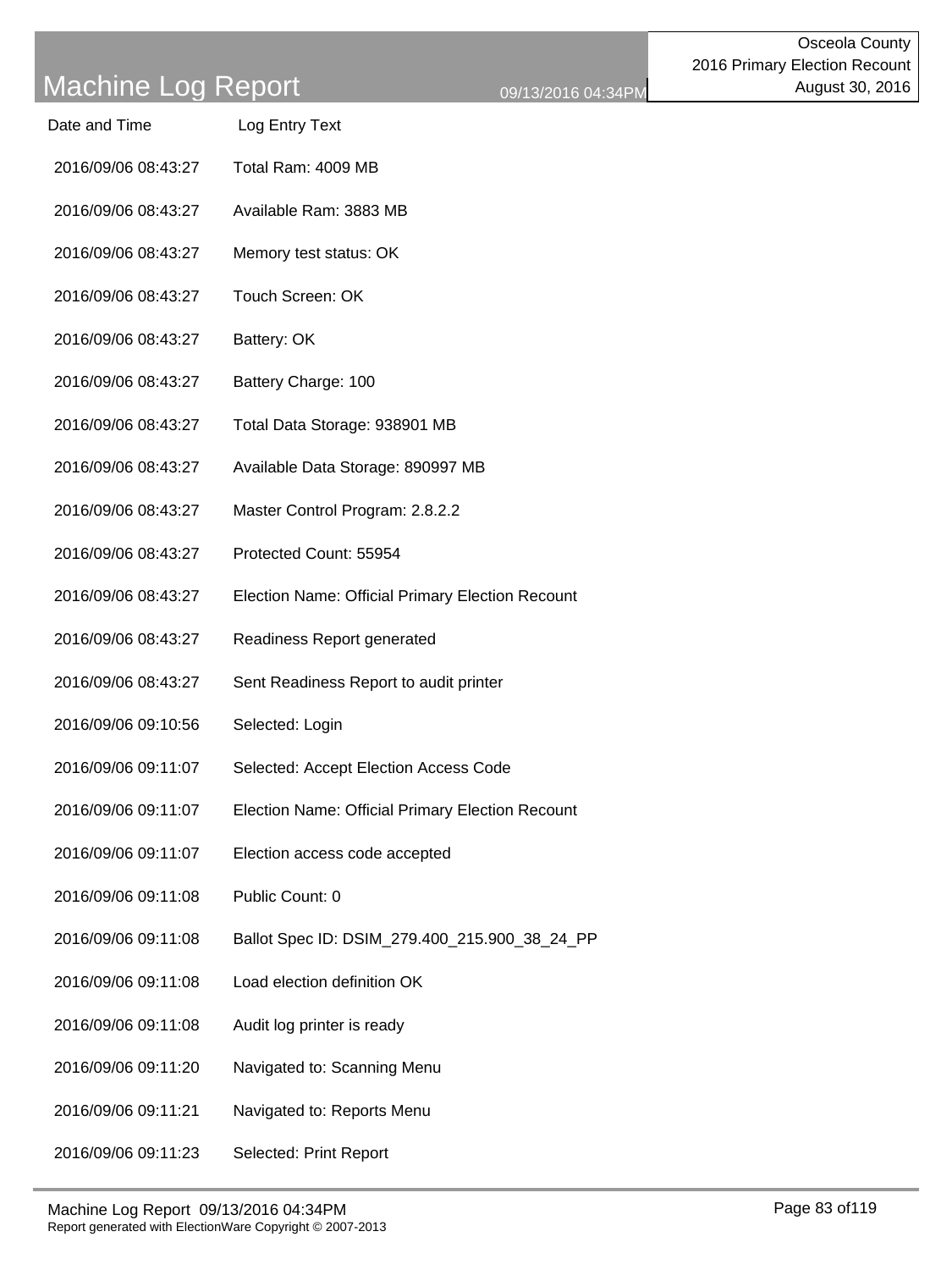| Date and Time | Log Entry Text |
|---------------|----------------|
|               |                |

- 2016/09/06 09:11:26 Zero Report generated
- 2016/09/06 09:11:26 Zero Report sent to printer
- 2016/09/06 09:11:55 Navigated to: Scanning Menu
- 2016/09/06 09:11:56 Selected: Scan Ballots
- 2016/09/06 09:12:53 Selected: Start Scanning
- 2016/09/06 09:12:54 Pick delay: 0 ms
- 2016/09/06 09:12:54 Initial ballot number: 001234
- 2016/09/06 09:13:11 Input Tray: Empty
- 2016/09/06 09:13:11 Successfully moved 48 ballots to temp storage
- 2016/09/06 09:13:11 Number of counted ballots (bottom + middle bins) moved: 48
- 2016/09/06 09:13:21 Selected: Done Scanning
- 2016/09/06 09:13:23 Selected: Save Batch
- 2016/09/06 09:13:25 Batch id batch\_2016-09-06T09\_13\_23 successfully saved
- 2016/09/06 09:13:25 Number of Processed ballots (bottom bin) in batch: 44
- 2016/09/06 09:13:25 Number of Sorted Write-in ballots (middle bin) in batch: 4
- 2016/09/06 09:13:25 Number of Outstack ballots (top bin) in batch: 0
- 2016/09/06 09:13:25 Processed Batch/Bin Report generated
- 2016/09/06 09:13:25 Processed Batch/Bin Report sent to printer
- 2016/09/06 09:13:41 Selected: Done Scanning
- 2016/09/06 09:13:41 Navigated to: Scanning Menu
- 2016/09/06 09:13:47 Navigated to: Reports Menu
- 2016/09/06 09:14:18 Selected: Preview Report
- 2016/09/06 09:14:18 Results Report generated
- 2016/09/06 09:14:18 Navigated to: Preview Report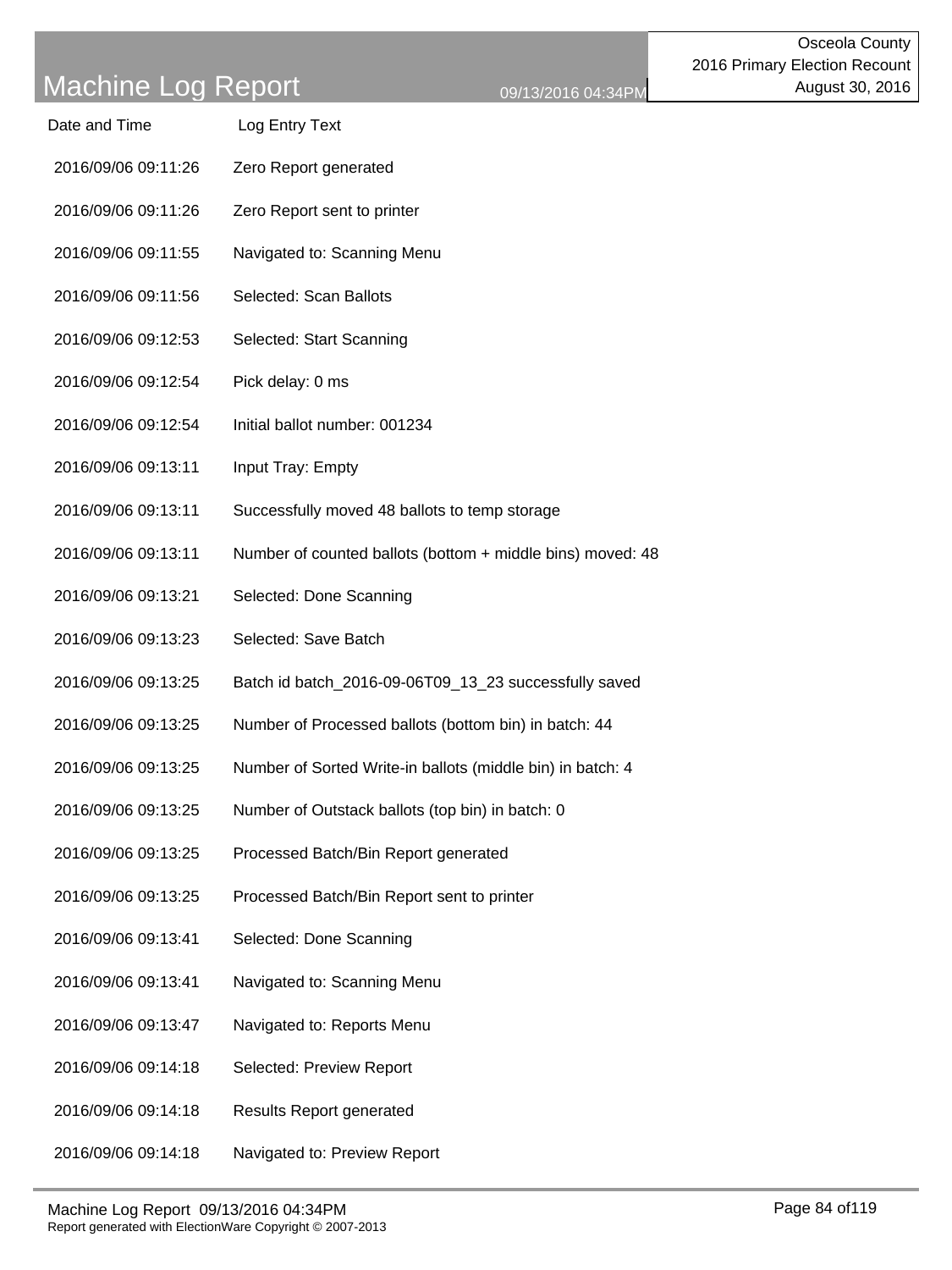| Date and Time       | Log Entry Text                        |
|---------------------|---------------------------------------|
| 2016/09/06 09:14:26 | Navigated to: Reports Menu            |
| 2016/09/06 09:14:30 | Selected: Print Report                |
| 2016/09/06 09:14:30 | <b>Results Report generated</b>       |
| 2016/09/06 09:14:31 | Results Report sent to printer        |
| 2016/09/06 09:18:43 | Navigated to: Election Menu           |
| 2016/09/06 09:18:44 | Navigated to: Results Menu            |
| 2016/09/06 09:18:51 | Selected: Accept Override Access Code |
| 2016/09/06 09:18:52 | Override access code accepted         |
| 2016/09/06 09:18:52 | Navigated to: Clear Results Confirm   |
| 2016/09/06 09:18:52 | <b>Selected: Clear Results</b>        |
| 2016/09/06 09:18:53 | Temporary storage areas initialized   |
| 2016/09/06 09:18:54 | Navigated to: Results Menu            |
| 2016/09/06 09:19:25 | Navigated to: Election Menu           |
| 2016/09/06 09:19:27 | Navigated to: Results Menu            |
| 2016/09/06 09:19:30 | Navigated to: Election Menu           |
| 2016/09/06 09:19:31 | Navigated to: Reports Menu            |
| 2016/09/06 09:19:34 | Selected: Print Report                |
| 2016/09/06 09:19:34 | Zero Report generated                 |
| 2016/09/06 09:19:34 | Zero Report sent to printer           |
| 2016/09/06 09:24:57 | Navigated to: Scanning Menu           |
| 2016/09/06 09:24:58 | Selected: Scan Ballots                |
| 2016/09/06 09:26:25 | Selected: Start Scanning              |
| 2016/09/06 09:26:25 | Pick delay: 0 ms                      |
| 2016/09/06 09:26:25 | Initial ballot number: 001282         |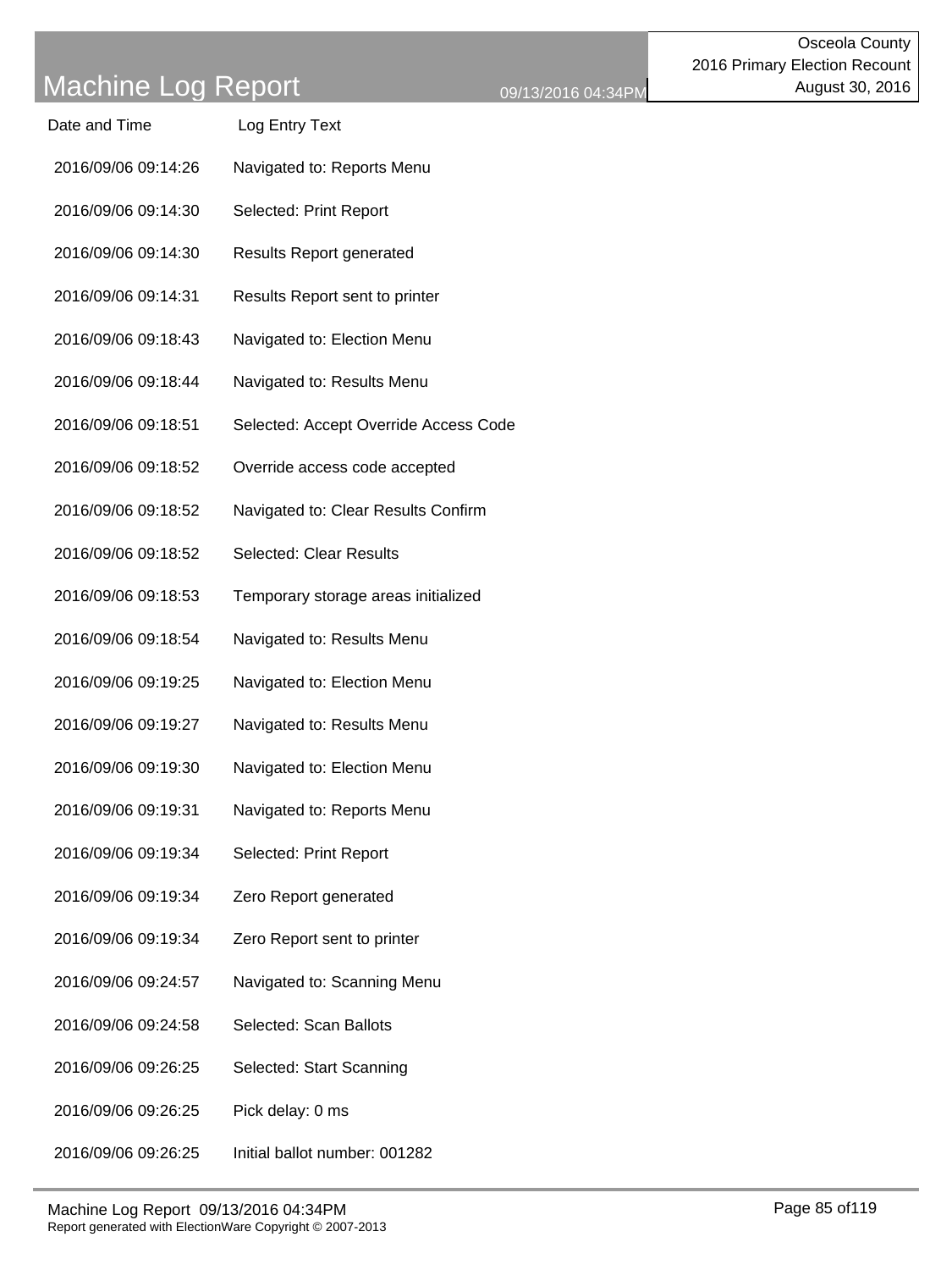| Date and Time       | Log Entry Text                                              |
|---------------------|-------------------------------------------------------------|
| 2016/09/06 09:27:01 | Input Tray: Empty                                           |
| 2016/09/06 09:27:01 | Successfully moved 152 ballots to temp storage              |
| 2016/09/06 09:27:01 | Number of counted ballots (bottom + middle bins) moved: 152 |
| 2016/09/06 09:27:49 | Selected: Start Scanning                                    |
| 2016/09/06 09:27:50 | Pick delay: 0 ms                                            |
| 2016/09/06 09:27:50 | Initial ballot number: 001434                               |
| 2016/09/06 09:28:26 | Input Tray: Empty                                           |
| 2016/09/06 09:28:27 | Successfully moved 156 ballots to temp storage              |
| 2016/09/06 09:28:27 | Number of counted ballots (bottom + middle bins) moved: 156 |
| 2016/09/06 09:28:48 | Selected: Start Scanning                                    |
| 2016/09/06 09:28:48 | Pick delay: 0 ms                                            |
| 2016/09/06 09:28:48 | Initial ballot number: 001590                               |
| 2016/09/06 09:29:22 | Bottom Bin: Full                                            |
| 2016/09/06 09:29:22 | Successfully moved 116 ballots to temp storage              |
| 2016/09/06 09:29:22 | Number of counted ballots (bottom + middle bins) moved: 111 |
| 2016/09/06 09:29:27 | Selected: Scan More                                         |
| 2016/09/06 09:29:29 | Selected: Clear Transport                                   |
| 2016/09/06 09:29:37 | Transport Command -- Response: IN -- M00                    |
| 2016/09/06 09:29:40 | Selected: Start Scanning                                    |
| 2016/09/06 09:29:41 | Pick delay: 0 ms                                            |
| 2016/09/06 09:29:41 | Initial ballot number: 001706                               |
| 2016/09/06 09:30:01 | Input Tray: Empty                                           |
| 2016/09/06 09:30:01 | Successfully moved 65 ballots to temp storage               |
| 2016/09/06 09:30:01 | Number of counted ballots (bottom + middle bins) moved: 65  |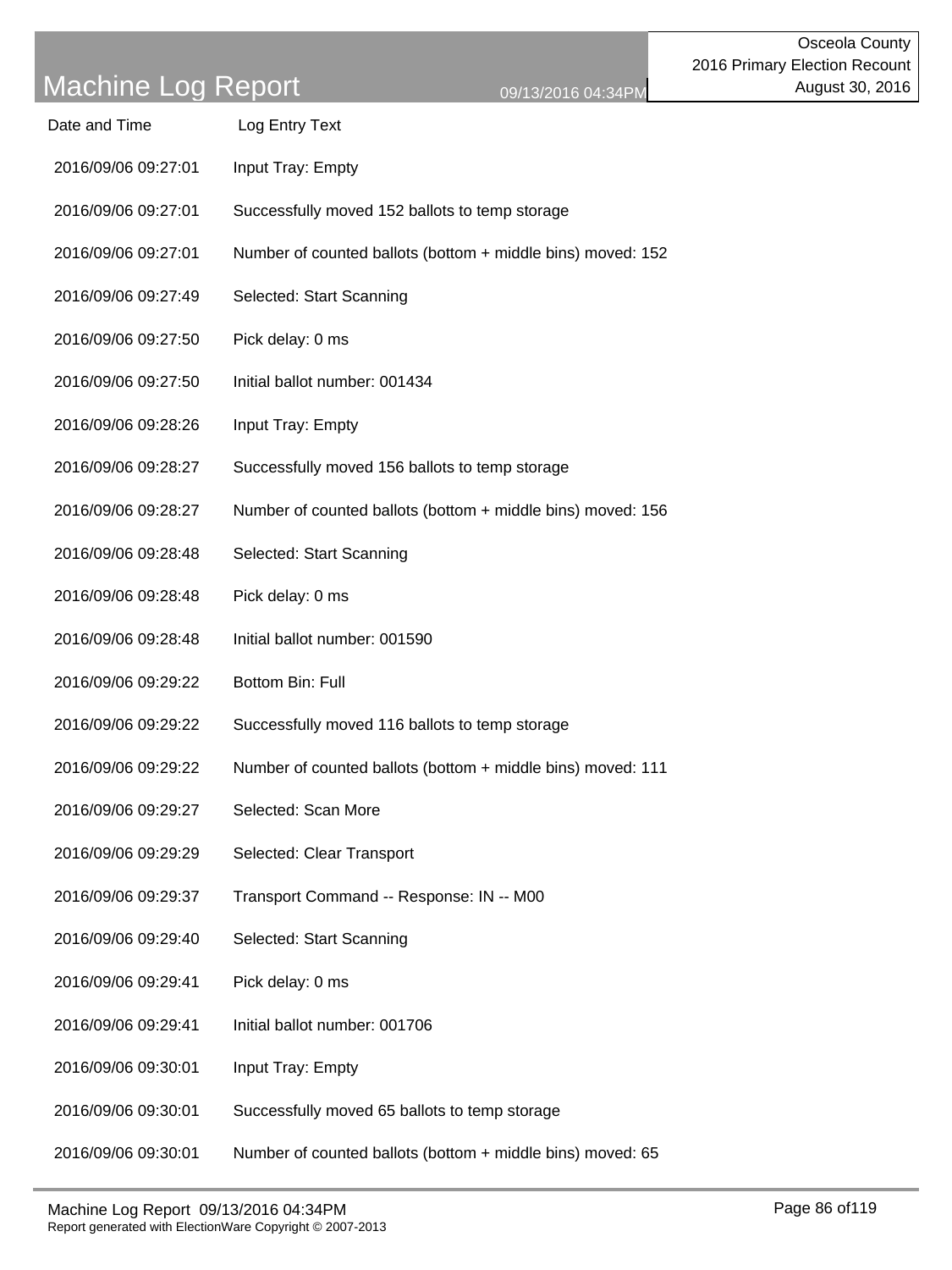| Date and Time       | Log Entry Text                                              |
|---------------------|-------------------------------------------------------------|
| 2016/09/06 09:30:06 | Selected: Start Scanning                                    |
| 2016/09/06 09:30:06 | Pick delay: 0 ms                                            |
| 2016/09/06 09:30:06 | Initial ballot number: 001771                               |
| 2016/09/06 09:30:25 | Bottom Bin: Full                                            |
| 2016/09/06 09:30:25 | Successfully moved 31 ballots to temp storage               |
| 2016/09/06 09:30:25 | Number of counted ballots (bottom + middle bins) moved: 31  |
| 2016/09/06 09:30:29 | Selected: Scan More                                         |
| 2016/09/06 09:30:33 | Selected: Clear Transport                                   |
| 2016/09/06 09:30:42 | Transport Command -- Response: IN -- M00                    |
| 2016/09/06 09:30:44 | Selected: Start Scanning                                    |
| 2016/09/06 09:30:45 | Pick delay: 0 ms                                            |
| 2016/09/06 09:30:45 | Initial ballot number: 001802                               |
| 2016/09/06 09:31:13 | Input Tray: Empty                                           |
| 2016/09/06 09:31:13 | Successfully moved 113 ballots to temp storage              |
| 2016/09/06 09:31:13 | Number of counted ballots (bottom + middle bins) moved: 113 |
| 2016/09/06 09:31:19 | Selected: Start Scanning                                    |
| 2016/09/06 09:31:20 | Pick delay: 0 ms                                            |
| 2016/09/06 09:31:20 | Initial ballot number: 001915                               |
| 2016/09/06 09:31:53 | Input Tray: Empty                                           |
| 2016/09/06 09:31:53 | Successfully moved 135 ballots to temp storage              |
| 2016/09/06 09:31:53 | Number of counted ballots (bottom + middle bins) moved: 135 |
| 2016/09/06 09:32:01 | Selected: Start Scanning                                    |
| 2016/09/06 09:32:01 | Pick delay: 0 ms                                            |
| 2016/09/06 09:32:01 | Initial ballot number: 002050                               |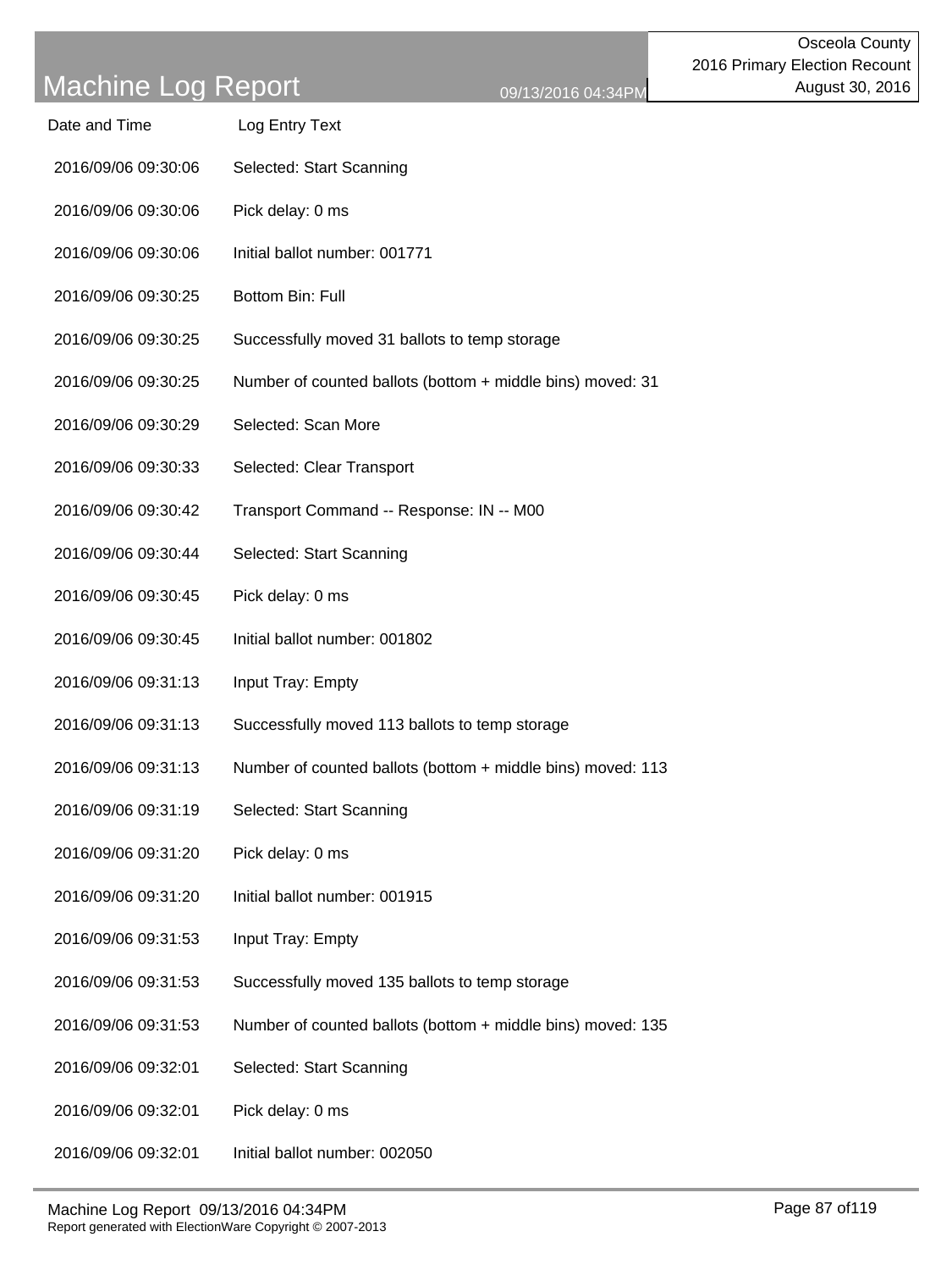| Date and Time       | Log Entry Text                                              |
|---------------------|-------------------------------------------------------------|
| 2016/09/06 09:32:34 | Input Tray: Empty                                           |
| 2016/09/06 09:32:34 | Successfully moved 129 ballots to temp storage              |
| 2016/09/06 09:32:34 | Number of counted ballots (bottom + middle bins) moved: 129 |
| 2016/09/06 09:32:59 | Selected: Start Scanning                                    |
| 2016/09/06 09:32:59 | Pick delay: 0 ms                                            |
| 2016/09/06 09:32:59 | Initial ballot number: 002179                               |
| 2016/09/06 09:33:37 | Input Tray: Empty                                           |
| 2016/09/06 09:33:37 | Successfully moved 162 ballots to temp storage              |
| 2016/09/06 09:33:37 | Number of counted ballots (bottom + middle bins) moved: 162 |
| 2016/09/06 09:33:43 | Selected: Start Scanning                                    |
| 2016/09/06 09:33:44 | Pick delay: 0 ms                                            |
| 2016/09/06 09:33:44 | Initial ballot number: 002341                               |
| 2016/09/06 09:34:20 | Input Tray: Empty                                           |
| 2016/09/06 09:34:20 | Successfully moved 150 ballots to temp storage              |
| 2016/09/06 09:34:20 | Number of counted ballots (bottom + middle bins) moved: 149 |
| 2016/09/06 09:34:28 | Selected: Start Scanning                                    |
| 2016/09/06 09:34:29 | Pick delay: 0 ms                                            |
| 2016/09/06 09:34:29 | Initial ballot number: 002491                               |
| 2016/09/06 09:35:06 | Input Tray: Empty                                           |
| 2016/09/06 09:35:06 | Successfully moved 157 ballots to temp storage              |
| 2016/09/06 09:35:07 | Number of counted ballots (bottom + middle bins) moved: 156 |
| 2016/09/06 09:35:15 | Selected: Start Scanning                                    |
| 2016/09/06 09:35:15 | Pick delay: 0 ms                                            |
| 2016/09/06 09:35:15 | Initial ballot number: 002648                               |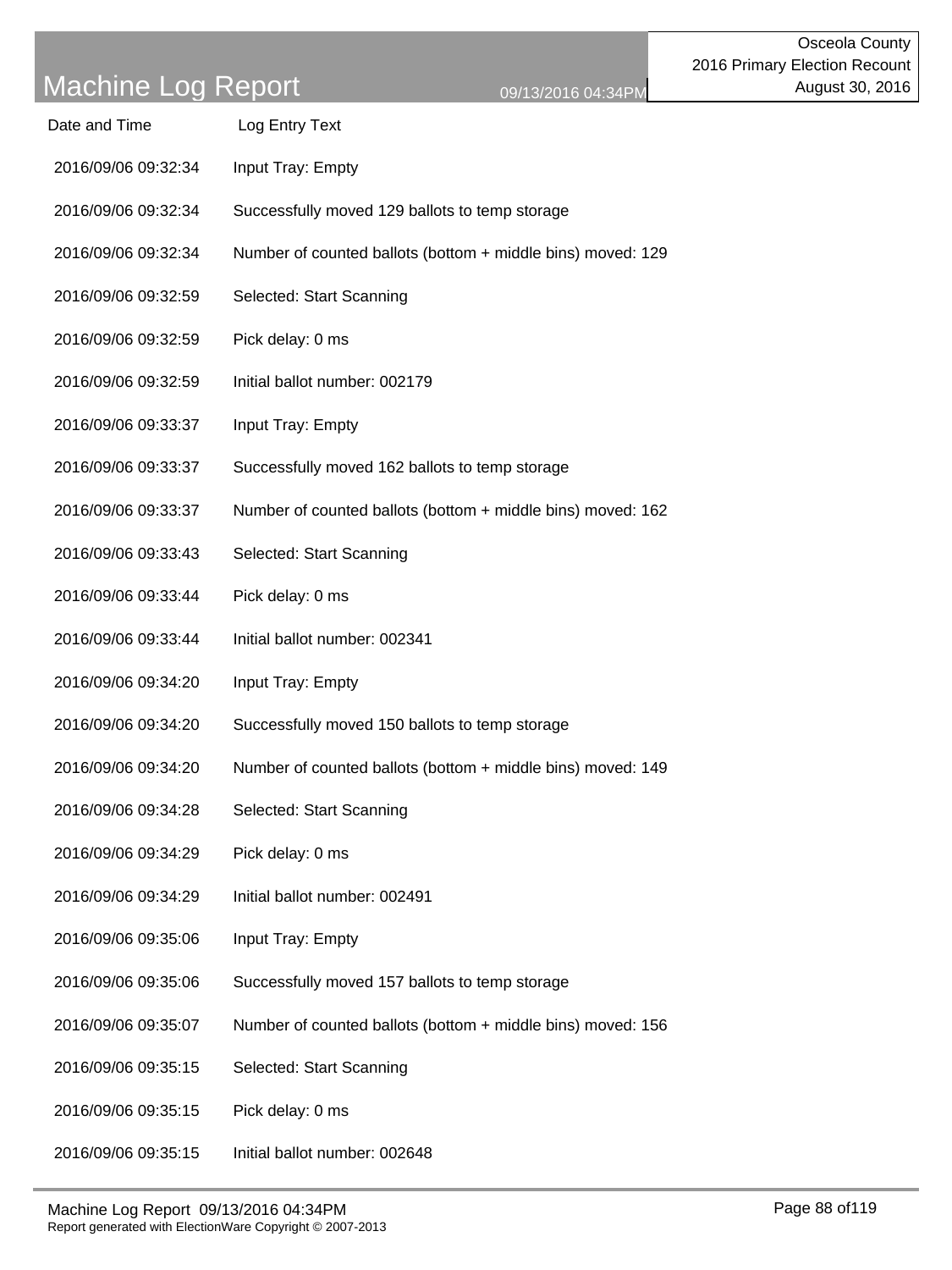| Date and Time       | Log Entry Text                                              |
|---------------------|-------------------------------------------------------------|
| 2016/09/06 09:35:50 | Input Tray: Empty                                           |
| 2016/09/06 09:35:50 | Successfully moved 145 ballots to temp storage              |
| 2016/09/06 09:35:50 | Number of counted ballots (bottom + middle bins) moved: 145 |
| 2016/09/06 09:35:56 | Selected: Start Scanning                                    |
| 2016/09/06 09:35:56 | Pick delay: 0 ms                                            |
| 2016/09/06 09:35:56 | Initial ballot number: 002793                               |
| 2016/09/06 09:36:23 | Bottom Bin: Full                                            |
| 2016/09/06 09:36:24 | Successfully moved 78 ballots to temp storage               |
| 2016/09/06 09:36:24 | Number of counted ballots (bottom + middle bins) moved: 78  |
| 2016/09/06 09:36:25 | Selected: Scan More                                         |
| 2016/09/06 09:36:27 | Selected: Clear Transport                                   |
| 2016/09/06 09:36:35 | Transport Command -- Response: IN -- M00                    |
| 2016/09/06 09:36:37 | Selected: Start Scanning                                    |
| 2016/09/06 09:36:37 | Pick delay: 0 ms                                            |
| 2016/09/06 09:36:37 | Initial ballot number: 002871                               |
| 2016/09/06 09:37:01 | Bottom Bin: Full                                            |
| 2016/09/06 09:37:01 | Successfully moved 80 ballots to temp storage               |
| 2016/09/06 09:37:01 | Number of counted ballots (bottom + middle bins) moved: 80  |
| 2016/09/06 09:37:08 | Selected: Scan More                                         |
| 2016/09/06 09:37:09 | Selected: Clear Transport                                   |
| 2016/09/06 09:37:18 | Transport Command -- Response: IN -- M00                    |
| 2016/09/06 09:37:20 | Selected: Start Scanning                                    |
| 2016/09/06 09:37:20 | Pick delay: 0 ms                                            |
| 2016/09/06 09:37:20 | Initial ballot number: 002951                               |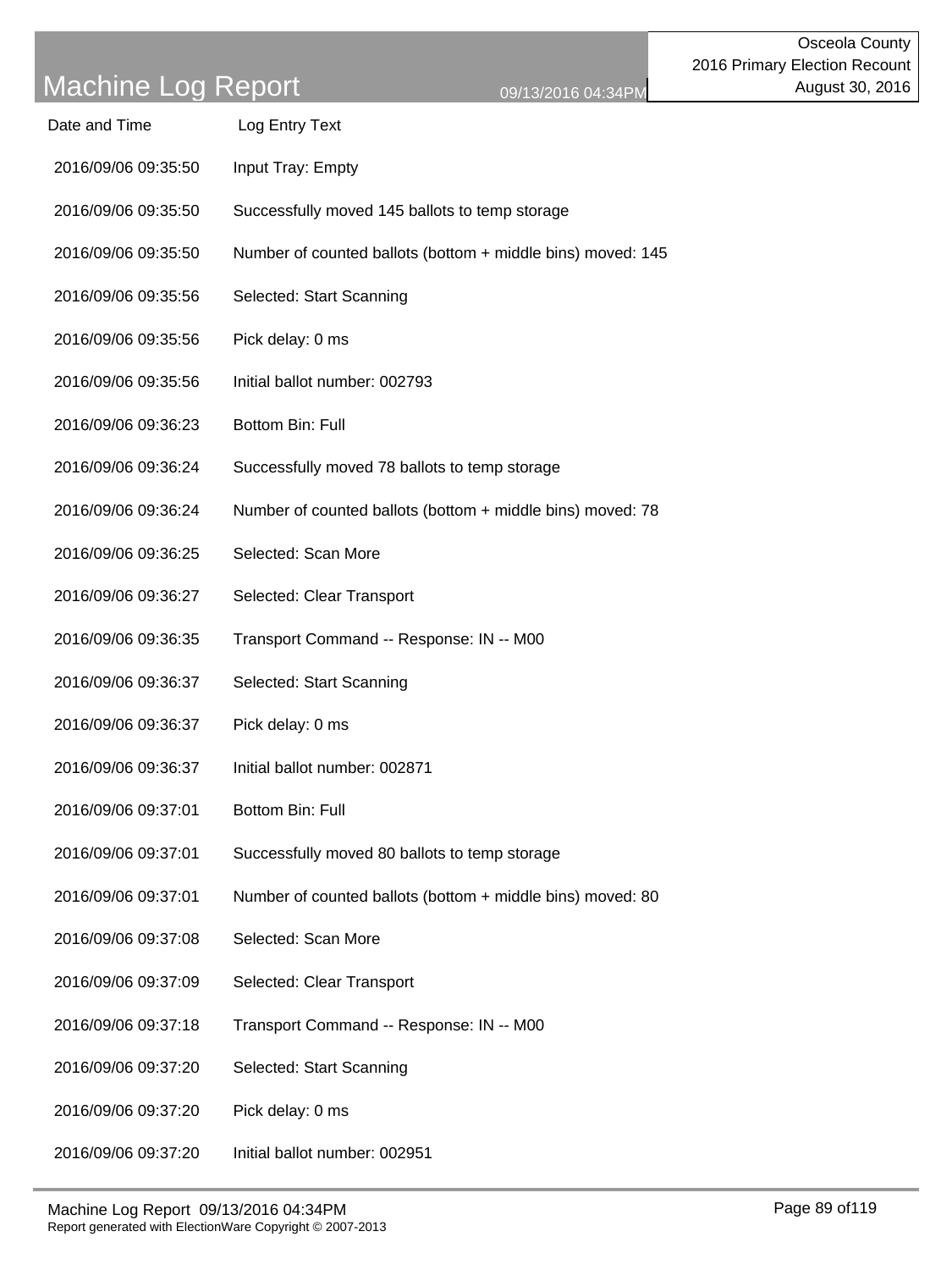| Date and Time       | Log Entry Text                                              |
|---------------------|-------------------------------------------------------------|
| 2016/09/06 09:37:52 | Input Tray: Empty                                           |
| 2016/09/06 09:37:52 | Successfully moved 133 ballots to temp storage              |
| 2016/09/06 09:37:52 | Number of counted ballots (bottom + middle bins) moved: 133 |
| 2016/09/06 09:38:00 | Selected: Start Scanning                                    |
| 2016/09/06 09:38:00 | Pick delay: 0 ms                                            |
| 2016/09/06 09:38:00 | Initial ballot number: 003084                               |
| 2016/09/06 09:38:40 | Input Tray: Empty                                           |
| 2016/09/06 09:38:40 | Successfully moved 169 ballots to temp storage              |
| 2016/09/06 09:38:40 | Number of counted ballots (bottom + middle bins) moved: 169 |
| 2016/09/06 09:38:44 | Selected: Preview Report                                    |
| 2016/09/06 09:38:46 | Not Processed Batch/Bin Report generated                    |
| 2016/09/06 09:38:50 | Selected: Clear Run Outstack                                |
| 2016/09/06 09:38:50 | Number of Outstack ballots cleared (top bin): 7             |
| 2016/09/06 09:38:55 | Selected: Start Scanning                                    |
| 2016/09/06 09:38:55 | Pick delay: 0 ms                                            |
| 2016/09/06 09:38:55 | Initial ballot number: 003253                               |
| 2016/09/06 09:39:07 | Successfully moved 7 ballots to temp storage                |
| 2016/09/06 09:39:07 | Number of counted ballots (bottom + middle bins) moved: 7   |
| 2016/09/06 09:39:09 | Selected: Start Scanning                                    |
| 2016/09/06 09:39:09 | Pick delay: 0 ms                                            |
| 2016/09/06 09:39:09 | Initial ballot number: 003260                               |
| 2016/09/06 09:39:20 | Input Tray: Empty                                           |
| 2016/09/06 09:39:20 | Successfully moved 1 ballots to temp storage                |
| 2016/09/06 09:39:20 | Number of counted ballots (bottom + middle bins) moved: 1   |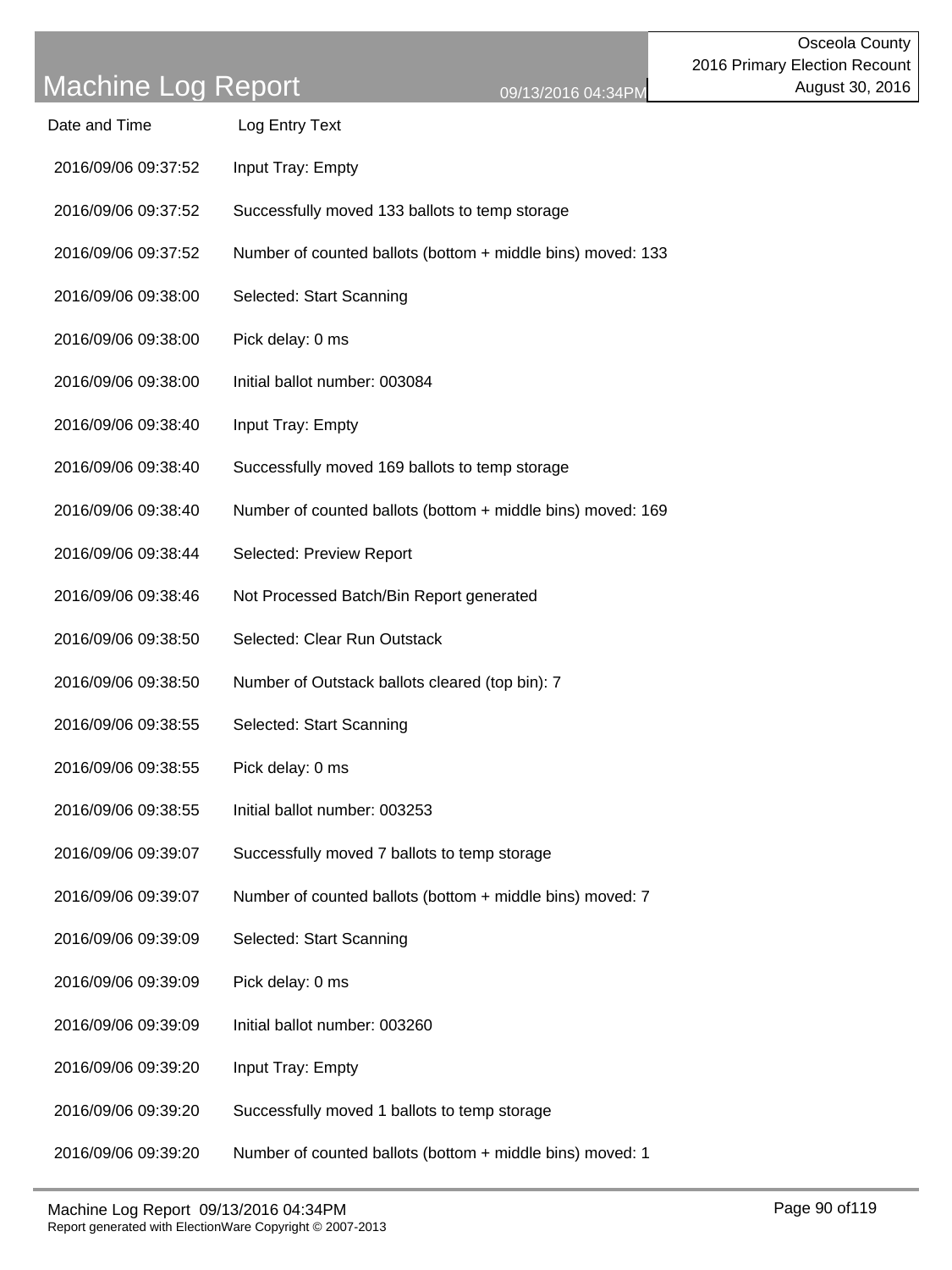| Date and Time       | Log Entry Text                                               |
|---------------------|--------------------------------------------------------------|
| 2016/09/06 09:39:34 | Selected: Done Scanning                                      |
| 2016/09/06 09:39:35 | Selected: Save Batch                                         |
| 2016/09/06 09:40:10 | Batch id batch_2016-09-06T09_39_35 successfully saved        |
| 2016/09/06 09:40:10 | Number of Processed ballots (bottom bin) in batch: 1868      |
| 2016/09/06 09:40:10 | Number of Sorted Write-in ballots (middle bin) in batch: 104 |
| 2016/09/06 09:40:10 | Number of Outstack ballots (top bin) in batch: 0             |
| 2016/09/06 09:40:12 | Processed Batch/Bin Report generated                         |
| 2016/09/06 09:40:12 | Processed Batch/Bin Report sent to printer                   |
| 2016/09/06 09:40:23 | Selected: Done Scanning                                      |
| 2016/09/06 09:40:23 | Navigated to: Scanning Menu                                  |
| 2016/09/06 09:40:25 | Selected: Scan Ballots                                       |
| 2016/09/06 09:40:38 | Navigated to: Scanning Menu                                  |
| 2016/09/06 09:40:43 | Navigated to: Reports Menu                                   |
| 2016/09/06 09:40:49 | Selected: Print Report                                       |
| 2016/09/06 09:40:50 | <b>Results Report generated</b>                              |
| 2016/09/06 09:40:50 | Results Report sent to printer                               |
| 2016/09/06 09:42:30 | Navigated to: Election Menu                                  |
| 2016/09/06 09:42:31 | Navigated to: Results Menu                                   |
| 2016/09/06 09:42:39 | Selected: Accept Election Access Code                        |
| 2016/09/06 09:42:39 | Election access code accepted                                |
| 2016/09/06 09:42:55 | DS850 memory stick inserted AA04012700011509                 |
| 2016/09/06 09:42:55 | Tabulator command: MCP_TRMCHECK failed                       |
| 2016/09/06 09:42:55 | Tabulator audit code: 7101001                                |
| 2016/09/06 09:42:55 | Invalid media inserted for Results Export                    |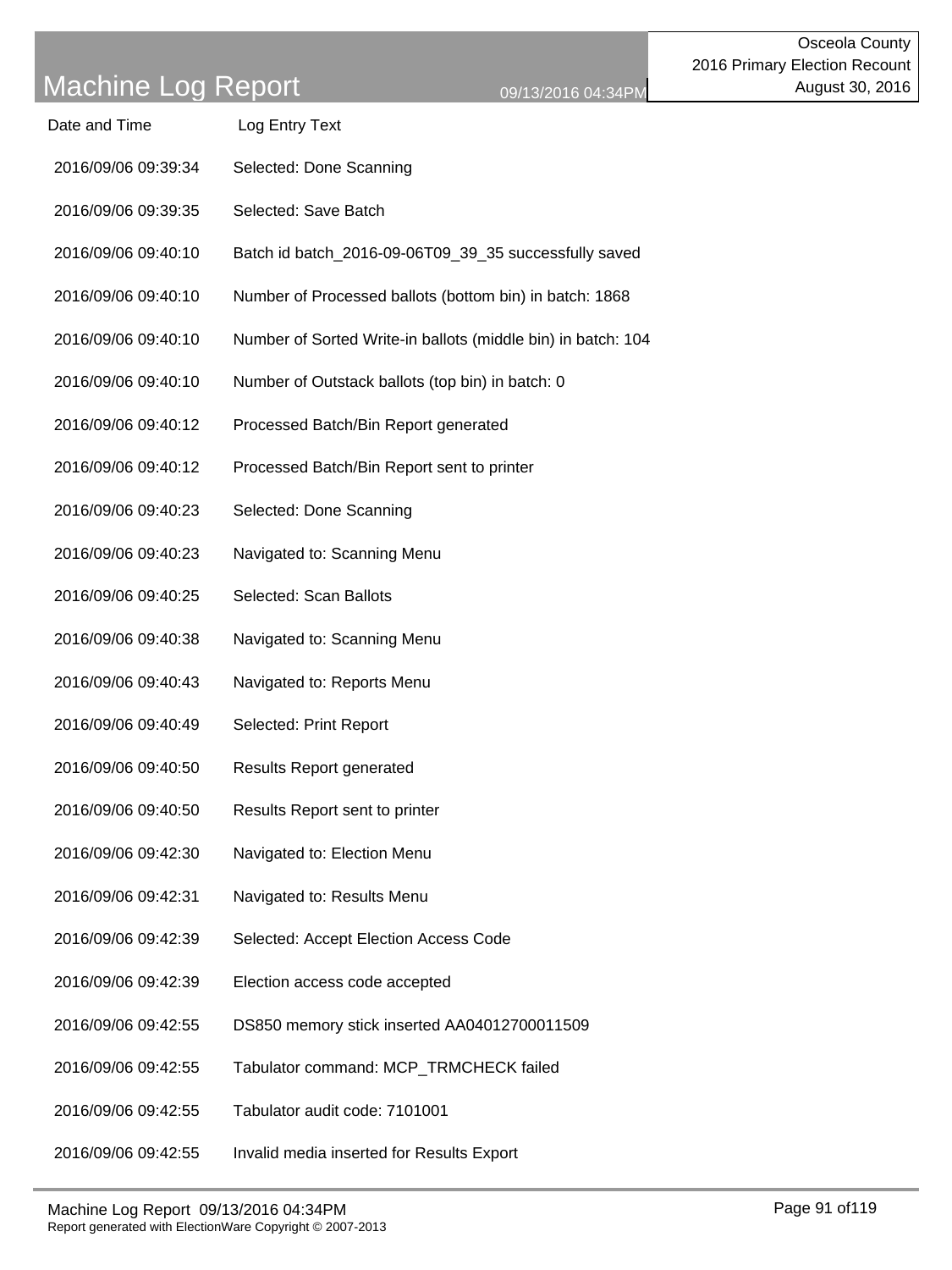| Date and Time       | Log Entry Text                               |
|---------------------|----------------------------------------------|
| 2016/09/06 09:43:02 | Navigated to: Results Menu                   |
| 2016/09/06 09:43:07 | DS850 Memory stick removed                   |
| 2016/09/06 09:44:07 | Selected: Accept Election Access Code        |
| 2016/09/06 09:44:07 | Election access code accepted                |
| 2016/09/06 09:44:08 | Blank memory stick inserted AA04012700011509 |
| 2016/09/06 09:44:10 | Navigated to: Export to Media                |
| 2016/09/06 09:44:12 | Selected: Export Results to Media            |
| 2016/09/06 09:44:26 | Export collection data successful            |
| 2016/09/06 09:44:30 | Selected: Export Results done                |
| 2016/09/06 09:44:30 | Navigated to: Results Menu                   |
| 2016/09/06 09:44:34 | Memory stick removed                         |
| 2016/09/06 09:47:10 | Selected: Accept Override Access Code        |
| 2016/09/06 09:47:10 | Override access code accepted                |
| 2016/09/06 09:47:10 | Navigated to: Clear Results Confirm          |
| 2016/09/06 09:47:13 | <b>Selected: Clear Results</b>               |
| 2016/09/06 09:47:14 | Temporary storage areas initialized          |
| 2016/09/06 09:47:16 | Navigated to: Results Menu                   |
| 2016/09/06 09:47:27 | Navigated to: Election Menu                  |
| 2016/09/06 09:47:30 | Navigated to: Results Menu                   |
| 2016/09/06 09:47:36 | Selected: Accept Override Access Code        |
| 2016/09/06 09:47:36 | Override access code accepted                |
| 2016/09/06 09:47:36 | Navigated to: Clear Results Confirm          |
| 2016/09/06 09:47:37 | <b>Selected: Clear Results</b>               |
| 2016/09/06 09:47:37 | Temporary storage areas initialized          |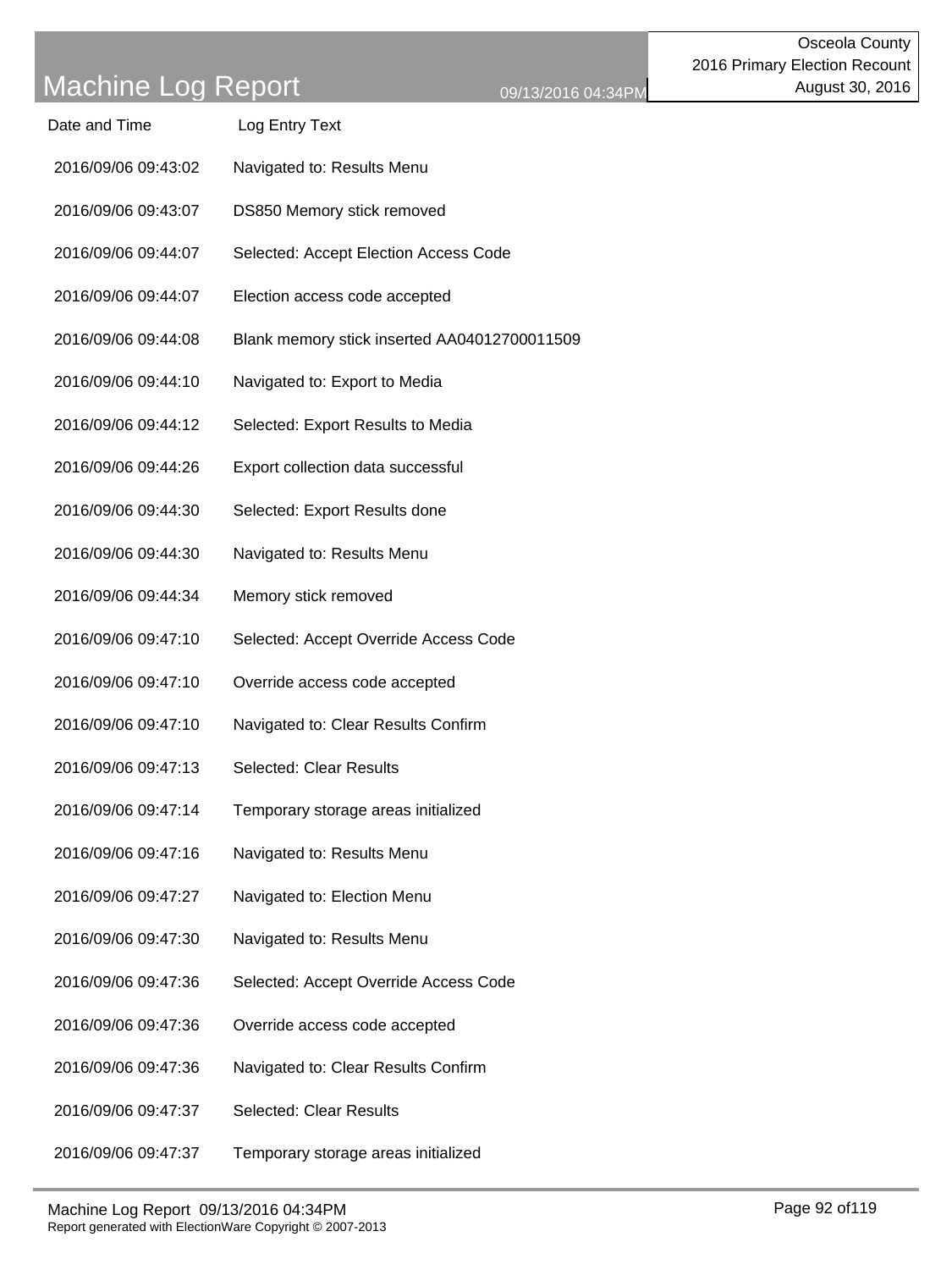| Date and Time       | Log Entry Text                                              |
|---------------------|-------------------------------------------------------------|
| 2016/09/06 09:47:38 | Navigated to: Results Menu                                  |
| 2016/09/06 09:47:40 | Navigated to: Election Menu                                 |
| 2016/09/06 09:47:42 | Navigated to: Results Menu                                  |
| 2016/09/06 09:47:47 | Navigated to: Election Menu                                 |
| 2016/09/06 09:47:47 | Navigated to: Reports Menu                                  |
| 2016/09/06 09:47:49 | Selected: Print Report                                      |
| 2016/09/06 09:47:49 | Zero Report generated                                       |
| 2016/09/06 09:47:49 | Zero Report sent to printer                                 |
| 2016/09/06 09:47:56 | Navigated to: Scanning Menu                                 |
| 2016/09/06 09:47:57 | Selected: Scan Ballots                                      |
| 2016/09/06 09:48:44 | Selected: Start Scanning                                    |
| 2016/09/06 09:48:45 | Pick delay: 0 ms                                            |
| 2016/09/06 09:48:45 | Initial ballot number: 003261                               |
| 2016/09/06 09:49:22 | Successfully moved 156 ballots to temp storage              |
| 2016/09/06 09:49:22 | Number of counted ballots (bottom + middle bins) moved: 155 |
| 2016/09/06 09:49:30 | Selected: Start Scanning                                    |
| 2016/09/06 09:49:30 | Pick delay: 0 ms                                            |
| 2016/09/06 09:49:30 | Initial ballot number: 003417                               |
| 2016/09/06 09:50:06 | Input Tray: Empty                                           |
| 2016/09/06 09:50:06 | Successfully moved 152 ballots to temp storage              |
| 2016/09/06 09:50:06 | Number of counted ballots (bottom + middle bins) moved: 152 |
| 2016/09/06 09:50:15 | Selected: Preview Report                                    |
| 2016/09/06 09:50:15 | Not Processed Batch/Bin Report generated                    |
| 2016/09/06 09:50:20 | Selected: Start Scanning                                    |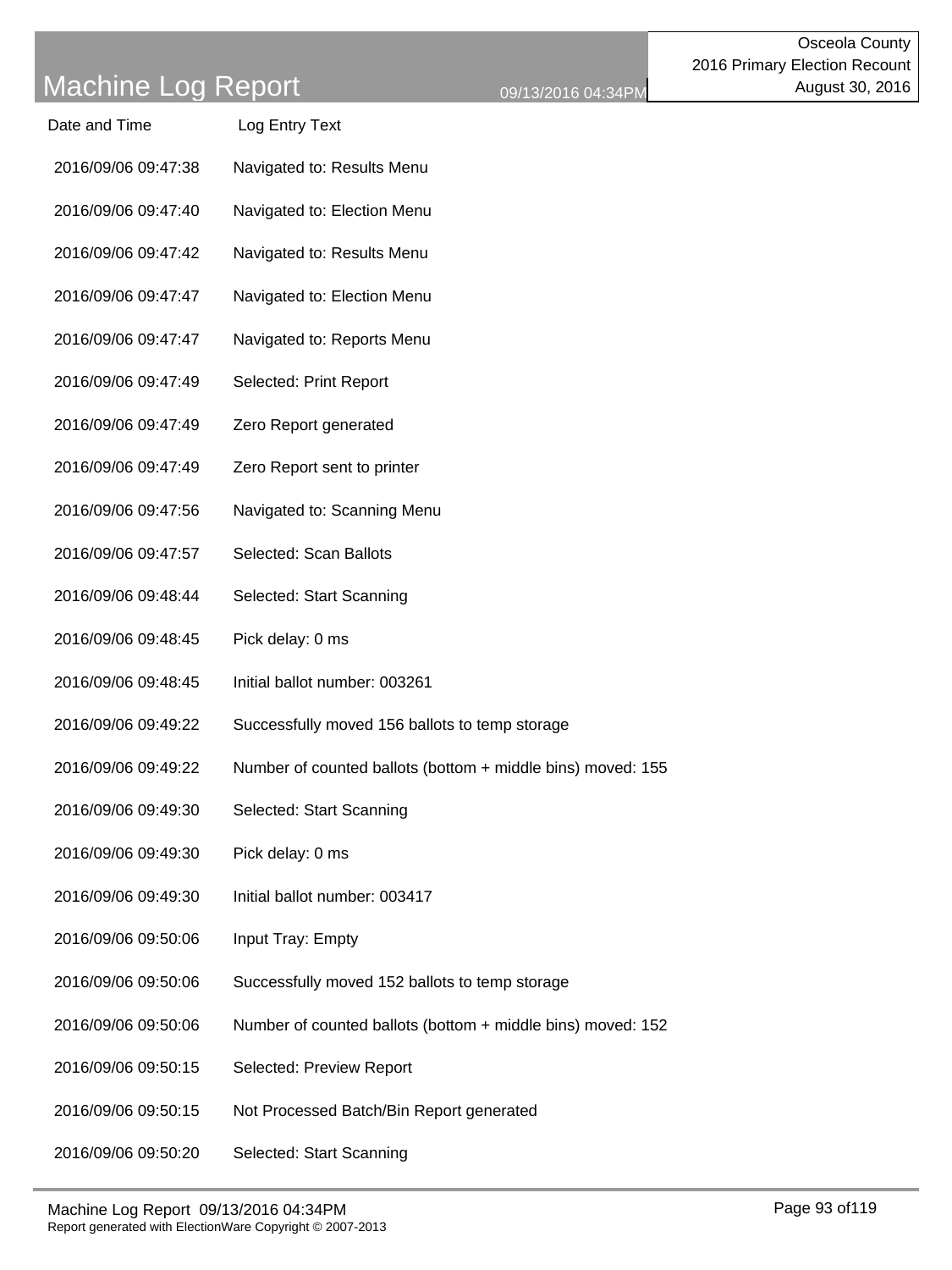| Date and Time       | Log Entry Text                                              |
|---------------------|-------------------------------------------------------------|
| 2016/09/06 09:50:20 | Pick delay: 0 ms                                            |
| 2016/09/06 09:50:20 | Initial ballot number: 003569                               |
| 2016/09/06 09:50:57 | Input Tray: Empty                                           |
| 2016/09/06 09:50:58 | Successfully moved 157 ballots to temp storage              |
| 2016/09/06 09:50:58 | Number of counted ballots (bottom + middle bins) moved: 157 |
| 2016/09/06 09:51:07 | Selected: Start Scanning                                    |
| 2016/09/06 09:51:07 | Pick delay: 0 ms                                            |
| 2016/09/06 09:51:07 | Initial ballot number: 003726                               |
| 2016/09/06 09:51:47 | Input Tray: Empty                                           |
| 2016/09/06 09:51:47 | Successfully moved 171 ballots to temp storage              |
| 2016/09/06 09:51:47 | Number of counted ballots (bottom + middle bins) moved: 169 |
| 2016/09/06 09:52:01 | Selected: Start Scanning                                    |
| 2016/09/06 09:52:01 | Pick delay: 0 ms                                            |
| 2016/09/06 09:52:01 | Initial ballot number: 003897                               |
| 2016/09/06 09:52:29 | Successfully moved 104 ballots to temp storage              |
| 2016/09/06 09:52:29 | Number of counted ballots (bottom + middle bins) moved: 104 |
| 2016/09/06 09:52:36 | Selected: Start Scanning                                    |
| 2016/09/06 09:52:37 | Pick delay: 0 ms                                            |
| 2016/09/06 09:52:37 | Initial ballot number: 004001                               |
| 2016/09/06 09:53:06 | Successfully moved 110 ballots to temp storage              |
| 2016/09/06 09:53:06 | Number of counted ballots (bottom + middle bins) moved: 110 |
| 2016/09/06 09:53:09 | Selected: Start Scanning                                    |
| 2016/09/06 09:53:10 | Pick delay: 0 ms                                            |
| 2016/09/06 09:53:10 | Initial ballot number: 004111                               |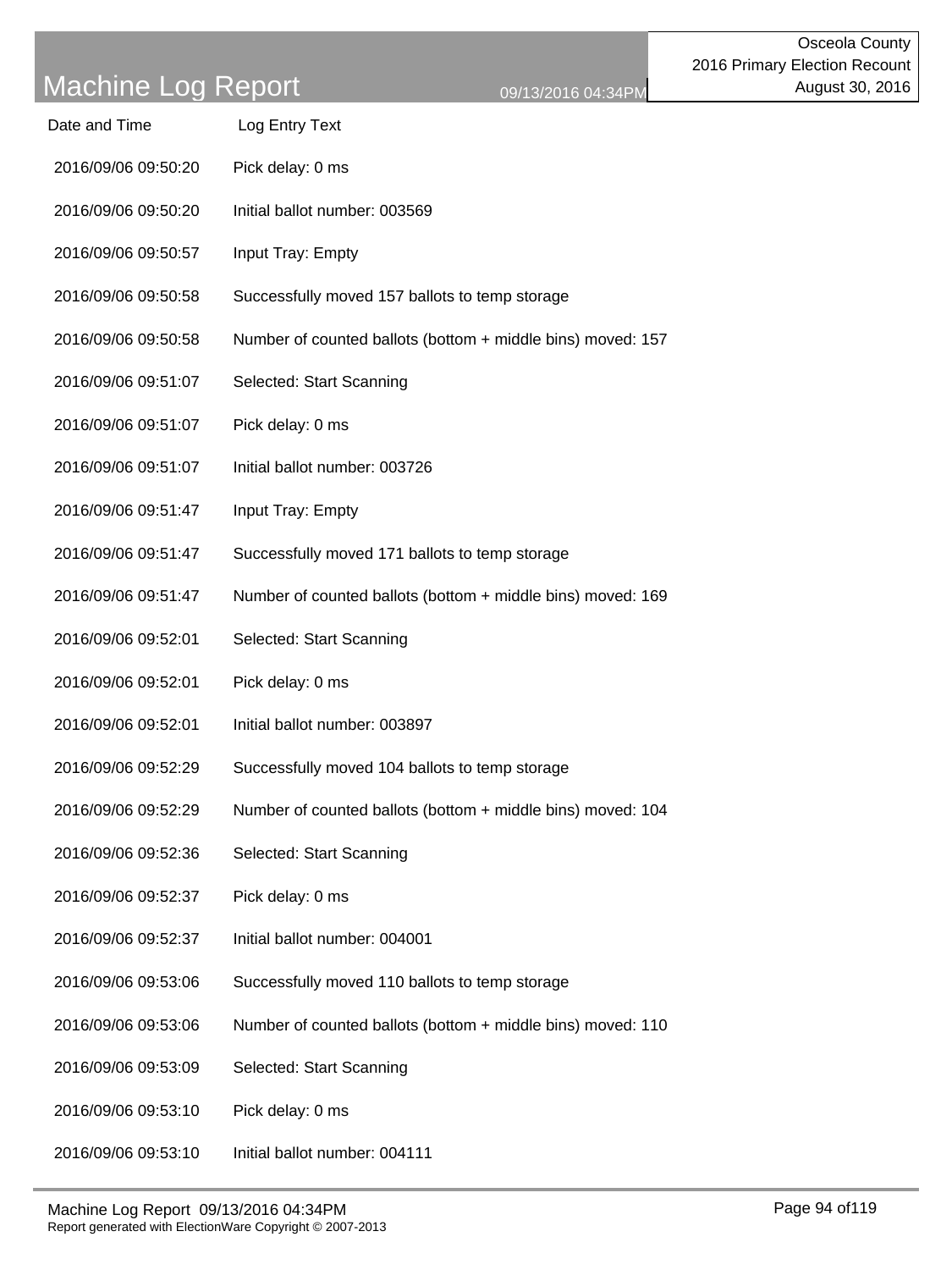| Date and Time       | Log Entry Text                                              |
|---------------------|-------------------------------------------------------------|
| 2016/09/06 09:53:42 | Input Tray: Empty                                           |
| 2016/09/06 09:53:42 | Successfully moved 130 ballots to temp storage              |
| 2016/09/06 09:53:42 | Number of counted ballots (bottom + middle bins) moved: 130 |
| 2016/09/06 09:53:50 | Selected: Start Scanning                                    |
| 2016/09/06 09:53:51 | Pick delay: 0 ms                                            |
| 2016/09/06 09:53:51 | Initial ballot number: 004241                               |
| 2016/09/06 09:54:01 | Successfully moved 2 ballots to temp storage                |
| 2016/09/06 09:54:01 | Number of counted ballots (bottom + middle bins) moved: 2   |
| 2016/09/06 09:54:03 | Selected: Start Scanning                                    |
| 2016/09/06 09:54:03 | Pick delay: 0 ms                                            |
| 2016/09/06 09:54:03 | Initial ballot number: 004243                               |
| 2016/09/06 09:54:14 | Input Tray: Empty                                           |
| 2016/09/06 09:54:14 | Successfully moved 2 ballots to temp storage                |
| 2016/09/06 09:54:14 | Number of counted ballots (bottom + middle bins) moved: 2   |
| 2016/09/06 09:54:20 | Selected: Start Scanning                                    |
| 2016/09/06 09:54:21 | Pick delay: 0 ms                                            |
| 2016/09/06 09:54:21 | Initial ballot number: 004245                               |
| 2016/09/06 09:54:31 | Input Tray: Empty                                           |
| 2016/09/06 09:54:31 | Successfully moved 2 ballots to temp storage                |
| 2016/09/06 09:54:31 | Number of counted ballots (bottom + middle bins) moved: 2   |
| 2016/09/06 09:54:35 | Selected: Start Scanning                                    |
| 2016/09/06 09:54:35 | Pick delay: 0 ms                                            |
| 2016/09/06 09:54:35 | Initial ballot number: 004247                               |
| 2016/09/06 09:54:46 | Input Tray: Empty                                           |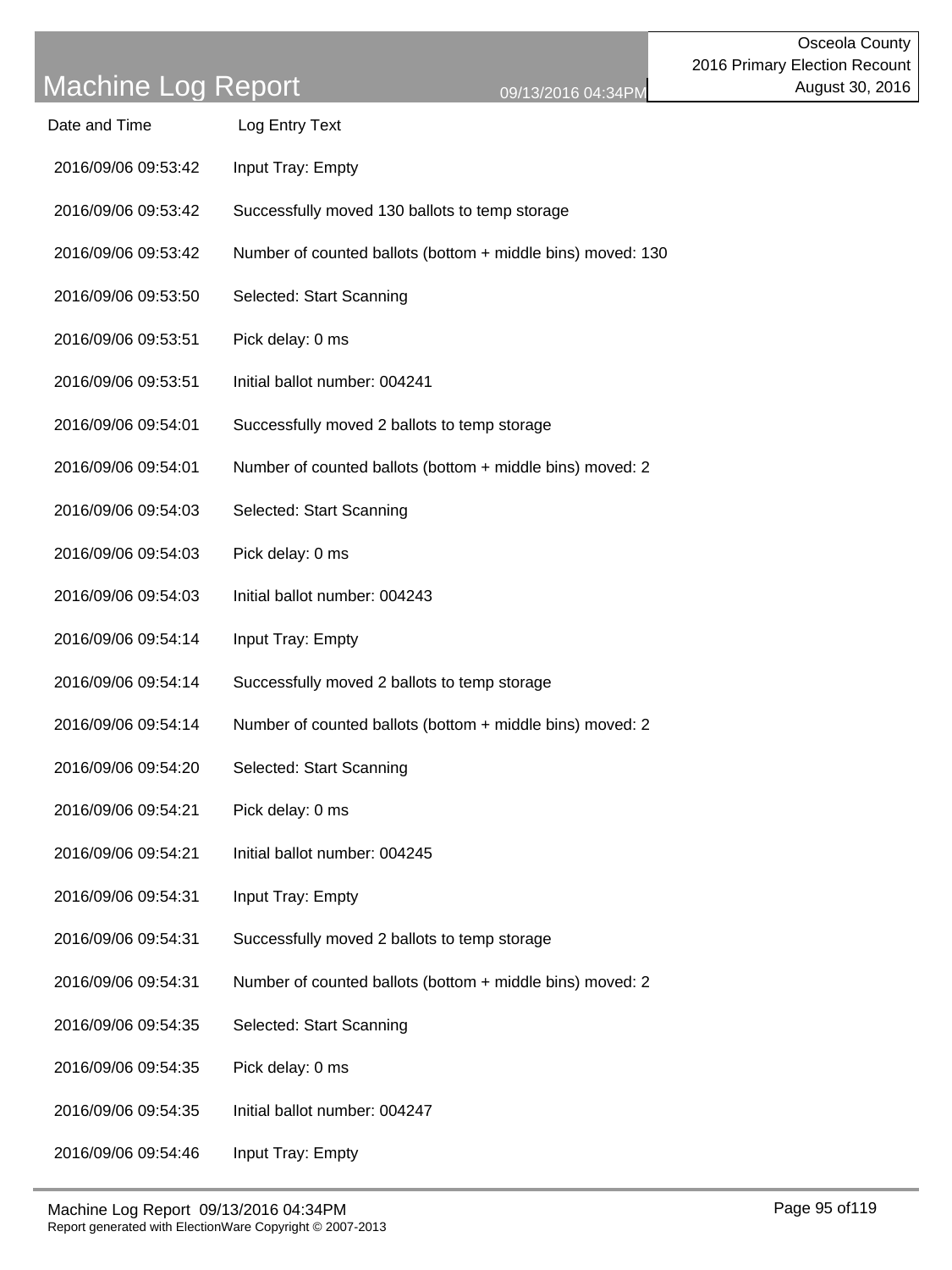| Machine Log Report 09/13/2016 04:34PM |                                                             | Page 96 of 119 |
|---------------------------------------|-------------------------------------------------------------|----------------|
| 2016/09/06 09:55:51                   | Selected: Print Report                                      |                |
| 2016/09/06 09:55:47                   | Navigated to: Reports Menu                                  |                |
| 2016/09/06 09:55:46                   | Navigated to: Scanning Menu                                 |                |
| 2016/09/06 09:55:44                   | Selected: Scan                                              |                |
| 2016/09/06 09:55:40                   | Processed Batch/Bin Report sent to printer                  |                |
| 2016/09/06 09:55:40                   | Processed Batch/Bin Report generated                        |                |
| 2016/09/06 09:55:39                   | Number of Outstack ballots (top bin) in batch: 0            |                |
| 2016/09/06 09:55:39                   | Number of Sorted Write-in ballots (middle bin) in batch: 47 |                |
| 2016/09/06 09:55:39                   | Number of Processed ballots (bottom bin) in batch: 940      |                |
| 2016/09/06 09:55:39                   | Batch id batch_2016-09-06T09_55_22 successfully saved       |                |
| 2016/09/06 09:55:22                   | Selected: Save Batch                                        |                |
| 2016/09/06 09:55:21                   | Selected: Done Scanning                                     |                |
| 2016/09/06 09:55:15                   | Number of counted ballots (bottom + middle bins) moved: 3   |                |
| 2016/09/06 09:55:15                   | Successfully moved 3 ballots to temp storage                |                |
| 2016/09/06 09:55:15                   | Input Tray: Empty                                           |                |
| 2016/09/06 09:55:04                   | Initial ballot number: 004248                               |                |
| 2016/09/06 09:55:04                   | Pick delay: 0 ms                                            |                |
| 2016/09/06 09:55:04                   | Selected: Start Scanning                                    |                |
| 2016/09/06 09:55:03                   | Number of Outstack ballots cleared (top bin): 3             |                |
| 2016/09/06 09:55:03                   | Selected: Clear Run Outstack                                |                |
| 2016/09/06 09:55:01                   | Not Processed Batch/Bin Report generated                    |                |
| 2016/09/06 09:55:00                   | Selected: Preview Report                                    |                |
| 2016/09/06 09:54:46                   | Number of counted ballots (bottom + middle bins) moved: 1   |                |
| 2016/09/06 09:54:46                   | Successfully moved 1 ballots to temp storage                |                |
| Date and Time                         | Log Entry Text                                              |                |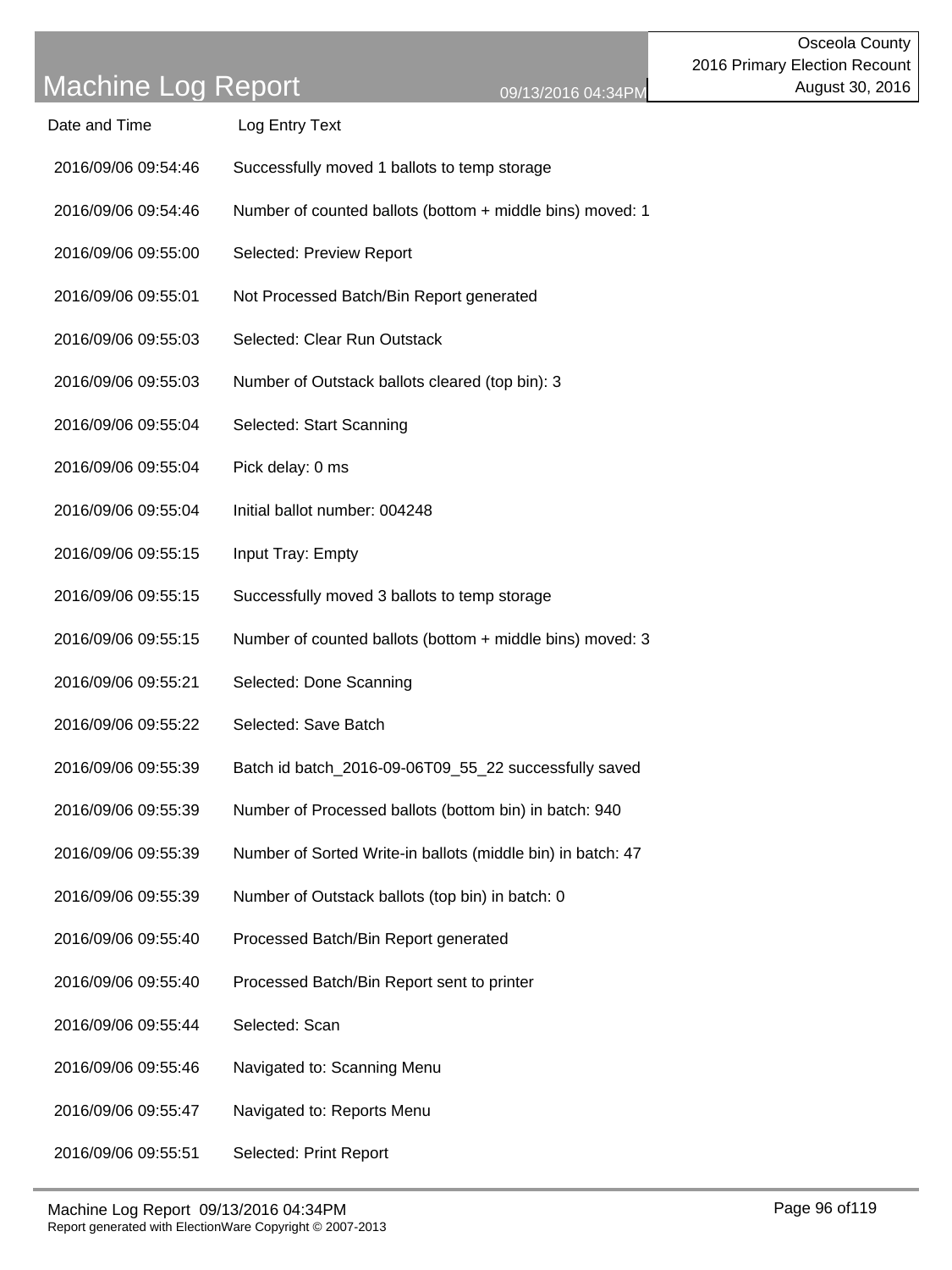| Machine Log Report                    | 09/13/2016                                         |
|---------------------------------------|----------------------------------------------------|
| Date and Time                         | Log Entry Text                                     |
| 2016/09/06 09:55:51                   | <b>Results Report generated</b>                    |
| 2016/09/06 09:55:52                   | Results Report sent to printer                     |
| 2016/09/06 09:55:53                   | Blank memory stick inserted AA04012700011413       |
| 2016/09/06 09:56:09                   | Navigated to: Election Menu                        |
| 2016/09/06 09:56:10                   | Navigated to: Results Menu                         |
| 2016/09/06 09:56:26                   | Selected: Accept Election Access Code              |
| 2016/09/06 09:56:26                   | Election access code accepted                      |
| 2016/09/06 09:56:29                   | Navigated to: Export to Media                      |
| 2016/09/06 09:56:30                   | Selected: Export Results to Media                  |
| 2016/09/02 19:19:46                   | The Audit Log has been cleared                     |
| 2016/09/02 19:19:47                   | Machine clearing and initializing                  |
| 2016/09/02 19:19:47                   | Cleared the Election access code                   |
| 2016/09/02 19:19:47                   | Unit Serial Number: 8512090090                     |
| 2016/09/02 19:19:48                   | Temporary storage areas initialized                |
| 2016/09/02 19:19:54                   | Selected: Clear and Initialize done                |
| 2016/09/02 19:19:54                   | Navigated to: Setup Menu                           |
| 2016/09/02 19:19:56                   | EQC Memory stick removed                           |
| 2016/09/02 19:20:03                   | Selected: Load Election                            |
| 2016/09/02 19:20:10                   | DS850 memory stick inserted 0522032816140472       |
| 2016/09/02 19:20:10                   | Successfully copied election definition to storage |
| 2016/09/02 19:20:25                   | Selected: Accept Election Access Code              |
| 2016/09/02 19:20:25                   | Election Name: Official Primary Election Recount   |
| 2016/09/02 19:20:25                   | Election access code accepted                      |
| 2016/09/02 19:20:33                   | Selected: Load Election                            |
| Machine Log Report 09/13/2016 04:34PM |                                                    |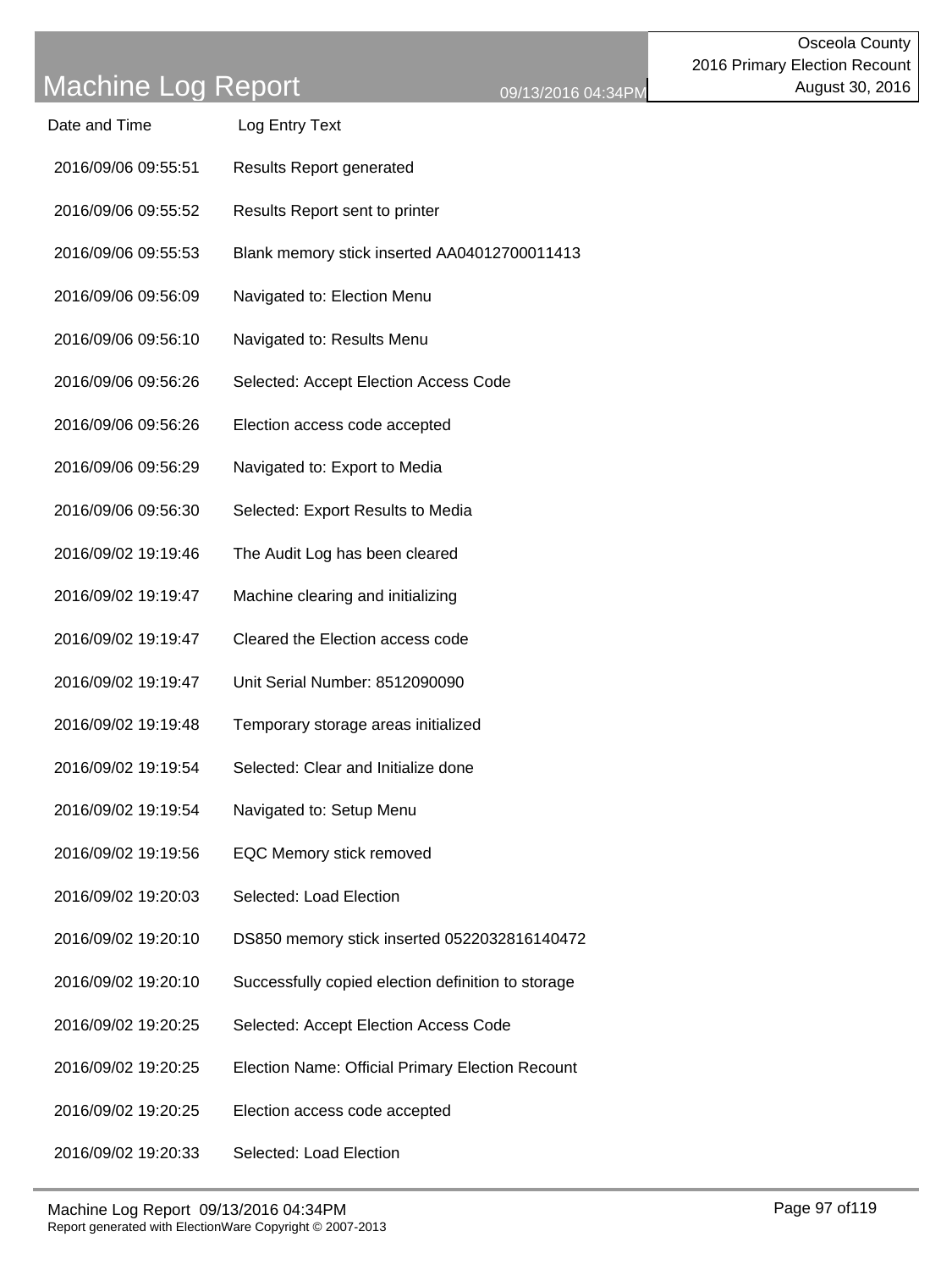| Date and Time | Log Entry Text |
|---------------|----------------|
|               |                |

- 2016/09/02 19:20:33 Public Count: 0
- 2016/09/02 19:20:33 Ballot Spec ID: DSIM\_279.400\_215.900\_38\_24\_PP
- 2016/09/02 19:20:33 Load election definition OK
- 2016/09/02 19:20:33 Audit log printer is ready
- 2016/09/02 19:20:34 Selected: Load Election done
- 2016/09/02 19:20:35 Navigated to: Setup Menu
- 2016/09/02 19:20:37 Navigated to: Election Menu
- 2016/09/02 19:20:55 Navigated to: Configuration Menu
- 2016/09/02 19:20:57 Navigated to: Batch/Bin Reporting Settings
- 2016/09/02 19:20:58 Navigated to: Configuration Menu
- 2016/09/02 19:20:59 Navigated to: Bin Sorting Menu
- 2016/09/02 19:21:01 Navigated to: Sort Option
- 2016/09/02 19:21:03 Selected: Edit Sort Option
- 2016/09/02 19:21:11 Selected: Accept Admin Access Code
- 2016/09/02 19:21:11 Admin access code accepted
- 2016/09/02 19:21:14 Selected: Save Bin Sort Option
- 2016/09/02 19:21:14 Navigated to: Sort Option
- 2016/09/02 19:21:16 Navigated to: Bin Sorting Menu
- 2016/09/02 19:21:17 Navigated to: Configuration Menu
- 2016/09/02 19:21:19 Navigated to: Election Menu
- 2016/09/02 19:21:38 DS850 Memory stick removed
- 2016/09/02 19:21:44 Navigated to: Scanning Menu
- 2016/09/02 19:21:45 Selected: Scan Ballots
- 2016/09/02 19:21:47 Selected: Start Scanning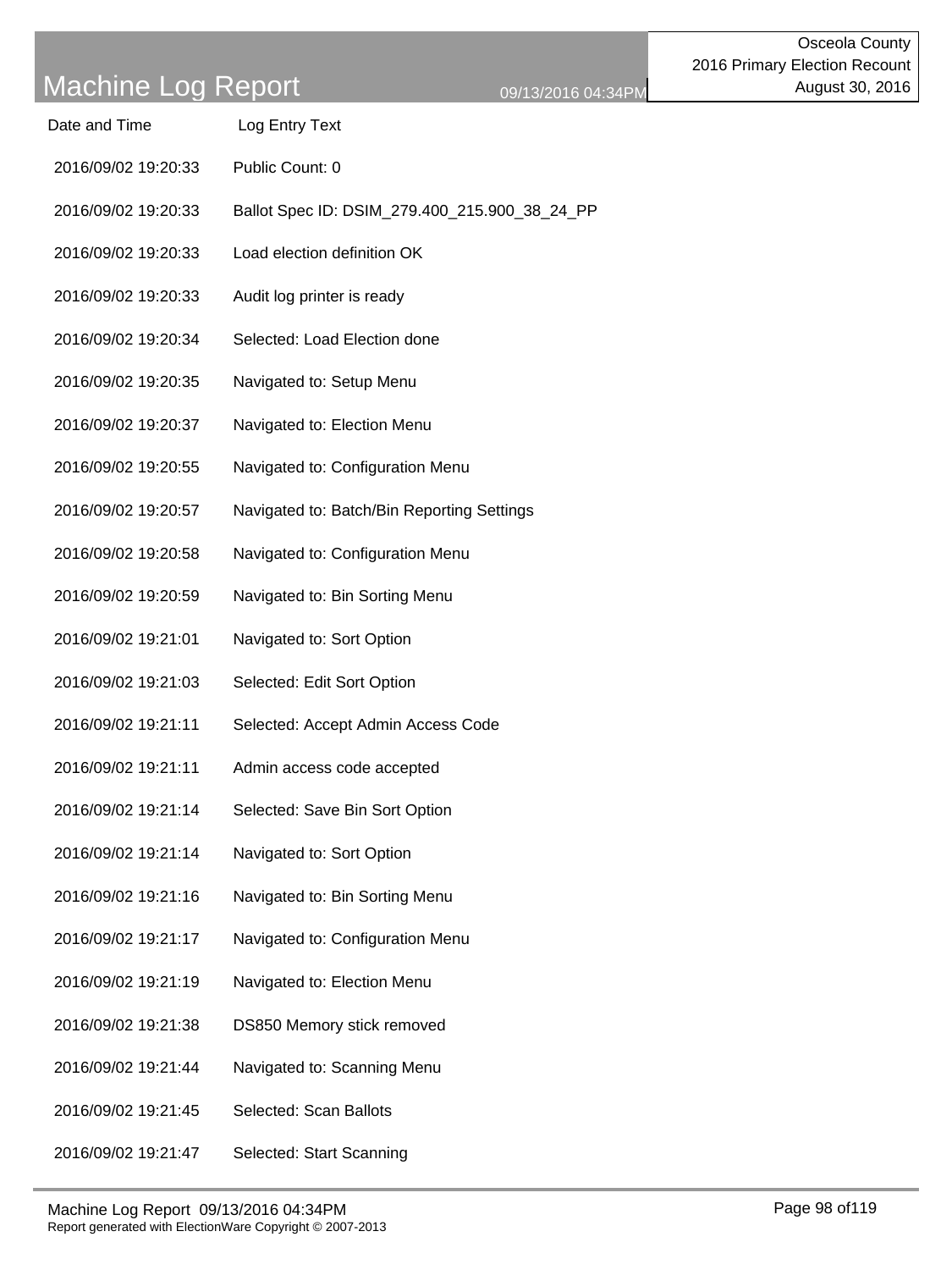| Date and Time | Log Entry Text |
|---------------|----------------|
|               |                |

- 2016/09/02 19:21:47 Pick delay: 0 ms
- 2016/09/02 19:21:47 Initial ballot number: 000001
- 2016/09/02 19:22:13 Input Tray: Empty
- 2016/09/02 19:22:13 Successfully moved 95 ballots to temp storage
- 2016/09/02 19:22:13 Number of counted ballots (bottom + middle bins) moved: 15
- 2016/09/02 19:22:53 Selected: Clear Run Outstack
- 2016/09/02 19:22:53 Number of Outstack ballots cleared (top bin): 80
- 2016/09/02 19:23:08 Selected: Start Scanning
- 2016/09/02 19:23:08 Pick delay: 0 ms
- 2016/09/02 19:23:08 Initial ballot number: 000096
- 2016/09/02 19:23:22 Selected: Stop Scanning
- 2016/09/02 19:23:26 Input Tray: Empty
- 2016/09/02 19:23:26 Successfully moved 46 ballots to temp storage
- 2016/09/02 19:23:26 Number of counted ballots (bottom + middle bins) moved: 46
- 2016/09/02 19:23:43 Selected: Accept Election Access Code
- 2016/09/02 19:23:43 Election access code accepted
- 2016/09/02 19:23:44 Selected: Delete Batch
- 2016/09/02 19:23:44 Temporary storage areas initialized
- 2016/09/02 19:23:50 Selected: Scan
- 2016/09/02 19:23:51 Selected: Start Scanning
- 2016/09/02 19:23:52 Pick delay: 0 ms
- 2016/09/02 19:23:52 Initial ballot number: 000142
- 2016/09/02 19:24:18 Input Tray: Empty
- 2016/09/02 19:24:18 Successfully moved 95 ballots to temp storage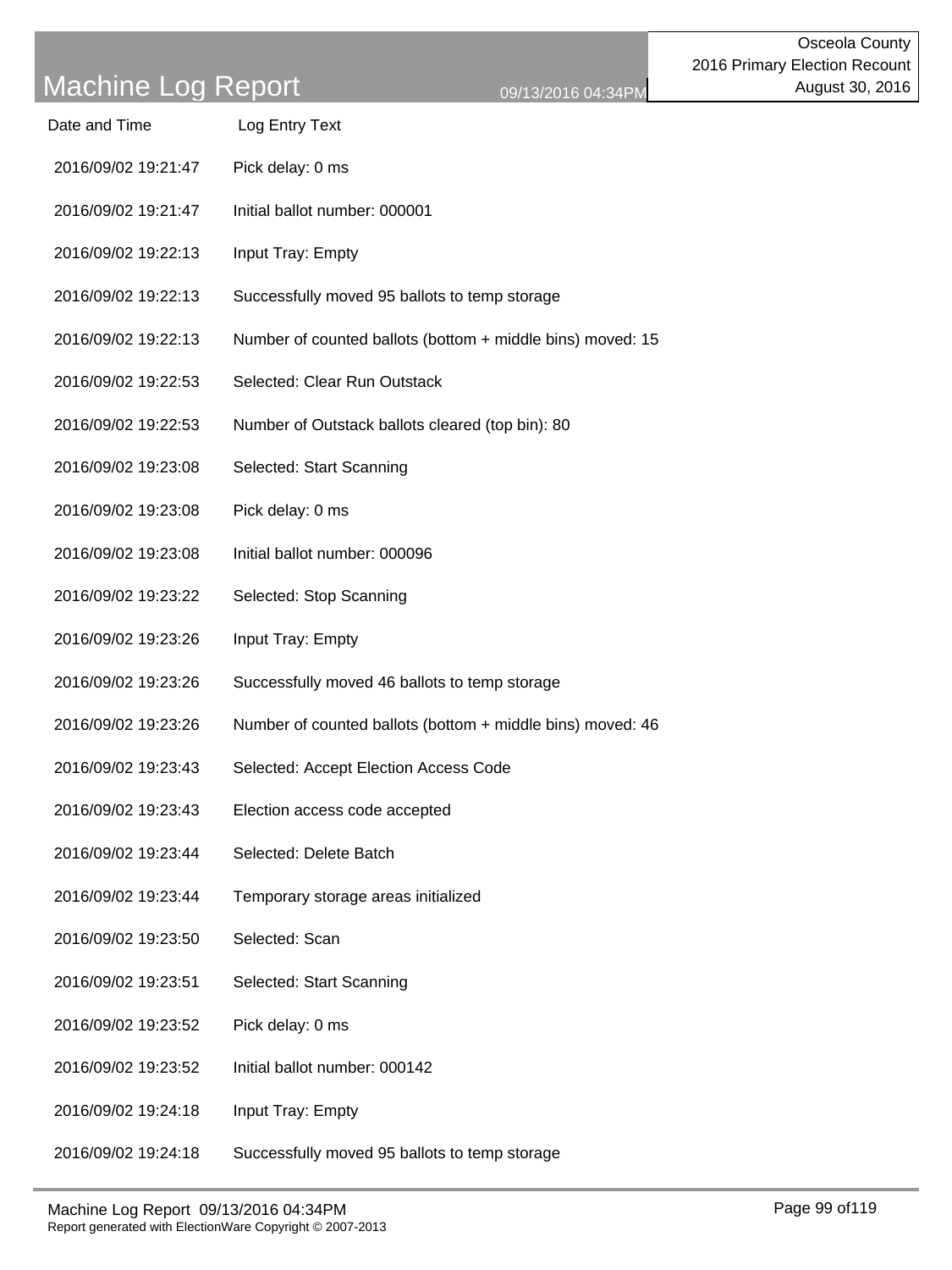### Machine Log Popert

| iviauilliu Luy Inopult | 09/13/2016 04:34PM                                         |
|------------------------|------------------------------------------------------------|
| Date and Time          | Log Entry Text                                             |
| 2016/09/02 19:24:18    | Number of counted ballots (bottom + middle bins) moved: 89 |
| 2016/09/02 19:24:53    | Selected: Clear Run Outstack                               |
| 2016/09/02 19:24:53    | Number of Outstack ballots cleared (top bin): 6            |
| 2016/09/02 19:24:54    | Selected: Start Scanning                                   |
| 2016/09/02 19:24:55    | Pick delay: 0 ms                                           |
| 2016/09/02 19:24:55    | Initial ballot number: 000237                              |
| 2016/09/02 19:25:17    | Successfully moved 72 ballots to temp storage              |
| 2016/09/02 19:25:17    | Number of counted ballots (bottom + middle bins) moved: 72 |
| 2016/09/02 19:25:48    | Selected: Start Scanning                                   |
| 2016/09/02 19:25:48    | Pick delay: 0 ms                                           |
| 2016/09/02 19:25:48    | Initial ballot number: 000309                              |
| 2016/09/02 19:25:59    | Input Tray: Empty                                          |
| 2016/09/02 19:25:59    | Successfully moved 6 ballots to temp storage               |
| 2016/09/02 19:25:59    | Number of counted ballots (bottom + middle bins) moved: 5  |
| 2016/09/02 19:26:05    | Selected: Clear Run Outstack                               |
| 2016/09/02 19:26:05    | Number of Outstack ballots cleared (top bin): 1            |
| 2016/09/02 19:26:05    | Selected: Start Scanning                                   |
| 2016/09/02 19:26:06    | Pick delay: 0 ms                                           |
| 2016/09/02 19:26:06    | Initial ballot number: 000315                              |
| 2016/09/02 19:26:30    | Input Tray: Empty                                          |
| 2016/09/02 19:26:30    | Successfully moved 81 ballots to temp storage              |
| 2016/09/02 19:26:30    | Number of counted ballots (bottom + middle bins) moved: 76 |
| 2016/09/02 19:26:51    | Selected: Clear Run Outstack                               |
| 2016/09/02 19:26:51    | Number of Outstack ballots cleared (top bin): 5            |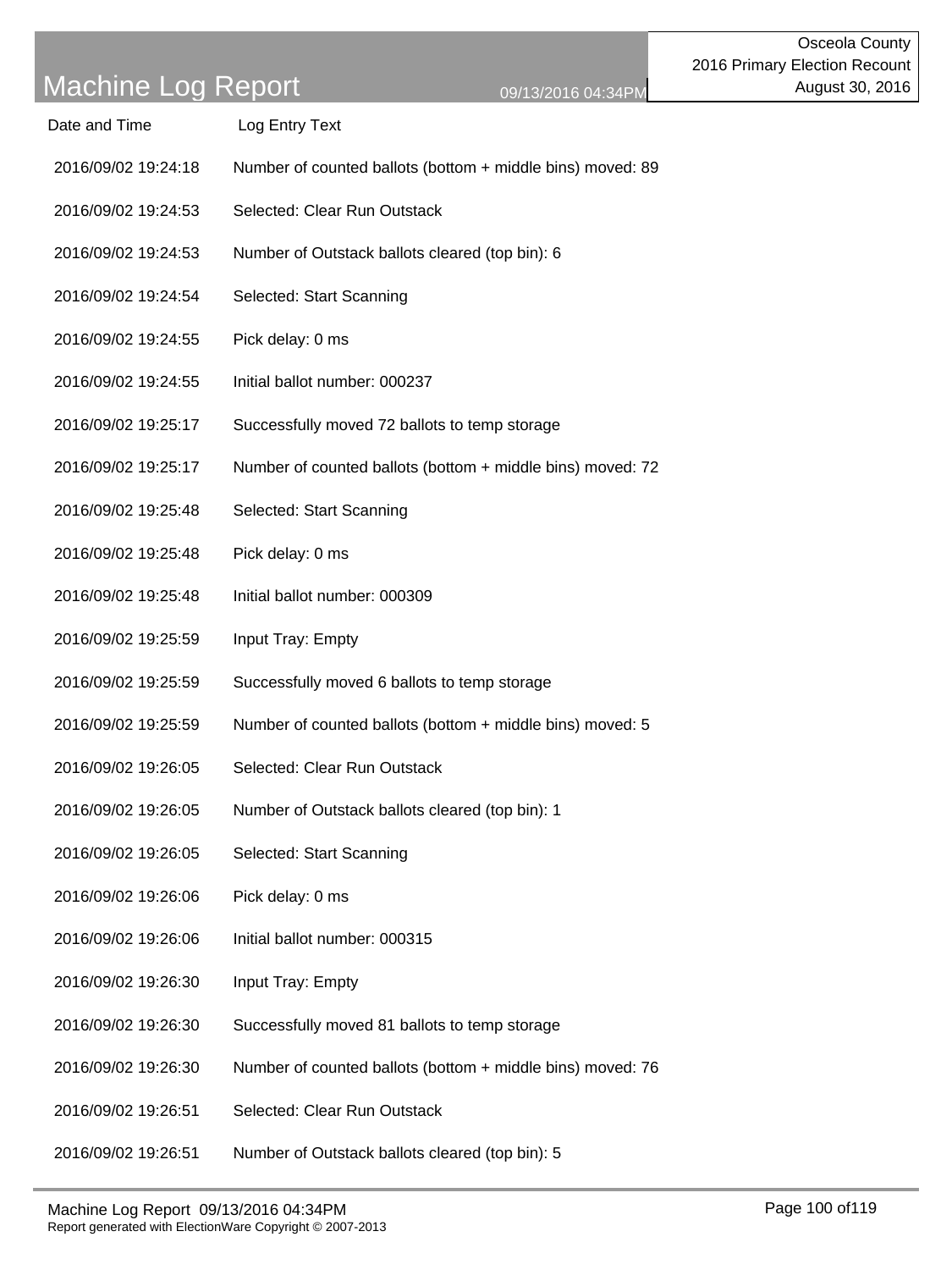| viachine Log Report |                                                  | 09/13/2016 04:34PM                                         |
|---------------------|--------------------------------------------------|------------------------------------------------------------|
| Date and Time       | Log Entry Text                                   |                                                            |
| 2016/09/02 19:27:09 | Selected: Start Scanning                         |                                                            |
| 2016/09/02 19:27:09 | Pick delay: 0 ms                                 |                                                            |
| 2016/09/02 19:27:09 | Initial ballot number: 000396                    |                                                            |
| 2016/09/02 19:27:35 | Input Tray: Empty                                |                                                            |
| 2016/09/02 19:27:35 | Successfully moved 91 ballots to temp storage    |                                                            |
| 2016/09/02 19:27:35 |                                                  | Number of counted ballots (bottom + middle bins) moved: 79 |
| 2016/09/02 19:27:57 | Selected: Start Scanning                         |                                                            |
| 2016/09/02 19:27:57 | Pick delay: 0 ms                                 |                                                            |
| 2016/09/02 19:27:57 | Initial ballot number: 000487                    |                                                            |
| 2016/09/02 19:28:10 | Successfully moved 17 ballots to temp storage    |                                                            |
| 2016/09/02 19:28:10 |                                                  | Number of counted ballots (bottom + middle bins) moved: 13 |
| 2016/09/02 19:28:14 | Selected: Clear Run Outstack                     |                                                            |
| 2016/09/02 19:28:14 | Number of Outstack ballots cleared (top bin): 16 |                                                            |
| 2016/09/02 19:28:16 | Selected: Start Scanning                         |                                                            |
| 2016/09/02 19:28:16 | Pick delay: 0 ms                                 |                                                            |
| 2016/09/02 19:28:16 | Initial ballot number: 000504                    |                                                            |
| 2016/09/02 19:28:39 | Input Tray: Empty                                |                                                            |
| 2016/09/02 19:28:39 | Successfully moved 78 ballots to temp storage    |                                                            |
| 2016/09/02 19:28:39 |                                                  | Number of counted ballots (bottom + middle bins) moved: 74 |
| 2016/09/02 19:29:25 | Selected: Clear Run Outstack                     |                                                            |
| 2016/09/02 19:29:25 | Number of Outstack ballots cleared (top bin): 4  |                                                            |
| 2016/09/02 19:29:25 | Selected: Start Scanning                         |                                                            |
| 2016/09/02 19:29:26 | Pick delay: 0 ms                                 |                                                            |
| 2016/09/02 19:29:26 | Initial ballot number: 000582                    |                                                            |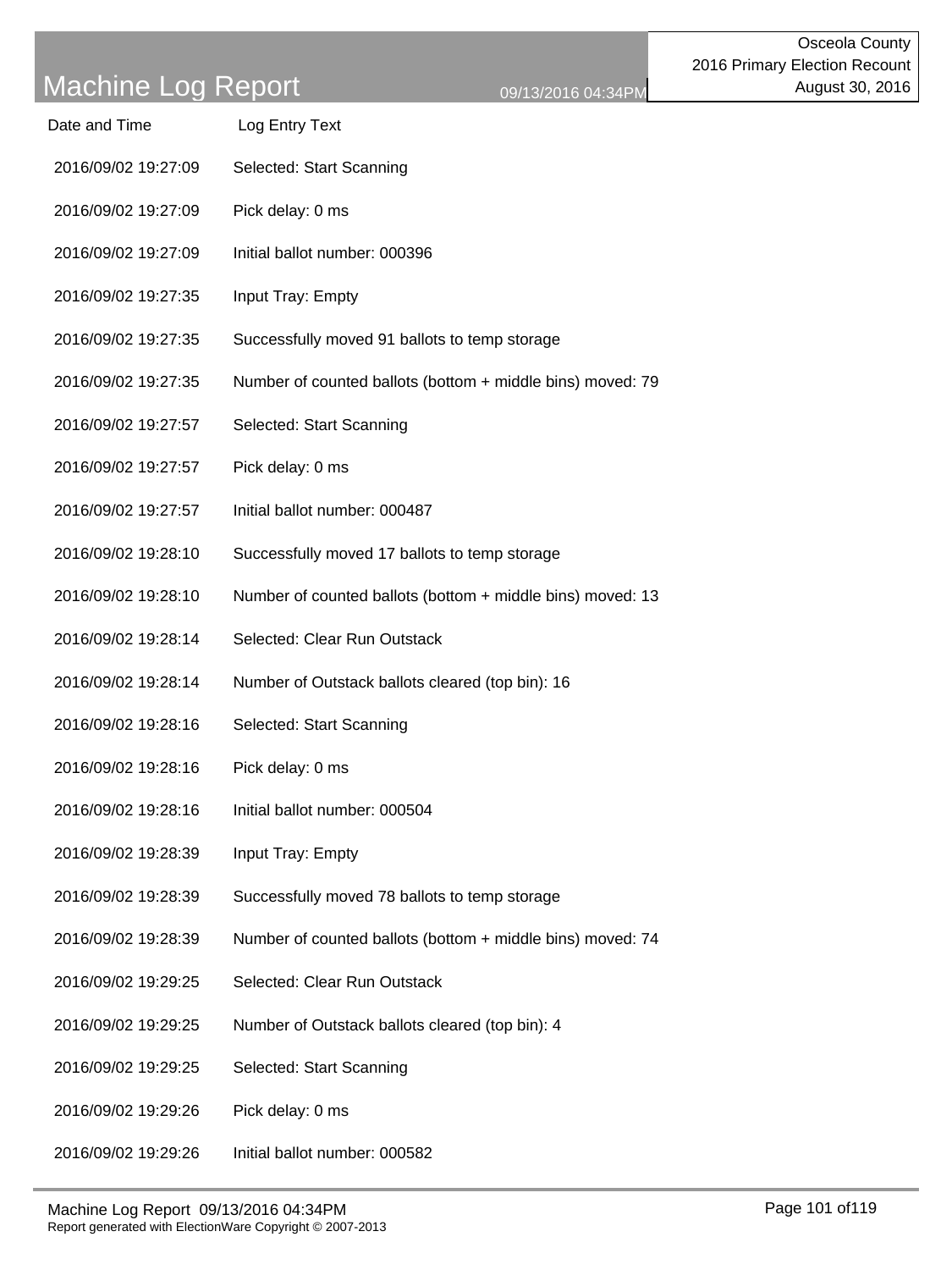| Date and Time       | Log Entry Text                                             |
|---------------------|------------------------------------------------------------|
| 2016/09/02 19:29:50 | Input Tray: Empty                                          |
| 2016/09/02 19:29:50 | Successfully moved 83 ballots to temp storage              |
| 2016/09/02 19:29:50 | Number of counted ballots (bottom + middle bins) moved: 79 |
| 2016/09/02 19:30:28 | Selected: Clear Run Outstack                               |
| 2016/09/02 19:30:28 | Number of Outstack ballots cleared (top bin): 4            |
| 2016/09/02 19:30:29 | Selected: Start Scanning                                   |
| 2016/09/02 19:30:29 | Pick delay: 0 ms                                           |
| 2016/09/02 19:30:29 | Initial ballot number: 000665                              |
| 2016/09/02 19:30:41 | Input Tray: Empty                                          |
| 2016/09/02 19:30:41 | Successfully moved 8 ballots to temp storage               |
| 2016/09/02 19:30:41 | Number of counted ballots (bottom + middle bins) moved: 6  |
| 2016/09/02 19:30:48 | Selected: Preview Report                                   |
| 2016/09/02 19:30:49 | Not Processed Batch/Bin Report generated                   |
| 2016/09/02 19:30:58 | Selected: Clear Run Outstack                               |
| 2016/09/02 19:30:58 | Number of Outstack ballots cleared (top bin): 2            |
| 2016/09/02 19:30:59 | Selected: Start Scanning                                   |
| 2016/09/02 19:30:59 | Pick delay: 0 ms                                           |
| 2016/09/02 19:30:59 | Initial ballot number: 000673                              |
| 2016/09/02 19:31:21 | Input Tray: Empty                                          |
| 2016/09/02 19:31:21 | Successfully moved 71 ballots to temp storage              |
| 2016/09/02 19:31:21 | Number of counted ballots (bottom + middle bins) moved: 70 |
| 2016/09/02 19:31:36 | Selected: Start Scanning                                   |
| 2016/09/02 19:31:36 | Pick delay: 0 ms                                           |
|                     |                                                            |

2016/09/02 19:31:36 Initial ballot number: 000744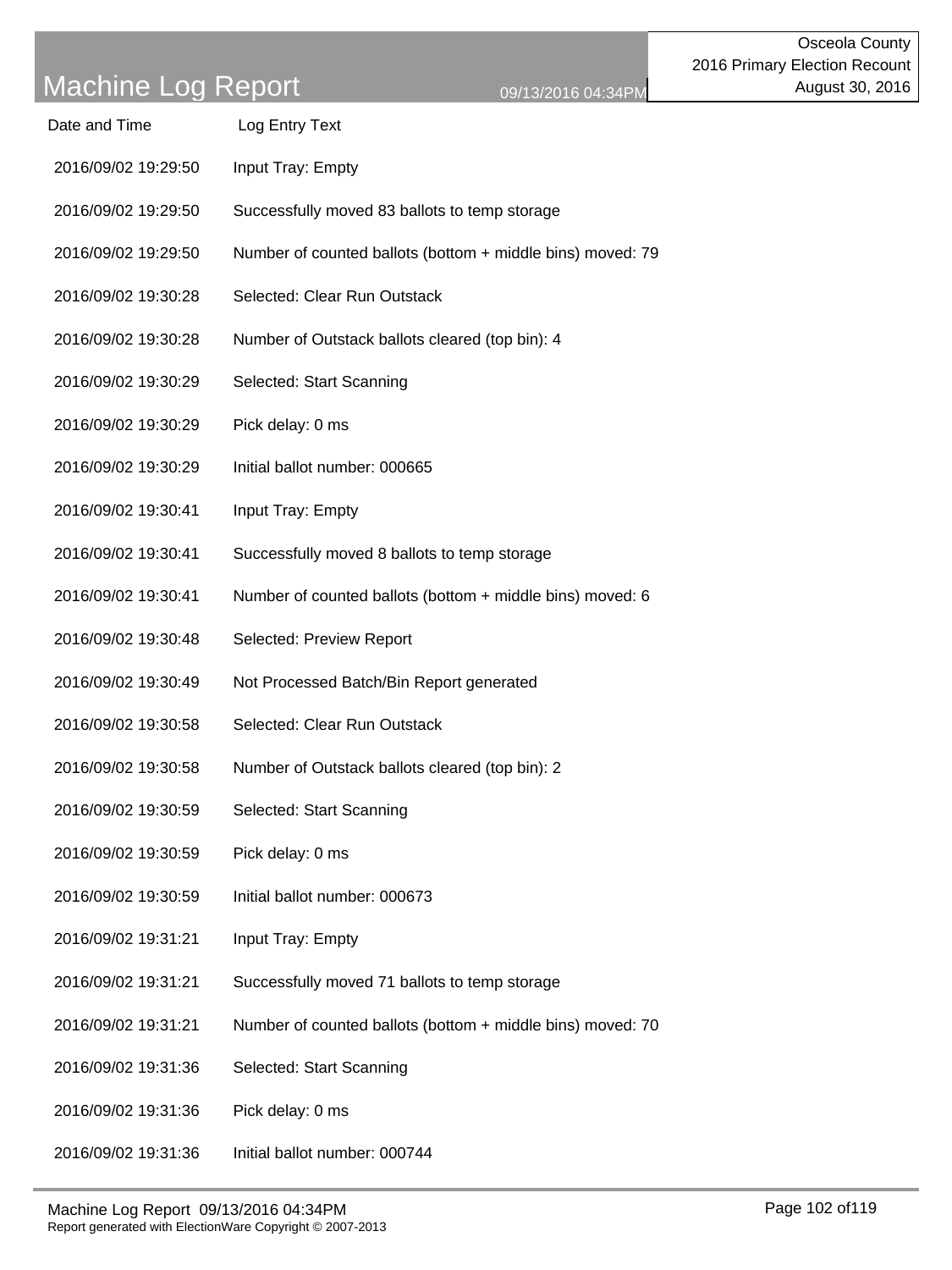| Date and Time       | Log Entry Text                                             |
|---------------------|------------------------------------------------------------|
| 2016/09/02 19:31:47 | Input Tray: Empty                                          |
| 2016/09/02 19:31:47 | Successfully moved 3 ballots to temp storage               |
| 2016/09/02 19:31:47 | Number of counted ballots (bottom + middle bins) moved: 2  |
| 2016/09/02 19:32:05 | Selected: Clear Run Outstack                               |
| 2016/09/02 19:32:06 | Number of Outstack ballots cleared (top bin): 2            |
| 2016/09/02 19:32:06 | Selected: Start Scanning                                   |
| 2016/09/02 19:32:06 | Pick delay: 0 ms                                           |
| 2016/09/02 19:32:06 | Initial ballot number: 000747                              |
| 2016/09/02 19:32:32 | Input Tray: Empty                                          |
| 2016/09/02 19:32:32 | Successfully moved 94 ballots to temp storage              |
| 2016/09/02 19:32:32 | Number of counted ballots (bottom + middle bins) moved: 90 |
| 2016/09/02 19:33:00 | Selected: Start Scanning                                   |
| 2016/09/02 19:33:00 | Pick delay: 0 ms                                           |
| 2016/09/02 19:33:00 | Initial ballot number: 000841                              |
| 2016/09/02 19:33:11 | Input Tray: Empty                                          |
| 2016/09/02 19:33:11 | Successfully moved 4 ballots to temp storage               |
| 2016/09/02 19:33:11 | Number of counted ballots (bottom + middle bins) moved: 1  |
| 2016/09/02 19:33:19 | Selected: Start Scanning                                   |
| 2016/09/02 19:33:20 | Pick delay: 0 ms                                           |
| 2016/09/02 19:33:20 | Initial ballot number: 000845                              |
| 2016/09/02 19:33:42 | Successfully moved 73 ballots to temp storage              |
| 2016/09/02 19:33:42 | Number of counted ballots (bottom + middle bins) moved: 73 |
| 2016/09/02 19:33:45 | Selected: Clear Run Outstack                               |
|                     |                                                            |

2016/09/02 19:33:45 Number of Outstack ballots cleared (top bin): 7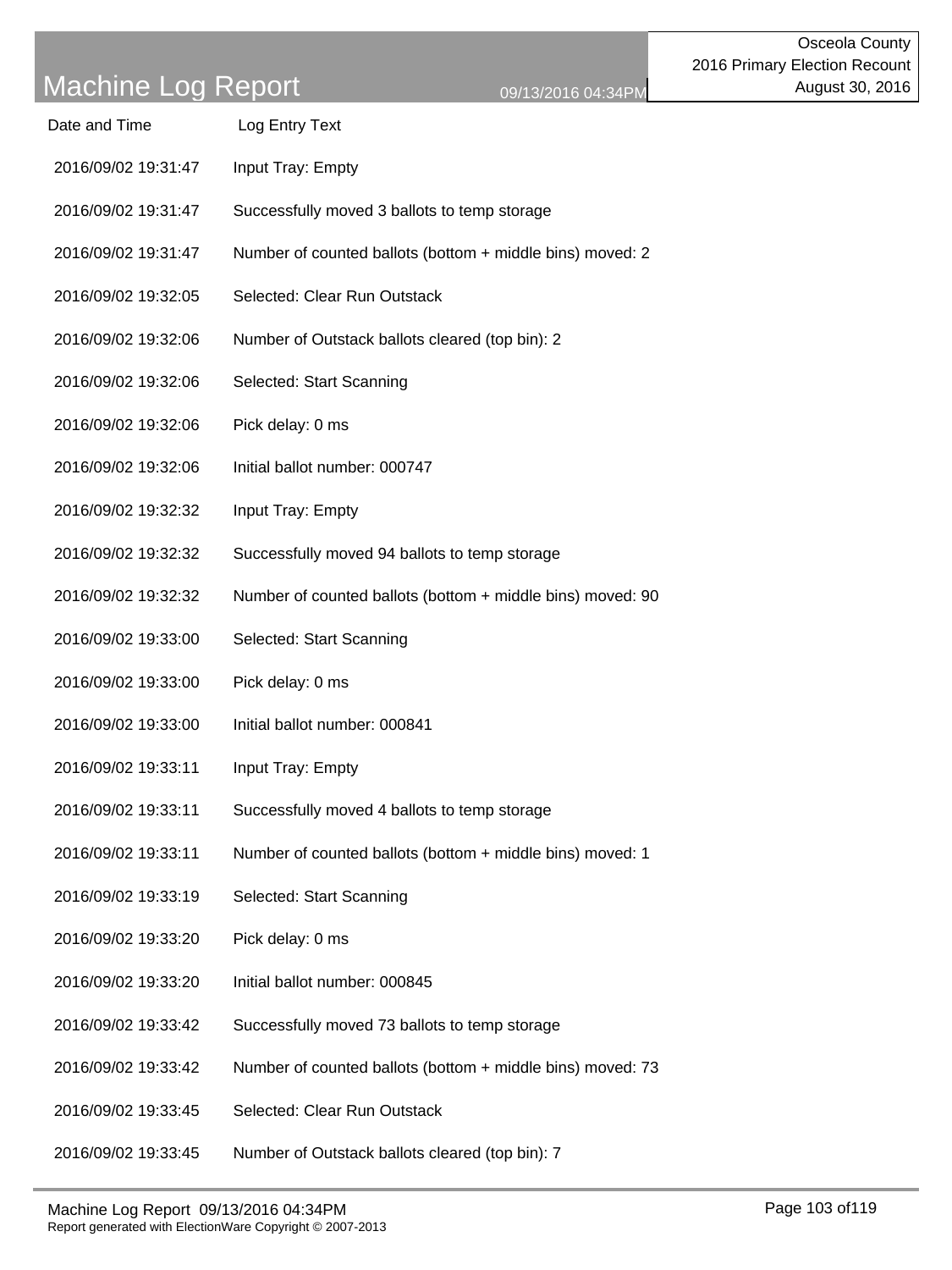| Date and Time       | Log Entry Text                                              |
|---------------------|-------------------------------------------------------------|
| 2016/09/02 19:33:45 | Selected: Start Scanning                                    |
| 2016/09/02 19:33:45 | Pick delay: 0 ms                                            |
| 2016/09/02 19:33:45 | Initial ballot number: 000918                               |
| 2016/09/02 19:34:04 | Successfully moved 50 ballots to temp storage               |
| 2016/09/02 19:34:04 | Number of counted ballots (bottom + middle bins) moved: 50  |
| 2016/09/02 19:34:06 | Selected: Start Scanning                                    |
| 2016/09/02 19:34:06 | Pick delay: 0 ms                                            |
| 2016/09/02 19:34:06 | Initial ballot number: 000968                               |
| 2016/09/02 19:34:29 | Input Tray: Empty                                           |
| 2016/09/02 19:34:29 | Successfully moved 77 ballots to temp storage               |
| 2016/09/02 19:34:29 | Number of counted ballots (bottom + middle bins) moved: 76  |
| 2016/09/02 19:34:49 | Selected: Clear Run Outstack                                |
| 2016/09/02 19:34:49 | Number of Outstack ballots cleared (top bin): 1             |
| 2016/09/02 19:34:51 | Selected: Start Scanning                                    |
| 2016/09/02 19:34:51 | Pick delay: 0 ms                                            |
| 2016/09/02 19:34:51 | Initial ballot number: 001045                               |
| 2016/09/02 19:35:21 | Input Tray: Empty                                           |
| 2016/09/02 19:35:21 | Successfully moved 119 ballots to temp storage              |
| 2016/09/02 19:35:21 | Number of counted ballots (bottom + middle bins) moved: 115 |
| 2016/09/02 19:35:31 | Selected: Clear Run Outstack                                |
| 2016/09/02 19:35:31 | Number of Outstack ballots cleared (top bin): 4             |
| 2016/09/02 19:35:32 | Selected: Start Scanning                                    |
| 2016/09/02 19:35:33 | Pick delay: 0 ms                                            |
| 2016/09/02 19:35:33 | Initial ballot number: 001164                               |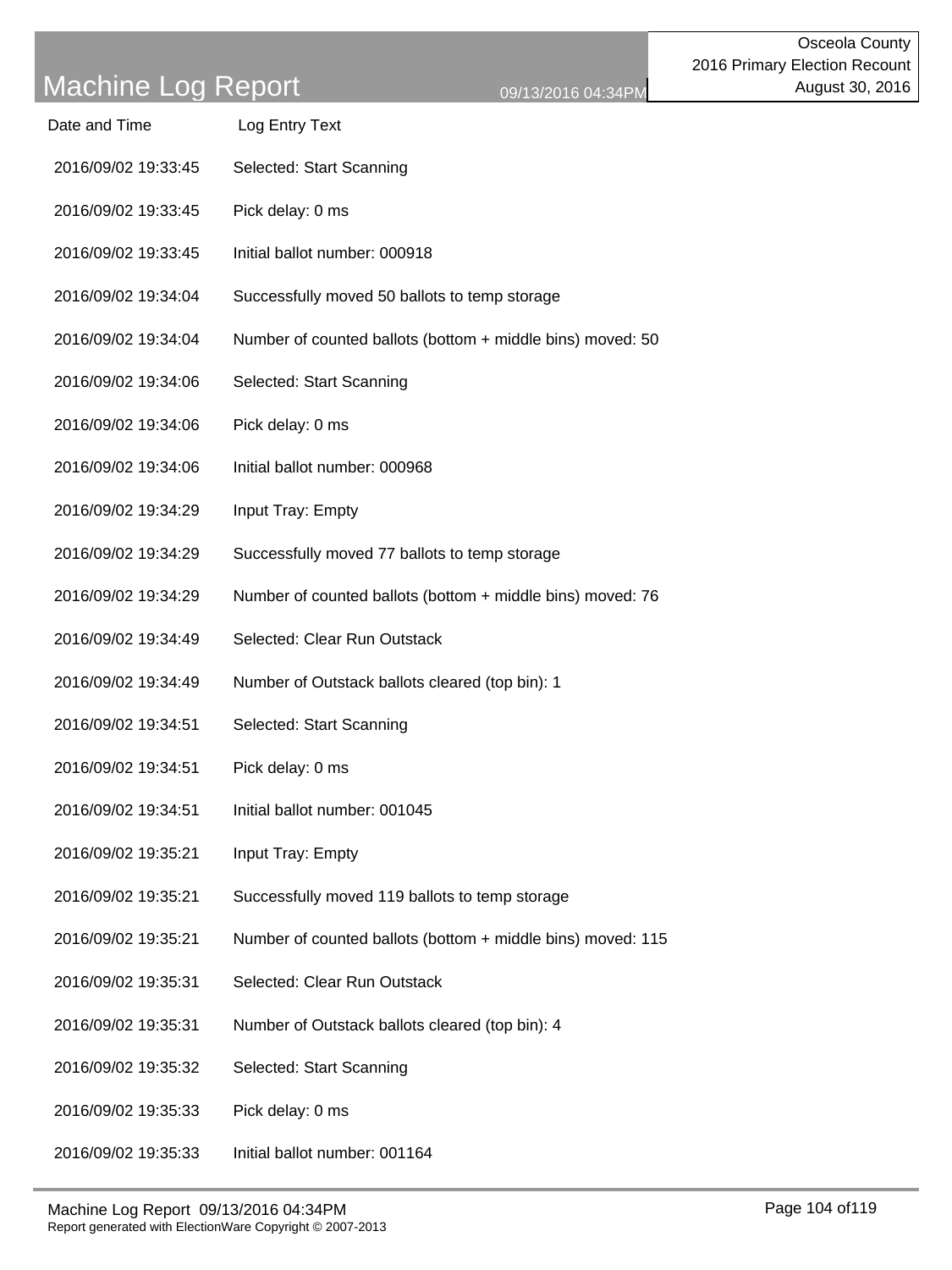| Date and Time       | Log Entry Text                                            |
|---------------------|-----------------------------------------------------------|
| 2016/09/02 19:35:45 | Input Tray: Empty                                         |
| 2016/09/02 19:35:45 | Successfully moved 8 ballots to temp storage              |
| 2016/09/02 19:35:45 | Number of counted ballots (bottom + middle bins) moved: 4 |
| 2016/09/02 19:36:01 | Selected: Clear Run Outstack                              |
| 2016/09/02 19:36:01 | Number of Outstack ballots cleared (top bin): 4           |
| 2016/09/02 19:36:01 | Selected: Start Scanning                                  |
| 2016/09/02 19:36:02 | Pick delay: 0 ms                                          |
| 2016/09/02 19:36:02 | Initial ballot number: 001172                             |
| 2016/09/02 19:36:12 | Input Tray: Empty                                         |
| 2016/09/02 19:36:12 | Successfully moved 4 ballots to temp storage              |
| 2016/09/02 19:36:12 | Number of counted ballots (bottom + middle bins) moved: 4 |
| 2016/09/02 19:36:18 | Selected: Start Scanning                                  |
| 2016/09/02 19:36:18 | Pick delay: 0 ms                                          |
| 2016/09/02 19:36:18 | Initial ballot number: 001176                             |
| 2016/09/02 19:36:29 | Input Tray: Empty                                         |
| 2016/09/02 19:36:29 | Successfully moved 2 ballots to temp storage              |
| 2016/09/02 19:36:29 | Number of counted ballots (bottom + middle bins) moved: 2 |
| 2016/09/02 19:36:48 | Selected: Start Scanning                                  |
| 2016/09/02 19:36:48 | Pick delay: 0 ms                                          |
| 2016/09/02 19:36:48 | Initial ballot number: 001178                             |
| 2016/09/02 19:36:59 | Input Tray: Empty                                         |
| 2016/09/02 19:36:59 | Successfully moved 2 ballots to temp storage              |
| 2016/09/02 19:36:59 | Number of counted ballots (bottom + middle bins) moved: 2 |
| 2016/09/02 19:37:07 | Selected: Start Scanning                                  |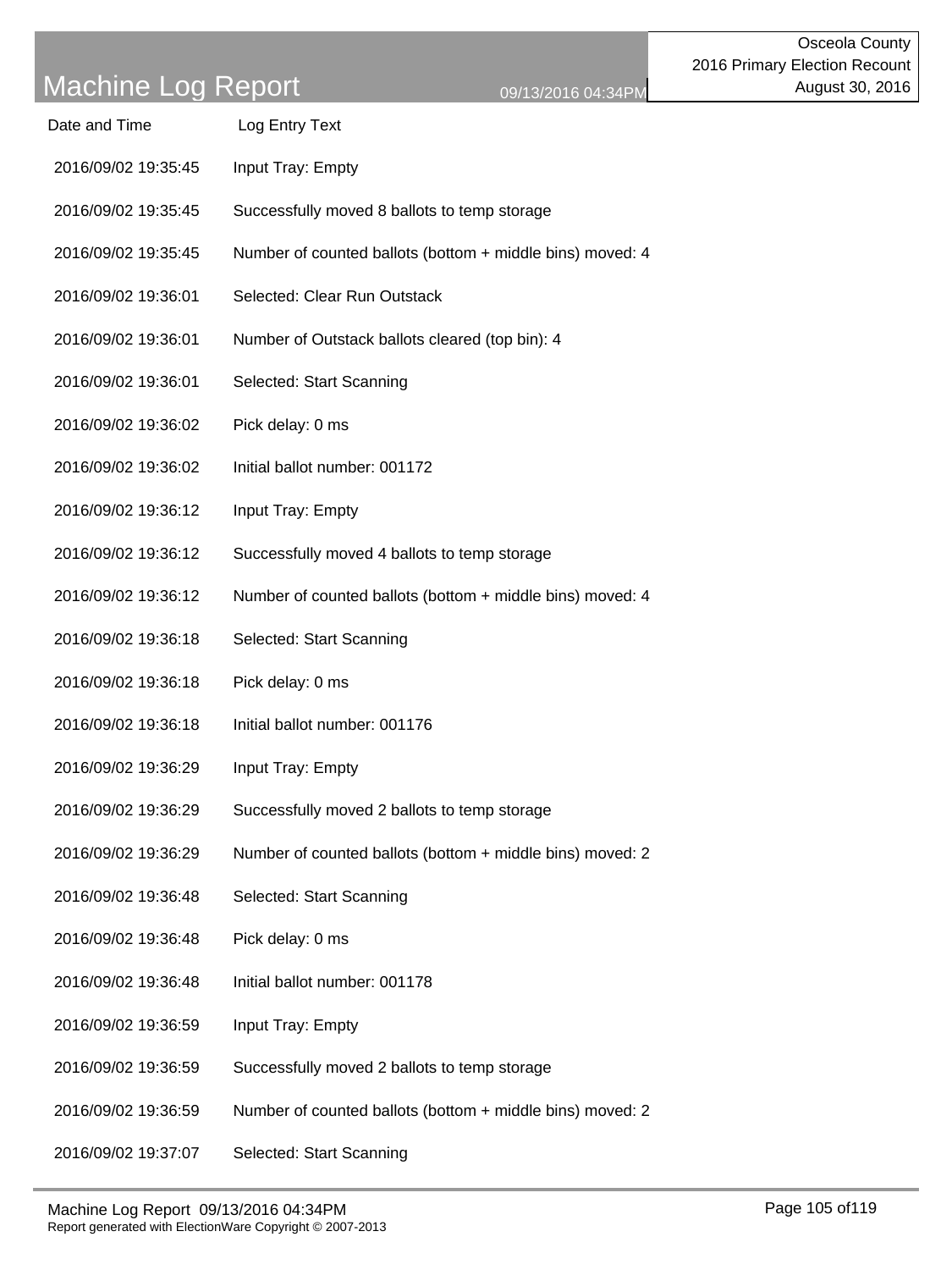- 2016/09/02 19:37:07 Pick delay: 0 ms
- 2016/09/02 19:37:07 Initial ballot number: 001180
- 2016/09/02 19:37:18 Input Tray: Empty
- 2016/09/02 19:37:18 Successfully moved 2 ballots to temp storage
- 2016/09/02 19:37:18 Number of counted ballots (bottom + middle bins) moved: 0
- 2016/09/02 19:37:21 Selected: Clear Run Outstack
- 2016/09/02 19:37:21 Number of Outstack ballots cleared (top bin): 2
- 2016/09/02 19:37:21 Selected: Start Scanning
- 2016/09/02 19:37:22 Pick delay: 0 ms
- 2016/09/02 19:37:22 Initial ballot number: 001182
- 2016/09/02 19:37:32 Successfully moved 2 ballots to temp storage
- 2016/09/02 19:37:32 Number of counted ballots (bottom + middle bins) moved: 2
- 2016/09/02 19:37:34 Selected: Start Scanning
- 2016/09/02 19:37:34 Pick delay: 0 ms
- 2016/09/02 19:37:34 Initial ballot number: 001184
- 2016/09/02 19:37:45 Input Tray: Empty
- 2016/09/02 19:37:45 Successfully moved 2 ballots to temp storage
- 2016/09/02 19:37:45 Number of counted ballots (bottom + middle bins) moved: 2
- 2016/09/02 19:54:50 Selected: Accept Election Access Code
- 2016/09/02 19:54:50 Election access code accepted
- 2016/09/02 19:54:51 Selected: Delete Batch
- 2016/09/02 19:54:51 Temporary storage areas initialized
- 2016/09/02 19:54:55 Selected: Scan
- 2016/09/02 19:54:56 Navigated to: Scanning Menu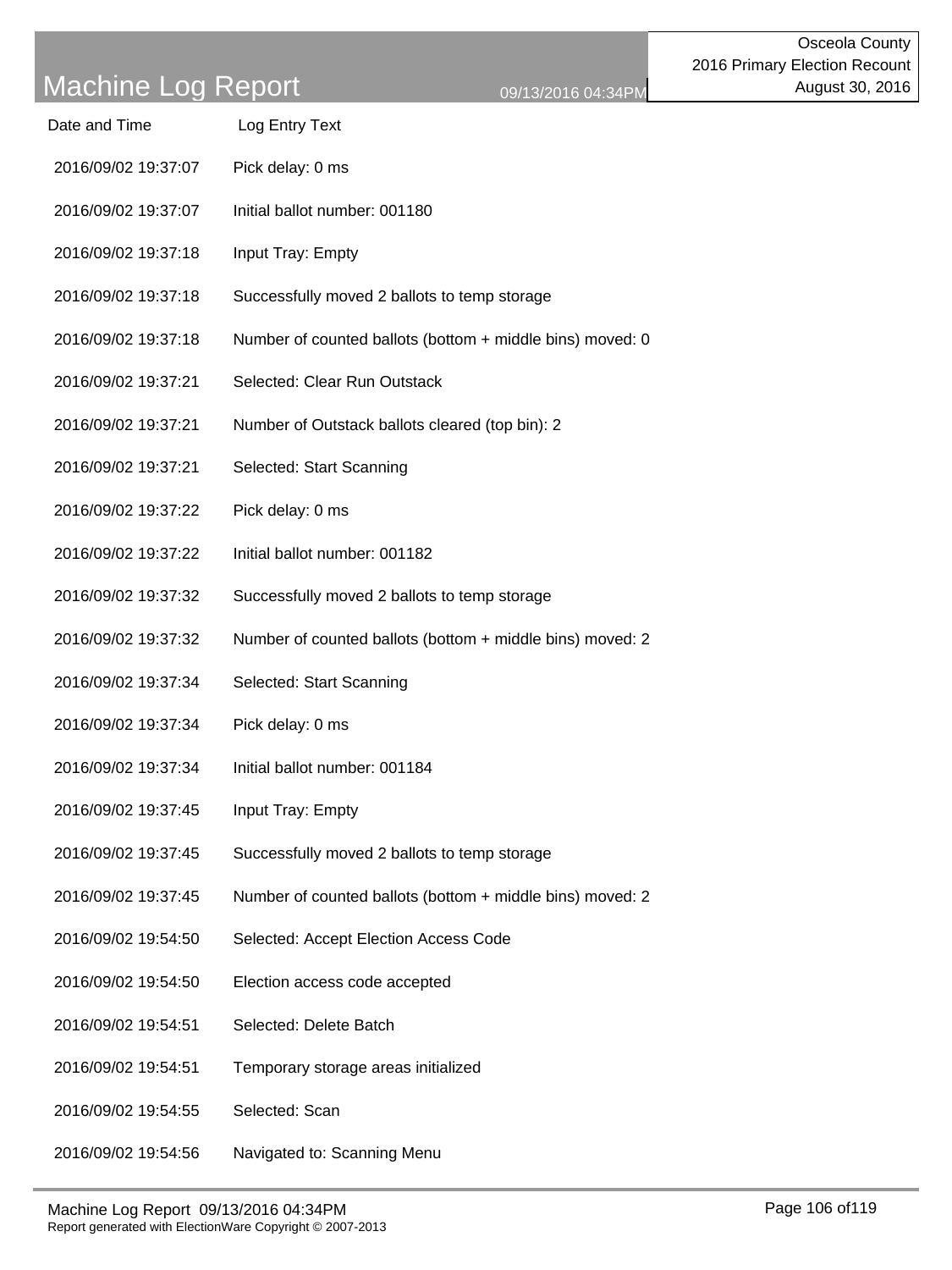| Date and Time       | Log Entry Text                                             |
|---------------------|------------------------------------------------------------|
| 2016/09/02 19:54:57 | Navigated to: Election Menu                                |
| 2016/09/02 19:55:01 | Navigated to: Results Menu                                 |
| 2016/09/02 19:55:08 | Selected: Accept Override Access Code                      |
| 2016/09/02 19:55:08 | Override access code accepted                              |
| 2016/09/02 19:55:08 | Navigated to: Clear Results Confirm                        |
| 2016/09/02 19:55:09 | <b>Selected: Clear Results</b>                             |
| 2016/09/02 19:55:09 | Temporary storage areas initialized                        |
| 2016/09/02 19:55:20 | Navigated to: Results Menu                                 |
| 2016/09/02 19:55:27 | Navigated to: Election Menu                                |
| 2016/09/02 19:55:28 | Navigated to: Scanning Menu                                |
| 2016/09/02 19:55:29 | Navigated to: Election Menu                                |
| 2016/09/02 19:55:30 | Navigated to: Reports Menu                                 |
| 2016/09/02 19:55:32 | Selected: Print Report                                     |
| 2016/09/02 19:55:32 | Zero Report generated                                      |
| 2016/09/02 19:55:32 | Zero Report sent to printer                                |
| 2016/09/02 19:55:34 | Navigated to: Scanning Menu                                |
| 2016/09/02 19:55:35 | Selected: Scan Ballots                                     |
| 2016/09/02 19:55:36 | Selected: Start Scanning                                   |
| 2016/09/02 19:55:36 | Pick delay: 0 ms                                           |
| 2016/09/02 19:55:36 | Initial ballot number: 001186                              |
| 2016/09/02 19:55:54 | Input Tray: Empty                                          |
| 2016/09/02 19:55:54 | Successfully moved 48 ballots to temp storage              |
| 2016/09/02 19:55:54 | Number of counted ballots (bottom + middle bins) moved: 48 |
| 2016/09/02 19:56:08 | Selected: Done Scanning                                    |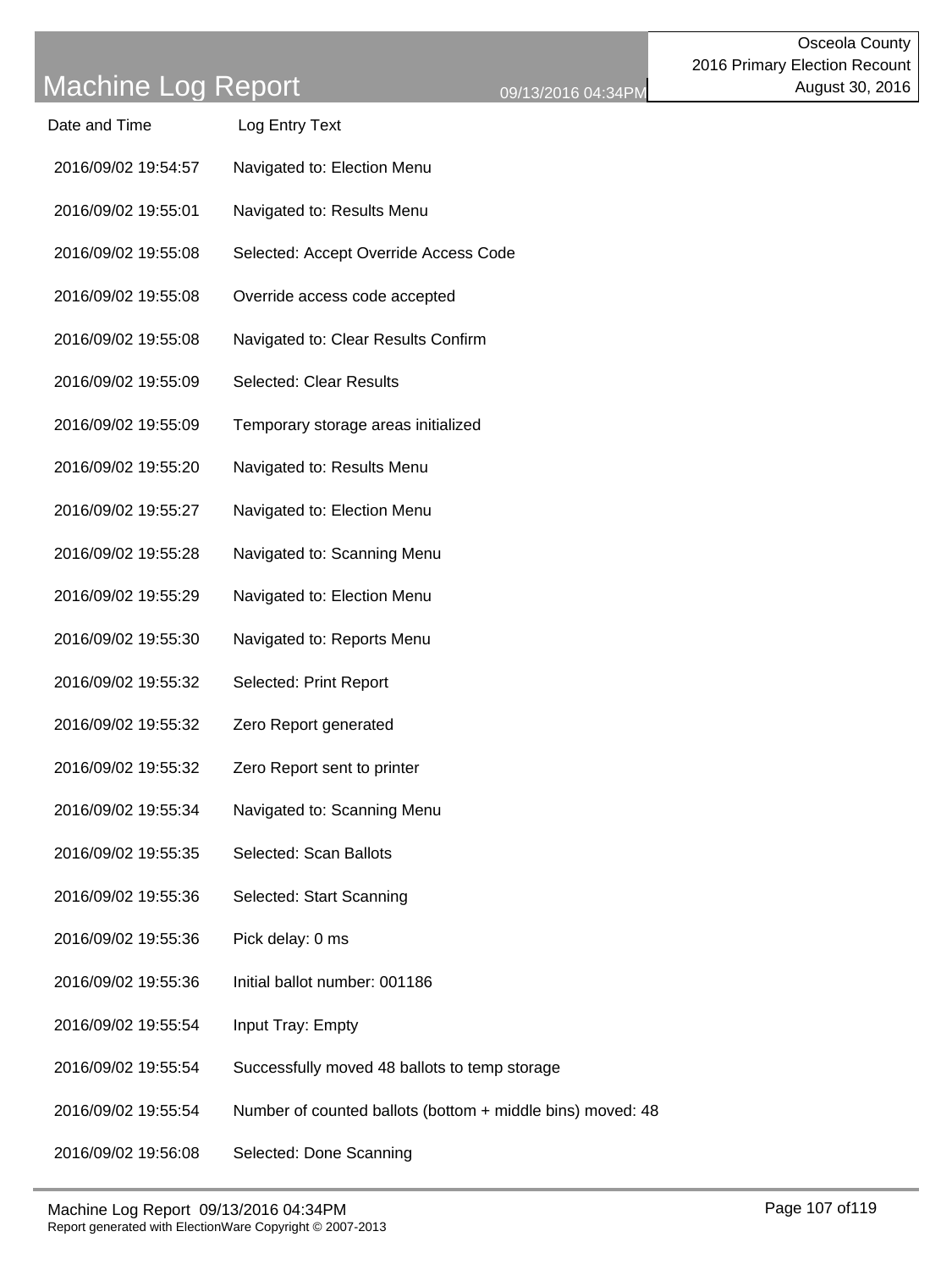| Date and Time       | Log Entry Text       |
|---------------------|----------------------|
| 2016/09/02 19:56:09 | Selected: Save Batch |

- 2016/09/02 19:56:10 Batch id batch\_2016-09-02T19\_56\_09 successfully saved
- 2016/09/02 19:56:10 Number of Processed ballots (bottom bin) in batch: 44
- 2016/09/02 19:56:10 Number of Sorted Write-in ballots (middle bin) in batch: 4
- 2016/09/02 19:56:10 Number of Outstack ballots (top bin) in batch: 0
- 2016/09/02 19:56:10 Processed Batch/Bin Report generated
- 2016/09/02 19:56:10 Processed Batch/Bin Report sent to printer
- 2016/09/02 19:59:29 Selected: Done Scanning
- 2016/09/02 19:59:29 Navigated to: Scanning Menu
- 2016/09/02 19:59:48 Navigated to: Reports Menu
- 2016/09/02 20:00:00 Selected: Print Report
- 2016/09/02 20:00:00 Results Report generated
- 2016/09/02 20:00:01 Results Report sent to printer
- 2016/09/02 20:00:12 Navigated to: Scanning Menu
- 2016/09/02 20:00:15 Navigated to: System Menu
- 2016/09/02 20:00:16 Navigated to: Election Menu
- 2016/09/02 20:00:18 Navigated to: Results Menu
- 2016/09/02 20:00:24 Selected: Accept Override Access Code
- 2016/09/02 20:00:24 Override access code invalid
- 2016/09/02 20:00:31 Selected: Accept Override Access Code
- 2016/09/02 20:00:31 Override access code invalid
- 2016/09/02 20:00:39 Selected: Accept Override Access Code
- 2016/09/02 20:00:39 Override access code accepted
- 2016/09/02 20:00:39 Navigated to: Clear Results Confirm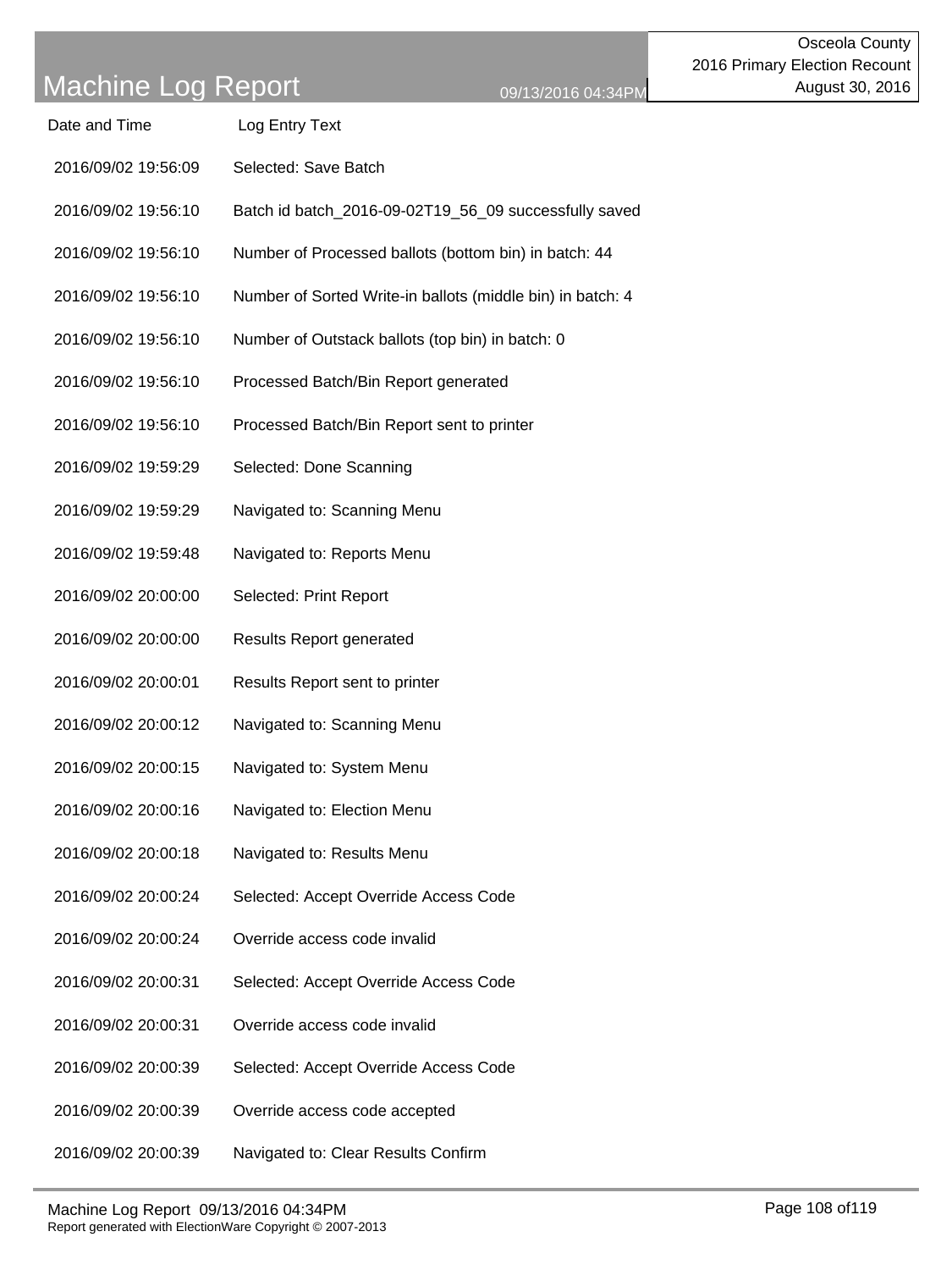| Date and Time       | Log Entry Text                                              |
|---------------------|-------------------------------------------------------------|
| 2016/09/02 20:00:40 | <b>Selected: Clear Results</b>                              |
| 2016/09/02 20:00:40 | Temporary storage areas initialized                         |
| 2016/09/02 20:00:42 | Navigated to: Results Menu                                  |
| 2016/09/02 20:02:48 | Navigated to: Election Menu                                 |
| 2016/09/02 20:02:49 | Selected: Exit                                              |
| 2016/09/02 20:02:50 | Navigated to: Shutdown Scanner                              |
| 2016/09/02 20:02:50 | Selected: Shutdown                                          |
| 2016/09/02 20:02:50 | Shutdown initiated                                          |
| 2016/09/06 08:43:20 | DS850 system initialization begin                           |
| 2016/09/06 08:43:20 | Memory stick management initialized OK                      |
| 2016/09/06 08:43:20 | Printer status monitor initialized OK                       |
| 2016/09/06 08:43:21 | Audit log printer is ready                                  |
| 2016/09/06 08:43:21 | Communication with uninterruptible power supply established |
| 2016/09/06 08:43:21 | System on AC power                                          |
| 2016/09/06 08:43:26 | Tabulator interface initialized OK                          |
| 2016/09/06 08:43:26 | Camera Interface: OK                                        |
| 2016/09/06 08:43:27 | Election Id: 16PRFLOS                                       |
| 2016/09/06 08:43:27 | Election Date: 2016-08-30                                   |
| 2016/09/06 08:43:27 | Election EQC: 4b2f61ed                                      |
| 2016/09/06 08:43:27 | Unit Serial Number: 8512090090                              |
| 2016/09/06 08:43:27 | Time Zone: America/Chicago                                  |
| 2016/09/06 08:43:27 | Processor: : Intel(R) Core(TM)2 Duo CPU E6400 @ 2.13GHz     |
| 2016/09/06 08:43:27 | Total Ram: 4009 MB                                          |
| 2016/09/06 08:43:27 | Available Ram: 3883 MB                                      |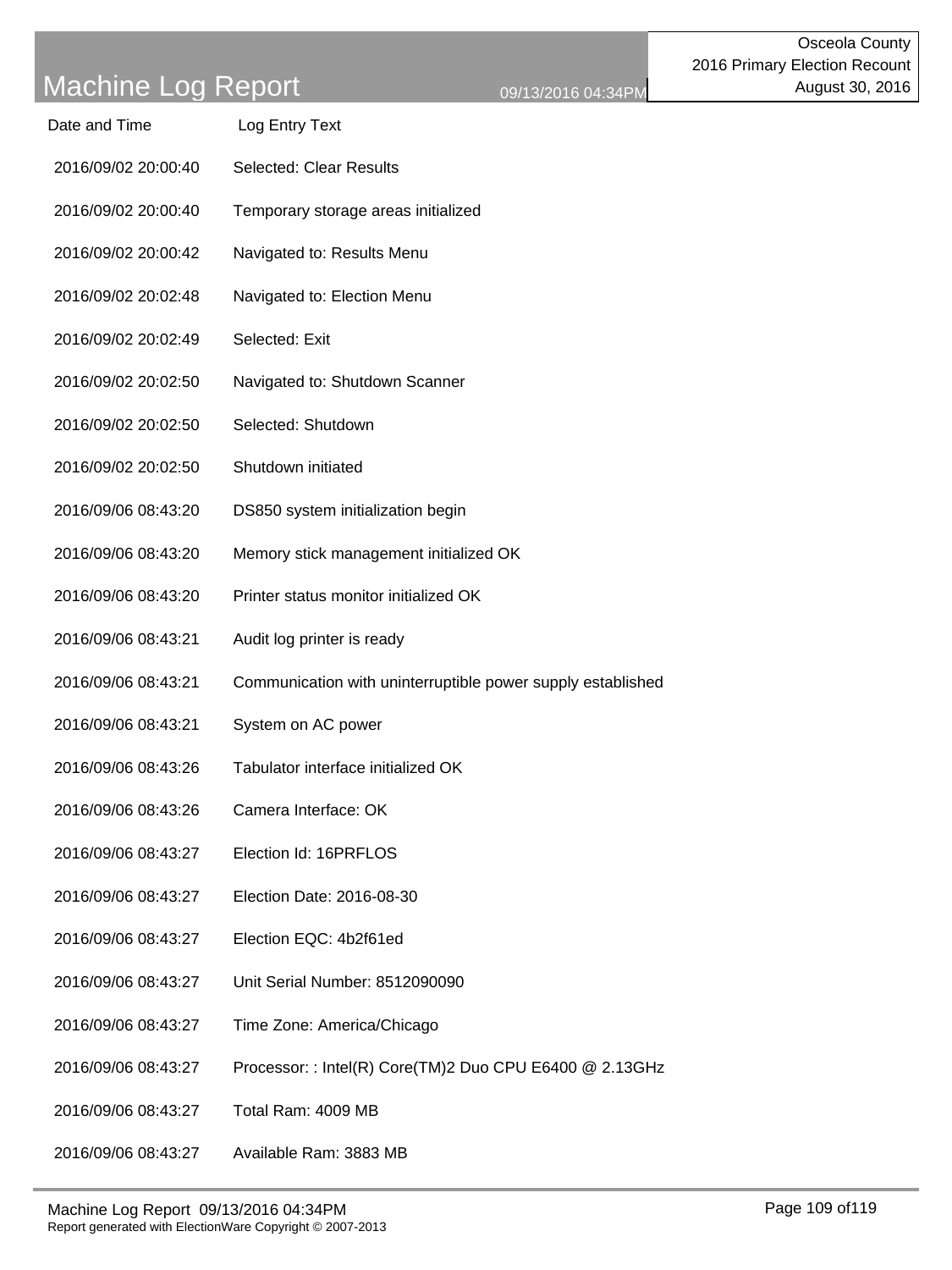- Date and Time Log Entry Text
- 2016/09/06 08:43:27 Memory test status: OK
- 2016/09/06 08:43:27 Touch Screen: OK
- 2016/09/06 08:43:27 Battery: OK
- 2016/09/06 08:43:27 Battery Charge: 100
- 2016/09/06 08:43:27 Total Data Storage: 938901 MB
- 2016/09/06 08:43:27 Available Data Storage: 890997 MB
- 2016/09/06 08:43:27 Master Control Program: 2.8.2.2
- 2016/09/06 08:43:27 Protected Count: 55954
- 2016/09/06 08:43:27 Election Name: Official Primary Election Recount
- 2016/09/06 08:43:27 Readiness Report generated
- 2016/09/06 08:43:27 Sent Readiness Report to audit printer
- 2016/09/06 09:10:56 Selected: Login
- 2016/09/06 09:11:07 Selected: Accept Election Access Code
- 2016/09/06 09:11:07 Election Name: Official Primary Election Recount
- 2016/09/06 09:11:07 Election access code accepted
- 2016/09/06 09:11:08 Public Count: 0
- 2016/09/06 09:11:08 Ballot Spec ID: DSIM\_279.400\_215.900\_38\_24\_PP
- 2016/09/06 09:11:08 Load election definition OK
- 2016/09/06 09:11:08 Audit log printer is ready
- 2016/09/06 09:11:20 Navigated to: Scanning Menu
- 2016/09/06 09:11:21 Navigated to: Reports Menu
- 2016/09/06 09:11:23 Selected: Print Report
- 2016/09/06 09:11:26 Zero Report generated
- 2016/09/06 09:11:26 Zero Report sent to printer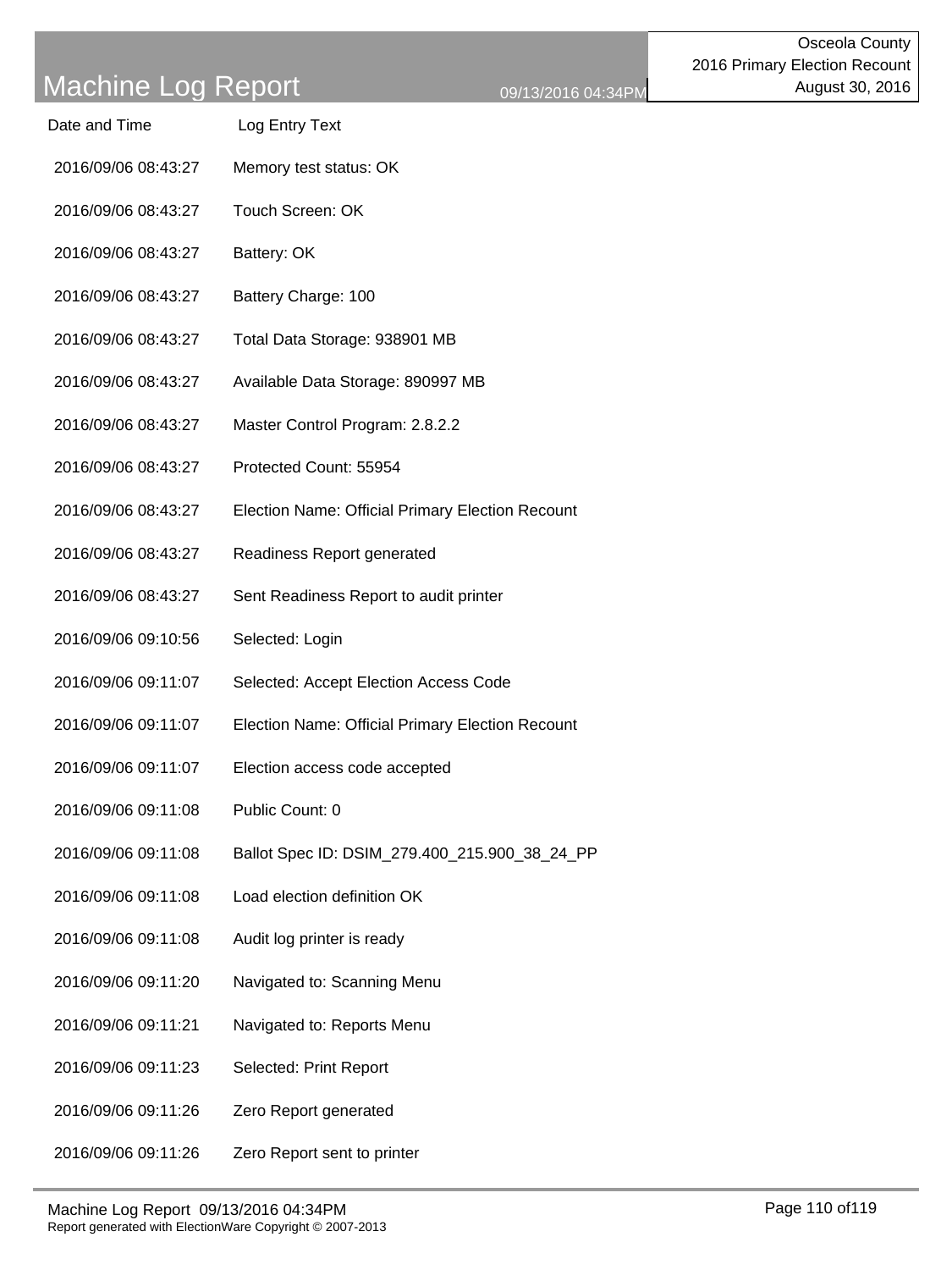| Machine Log Report  |                                                            | 09/13/2016 04:34PM |
|---------------------|------------------------------------------------------------|--------------------|
| Date and Time       | Log Entry Text                                             |                    |
| 2016/09/06 09:11:55 | Navigated to: Scanning Menu                                |                    |
| 2016/09/06 09:11:56 | Selected: Scan Ballots                                     |                    |
| 2016/09/06 09:12:53 | Selected: Start Scanning                                   |                    |
| 2016/09/06 09:12:54 | Pick delay: 0 ms                                           |                    |
| 2016/09/06 09:12:54 | Initial ballot number: 001234                              |                    |
| 2016/09/06 09:13:11 | Input Tray: Empty                                          |                    |
| 2016/09/06 09:13:11 | Successfully moved 48 ballots to temp storage              |                    |
| 2016/09/06 09:13:11 | Number of counted ballots (bottom + middle bins) moved: 48 |                    |
| 2016/09/06 09:13:21 | Selected: Done Scanning                                    |                    |
| 2016/09/06 09:13:23 | Selected: Save Batch                                       |                    |
| 2016/09/06 09:13:25 | Batch id batch_2016-09-06T09_13_23 successfully saved      |                    |
| 2016/09/06 09:13:25 | Number of Processed ballots (bottom bin) in batch: 44      |                    |
| 2016/09/06 09:13:25 | Number of Sorted Write-in ballots (middle bin) in batch: 4 |                    |
| 2016/09/06 09:13:25 | Number of Outstack ballots (top bin) in batch: 0           |                    |
| 2016/09/06 09:13:25 | Processed Batch/Bin Report generated                       |                    |
| 2016/09/06 09:13:25 | Processed Batch/Bin Report sent to printer                 |                    |
| 2016/09/06 09:13:41 | Selected: Done Scanning                                    |                    |
| 2016/09/06 09:13:41 | Navigated to: Scanning Menu                                |                    |
| 2016/09/06 09:13:47 | Navigated to: Reports Menu                                 |                    |
|                     |                                                            |                    |

- 2016/09/06 09:14:18 Selected: Preview Report
- 2016/09/06 09:14:18 Results Report generated
- 2016/09/06 09:14:18 Navigated to: Preview Report
- 2016/09/06 09:14:26 Navigated to: Reports Menu
- 2016/09/06 09:14:30 Selected: Print Report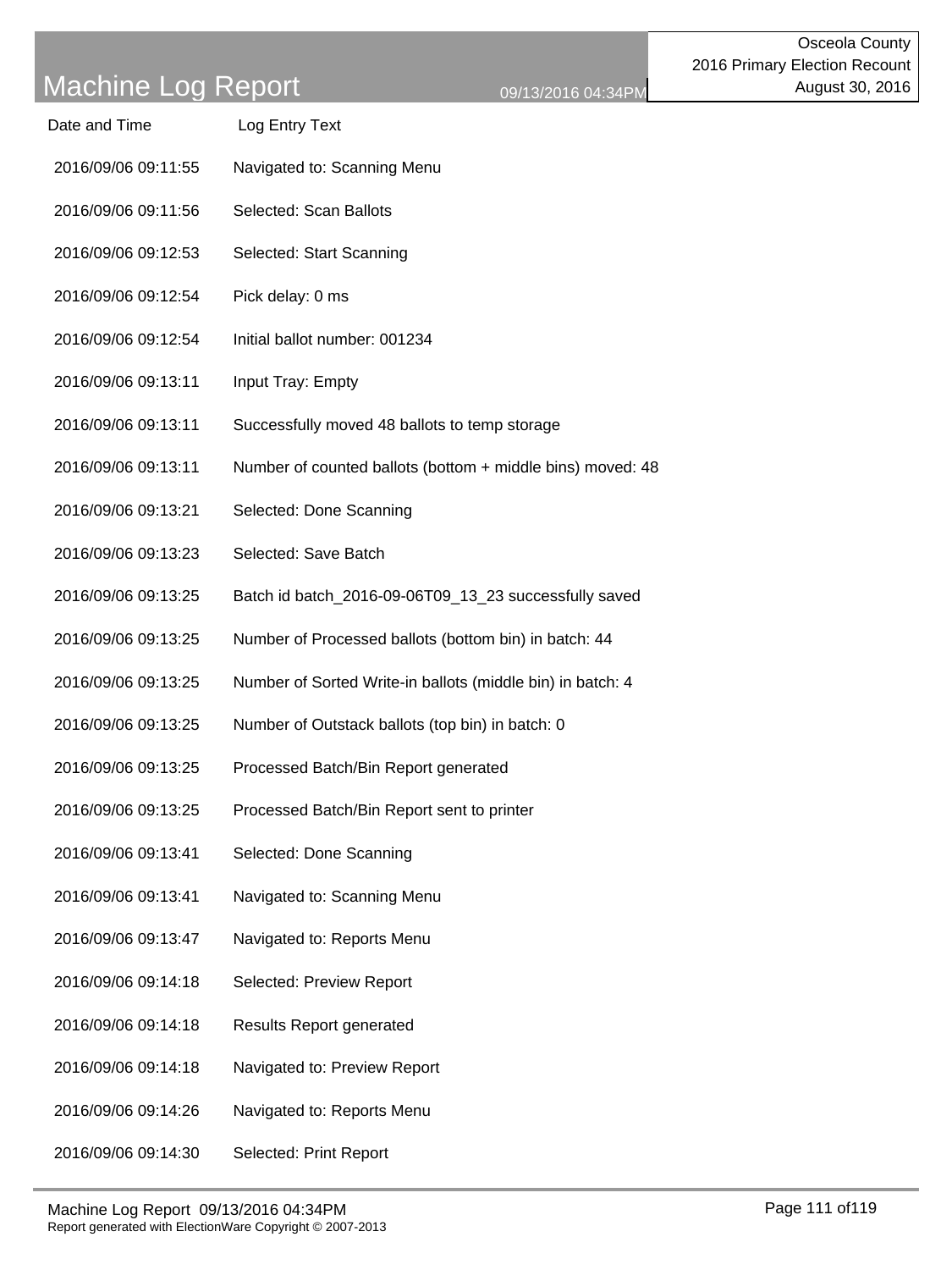| Date and Time | Log Entry Text |
|---------------|----------------|
|               |                |

- 2016/09/06 09:14:30 Results Report generated
- 2016/09/06 09:14:31 Results Report sent to printer
- 2016/09/06 09:18:43 Navigated to: Election Menu
- 2016/09/06 09:18:44 Navigated to: Results Menu
- 2016/09/06 09:18:51 Selected: Accept Override Access Code
- 2016/09/06 09:18:52 Override access code accepted
- 2016/09/06 09:18:52 Navigated to: Clear Results Confirm
- 2016/09/06 09:18:52 Selected: Clear Results
- 2016/09/06 09:18:53 Temporary storage areas initialized
- 2016/09/06 09:18:54 Navigated to: Results Menu
- 2016/09/06 09:19:25 Navigated to: Election Menu
- 2016/09/06 09:19:27 Navigated to: Results Menu
- 2016/09/06 09:19:30 Navigated to: Election Menu
- 2016/09/06 09:19:31 Navigated to: Reports Menu
- 2016/09/06 09:19:34 Selected: Print Report
- 2016/09/06 09:19:34 Zero Report generated
- 2016/09/06 09:19:34 Zero Report sent to printer
- 2016/09/06 09:24:57 Navigated to: Scanning Menu
- 2016/09/06 09:24:58 Selected: Scan Ballots
- 2016/09/06 09:26:25 Selected: Start Scanning
- 2016/09/06 09:26:25 Pick delay: 0 ms
- 2016/09/06 09:26:25 Initial ballot number: 001282
- 2016/09/06 09:27:01 Input Tray: Empty
- 2016/09/06 09:27:01 Successfully moved 152 ballots to temp storage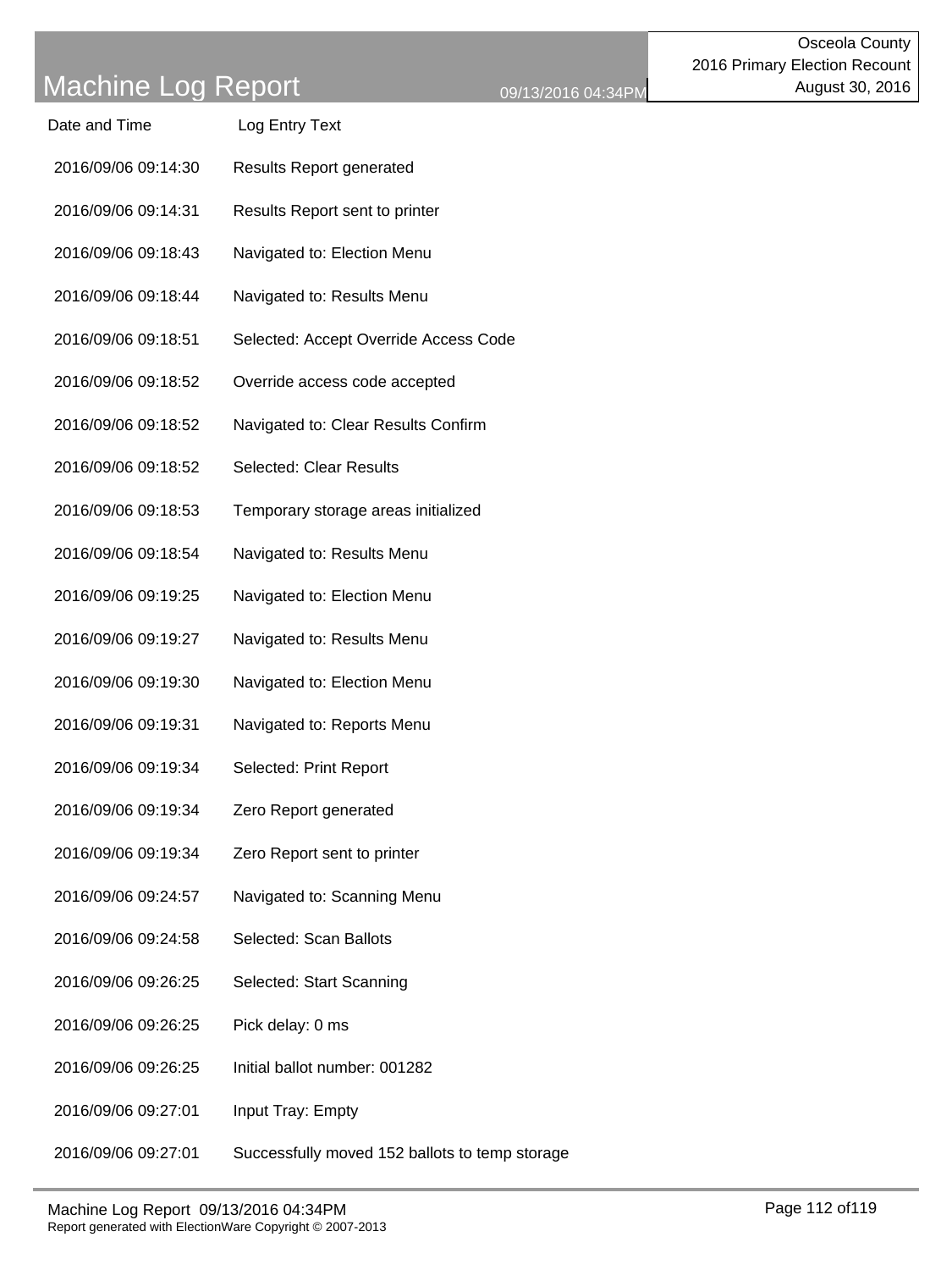| Date and Time       | Log Entry Text                                              |
|---------------------|-------------------------------------------------------------|
| 2016/09/06 09:27:01 | Number of counted ballots (bottom + middle bins) moved: 152 |
| 2016/09/06 09:27:49 | Selected: Start Scanning                                    |
| 2016/09/06 09:27:50 | Pick delay: 0 ms                                            |
| 2016/09/06 09:27:50 | Initial ballot number: 001434                               |
| 2016/09/06 09:28:26 | Input Tray: Empty                                           |
| 2016/09/06 09:28:27 | Successfully moved 156 ballots to temp storage              |
| 2016/09/06 09:28:27 | Number of counted ballots (bottom + middle bins) moved: 156 |
| 2016/09/06 09:28:48 | Selected: Start Scanning                                    |
| 2016/09/06 09:28:48 | Pick delay: 0 ms                                            |
| 2016/09/06 09:28:48 | Initial ballot number: 001590                               |
| 2016/09/06 09:29:22 | <b>Bottom Bin: Full</b>                                     |
| 2016/09/06 09:29:22 | Successfully moved 116 ballots to temp storage              |
| 2016/09/06 09:29:22 | Number of counted ballots (bottom + middle bins) moved: 111 |
| 2016/09/06 09:29:27 | Selected: Scan More                                         |
| 2016/09/06 09:29:29 | Selected: Clear Transport                                   |
| 2016/09/06 09:29:37 | Transport Command -- Response: IN -- M00                    |
| 2016/09/06 09:29:40 | Selected: Start Scanning                                    |
| 2016/09/06 09:29:41 | Pick delay: 0 ms                                            |
| 2016/09/06 09:29:41 | Initial ballot number: 001706                               |
| 2016/09/06 09:30:01 | Input Tray: Empty                                           |
| 2016/09/06 09:30:01 | Successfully moved 65 ballots to temp storage               |
| 2016/09/06 09:30:01 | Number of counted ballots (bottom + middle bins) moved: 65  |
| 2016/09/06 09:30:06 | Selected: Start Scanning                                    |
|                     |                                                             |

2016/09/06 09:30:06 Pick delay: 0 ms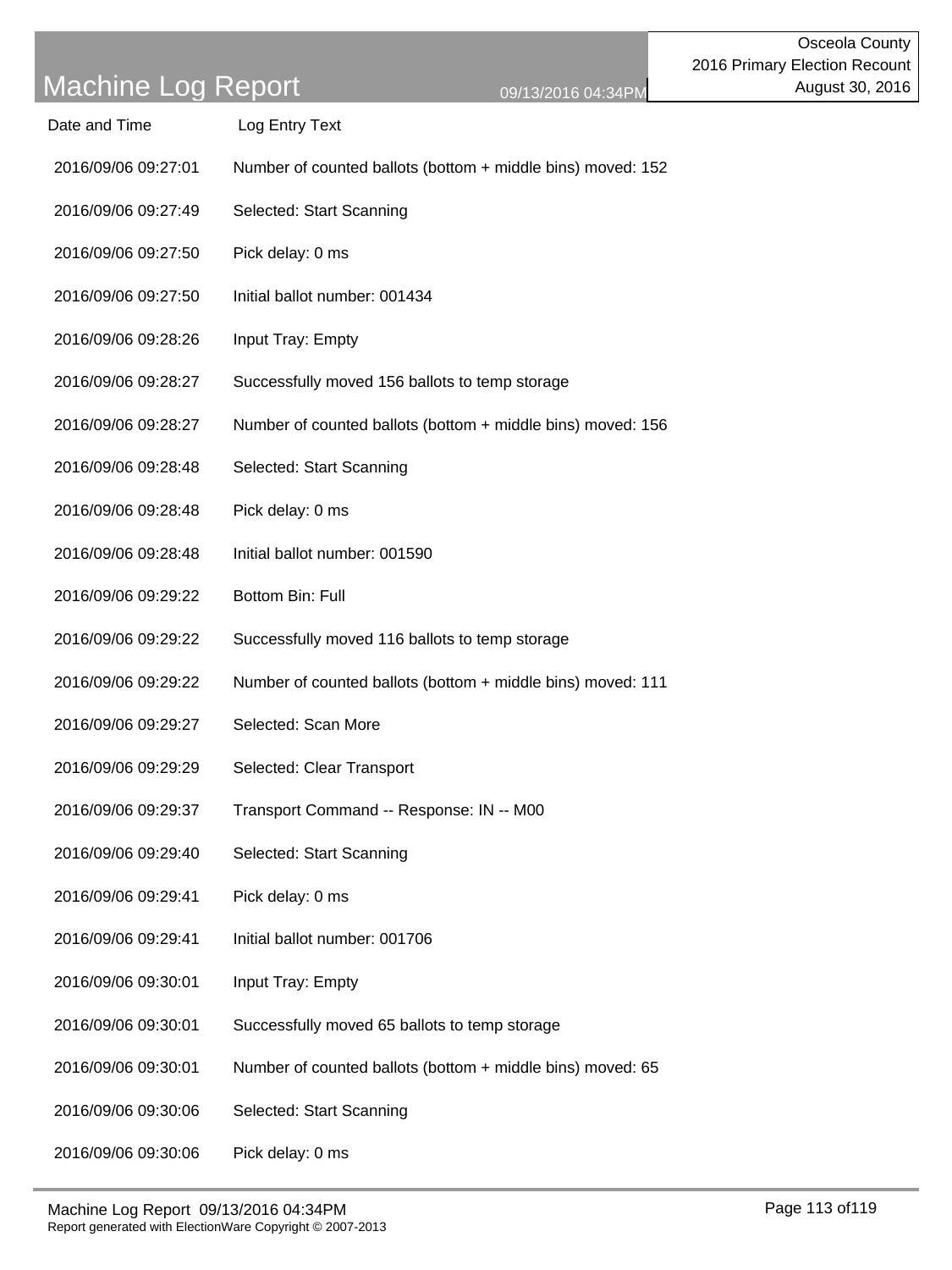| Date and Time       | Log Entry Text                                              |
|---------------------|-------------------------------------------------------------|
| 2016/09/06 09:30:06 | Initial ballot number: 001771                               |
| 2016/09/06 09:30:25 | Bottom Bin: Full                                            |
| 2016/09/06 09:30:25 | Successfully moved 31 ballots to temp storage               |
| 2016/09/06 09:30:25 | Number of counted ballots (bottom + middle bins) moved: 31  |
| 2016/09/06 09:30:29 | Selected: Scan More                                         |
| 2016/09/06 09:30:33 | Selected: Clear Transport                                   |
| 2016/09/06 09:30:42 | Transport Command -- Response: IN -- M00                    |
| 2016/09/06 09:30:44 | Selected: Start Scanning                                    |
| 2016/09/06 09:30:45 | Pick delay: 0 ms                                            |
| 2016/09/06 09:30:45 | Initial ballot number: 001802                               |
| 2016/09/06 09:31:13 | Input Tray: Empty                                           |
| 2016/09/06 09:31:13 | Successfully moved 113 ballots to temp storage              |
| 2016/09/06 09:31:13 | Number of counted ballots (bottom + middle bins) moved: 113 |
| 2016/09/06 09:31:19 | Selected: Start Scanning                                    |
| 2016/09/06 09:31:20 | Pick delay: 0 ms                                            |
| 2016/09/06 09:31:20 | Initial ballot number: 001915                               |
| 2016/09/06 09:31:53 | Input Tray: Empty                                           |
| 2016/09/06 09:31:53 | Successfully moved 135 ballots to temp storage              |
| 2016/09/06 09:31:53 | Number of counted ballots (bottom + middle bins) moved: 135 |
| 2016/09/06 09:32:01 | Selected: Start Scanning                                    |
| 2016/09/06 09:32:01 | Pick delay: 0 ms                                            |
| 2016/09/06 09:32:01 | Initial ballot number: 002050                               |
| 2016/09/06 09:32:34 | Input Tray: Empty                                           |
| 2016/09/06 09:32:34 | Successfully moved 129 ballots to temp storage              |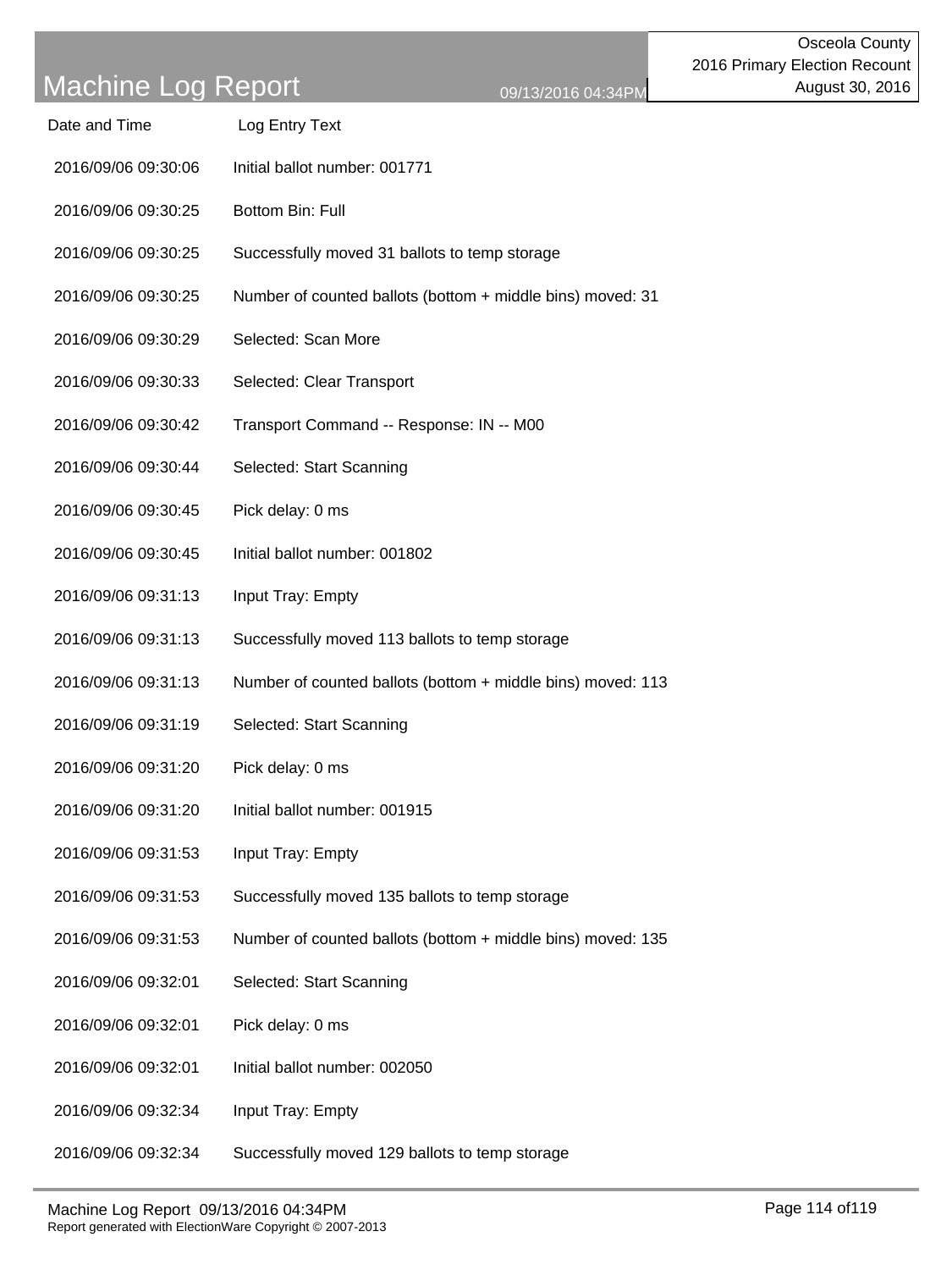Date and Time Log Entry Text

- 2016/09/06 09:32:34 Number of counted ballots (bottom + middle bins) moved: 129
- 2016/09/06 09:32:59 Selected: Start Scanning
- 2016/09/06 09:32:59 Pick delay: 0 ms
- 2016/09/06 09:32:59 Initial ballot number: 002179
- 2016/09/06 09:33:37 Input Tray: Empty
- 2016/09/06 09:33:37 Successfully moved 162 ballots to temp storage
- 2016/09/06 09:33:37 Number of counted ballots (bottom + middle bins) moved: 162
- 2016/09/06 09:33:43 Selected: Start Scanning
- 2016/09/06 09:33:44 Pick delay: 0 ms
- 2016/09/06 09:33:44 Initial ballot number: 002341
- 2016/09/06 09:34:20 Input Tray: Empty
- 2016/09/06 09:34:20 Successfully moved 150 ballots to temp storage
- 2016/09/06 09:34:20 Number of counted ballots (bottom + middle bins) moved: 149
- 2016/09/06 09:34:28 Selected: Start Scanning
- 2016/09/06 09:34:29 Pick delay: 0 ms
- 2016/09/06 09:34:29 Initial ballot number: 002491
- 2016/09/06 09:35:06 Input Tray: Empty
- 2016/09/06 09:35:06 Successfully moved 157 ballots to temp storage
- 2016/09/06 09:35:07 Number of counted ballots (bottom + middle bins) moved: 156
- 2016/09/06 09:35:15 Selected: Start Scanning
- 2016/09/06 09:35:15 Pick delay: 0 ms
- 2016/09/06 09:35:15 Initial ballot number: 002648
- 2016/09/06 09:35:50 Input Tray: Empty
- 2016/09/06 09:35:50 Successfully moved 145 ballots to temp storage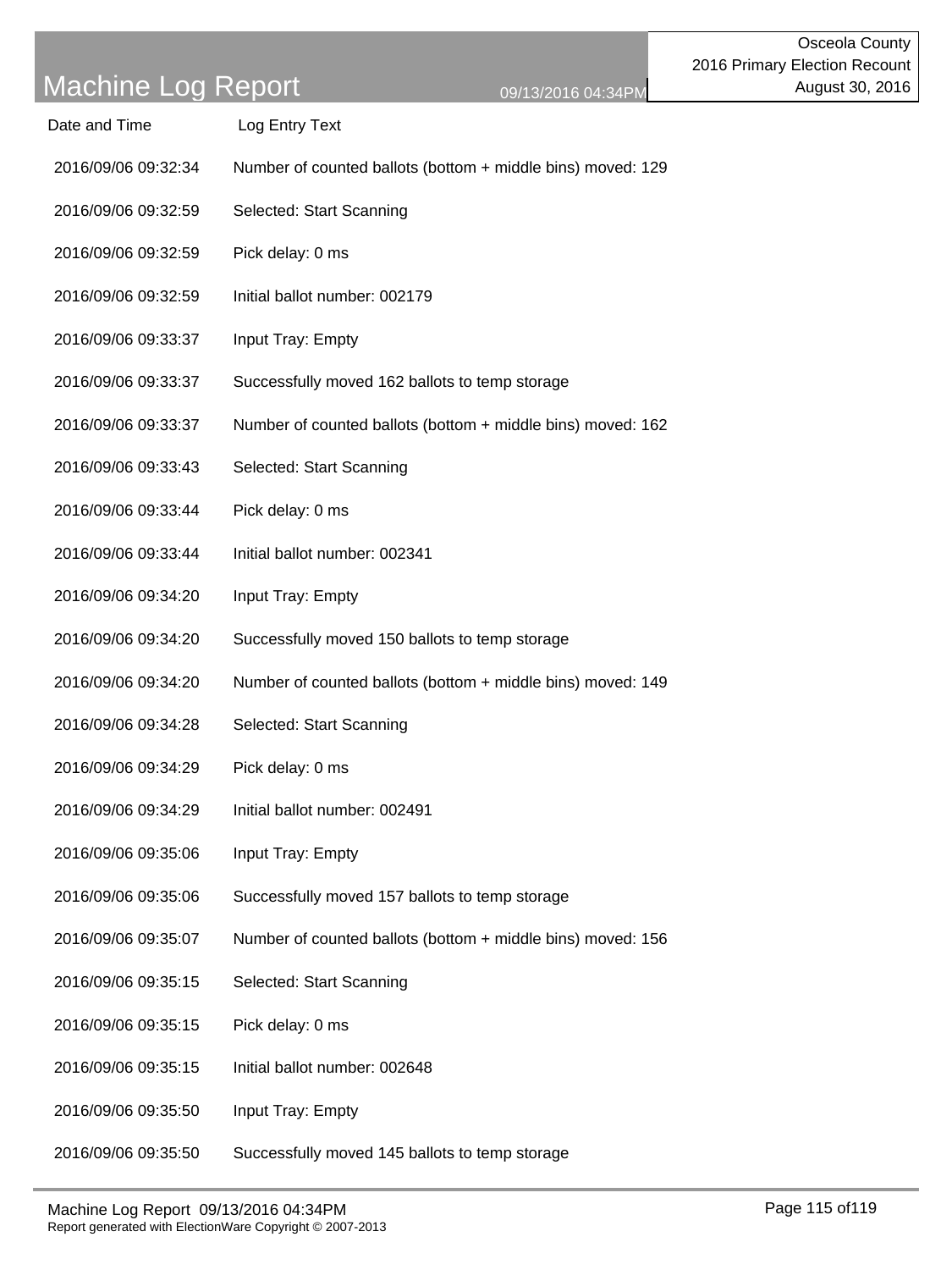Date and Time Log Entry Text

| 2016/09/06 09:35:50 | Number of counted ballots (bottom + middle bins) moved: 145 |
|---------------------|-------------------------------------------------------------|
| 2016/09/06 09:35:56 | Selected: Start Scanning                                    |
| 2016/09/06 09:35:56 | Pick delay: 0 ms                                            |
| 2016/09/06 09:35:56 | Initial ballot number: 002793                               |
| 2016/09/06 09:36:23 | Bottom Bin: Full                                            |
| 2016/09/06 09:36:24 | Successfully moved 78 ballots to temp storage               |
| 2016/09/06 09:36:24 | Number of counted ballots (bottom + middle bins) moved: 78  |
| 2016/09/06 09:36:25 | Selected: Scan More                                         |
| 2016/09/06 09:36:27 | Selected: Clear Transport                                   |
| 2016/09/06 09:36:35 | Transport Command -- Response: IN -- M00                    |
| 2016/09/06 09:36:37 | Selected: Start Scanning                                    |
| 2016/09/06 09:36:37 | Pick delay: 0 ms                                            |
| 2016/09/06 09:36:37 | Initial ballot number: 002871                               |
| 2016/09/06 09:37:01 | Bottom Bin: Full                                            |
| 2016/09/06 09:37:01 | Successfully moved 80 ballots to temp storage               |
| 2016/09/06 09:37:01 | Number of counted ballots (bottom + middle bins) moved: 80  |
| 2016/09/06 09:37:08 | Selected: Scan More                                         |
| 2016/09/06 09:37:09 | Selected: Clear Transport                                   |
| 2016/09/06 09:37:18 | Transport Command -- Response: IN -- M00                    |
| 2016/09/06 09:37:20 | Selected: Start Scanning                                    |
|                     |                                                             |

- 2016/09/06 09:37:20 Pick delay: 0 ms
- 2016/09/06 09:37:20 Initial ballot number: 002951
- 2016/09/06 09:37:52 Input Tray: Empty

2016/09/06 09:37:52 Successfully moved 133 ballots to temp storage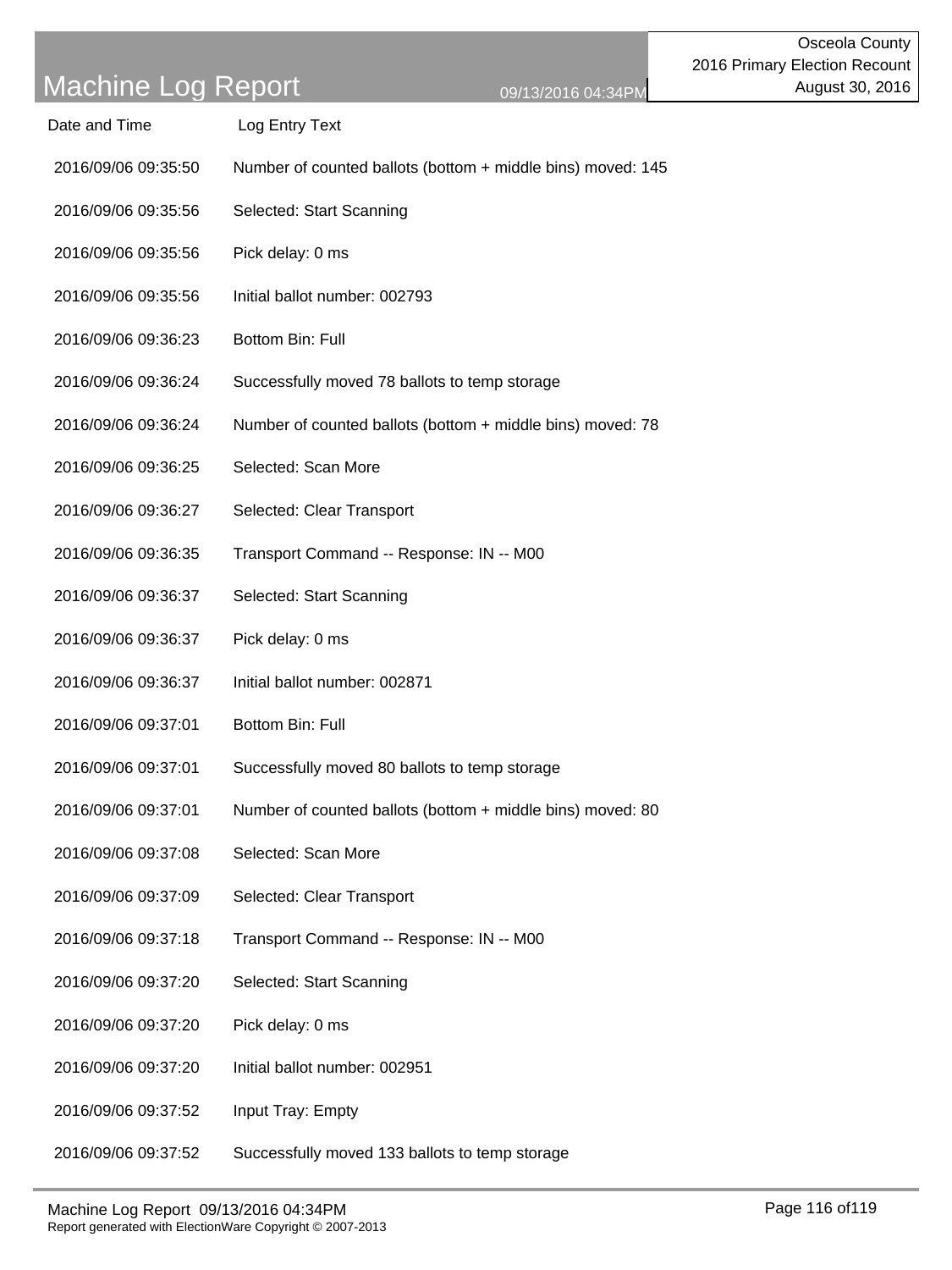| Date and Time       | Log Entry Text                                              |
|---------------------|-------------------------------------------------------------|
| 2016/09/06 09:37:52 | Number of counted ballots (bottom + middle bins) moved: 133 |
| 2016/09/06 09:38:00 | Selected: Start Scanning                                    |
| 2016/09/06 09:38:00 | Pick delay: 0 ms                                            |
| 2016/09/06 09:38:00 | Initial ballot number: 003084                               |
| 2016/09/06 09:38:40 | Input Tray: Empty                                           |
| 2016/09/06 09:38:40 | Successfully moved 169 ballots to temp storage              |
| 2016/09/06 09:38:40 | Number of counted ballots (bottom + middle bins) moved: 169 |
| 2016/09/06 09:38:44 | Selected: Preview Report                                    |
| 2016/09/06 09:38:46 | Not Processed Batch/Bin Report generated                    |
| 2016/09/06 09:38:50 | Selected: Clear Run Outstack                                |
| 2016/09/06 09:38:50 | Number of Outstack ballots cleared (top bin): 7             |
| 2016/09/06 09:38:55 | Selected: Start Scanning                                    |
| 2016/09/06 09:38:55 | Pick delay: 0 ms                                            |
| 2016/09/06 09:38:55 | Initial ballot number: 003253                               |
| 2016/09/06 09:39:07 | Successfully moved 7 ballots to temp storage                |
| 2016/09/06 09:39:07 | Number of counted ballots (bottom + middle bins) moved: 7   |
| 2016/09/06 09:39:09 | Selected: Start Scanning                                    |
| 2016/09/06 09:39:09 | Pick delay: 0 ms                                            |
| 2016/09/06 09:39:09 | Initial ballot number: 003260                               |
| 2016/09/06 09:39:20 | Input Tray: Empty                                           |
| 2016/09/06 09:39:20 | Successfully moved 1 ballots to temp storage                |
| 2016/09/06 09:39:20 | Number of counted ballots (bottom + middle bins) moved: 1   |
| 2016/09/06 09:39:34 | Selected: Done Scanning                                     |
| 2016/09/06 09:39:35 | Selected: Save Batch                                        |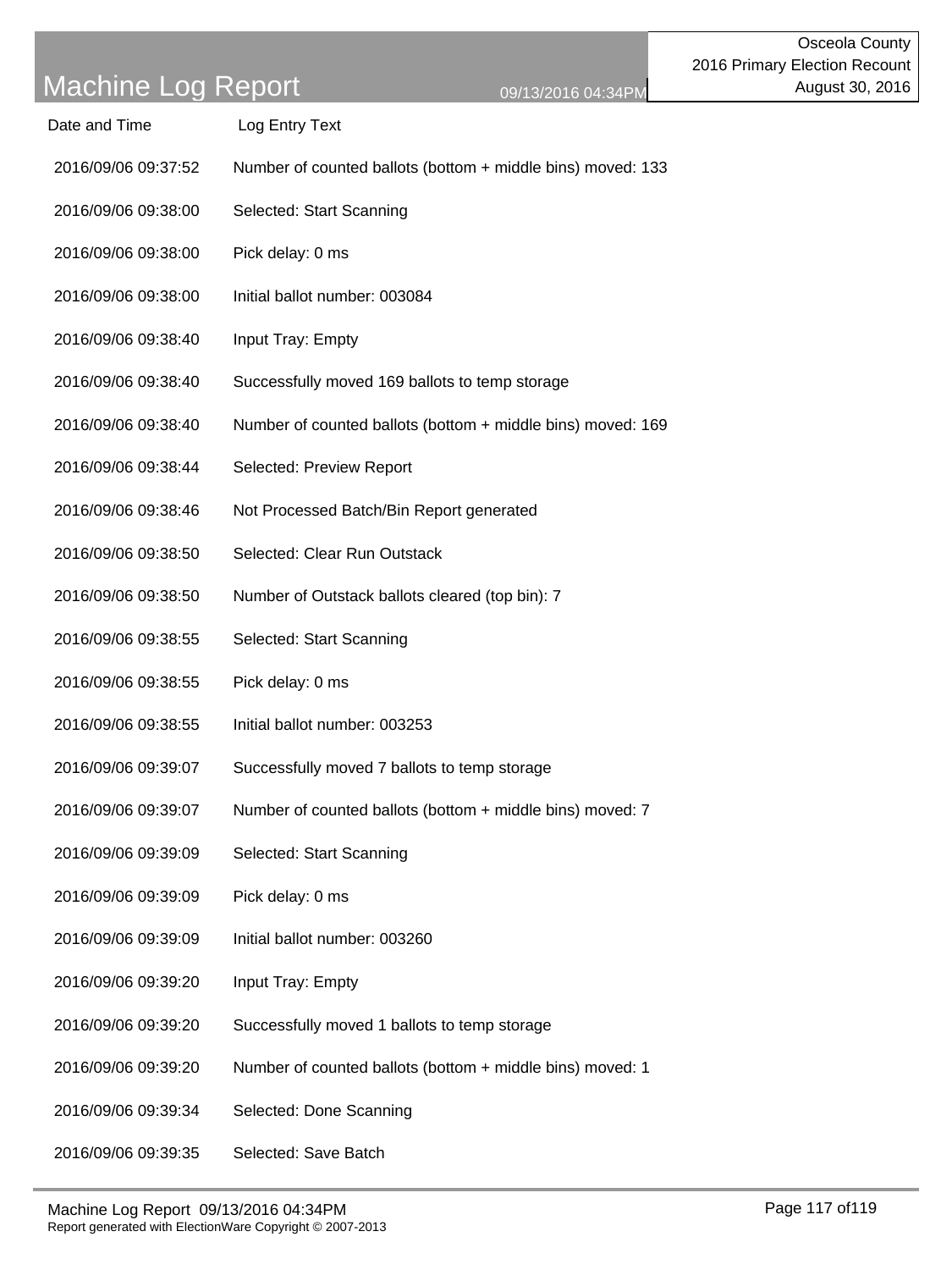| Date and Time       | Log Entry Text                                               |
|---------------------|--------------------------------------------------------------|
| 2016/09/06 09:40:10 | Batch id batch_2016-09-06T09_39_35 successfully saved        |
| 2016/09/06 09:40:10 | Number of Processed ballots (bottom bin) in batch: 1868      |
| 2016/09/06 09:40:10 | Number of Sorted Write-in ballots (middle bin) in batch: 104 |
| 2016/09/06 09:40:10 | Number of Outstack ballots (top bin) in batch: 0             |
| 2016/09/06 09:40:12 | Processed Batch/Bin Report generated                         |
| 2016/09/06 09:40:12 | Processed Batch/Bin Report sent to printer                   |
| 2016/09/06 09:40:23 | Selected: Done Scanning                                      |
| 2016/09/06 09:40:23 | Navigated to: Scanning Menu                                  |
| 2016/09/06 09:40:25 | Selected: Scan Ballots                                       |
| 2016/09/06 09:40:38 | Navigated to: Scanning Menu                                  |
| 2016/09/06 09:40:43 | Navigated to: Reports Menu                                   |
| 2016/09/06 09:40:49 | Selected: Print Report                                       |
| 2016/09/06 09:40:50 | <b>Results Report generated</b>                              |
| 2016/09/06 09:40:50 | Results Report sent to printer                               |
| 2016/09/06 09:42:30 | Navigated to: Election Menu                                  |
| 2016/09/06 09:42:31 | Navigated to: Results Menu                                   |
| 2016/09/06 09:42:39 | Selected: Accept Election Access Code                        |
| 2016/09/06 09:42:39 | Election access code accepted                                |
| 2016/09/06 09:42:55 | DS850 memory stick inserted AA04012700011509                 |
| 2016/09/06 09:42:55 | Tabulator command: MCP_TRMCHECK failed                       |
| 2016/09/06 09:42:55 | Tabulator audit code: 7101001                                |
| 2016/09/06 09:42:55 | Invalid media inserted for Results Export                    |
| 2016/09/06 09:43:02 | Navigated to: Results Menu                                   |
| 2016/09/06 09:43:07 | DS850 Memory stick removed                                   |